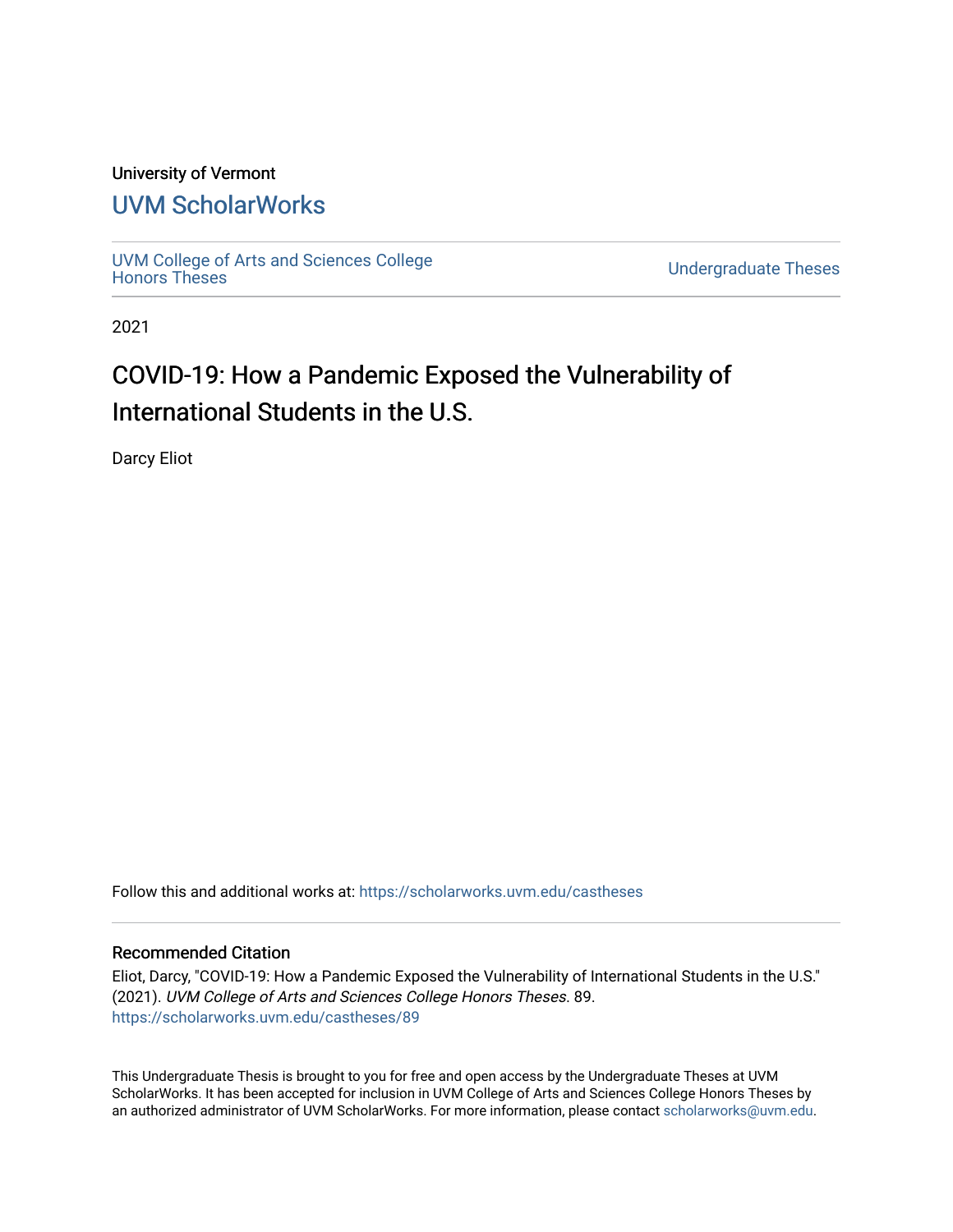# **COVID-19: How a Pandemic Exposed the Vulnerability of International Students in the U.S.**

Darcy Eliot

University of Vermont, Class of 2021

College of Arts and Sciences

Global Studies Honors Thesis

Thesis Supervisor: Pablo Bose, PhD

Committee Chair: Cheryl Morse, PhD

Committee Member: Gayle Nunley, PhD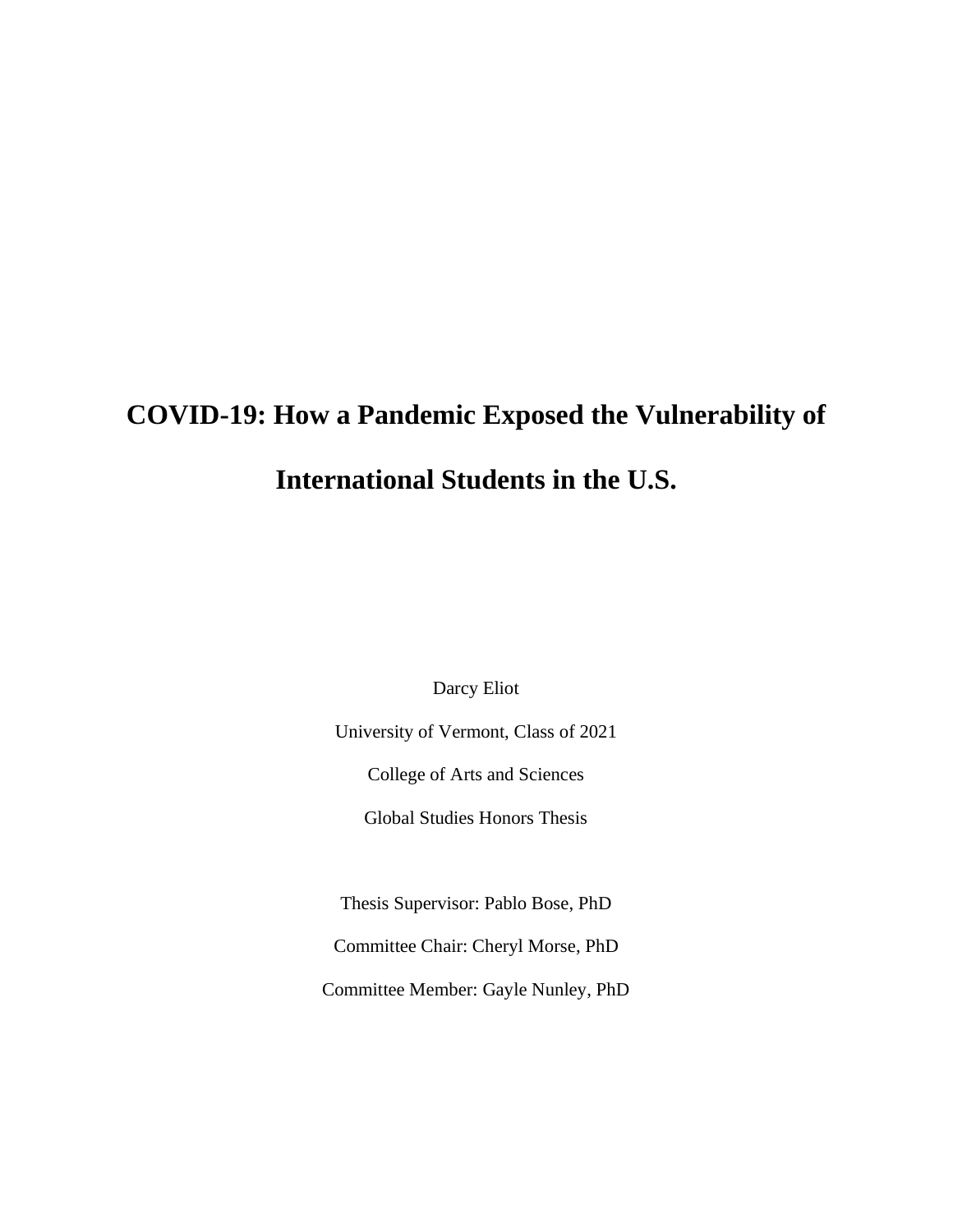#### **Acknowledgements**

I would like to take a moment to thank everyone who helped me through this process. First, I would like to thank all of my participants. Thank you for taking the time to speak with me and for sharing your stories, thoughts, and hopes for the future. I enjoyed our conversations and I hope that you were able to take something away from this experience and see that your stories are incredibly important. Thank you to my thesis committee members Cheryl Morse, Gayle Nunley, and Pablo Bose for your interest in my work and your support in this process. I would like to extend a special thank you to my thesis and academic advisor Pablo Bose for his support. Your confidence in my abilities since my first year made me feel capable of going beyond my comfort zone throughout my college career and especially in taking on the endeavor that is writing an undergraduate thesis. Lastly, thank you to my friends and family who have provided emotional support throughout this process. To my roommates Charlotte, Izzy, and Emma, thank you for answering all of my random questions and for reassuring me that what I wrote made sense. To my family, thank you for continually being excited and interested in my research, I am endlessly grateful to have you cheering me on through life.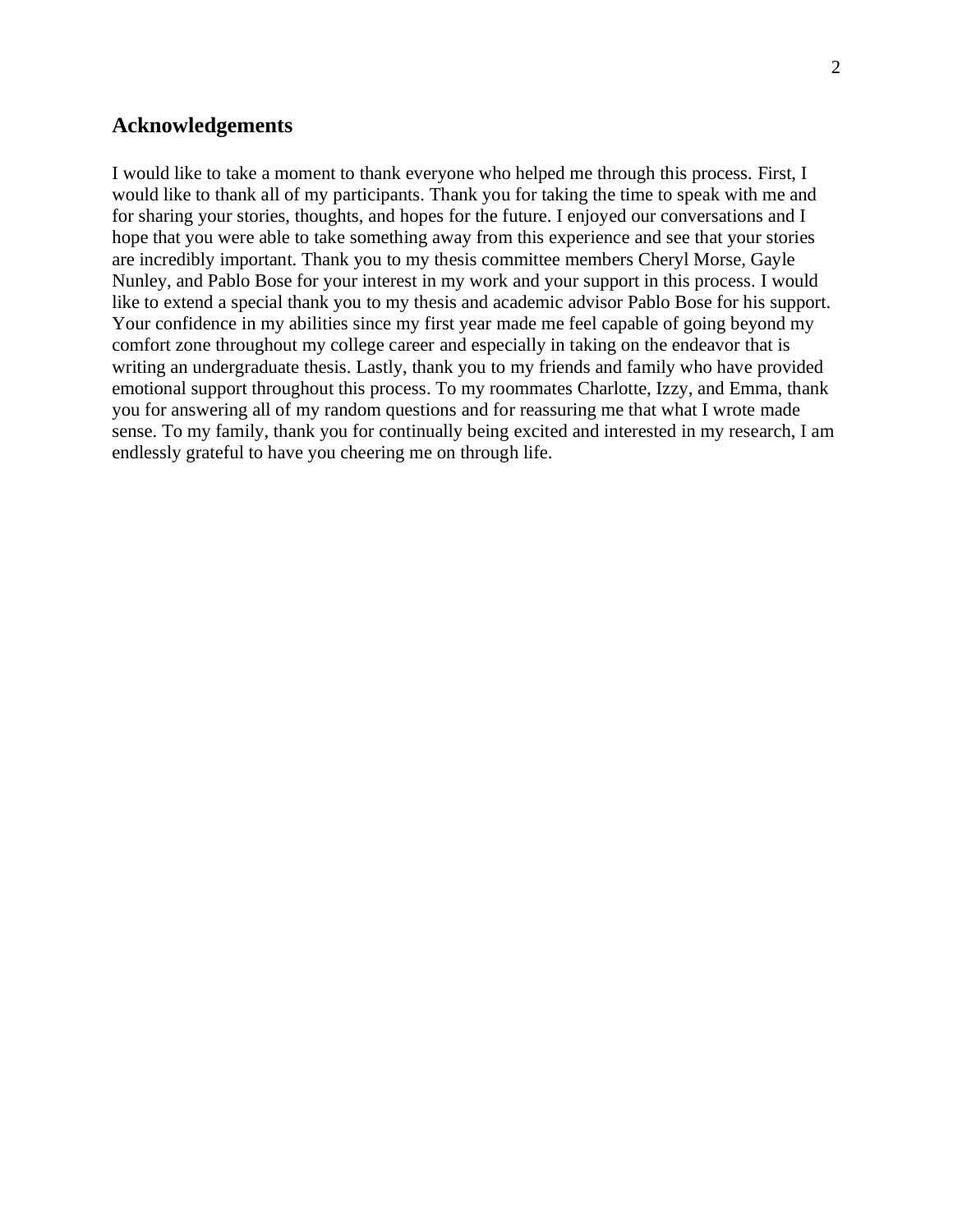#### **Abstract**

International students face many challenges adjusting to a new academic and cultural environment in the United States. In March 2020, universities closed their campuses, moving courses online and emptying residence halls due to COVID-19. International students had to find somewhere to live, worried about how the switch to online learning would affect their visa status, and navigated international travel restrictions. In this research, I analyzed the precarious position of international students, looking at the state of international higher education and the lived experiences of international students in the wake of COVID-19. The Coronavirus has exacerbated the existing difficulties of being an international student, such as visa restrictions, experiences of neo-racism, and financial burden. Studying the international student experience in the context of a global public health crisis, we must examine how we can reduce the uncertainty they face and better support international students during their education in the U.S.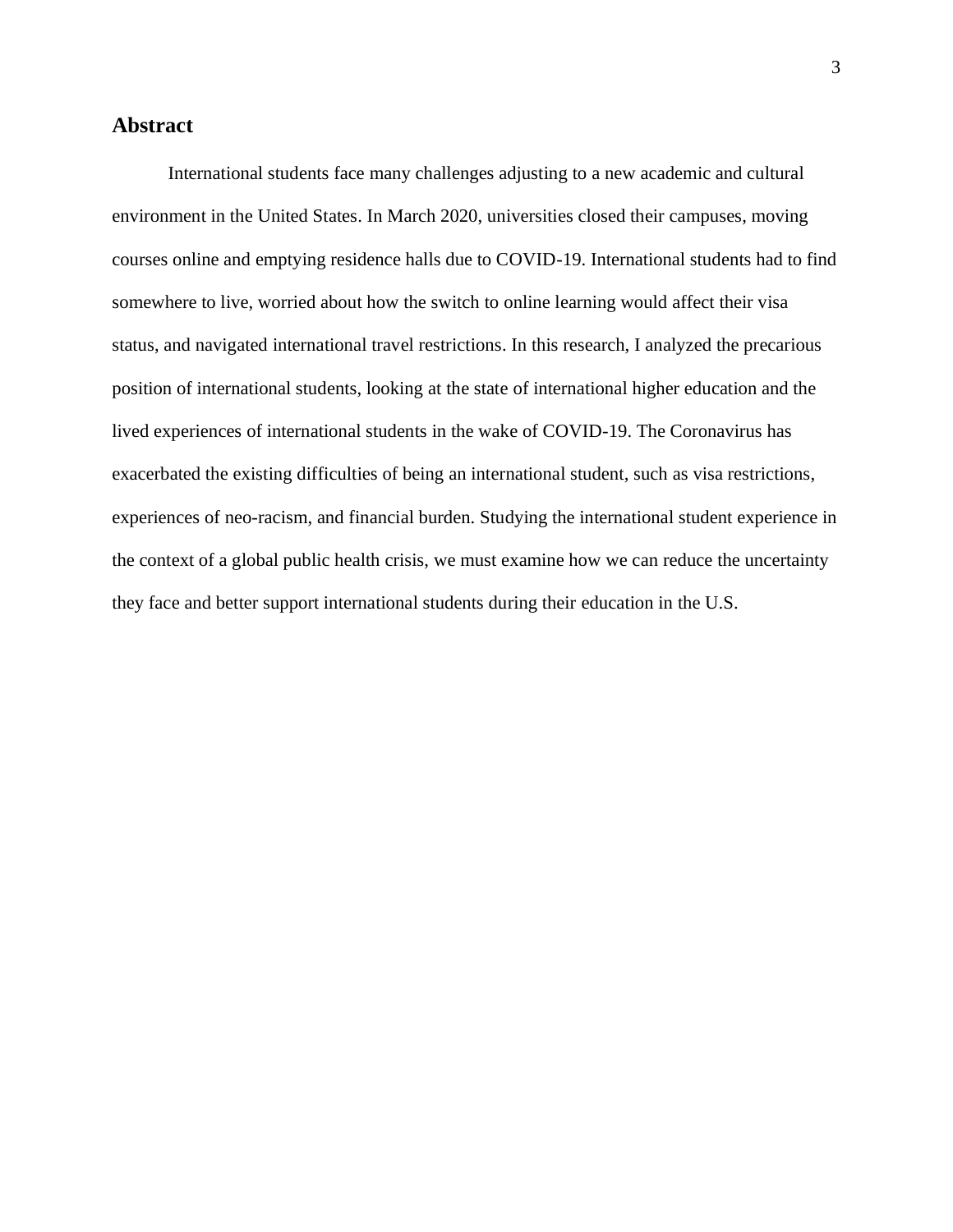### **Table of Contents**

#### **[Introduction –](#page-5-0) 5**

**[Context –](#page-11-0) 11** *[International Students in the U.S.](#page-11-1) – 11 [COVID-19 –](#page-14-0) 14*

#### **[Literature Review –](#page-18-0) 18**

*[Introduction –](#page-18-1) 18 [Internationalization of Higher Education –](#page-18-2) 18 [Implication of Domestic Higher Education Policy –](#page-20-0) 20 [Economic Value and Financial Impact of International Students –](#page-25-0) 24 [University Recruitment and the Perceived Value of International Students –](#page-27-0) 27 [International Student Experience –](#page-30-0) 30 [Mental Health of International Students –](#page-34-0) 34*

#### **[Methodology –](#page-37-0) 37**

*[Introduction –](#page-37-1) 37 [Selection Process –](#page-39-0) 39 [Interview Process –](#page-42-0) 42 [Transcription and Coding Process –](#page-44-0) 44 [Limitations –](#page-47-0) 47*

**[Findings –](#page-49-0) 49** *[International Student Participants –](#page-49-1) 49 [Admissions Counselors –](#page-64-0) 64 [UVM OIE Staff](#page-71-0) – 71*

**[Discussion](#page-75-0) – 75** *[Pre-COVID Challenges –](#page-75-1) 75 New [or Exacerbated Challenges During COVID-19 –](#page-77-0) 77 [Future of International Recruitment –](#page-83-0) 83 [Support Networks –](#page-86-0) 86 [Communication and Empathy –](#page-88-0) 88*

**[Conclusion –](#page-91-0) 91**

**[References –](#page-98-0) 98**

**[Appendix A –](#page-103-0) 103**

**[Appendix B -](#page-104-0) 104**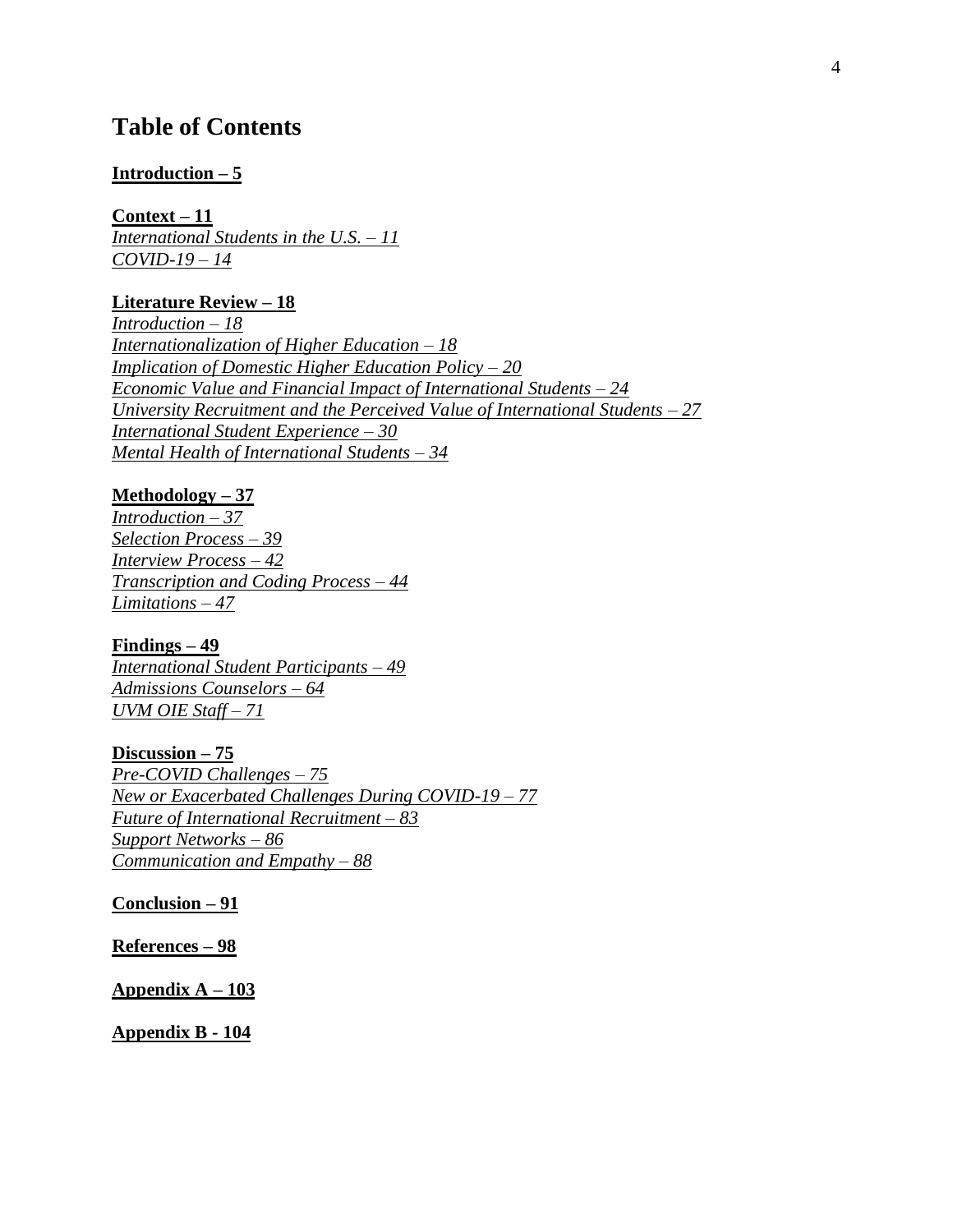#### <span id="page-5-0"></span>**Introduction**

In March 2020, around two weeks after I arrived in Buenos Aires, Argentina for my study abroad program, global chaos descended. Day by day, students in my program were either strongly suggested to return to the U.S. or forced to come home by their university. As I watched my friends leave their study abroad programs in Europe, COVID-19 cases in Argentina were slowly starting to increase. On a Thursday afternoon, I received an email from UVM recommending I come home, that night I told my host family that I would stay as long as possible, and by Friday afternoon I had a ticket booked to fly back to the U.S. on Sunday evening. As I hurriedly planned my journey home, I worried about border closures, flight cancellations and the possibility of being stuck in Argentina, but I made it home safely and soon began quarantining with my family in Maryland.

In July 2020, along with the rest of the country, I heard the news that the Trump administration was going to deport or bar entry to international students taking a fully online course load in the fall semester. As petitions circulated on social media platforms, I reached out to friends from high school to see how they were feeling and if they needed any help. Due to my father's job with the World Bank, I spent my childhood living overseas. Since I attended international schools, many of my former classmates were now international students studying in the U.S. After my own experience leaving Argentina and reaching out to friends who were foreign students in the U.S., I began to think about what was happening to international students and how the pandemic was impacting their academic experience. Initially, I pondered how the international student experience during the Coronavirus might align with other types of migration and diasporas, a personal academic interest of mine. From these thoughts, I formulated one of my research questions, "when universities closed, where did international students go and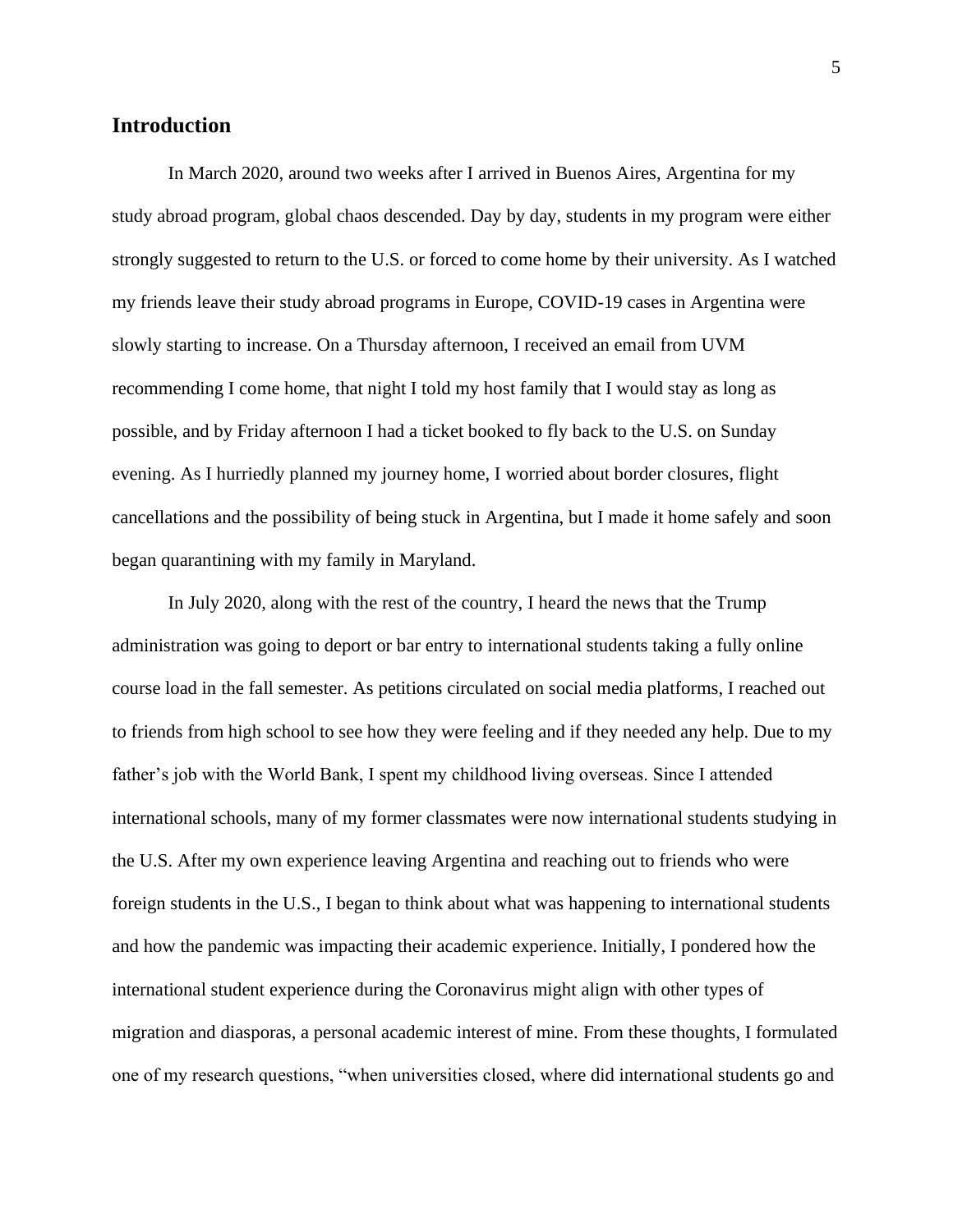why?" As I began some initial research, I broadened my research parameters to additionally examine the state of international higher education. Thus, I expanded my research to include examining university admissions and international recruitment, as well as university support services specific to international students.

COVID-19 has disrupted everyone's life in some way and has forced everyone to adapt and adjust to life during a pandemic. The spread of the Coronavirus has been predicated upon flaws in American support systems and brought to light the deep inequality and injustice embedded in American society. Through my research, I hope to add to the existing literature about the difficulties international students face in the U.S. and capture the particular challenges they have experienced in the midst of COVID-19 – transitioning to online learning, the closure of residence halls, and the announcement from Immigration and Customs Enforcement (ICE) that international students would not be able to enter or stay in the U.S. if their university was operating fully online in the fall. International students already face challenges in their education, yet they have had to face many additional obstacles since March 2020, which has caused significant stress. During such turbulent times, it is important to understand and process how the pandemic is shaping all of our lives

Through my research, I hope to have provided a space for foreign students to reflect and process their experiences. COVID-19 has been incredibly consuming and as society has adapted to a new context, time continues to pass at a fast speed, and it can feel like there is not much room to pause and reflect on how this experience has impacted us. After many of my interviews, I received feedback from participants that they were appreciative of my interest in international students and that they felt they were being seen and heard when they are frequently overlooked. I hope that in this thesis I am able to create space to share and honor these stories as well as to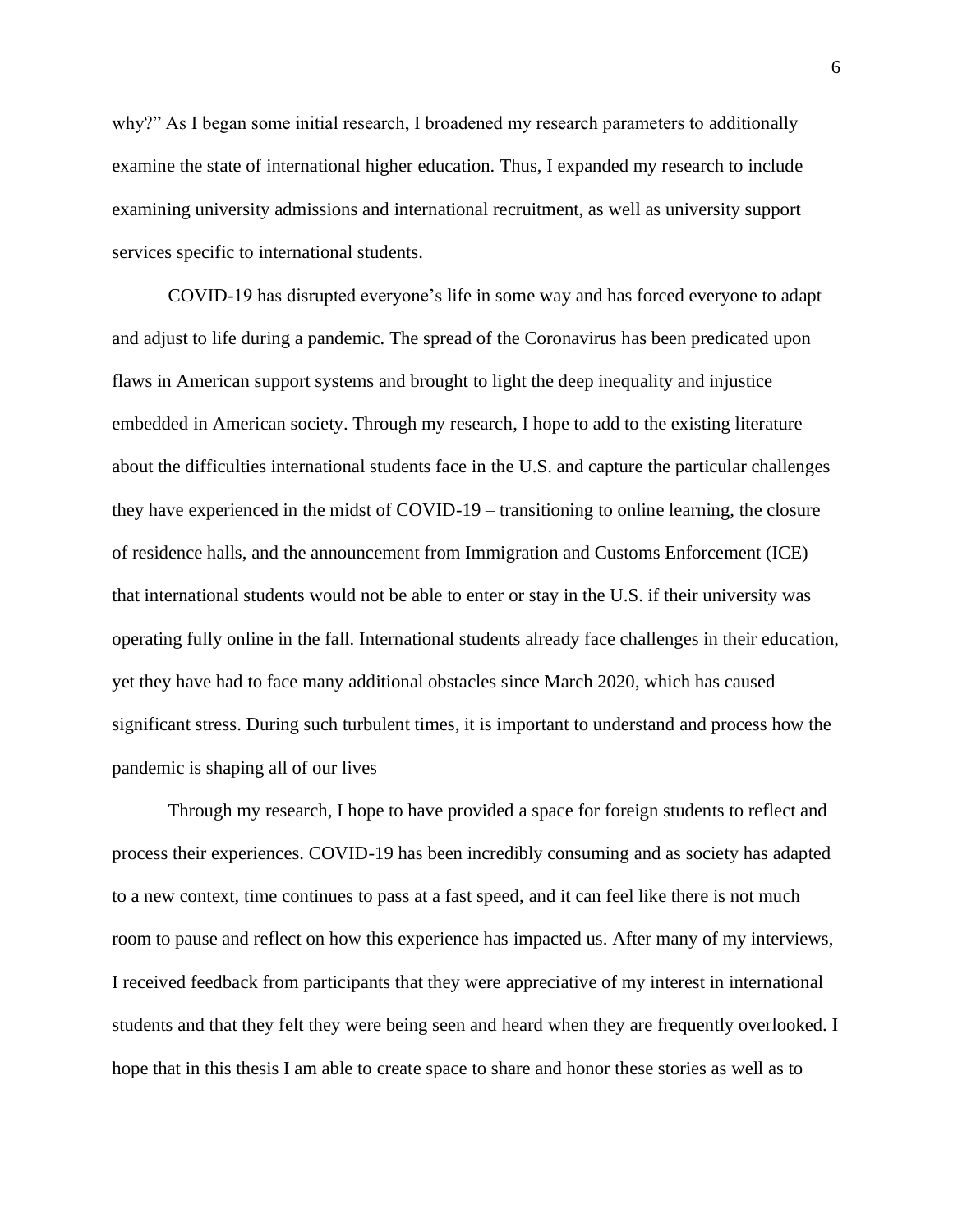critically examine the systems and structures that have shaped the international student experience.

My chosen research method was interviews and I interviewed three different populations to address the multiple scopes of my research. I interviewed international students, university admissions counselors who work in international admissions, and an international student advisor. In total, I conducted 19 interviews. In my interviews with foreign students, I sought to not only discuss their experience attending university in the U.S. during COVID-19, but I also wanted to hear about their decision-making process, how they found support, what it was like taking remote classes, and how they perceived their university's overall response to the pandemic. Creating my questions for international admissions counselors, I wanted to learn more about the recruitment process generally and how universities specifically recruit international students as opposed to domestic students. In addition, I asked questions about how counselors' interactions and exchanges with international students have changed throughout the pandemic. I finished each interview asking participants their thoughts on the future of recruitment and admissions as it relates to international students. Lastly, I initially intended to interview multiple staff members who work in the Office of International Education (OIE) at UVM; however, I was only able to interview one international student advisor. In this interview, I asked questions about how their job has changed since COVID-19 and what kind of resources UVM provided specifically to international students. I wanted to learn about what happened to the international student population at UVM during the onset of the pandemic, such as what proportion of students left the country and how the international student community has changed. I will further discuss my data collection strategies and process in my Methodology chapter.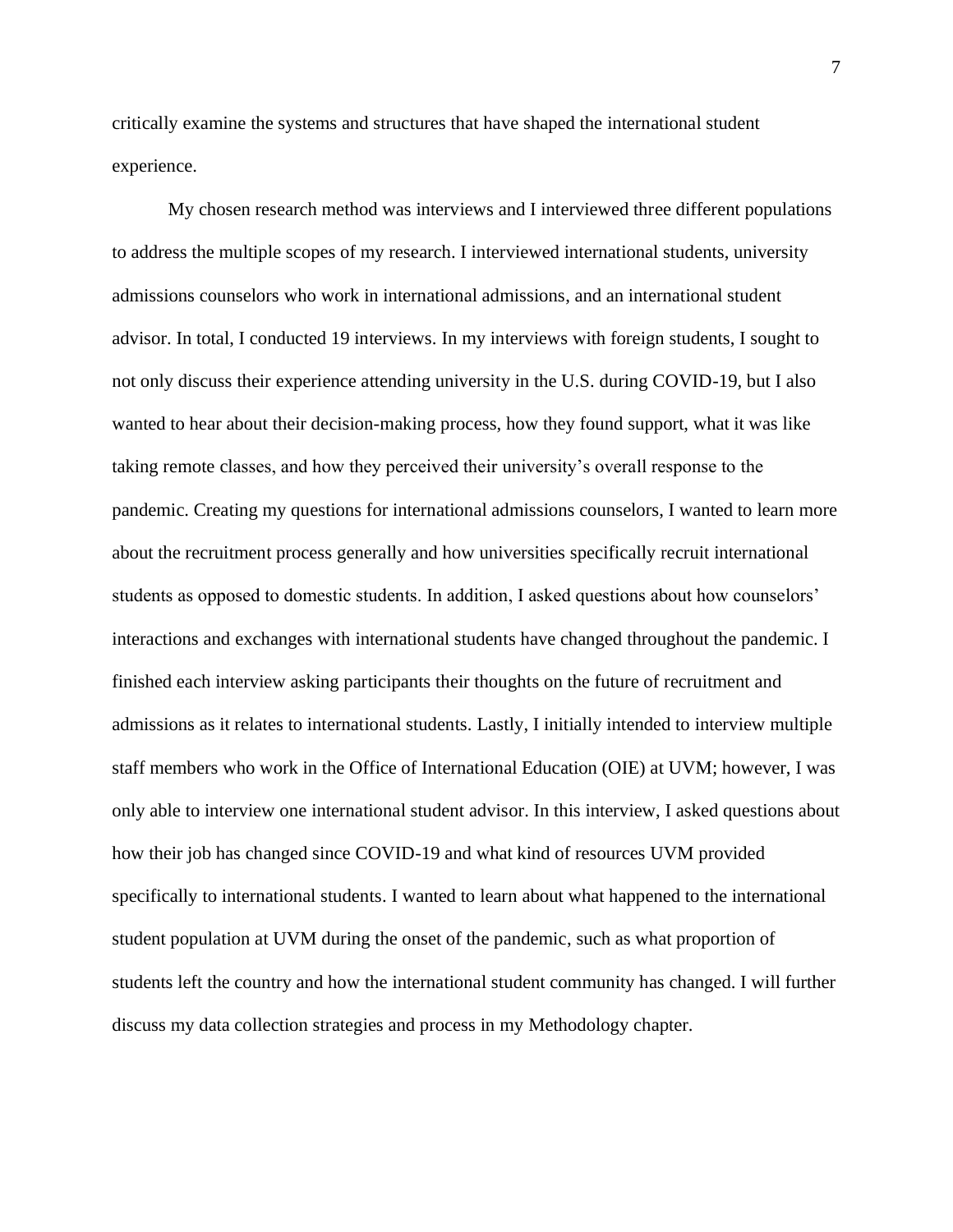To analyze my interview data, I transcribed then coded each interview. From my coding, I identified key themes in the data, categorizing them as challenges of being an international student pre-COVID and new or exacerbated challenges during COVID-19. Many of the difficulties that foreign students experience, whether they existed prior to the Coronavirus or have emerged in the pandemic context, can be attributed to the overarching topics of government restriction and visa policy, minority status on campus and in the country, and cost. These three themes appear throughout my thesis, both in the data I collected as well as in previous literature on international students.

Although I interviewed multiple population groups to gain different perspectives, my research focuses primarily on the student perspective because of the constraints of the scope of an undergraduate thesis. However, it is important to consider how other actors within the university impact the international student experience. Foreign students experience different barriers to accessing a university education in the U.S. than domestic students prior to their enrollment at a U.S. institution. International admissions counselors are closely familiar with the additional requirements for international students in the application process as well as interacting with them closely and frequently throughout their college search process, therefore I think the admissions perspective is important to study further. Staff who advise foreign students and work in international student services offices are important actors in the international student experience as they serve as a primary resource for advising and support. I was only able to interview one international student advisor; however, I think this is an important aspect of my research to be expanded upon further as I believe the staff working in these offices are an important reflection of how a university perceives and treats their international community. While my research begins to address these additional perspectives and insights, further research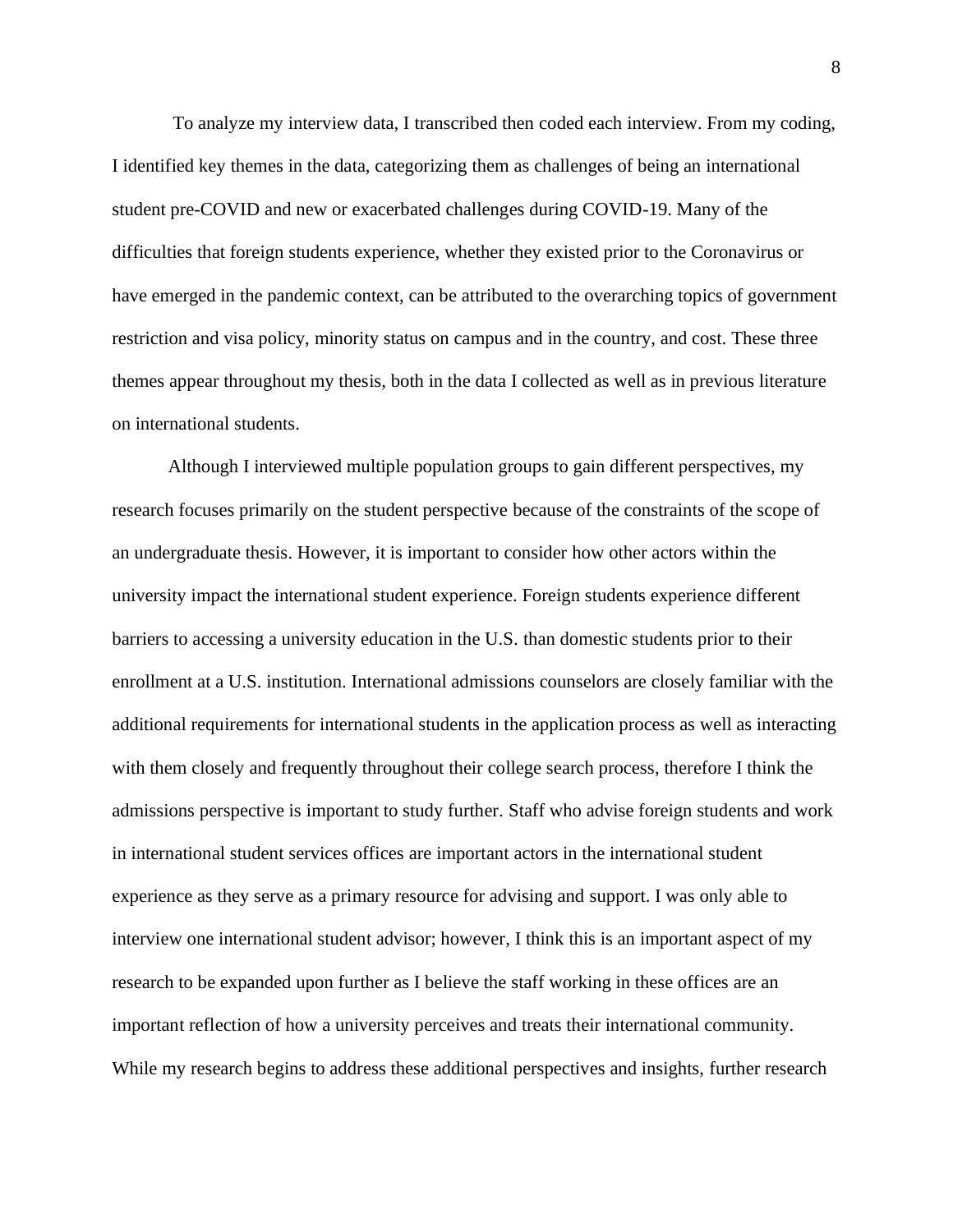is required to truly understand the larger questions surrounding how university administrations interact with foreign students and shape the international student community.

In my thesis, I will begin by further explaining and describing my data methods in my Methodology chapter. I will discuss why I chose interviews as my method, how I recruited participants, the interview process and how I wrote my questions, how I synthesized the data, the codes created for each interview group, and limitations. Next, in my Context chapter, I will explore the current state of international students in the U.S., briefly describing the history of international student mobility in the U.S., enrollment data trends, as well as important political context. Additionally, I will discuss recent data about the impact of the virus on universities and international education. Further, in my Literature Review chapter, I will explore the current juncture of higher education in a globalized context, discussing the internationalization of higher education, domestic higher education policy, the perceived value of international students, the international student experience, and research on the mental health of international students. In this chapter, I discuss prominent scholars and concepts in the field of international higher education, including the pivotal study of international student perceptions of discrimination by Lee and Rice (2007) and the concept of neo-racism. Then, in my Findings chapter I summarize the data sample as well as describe the major themes that emerged from the data, such as restricted movement, challenges and obstacles faced by international students, comfort and luck, and reflection on the emotional toll of COVID-19. Additionally, I explore significant themes from my interviews with admissions counselors – a new virtual reality, recruitment strategies, and the future of university admissions. Lastly, I described the main topics my interview with a UVM OIE staff member. In my Discussion chapter, I further examine the interview themes in the context of previous literature. In my analysis, I found that networks of support, empathy, and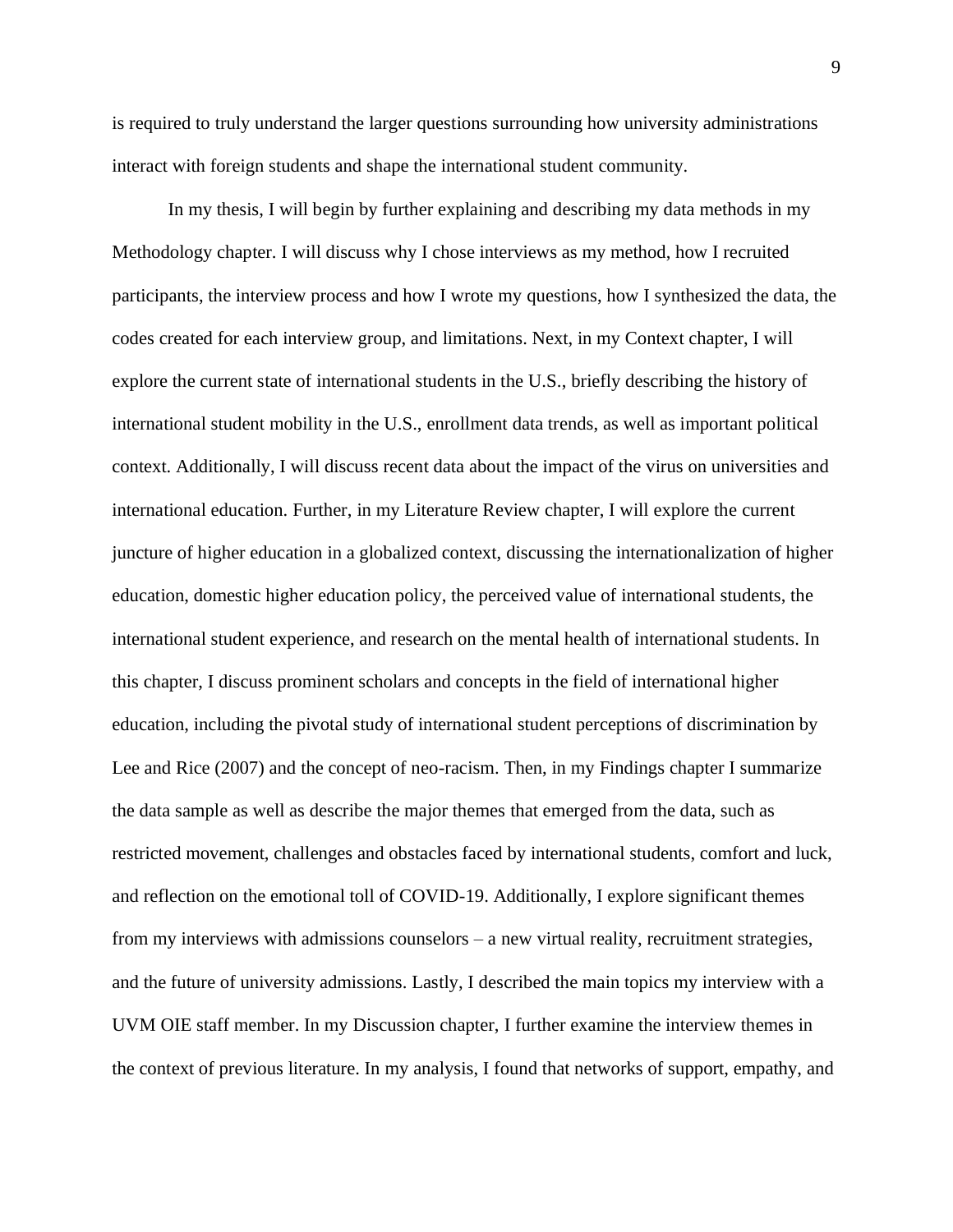communication were critical to the survival and success of international students during the COVID-19 pandemic. Lastly, in my Conclusion chapter, I will discuss what we can learn from the data, on a global, national, and local scale. I will explore the limitations of my research as well as suggest ideas for further research on the topic.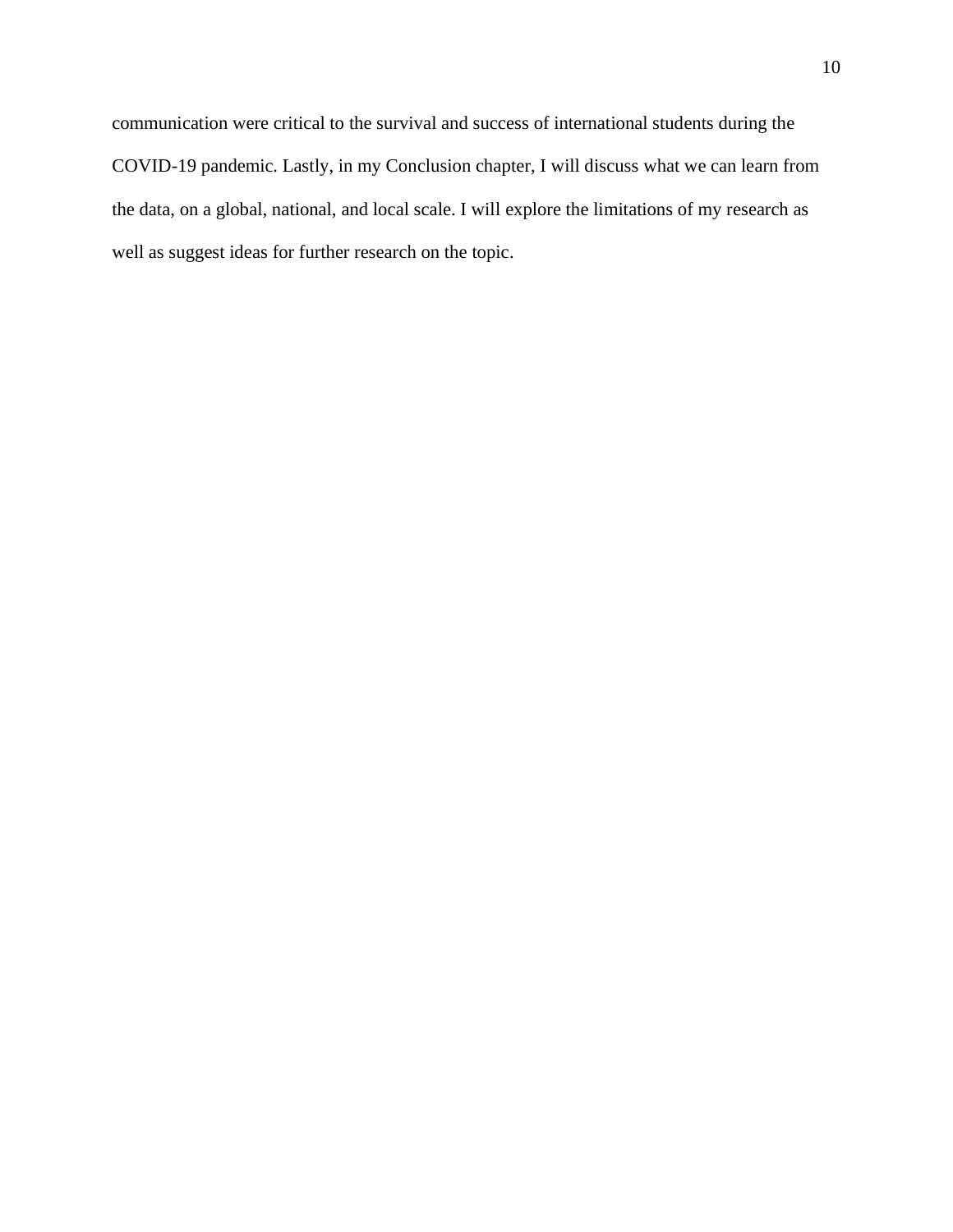#### <span id="page-11-0"></span>**Context**

#### <span id="page-11-1"></span>**International Students in the U.S.**

For a significant period of time, the U.S. has been one of the leading countries in international student enrollment in higher education. The number of international students has grown steadily and strongly since the 1950s, when there were around 26,000 foreign students in the 1949/50 school year (Israel and Batalova 2021). The number of international students in the U.S. peaked at around 1.1 million students in the 2018/19 school year; however, growth has slowed in the last decade and the 2019/20 academic year was the "first decline in years in the overall number of international students in the United States" (ibid). Changes in international student enrollment data in the U.S. reflect changes in global and local political economic landscapes as the data are particularly influenced by U.S. immigration policy, periods of economic growth or downturn, political relations, and historical events.

The history of international students has changed over time in terms of the composition of the international student population as well as the size of the population. Most international student data begins in the 1950s, with the first publication of the *Open Doors* report by the Institute of International Education (IIE) in 1954 and when strong foreign student enrollment growth began (Israel and Batalova 2021) (Ruiz 2014). Since the first *Open Doors* report, the U.S. has been the leading destination of international students worldwide and the foreign student population has grown steadily from 26,000 student in the 1949/50 school year to 1.1 million in the 2019/20 academic year. Yet, growth has slowed in the past decade and since the 2016/17 school year, the annual change in new international student enrollment has decreased, as illustrated in Figure 1 (Israel and Batalova 2021).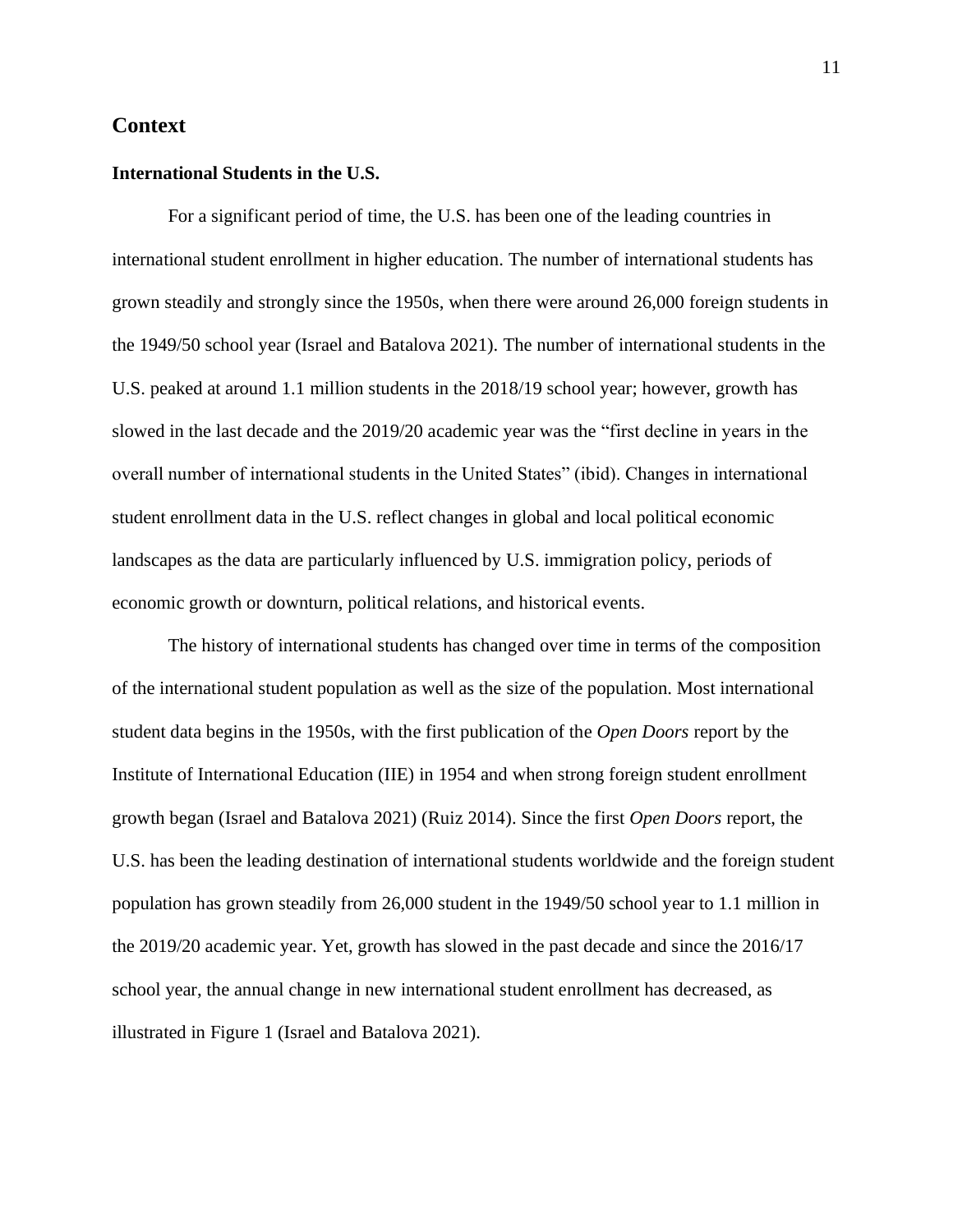

Adapted from Fischer, Karin. 2020. "Covid-19 Caused International Enrollments to Plummet This Fall. They Were Already Dropping." *The Chronicle of Higher Education*, November 16, 2020. Retrieved from [https://www.chronicle.com/article/covid-19-caused-international](https://www.chronicle.com/article/covid-19-caused-international-enrollments-to-plummet-this-fall-they-were-already-dropping#:~:text=They%20Were%20Already%20Dropping.,-By%20Karin%20Fischer&text=With%20flights%20limited%2C%20borders%20sealed,by%2043%20percent%20this%20fall.&text=According%20to%20the%20annual%20%E2%80%9COpen,in%20the%20fall%20of%202019)[enrollments-to-plummet-this-fall-they-were-already](https://www.chronicle.com/article/covid-19-caused-international-enrollments-to-plummet-this-fall-they-were-already-dropping#:~:text=They%20Were%20Already%20Dropping.,-By%20Karin%20Fischer&text=With%20flights%20limited%2C%20borders%20sealed,by%2043%20percent%20this%20fall.&text=According%20to%20the%20annual%20%E2%80%9COpen,in%20the%20fall%20of%202019)[dropping#:~:text=They%20Were%20Already%20Dropping.,-](https://www.chronicle.com/article/covid-19-caused-international-enrollments-to-plummet-this-fall-they-were-already-dropping#:~:text=They%20Were%20Already%20Dropping.,-By%20Karin%20Fischer&text=With%20flights%20limited%2C%20borders%20sealed,by%2043%20percent%20this%20fall.&text=According%20to%20the%20annual%20%E2%80%9COpen,in%20the%20fall%20of%202019) [By%20Karin%20Fischer&text=With%20flights%20limited%2C%20borders%20sealed,by%204](https://www.chronicle.com/article/covid-19-caused-international-enrollments-to-plummet-this-fall-they-were-already-dropping#:~:text=They%20Were%20Already%20Dropping.,-By%20Karin%20Fischer&text=With%20flights%20limited%2C%20borders%20sealed,by%2043%20percent%20this%20fall.&text=According%20to%20the%20annual%20%E2%80%9COpen,in%20the%20fall%20of%202019)

[3%20percent%20this%20fall.&text=According%20to%20the%20annual%20%E2%80%9COpen](https://www.chronicle.com/article/covid-19-caused-international-enrollments-to-plummet-this-fall-they-were-already-dropping#:~:text=They%20Were%20Already%20Dropping.,-By%20Karin%20Fischer&text=With%20flights%20limited%2C%20borders%20sealed,by%2043%20percent%20this%20fall.&text=According%20to%20the%20annual%20%E2%80%9COpen,in%20the%20fall%20of%202019) [,in%20the%20fall%20of%202019.](https://www.chronicle.com/article/covid-19-caused-international-enrollments-to-plummet-this-fall-they-were-already-dropping#:~:text=They%20Were%20Already%20Dropping.,-By%20Karin%20Fischer&text=With%20flights%20limited%2C%20borders%20sealed,by%2043%20percent%20this%20fall.&text=According%20to%20the%20annual%20%E2%80%9COpen,in%20the%20fall%20of%202019)

The country of origin of international students has also changed throughout history based on a multitude of factors, such as conditions in sending countries as well as immigration policy in the U.S. For example, in the 1949/50 academic year, the top sending countries were Canada, Taiwan, and India, followed by students from several countries in Europe and Latin America. Although some of the top sending countries at the time were countries in Asia, since the passage of the 1965 Immigration and Nationality Act and the subsequent removal of national-origin quotas in immigration policy, students from countries in Asia have composed a more significant share of international student enrollment (Israel and Batalova 2021). As a result of COVID-19, fall 2020 enrollment numbers plummeted; however, it is unclear what foreign student enrollment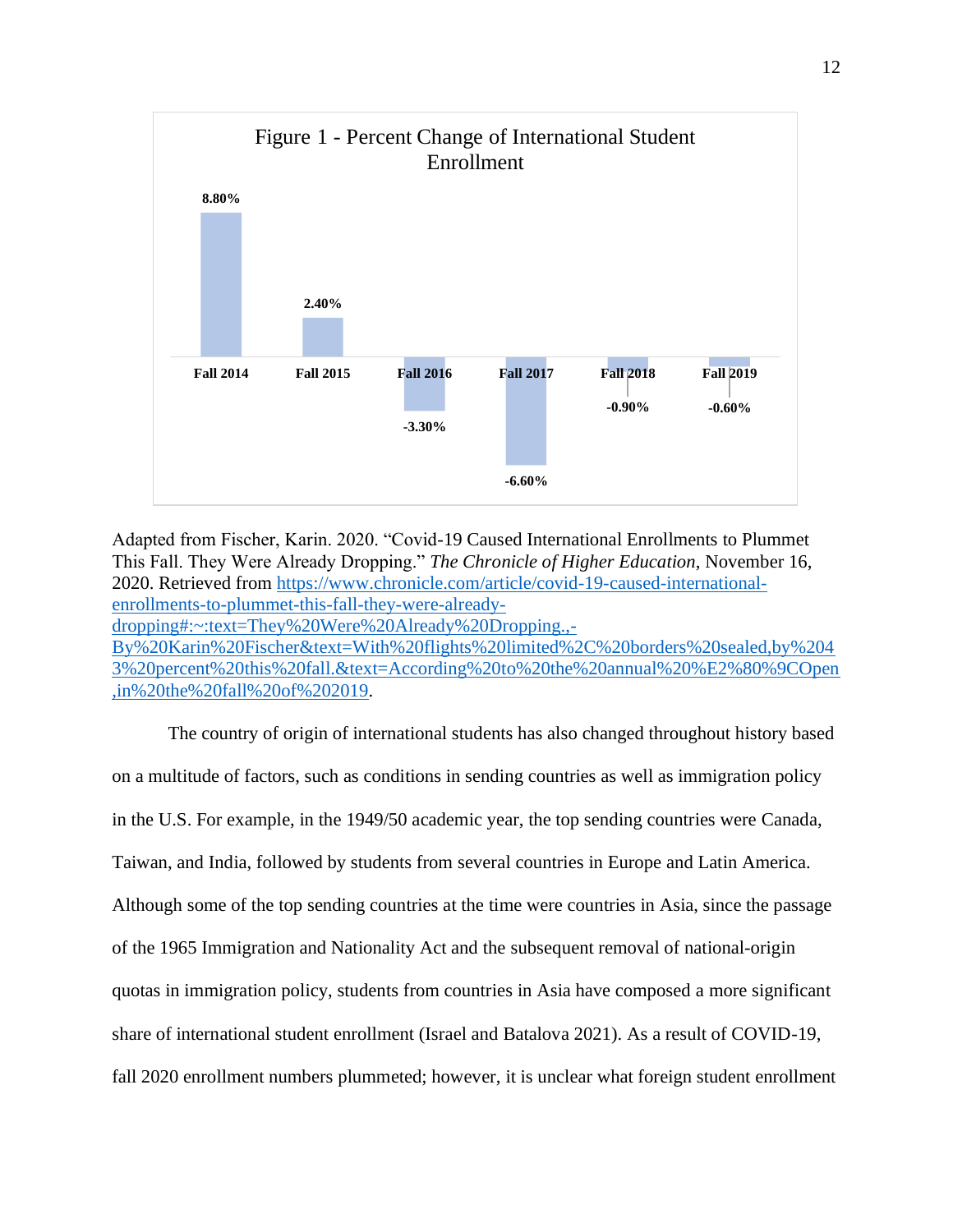will look like long-term. President of the IIE, Allan Goodman, stated that "after past pandemics, when travel became safe again, there were surges of students," (Fishcher 2020a) and that he expects there will be similar trends at the end of this pandemic, but it is too early to tell.

An aspect of the international student experience that is important to note is neo-racism and the toll of a lack of integration into the broader community. In recent years, this issue has been marked by the political and social climate in the U.S. under the Trump presidency. International students experience microaggressions, xenophobia, and neo-racism, which I will explore theoretically in my Literature Review chapter. In Fischer's article (2020b), a student that was interviewed shared they have noticed a change in how the rest of the world perceives America, noting that the country is viewed internationally as less welcoming. Throughout his time in the White House, President Trump "increased vetting of international students, stopped some at the border and revoked their visas, and threatened to ban all Chinese students" (ibid). The tone set by the president significantly impacts how international students are welcomed and accepted into their communities on a local scale.

Many scholars have noted the disproportionate tendency for international students of color from non-Western, non-European countries to experience neo-racism (Lee and Rice 2007). Race plays a role in how students perceive themselves in their university communities and how they interact with their domestic peers. In a study on how foreign-born students of color perceive race in a U.S. context, participants described racial and ethnic encounters that served as catalysts for examining their own race. The examples they shared ranged from classroom interactions with students and faculty, interactions with police, being called racial slurs, and comments about hairstyle and dress (Fries-Britt, George Mwangi, Peralta 2014). Being perceived as other within their local community, in addition to xenophobic rhetoric on a national political level, neo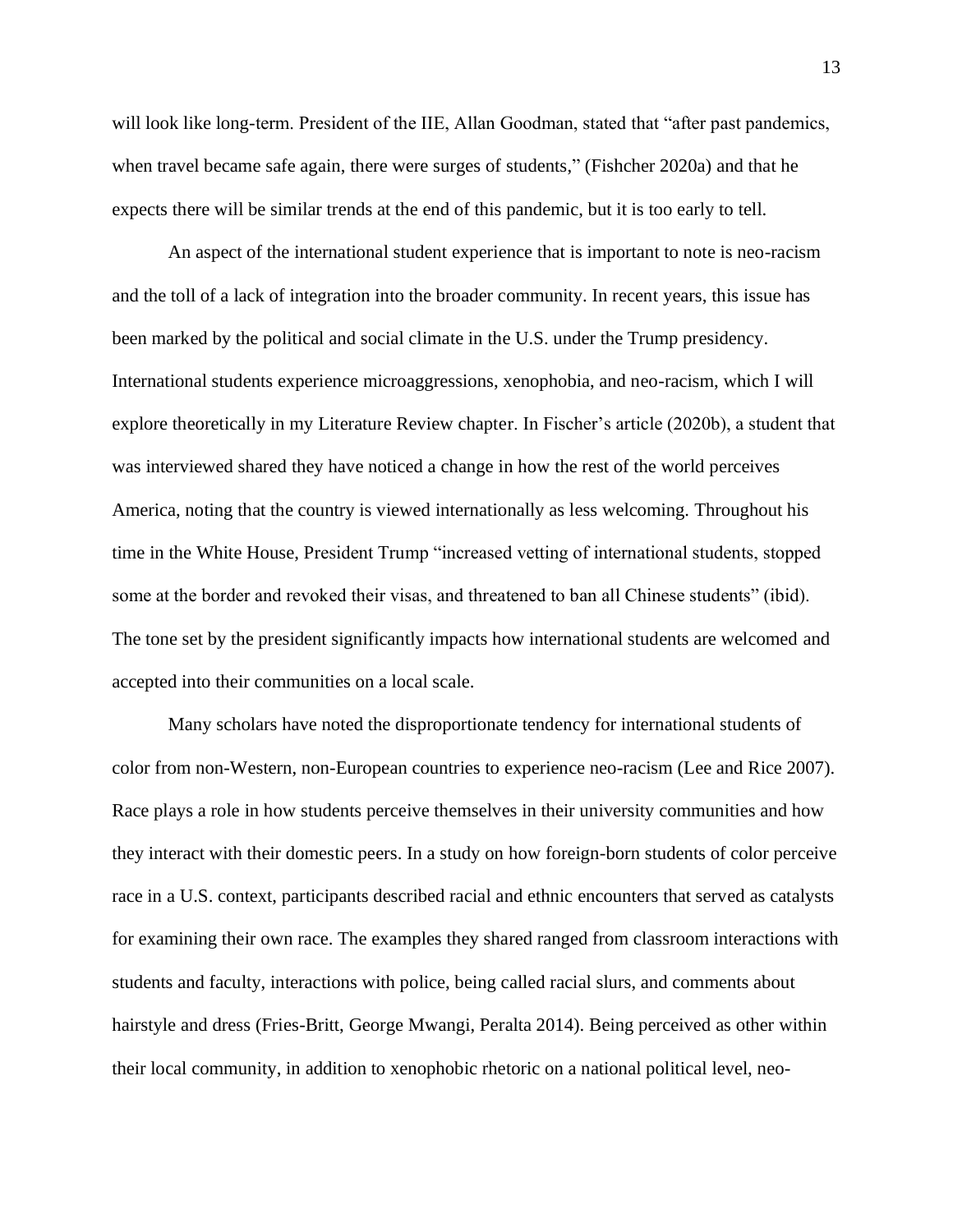racism and integration in the community are not just theoretical concerns about international higher education, but also a significant aspect of the lived experience. During COVID-19, this has only been exacerbated with President Trump calling the virus the Chinese or Kung Fu virus and the accompanying rise in anti-Asian discrimination and racism.

#### <span id="page-14-0"></span>**COVID-19**

In December 2019, authorities in Wuhan, China reported treating a cluster of dozens of cases of pneumonia from an unknown cause. Quickly, researchers identified the novel SARS-CoV-2 coronavirus disease, or COVID-19, and traced the virus' origins to a seafood and poultry market in Wuhan (Taylor 2021) (WHO 2020). The Coronavirus primarily spreads through "droplets of saliva or discharge from the nose when an infected person coughs or sneezes" (WHO 2020) during close contact with other people, but it can also spread by airborne transmission (CDC 2020). Following confirmed cases of COVID-19 outside of China in Japan, South Korea, Thailand, and the first confirmed case in the U.S. on January 20<sup>th</sup>, 2020, the World Health Organization (W.H.O.) declared "a public health emergency of international concern" (Taylor 2021). Soon, Coronavirus cases and deaths were being reported across the globe. As time progressed and the disease spread globally, various hotspots emerged. Italy was the first major outbreak outside of Asia and the first in Europe and Iran closely followed as a second focus point. On February 29<sup>th</sup>, 2020, the U.S. reported the country's first Coronavirus death. Progressively countries began implementing restrictions on travel and gatherings, leading into widespread lockdowns. Internationally, Coronavirus cases surpassed one million people in 171 countries with a death toll of at least 51,000 people by April 2<sup>nd</sup>, 2020 (ibid). As time has passed, hotspots and outbreaks have evolved and changed globally as countries manage emerging spikes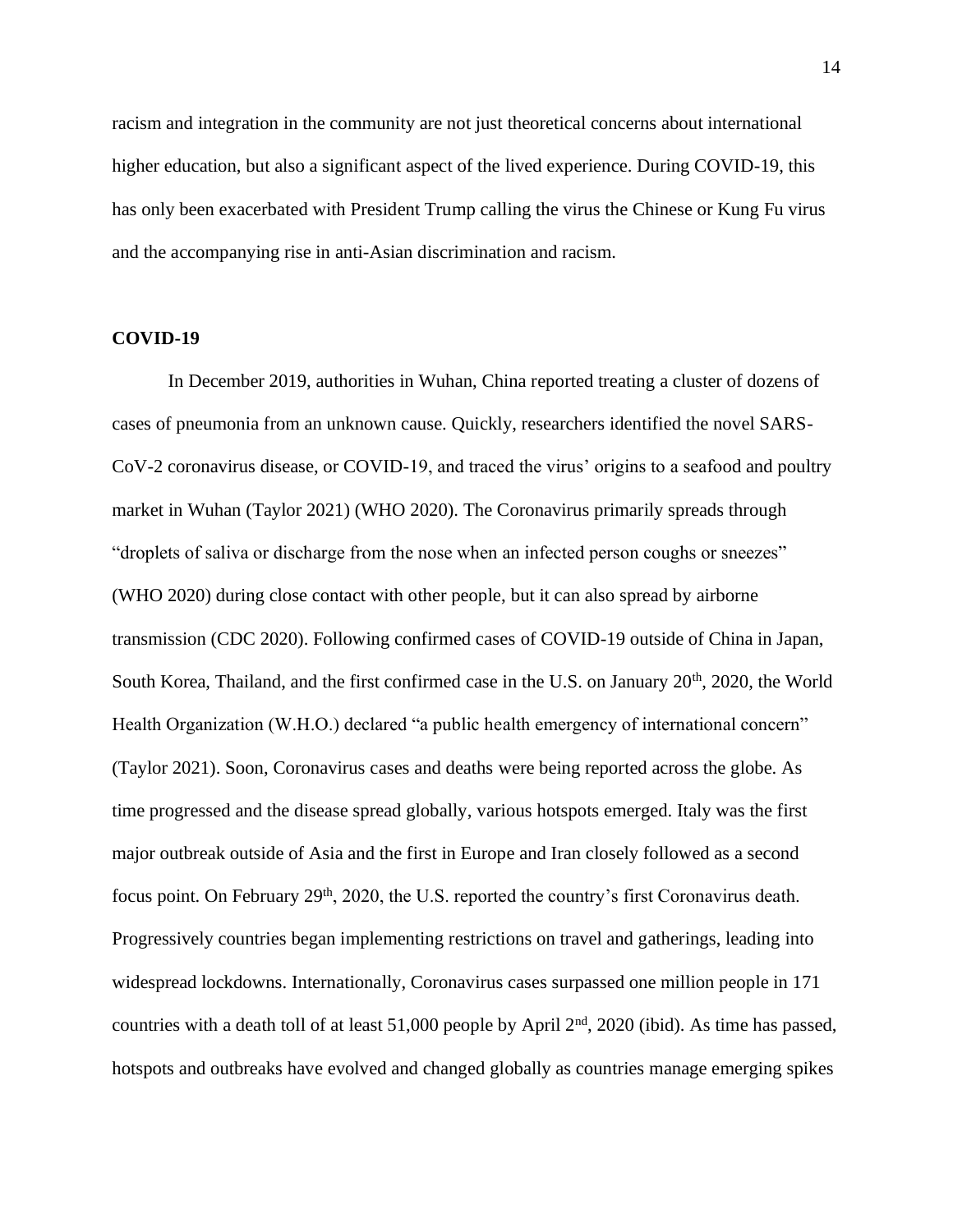in case numbers. In September 2020, global deaths surpassed 1 million, 10 months after authorities first detected COVID-19 in China and in February the U.S. alone reached 500,000 Coronavirus deaths (ibid) (Huang 2021). Yet, many found hope as the first COVID vaccine, produced by Pfizer, was approved in the United Kingdom on December  $2<sup>nd</sup>$ , 2020, and then approved by the U.S. Food and Drug Administration (FDA) on December 11th, 2020. The COVID-19 pandemic has had profound economic impacts; Japan and Germany entered recessions in May 2020, and in July 2020 a study estimated that more than five million Americans lost their health insurance as a result of job losses (Taylor 2021). Given how widespread the reports of COVID cases have been, it is arguable that almost everyone across the globe has experienced the devastating impacts of COVID-19.

Given the ease of transmission of the Coronavirus, as case numbers began to rise in the U.S. in March 2020, many universities closed their campuses and moved to online remote instruction. In response to the pandemic, universities have had to reconsider the ways they provide instruction and the impacts this has on all students. The IIE conducted three snapshot surveys and subsequent reports, completed by 234, 599, and 520 institutions respectively, as the pandemic unfolded. These surveys gathered data on the realities of the disruptions the Coronavirus created for higher education and students, the impact on student mobility, and the measures institutions are taking (IIE 2020a). As international students compose 5.5% of the student body at all U.S. institutions and there were over one million foreign students in the U.S. in the 2018/19 school year, they are a significant population that has experienced many disruptions to their education as a result of the pandemic (IIE 2020b). The reports of each survey were released in March, May, and July and therefore many of the participating institutions' plans changed between the surveys and the start of the fall 2020 semester; however, the reports provide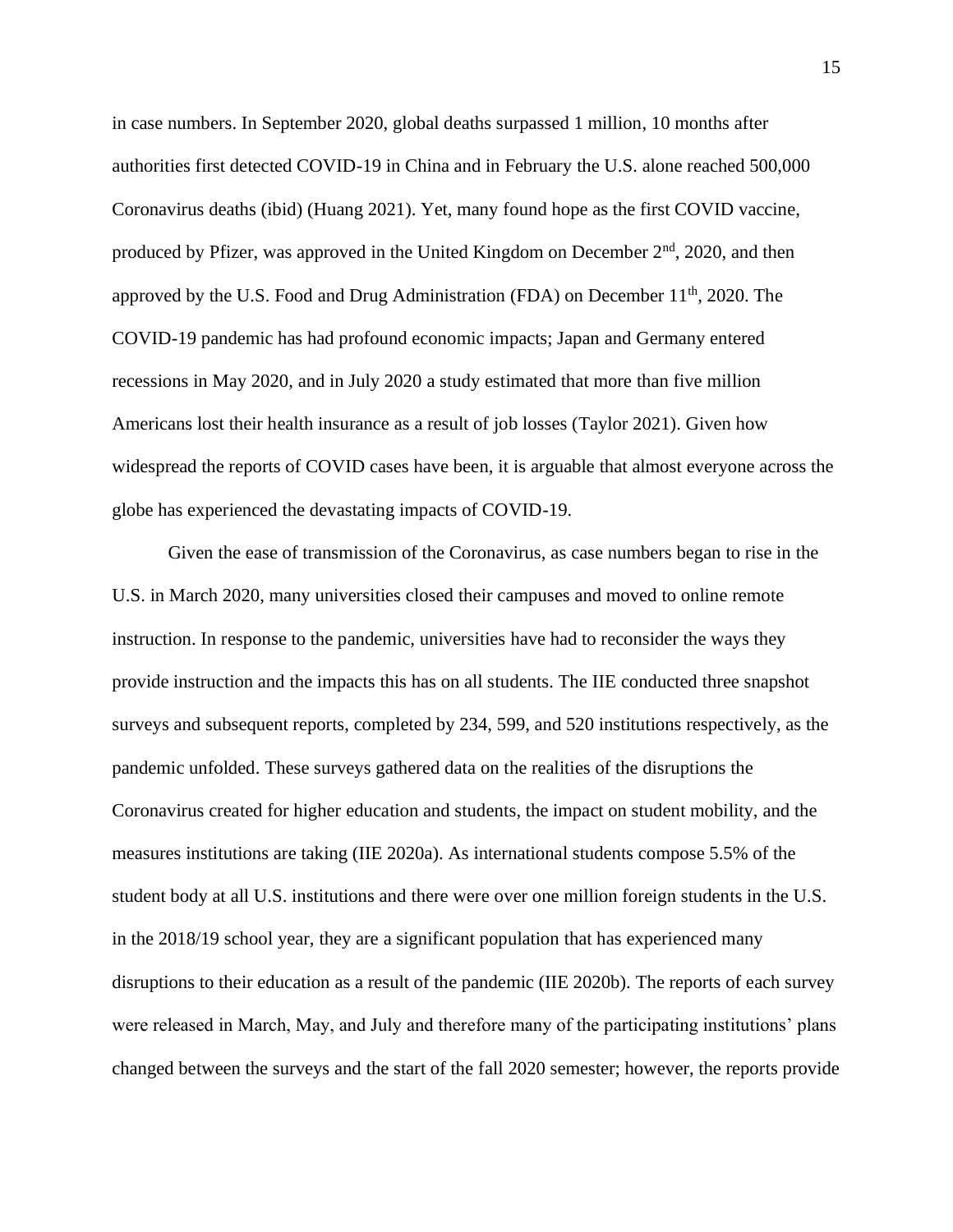important insight into the decision-making process and the considerations of many higher education institutions as the pandemic unfolded and they planned for the 2020/21 school year.

In the spring 2020 semester, since 91% of institutions surveyed closed campus buildings and offices and 54% closed dormitories and student housing, many students were no longer able to stay on campus, yet travel restrictions impacted whether students could return to their home country (IIE 2020b). In response, only around 25% of institutions reported closing all campus facilities or dorms while many institutions left some housing available for students who had no alternative options (IIE 2020c). One school reported, "[We] kept dorms open only for international students or domestic students with special requests (e.g., insufficient support at home or at-risk family at home)" (IIE 2020b, 3). Still, 18,551 international students left the U.S. due to COVID-19 while 92% of students stayed in the country either on campus or elsewhere (IIE 2020b). As uncertainty rose, many universities reported providing additional services to international students and over "80% of colleges and universities provided increased communications to international students on health, safety and wellbeing, and offered guidance on compliance with visa status" (ibid, 7). In many ways, international students faced forced, yet simultaneously restricted movement and mobility and universities responded in various ways to continue to support these students.

Although it is unknown how exactly the Coronavirus pandemic will impact the future of international education in the U.S., it is clear that future enrollment and mobility will look different. While half of the schools reported lower application numbers for the 2020/21 school year, IIE suspects that the decrease in applicant numbers is among both domestic and international students "as the COVID-19 pandemic and economic and social realities may drive students to consider their academic options or gap years" (IIE 2020c, 11). Looking specifically at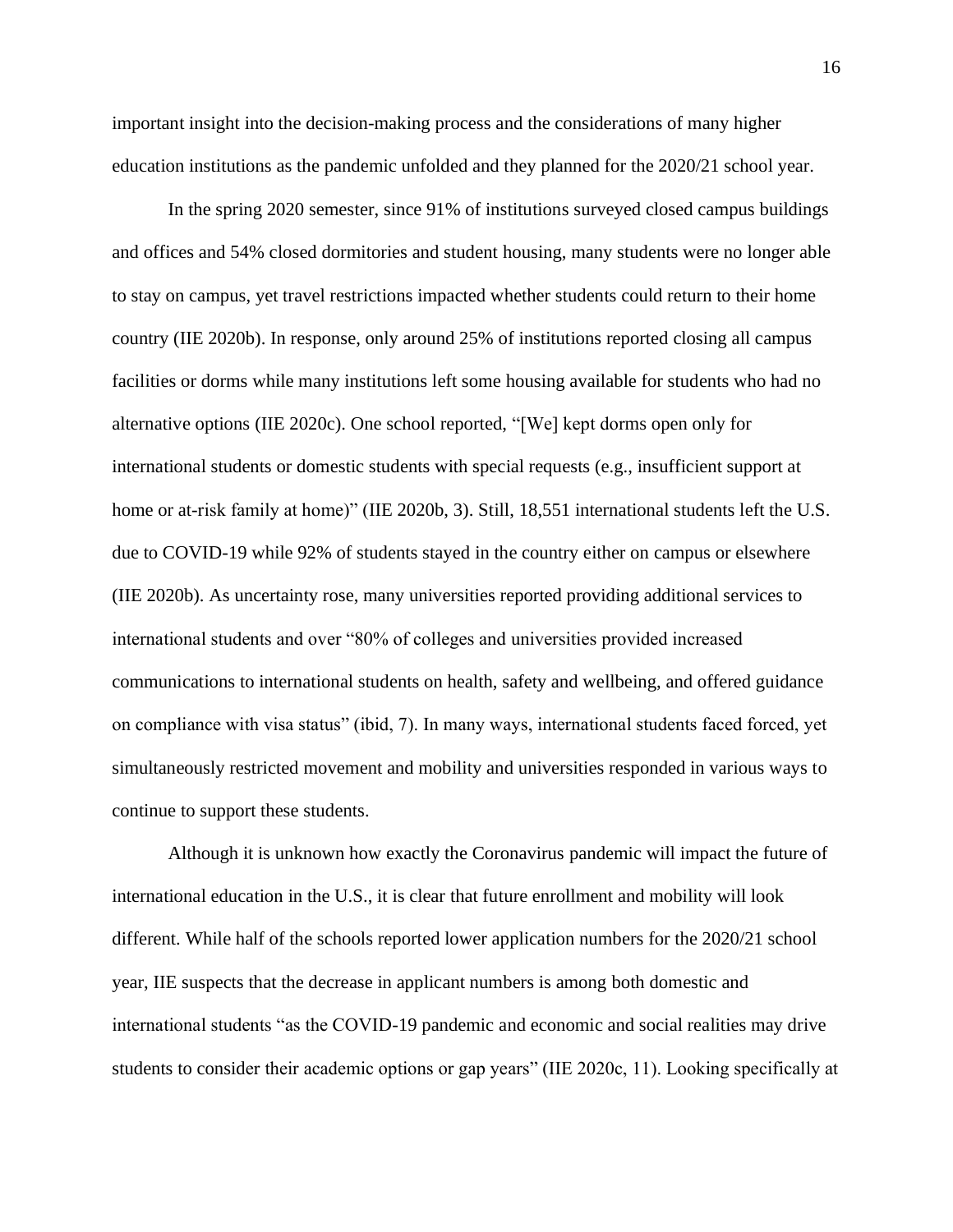foreign students, most institutions indicated that some of their international students would not be able to come to their campus "primarily due to delays in obtaining visas in time to travel, or continuing restrictions" (IIE 2020b, 10). At the time of the survey, 87% of universities reported plans to offer hybrid instruction for the fall 2020 semester and have pivoted to offering virtual enrollment options for international students who would not be able to make it to campus for the semester (IIE 2020c). However, 90% of institutions "expect that there will be difficulties associated with implementing virtual enrollment for international students" (ibid, 11). Although universities are providing other options for international students to continue their education, there are significant barriers and challenges for international undergraduate students in the wake of COVID-19, especially in comparison to domestic students.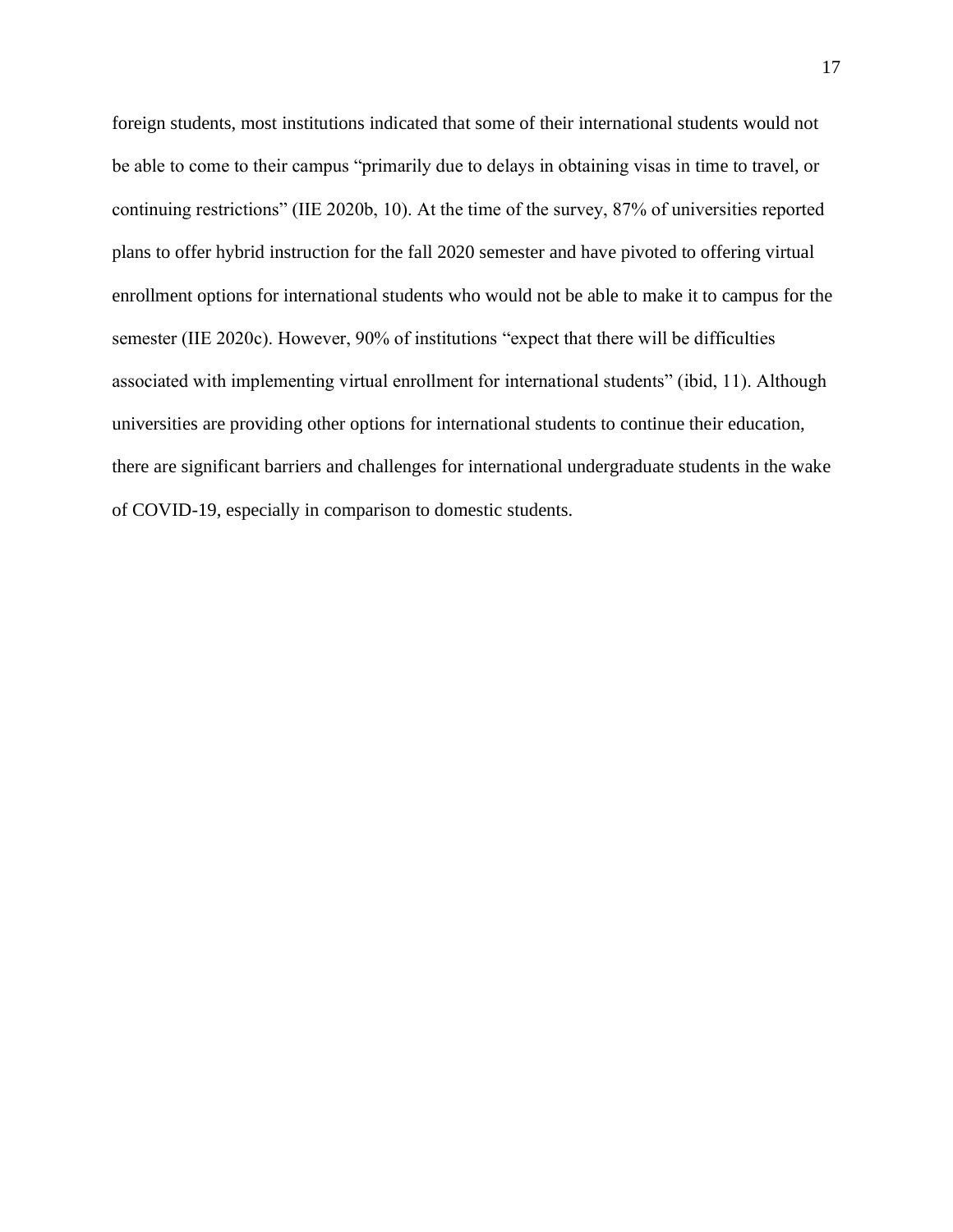#### <span id="page-18-0"></span>**Literature Review**

#### <span id="page-18-1"></span>**Introduction**

The international student demographic is a large population and plays an important role in American university culture, the economy, and U.S. immigration policy. Given the large demographic, the literature on foreign students is expansive. International students are defined as "students who have crossed a national or territorial border for the purpose of education and are now enrolled outside their country of origin" (Kim, Oh, Mumbauer 2019, 180). There is significant literature on the role of international students at U.S. universities, the foreign student transition and experience, the mental health impacts of being an international student, and the impacts of higher education and immigration policy. This chapter seeks to understand the current juncture of higher education within the context of our globalized world and the literature on the international student demographic.

#### <span id="page-18-2"></span>**Internationalization of Higher Education**

In recent decades, there has been a rapid internationalization of higher education globally as countries are competing for talented human capital in what scholars have called the great brain race. As globalization has led to international trade "intercultural and linguistic skills are more valued than ever. Student mobility has assumed a crucial role in the acquisition of these skills" (Suter and Jandl 2008, 404). Defined as "the process of integrating international, intercultural, and global dimensions into the goals, primary functions and delivery of higher education at the institutional level (Knight 2012, 22), internationalization has transformed the higher education landscape through the mobilization of students and changes to programs on offer. These transformative processes have resulted in an integration of international, global, intercultural, and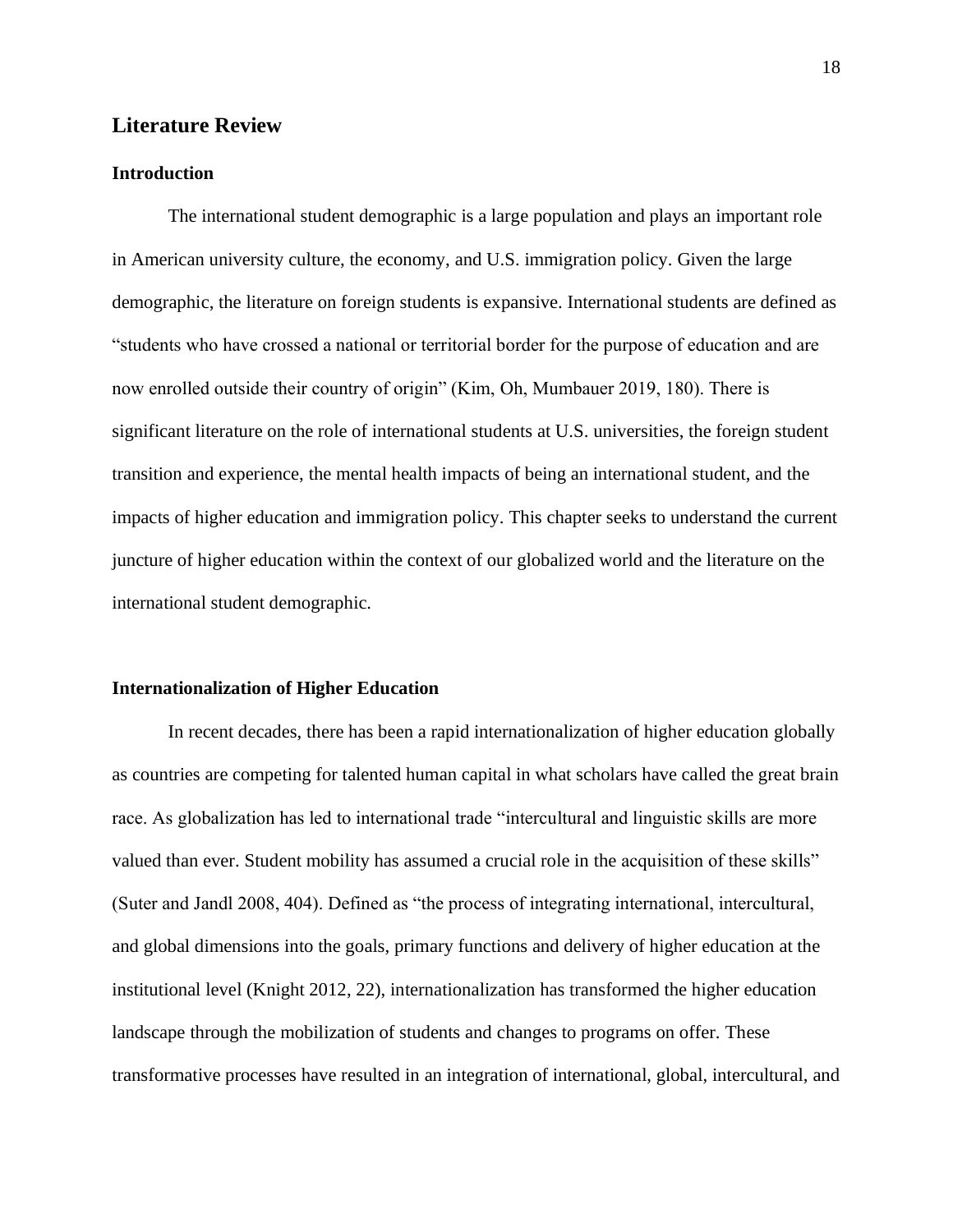comparative perspectives into curriculum and the teaching process, as well as increased partnership between higher education and policymaking as universities work closely with immigration, industry and the science and technology sectors in attracting and retaining foreign knowledge workers (ibid). The internationalization of higher education has significant impacts on the student experience, in particular shaping how internationally mobile students interact with host universities, host communities, and governments.

While this paper will focus on student mobility in terms of undergraduate international students, it is important to recognize the multiple categories of student mobility experiences. Student mobility includes full degree programs in a foreign country; short-term study abroad experiences; crossborder collaborative degree programs between multiple institutions and providers; research and fieldwork; internships and practical experiences; and study tours and workshops (Knight 2012). Internationalization has transformed various aspects of higher education, as is illustrated in the variety of student mobility experiences as internationalization extends beyond where students study, to research and other types of experiential learning. Not only is it possible to see examples of the internationalization of higher education through the multitude of student mobility experiences, but it is also evident through the development of twinning and franchise programs and double, joint, and combined degree programs (ibid). To list a few examples, New York University opened a portal campus in Abu Dhabi, United Arab Emirates in 2010 and another in Shanghai, China in 2012 (NYU Abu Dhabi n.d.) (NYU Shanghai n.d.). In 2010 Columbia University inaugurated its Dual BA Program with Sciences Po, France (Columbia University n.d.). In 2011 Yale University and the National University of Singapore established Yale-NUS College, an autonomous liberal arts and sciences college within the National University of Singapore (Yale-NUS College n.d.). The internationalization of higher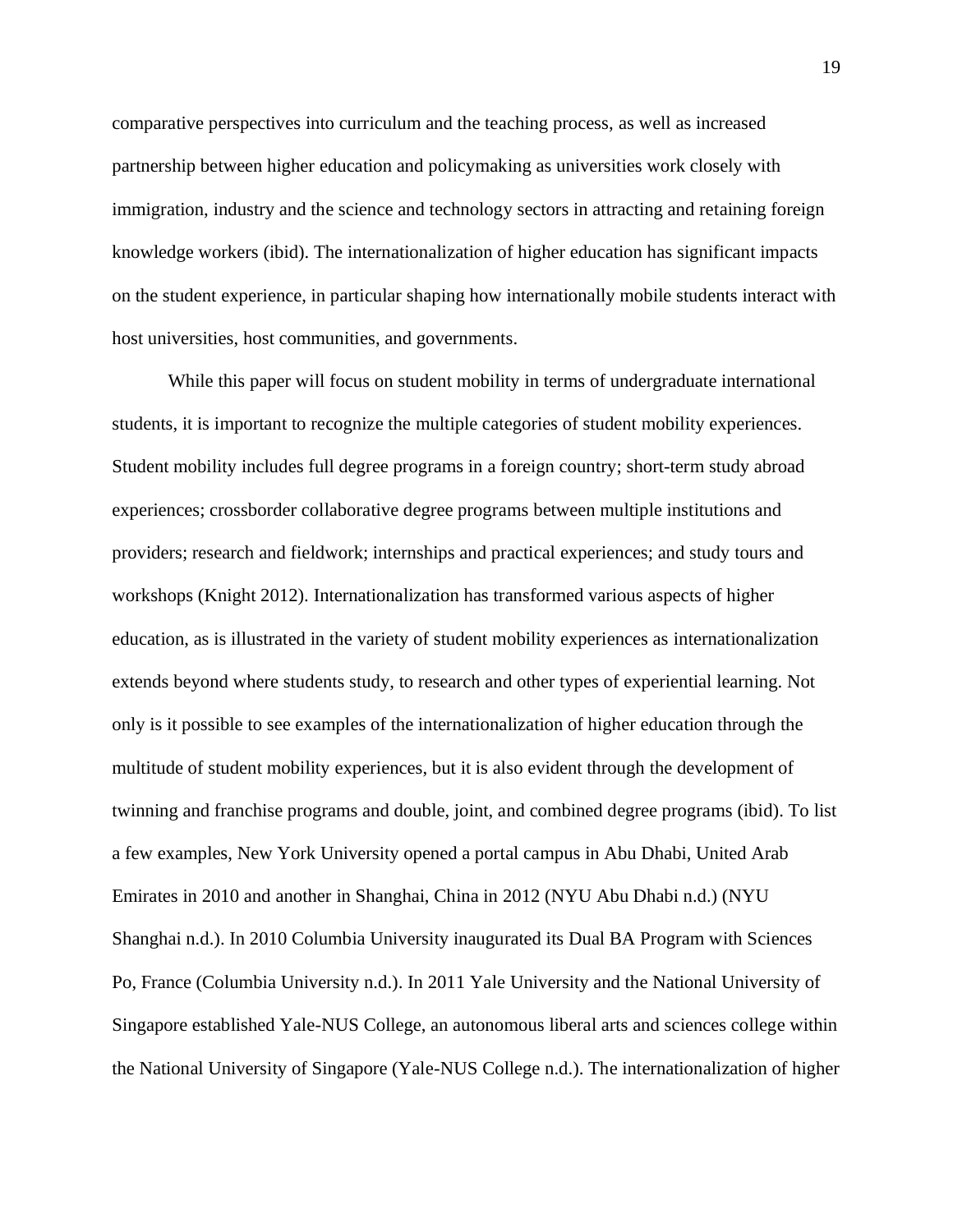education provides new means for global student mobility and is a direct byproduct of an increasingly interconnected world under globalization.

#### <span id="page-20-0"></span>**Implications of Domestic Higher Education Policy**

The rise of neoliberalism is rooted in current higher education policy in the United States. Although neoliberalism originated from economists like Friedrich Hayek and Milton Friedman earlier in the 20<sup>th</sup> century, it gained prominence in the 1980s as politicians like Margaret Thatcher and Ronald Reagan took the economic ideology and transformed it into political expression (Tight 2019) (Gaffikin and Perry 2009). Four primary principles of neoliberalism are "the self-interested individual… free market economics… a commitment to laissez-faire… [and] a commitment to free trade" (Tight 2019, 274). As such, neoliberal ideology emphasizes decreased state intervention and "focuses not on social welfare for the citizenry as a whole but on enabling individuals as economic actors" (Slaughter and Rhoades 2004, 20) which results in the movement of resources from social welfare functions to production functions (ibid). With a focus on trust in the free market, competition, and individualism, neoliberal policies have resulted in decreased investment of public funds in higher education as we see a "downward spiral of state disinvestment and decreasing public support for universities" (Stephens 2013, 59). The rise of neoliberalism that has occurred concurrently with rapid globalization have significantly impacted the U.S. higher education landscape.

In addition, the United States has shifted towards a knowledge-based economy, in which "knowledge and people with knowledge are the key factors of development, the main drivers of growth, and the major determinants of competitiveness" (Gürüz 2011, 7). As such, these conditions have forced universities to "adopt market-oriented behaviors resulting in… 'the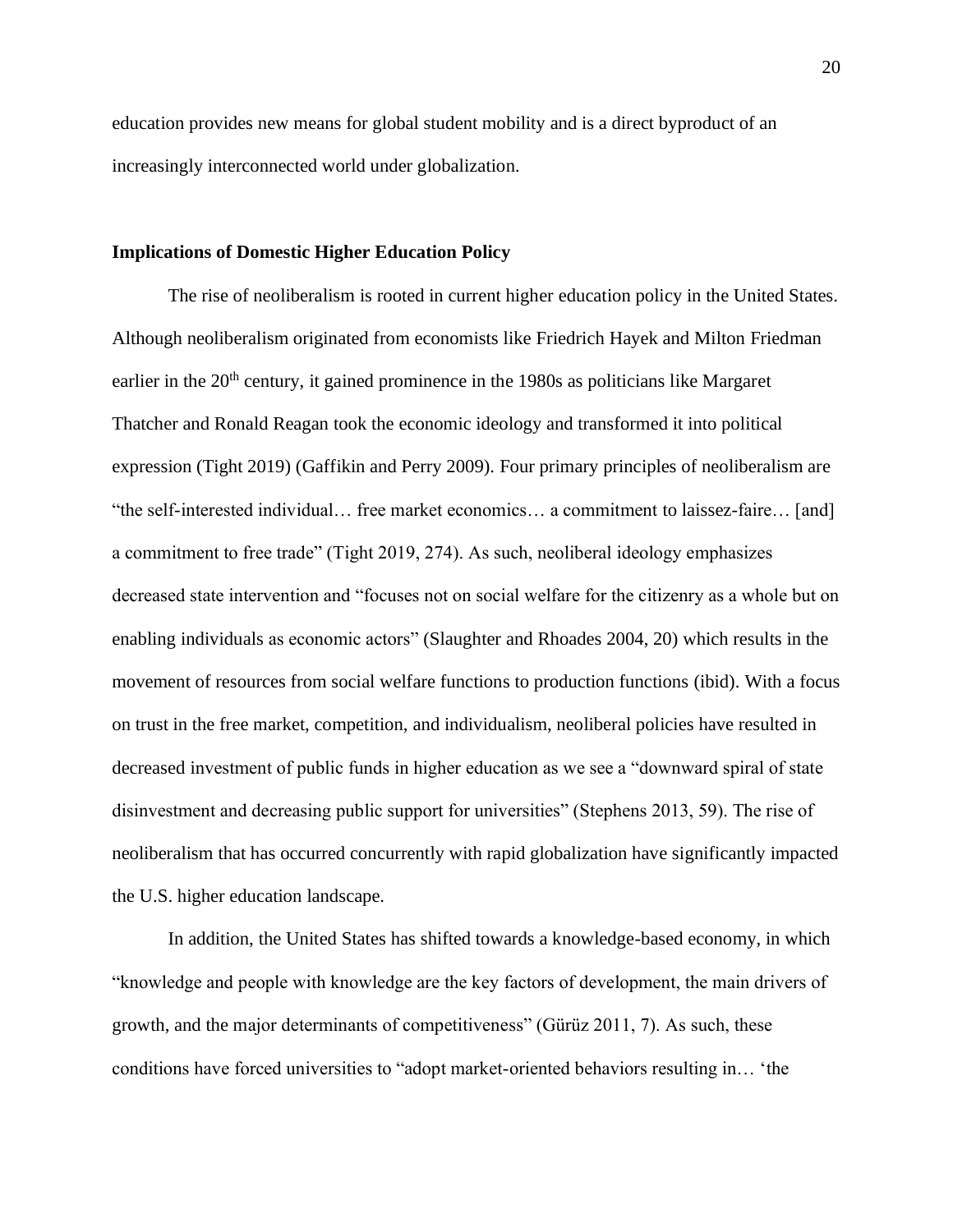academic capitalist knowledge-learning regime'" (Ford and Cate 2020, 1198). According to Slaughter and Rhoades (2004), academic capitalism theory analyzes the relations between higher education institutions and society, explaining the process of the integration of colleges and universities into the new neo-liberal economy. Under academic capitalism theory, faculty, students, administrators and academic professionals are groups of actors that use state resources to "create new circuits of knowledge that link higher education institutions to the new economy" (Slaughter and Rhoades 2004, 1). But this theory goes beyond viewing the student as a consumer and rather sees higher education institutions as marketers. Universities compete and market their institutions to high-ability students who choose a school "they calculate [is] likely to bring a return on educational investment" (ibid, 1). As neoliberalism promotes privatization, commercialization, and deregulation, the academic capitalism regime has promoted the privatization of knowledge wherein "knowledge is construed as a private good, valued for creating streams of high-technology products that generate profit as they flow through global markets" (ibid, 29). Universities play an important role in the current knowledge economy as generators of knowledge through research and development as well as preparing and training the next generation of knowledge workers.

In an effort to remain competitive in an increasingly interconnected and interdependent world, governments are contending for talent. In the search for highly skilled migrants, competition for internationally mobile students who are willing and able to study overseas has increased (Sá and Sabzalieva 2018). As governments seek talented human capital, international students have attracted attention as the ideal highly skilled immigrant candidate. Foreign graduates are not only seen as a potential source of qualified labor, but as the shift to a knowledge economy has challenged traditionally industry-oriented regions, retaining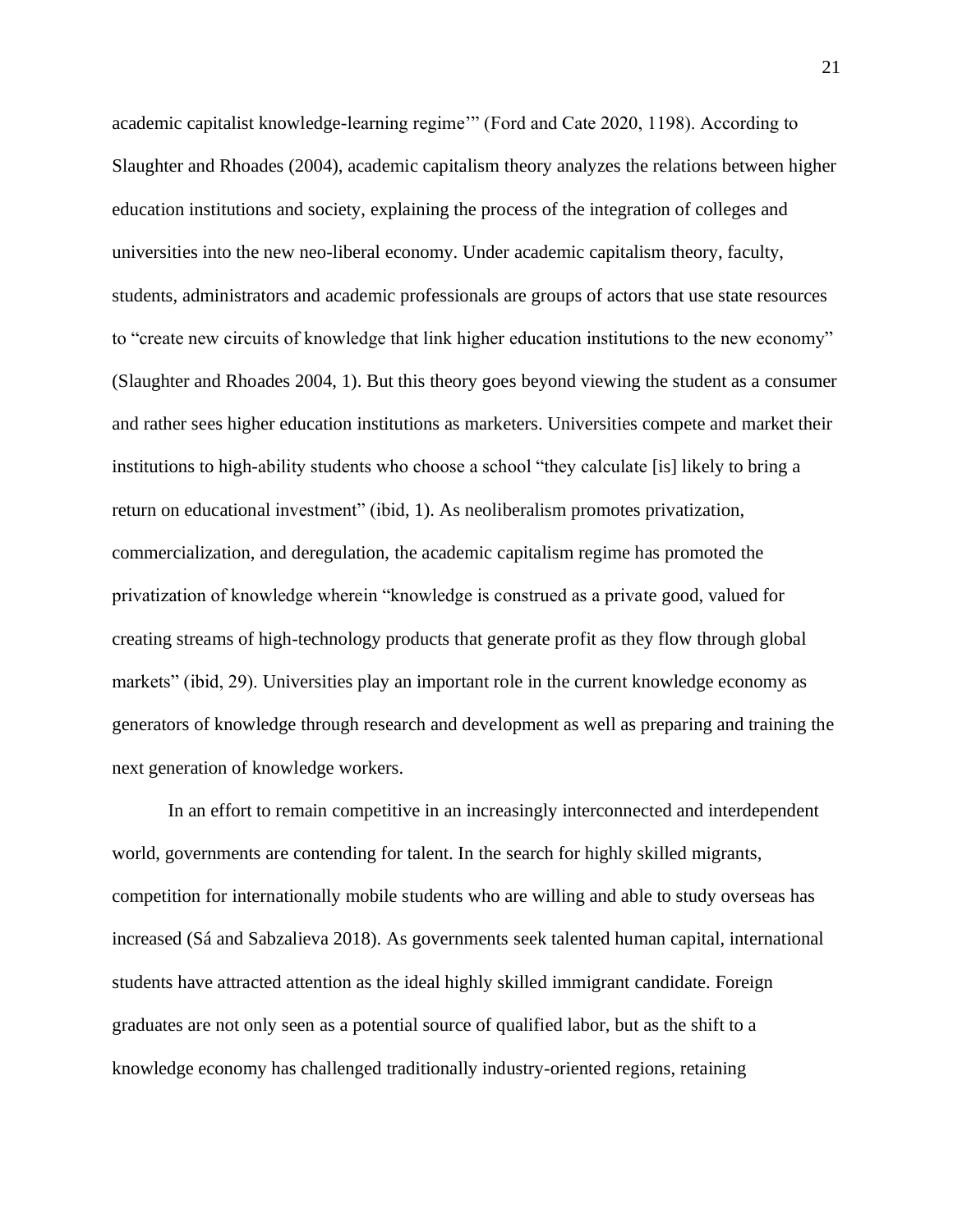international students' post-graduation is seen as a path to "augment their skilled human capital base and to prevent demographic decline" (Suter and Jandl 2008, 403). As a result, foreign students and higher education have become important actors in policymaking to develop a strategy for attracting and retaining knowledge workers (Knight 2012, 28). Yet, these retention policies promote brain drain in other countries. The global flow of skilled labor is referred to as brain circulation, but this concept hides that "ultimately some countries are experiencing a net 'brain loss,' resulting in a smaller talent pool and potentially jeopardizing national economic and social development" (ibid, 28). The concept of brain drain is particularly significant as the main axis of student mobility and skilled labor migration is from the Asia-Pacific Rim to North America and western Europe (Gürüz 2011). While there are students who receive degrees and gain work experience abroad and then return to their home countries, brain drain has proven to be a significant challenge for many nations.

In recent years, the U.S. government has focused particularly on retaining international students pursuing science, technology, engineering and mathematics (STEM) degrees (Sá and Sabzalieva 2018). About a third of international students major in STEM and are more likely to study STEM compared to domestic students (Demirici 2019). For international students who wish to stay in the U.S. to work after graduation, one of the most popular ways of obtaining a visa is through the Optional Practical Training (OPT) program. The OPT program extends student visas for 12 months and allows students to gain work experience in the U.S. without a work visa, providing a bridge for foreign students to access the labor market when it is otherwise difficult to obtain a H-1B visa. The H-1B visa is the most common temporary work visa for highly skilled immigrants, requires employer sponsorship, is time and cost intensive, and has restrictive quotas (ibid). Recently, the OPT program has been quite successful as "over the last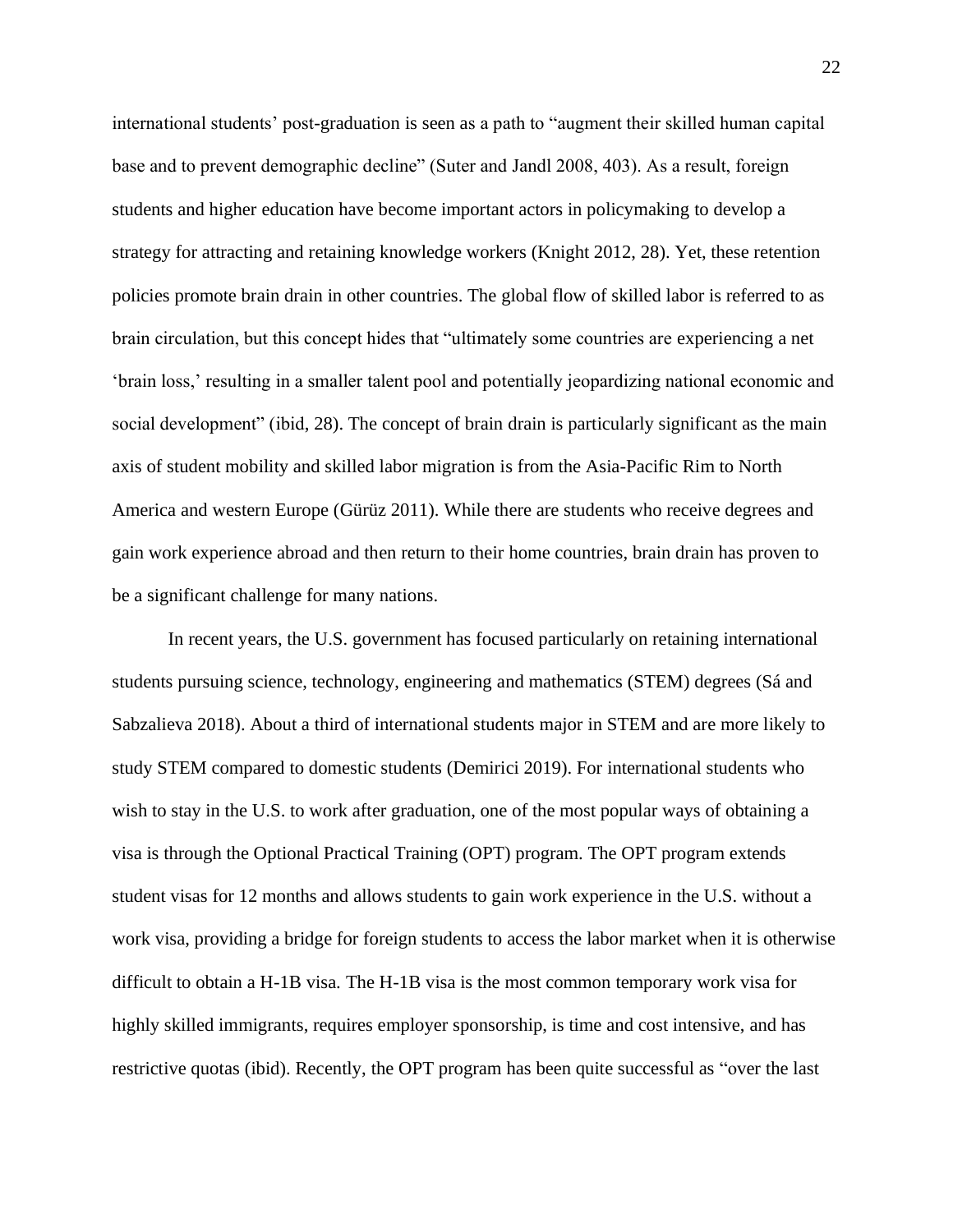decade, 83% of international students of U.S. bachelor's- and advanced-level programs who initially stayed in the United States obtained OPT and used their students visas to continue staying… after their graduation" (ibid, 1368). Worried about foreign students accepting job offers in other countries and the resulting "loss of talent [that] might threaten U.S. leadership in STEM fields," (Demirici 2019, 1368) in 2008 the government announced a 17-month extension for STEM students under the STEM OPT Extension. In 2016, a federal rule further expanded the STEM extension to 24 months, meaning STEM students can work in the U.S. for a total of three years after graduating (Sá and Sabzalieva 2018). The OPT extension for STEM students has been successful because it mitigates the typical uncertainty of obtaining a work visa that usually discourages the participation of international students in the U.S. labor market.

In the U.S., visa and immigration policy is closely tied to national security and economic concerns. Since the terrorist attacks on September 11, 2001, international students have not only faced an unwelcoming atmosphere due to contentious immigration discourse on a social level, but also on a federal level through increased surveillance through the Patriot Act (Hyun 2007). Since several of the terrorists who conducted the 9/11 attacks were in the U.S. on foreign student visas, it raised questions about the rights and privileges of international students in the U.S. and the right and extent of the U.S. government to monitor international students (Haddal 2008). During their education, foreign students interact with four federal agencies. First, they interview and apply for a visa with the Department of State (DOS). Once they arrive to the U.S., they are inspected by Customs and Border Protection (CBP) and their arrival is reported to Immigration and Custom Enforcement (ICE). The student's arrival is entered into the Student and Exchange Visitor Information System (SEVIS), which is used to track students during their academic career. The information reported by a student's academic institution is shared with DOS, CBP,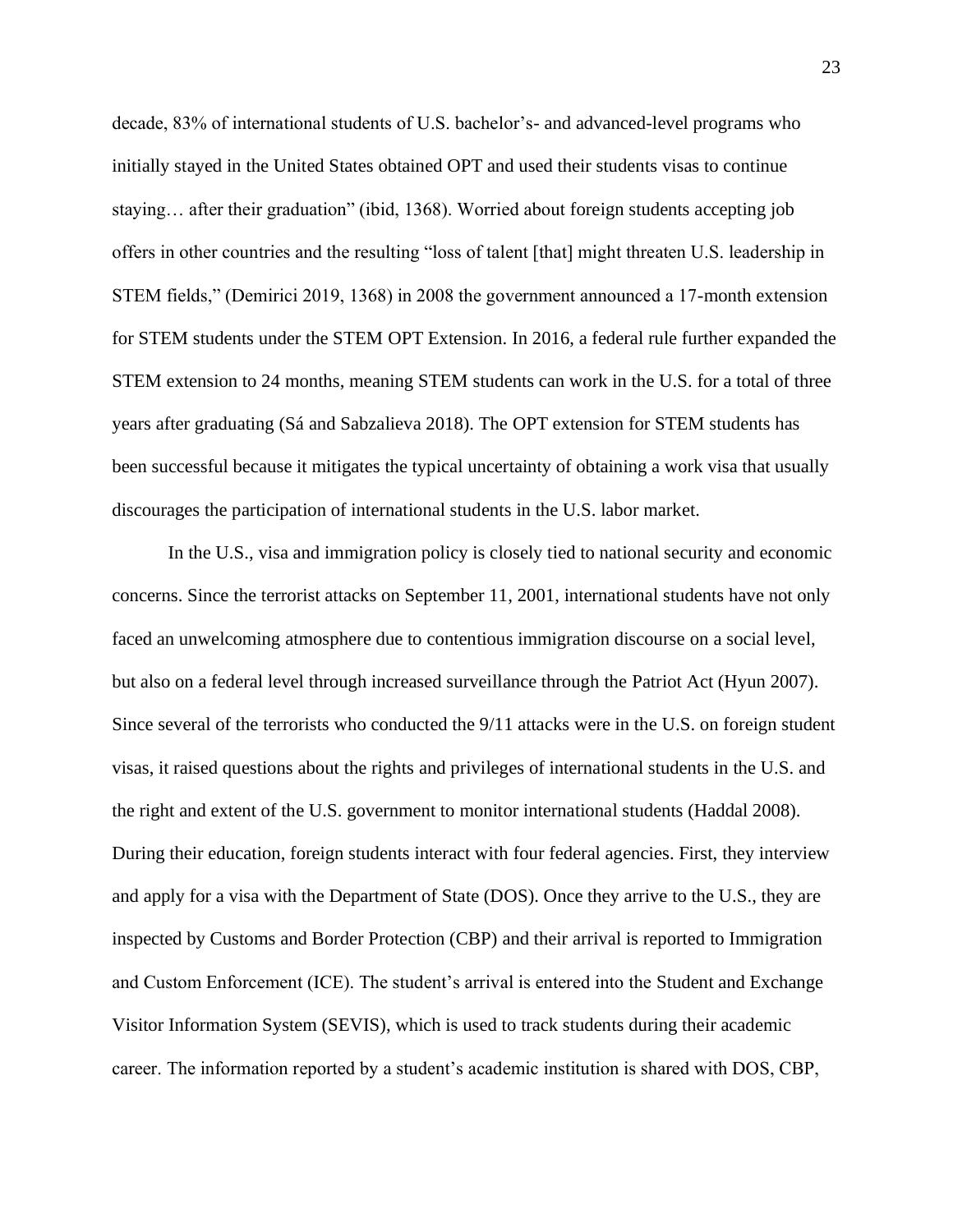and U.S. Citizenship and Immigration Services (USCIS) (Haddal 2008). Through the implementation of tracking systems, international students are told from the moment that they arrive in the U.S. that they are being watched, surveilled, and reminded of the constant risk of having their visa revoked or being deported.

The U.S.'s reputation as home to many leading universities and the influence of American culture across the globe has allowed it to remain the country with the largest population of international students; yet, until recently, the government appeared unwilling to create measures to facilitate international student recruitment (Sá and Sabzalieva 2018). American policymakers have been criticized for "lacking a 'strategic approach to capitalizing on the global pool of mobile students'" (ibid, 238) and the political gridlock of disagreement between Democratic and Republican lawmakers has made it difficult to pass any legislation that would ease the process of coming to the U.S. as an international student and remaining for work (ibid). In particular, under the Obama administration, due to the Republican control of the House of Representatives and Senate, there was inaction on any legislation that would relax the constraints on international students, with the increase in the STEM OPT Extension seen as a "compromise to previous stalled efforts at reform" (ibid, 239). Although there has been a call for a strategic and integrated approach to international student retention, some policymakers argue for the prioritization of developing a domestic talent pool in the STEM fields as opposed to relying on imported labor (ibid). Under the Trump administration, students have been wary about coming to the U.S. for higher education as President Trump has taken a nationalist approach to immigration that many have criticized as insular, xenophobic and racist (Tareen 2020). From initial travel bans, to recent considerations of ending the OPT program and newly announced limits for H1-B visas in the wake of the pandemic to address domestic job losses, there has been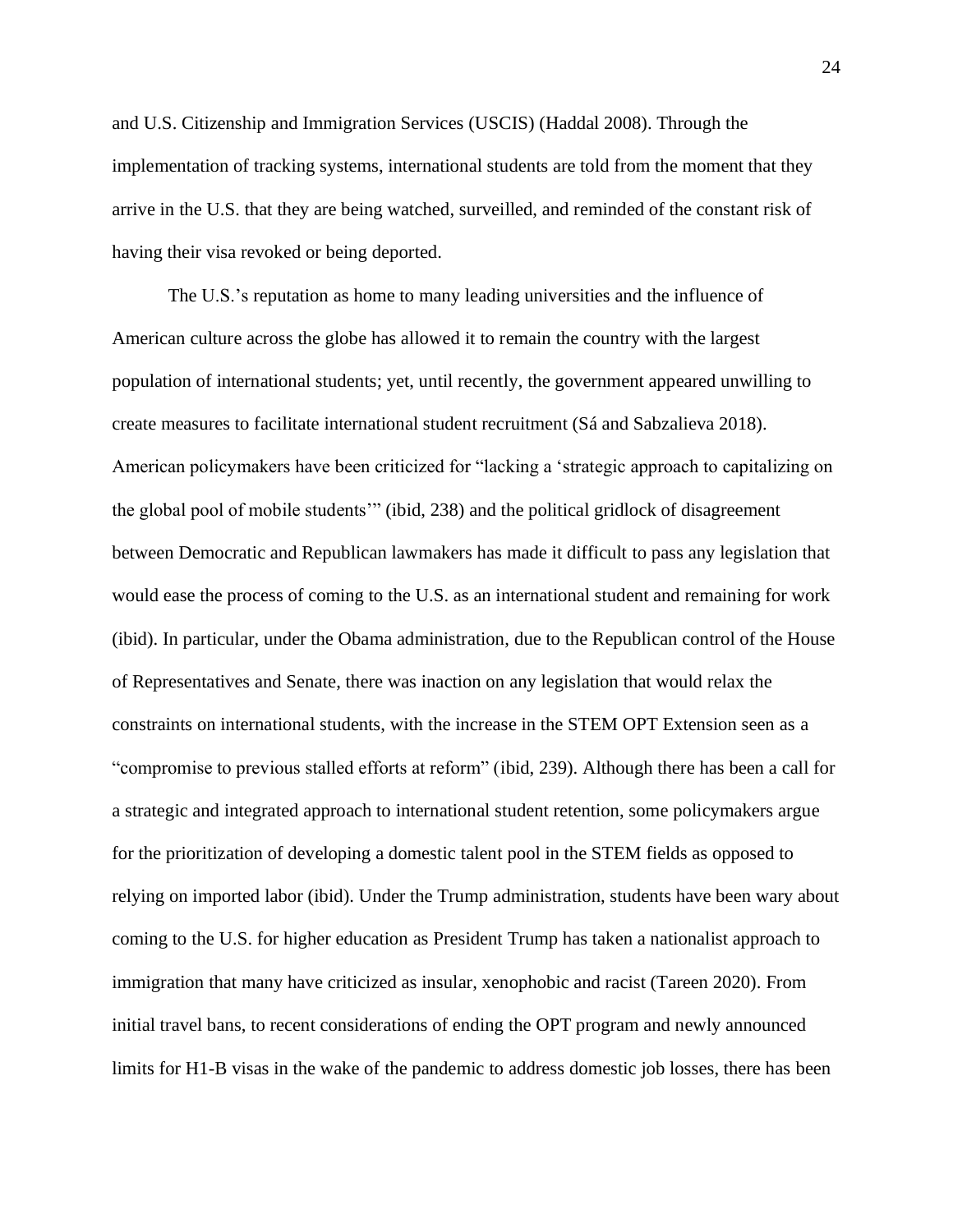significant uncertainty for international students who wonder if they will be able to stay in the United States for the duration of their program (ibid). Although domestic policy has attempted to encourage international students to attend university in the U.S. and stay after graduating to work, more recent xenophobic rhetoric and conflicting proposals from Democrats and Republicans leaves international students feeling hesitant and uncertain about their status and future in the United States.

#### <span id="page-25-0"></span>**Economic Value and Financial Impact of International Students**

International students bring great value to American higher education institutions as they connect universities and domestic students with the rest of the world through their cultural experiences and knowledge. In recent years, many countries have embraced the great brain race in the competition for highly skilled migrants through the globally mobile student population. International students are seen as a "solution to national skills and funding shortfalls, while meeting the apparent imperative to act internationally and compete globally" (Sá and Sabzalieva 2018, 232). Universities also benefit from the tuition paid by international students who are often charged at full or much higher rates, allowing universities to "profit financially from student migration" and making international students a "major source of income" (Suter and Jandl 2008, 407). However, as Ford and Cate (2020) propose, although international students are a significant source of revenue for universities, many Americans fear that a large international student population takes away competitive university spots from domestic students and represents a loss of taxpayer money to non-residents. Yet, many universities and governments use the notable economic contributions of foreign students to counter this criticism*.* In the wake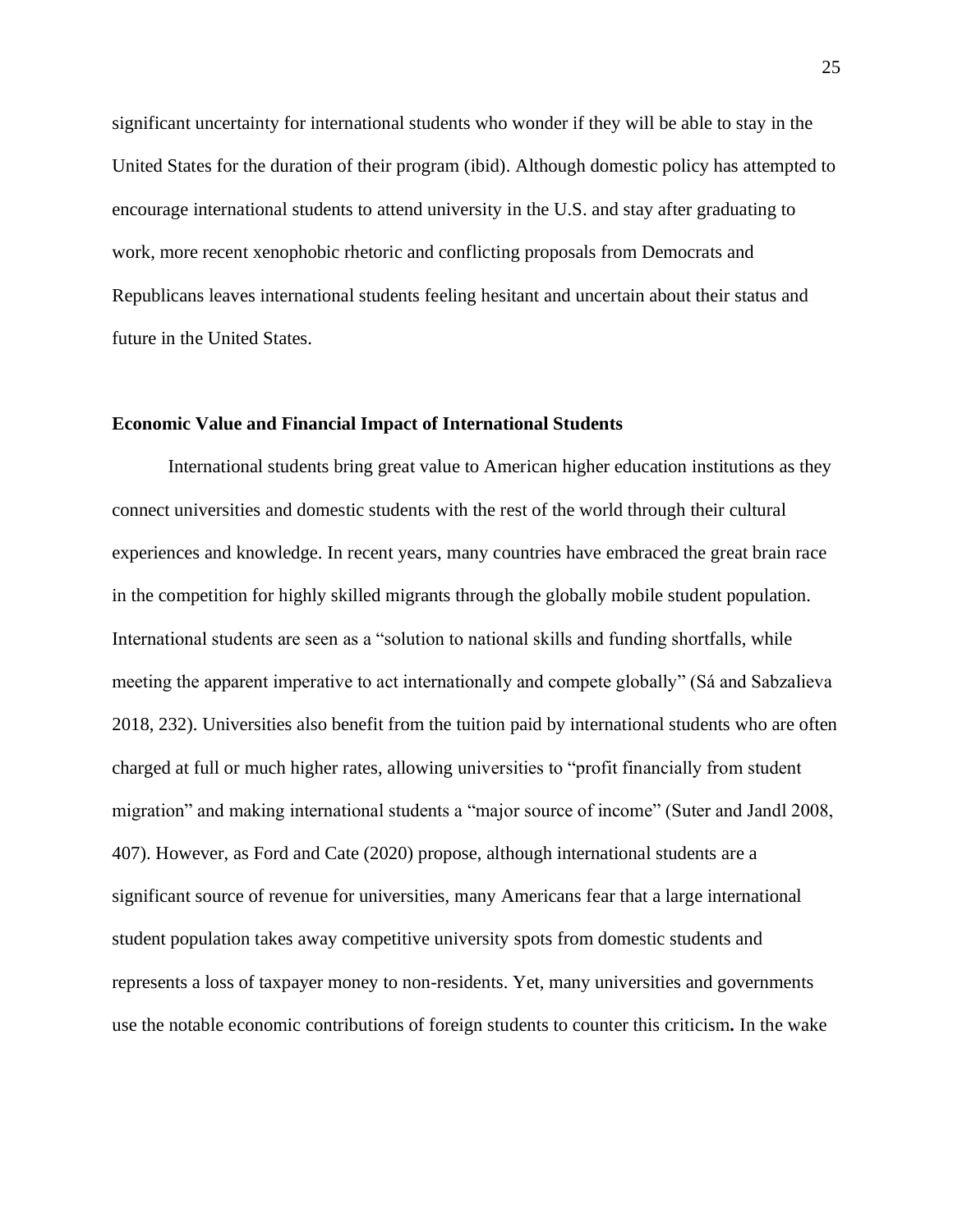of COVID-19, U.S. universities could stand to lose at least \$3 billion from a decline in foreign enrollment in the 2020-2021 academic year (Bothwell et al. 2020).

According to NAFSA: Association of International Educators, in 2019 education was the fifth largest services export in the U.S (Morgan and Penfeld 2019). As international student enrollment in recent years has steadily increased, so have their economic contributions and the consequential number of supporting jobs. During their time in the U.S., foreign students' tuition, living costs, and travel directly support local and regional economies (Suter and Jandl 2008). During the 2018-2019 academic year, just over 1 million international students contributed nearly \$41 billion to the U.S. economy and supported 458,290 jobs (NAFSA 2020a). In the state of Vermont, international students contributed \$80.6 million and supported 777 jobs, the majority of which are at the University of Vermont (NAFSA 2020b). In particular, the economic contributions of foreign students are particularly valuable to institutions themselves, who rely on this demographic to fill a funding gap. As state governments have decreased spending on higher education since the rise of neoliberalism and the 2008 recession, increasing international student enrollment is seen as a win-win situation for universities, who are "solving budget woes and adding to the value of the school's education at the same time" (Stephens 2013, 56). With government spending and support for state schools declining, out-of-state and international students are keeping universities afloat, paying full tuition and sometimes additional tuition fees (ibid). Since 2016, the U.S. has seen a decline in international student enrollment, which has only been exacerbated by the COVID-19 pandemic, with a 16% decrease in enrollment among 700 schools between the fall of 2019 and fall of 2020 (Cardoza 2020). With such a drastic drop in foreign enrollment, universities and the U.S. economy will both experience significant losses that will have a large impact on the future of higher education.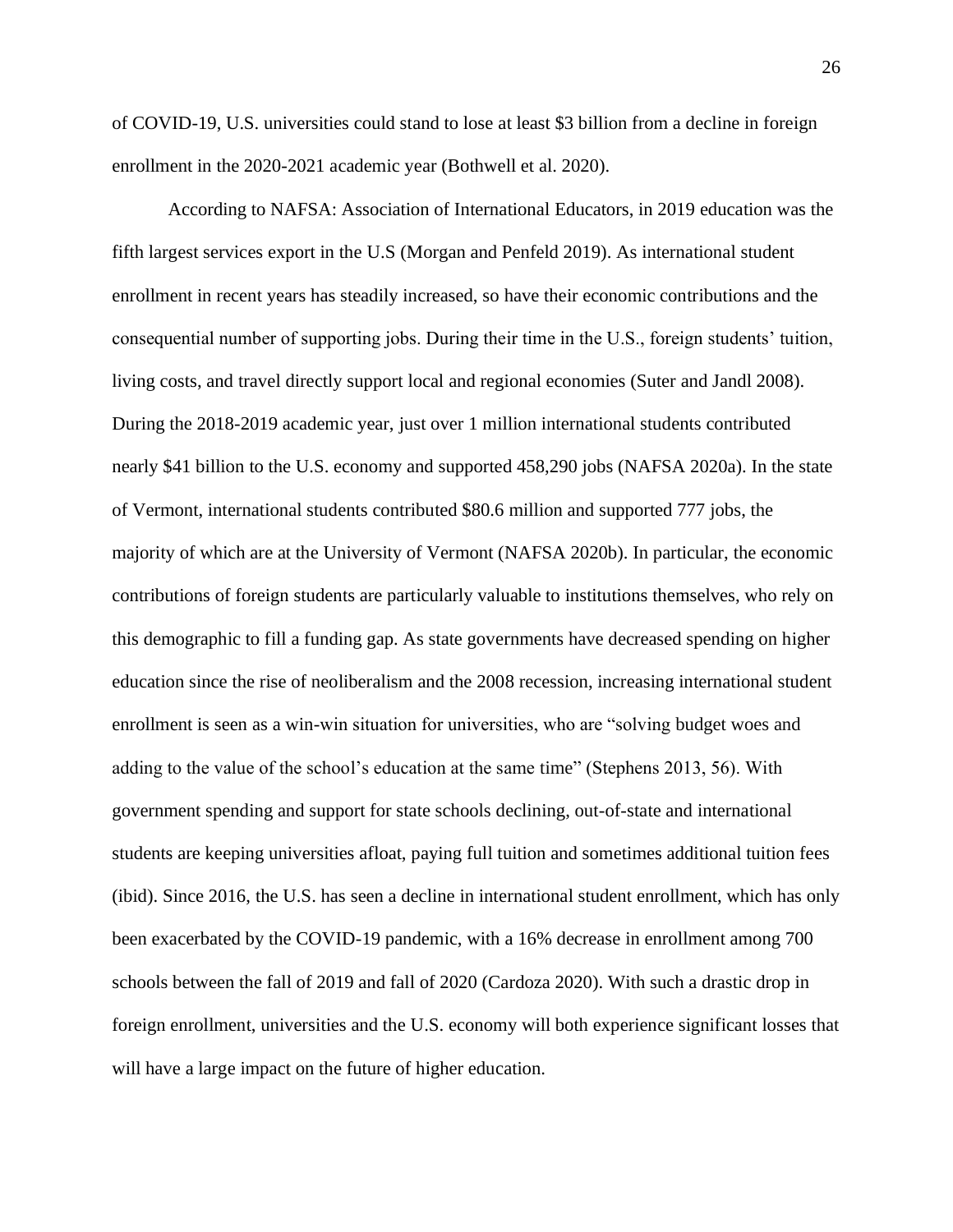#### <span id="page-27-0"></span>**University Recruitment and the Perceived Value of International Students**

For many U.S. universities, international students are an important demographic in the annual recruitment of incoming students. For many schools, foreign students are seen as an institutional asset, as markers of prestige, legitimacy and a means of economic stimulus (Ford and Cate 2020). In our current globally interconnected world and under an academic capitalist regime, higher education institutions are neoliberal actors that are "focused on securing their status position and generating economic growth" (ibid, 1195). Therefore, universities pursue goals of being seen as global, cosmopolitan, ethnically diverse and financially diverse to attract students, faculty, and streams of revenue (ibid). For many schools, international students "are subsidizing the education of in-state students while enriching the college experience for everyone" (Stephens 2013, 57). For both policymakers and university administrations, international students improve the quality of education offered through the cultural diversity that they bring and the subsequent need to attract and retain foreign students by providing "highquality services that can compete with those of rival institutions" (Suter and Jandl 2008, 406).

Under the current academic capitalist regime, higher education institutions are forced to increasingly engage in market-oriented behaviors to recruit students, including "raising tuition, recruiting affluent students, patenting technology, copyrighting curricula, and commercializing university athletics" (Ford and Cate 2020, 1198). Not only are universities investing in marketing schemes, but popular destination countries are creating major marketing campaigns to attract the best students. Rather than seeking cultural and knowledge exchanges between countries through international student mobility, countries are competing to train and retain brain power (Knight 2012).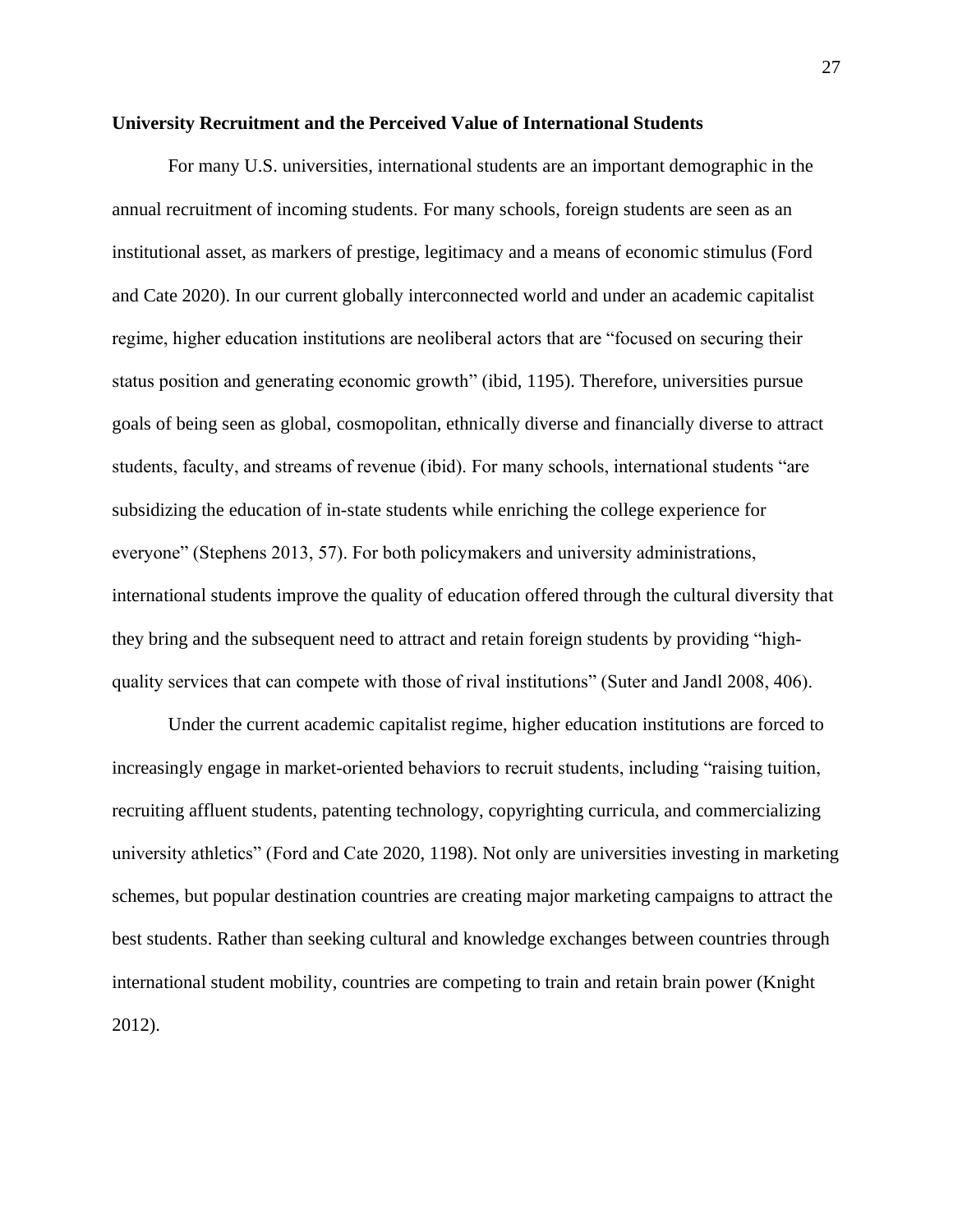Yet, many scholars argue that the ways in which universities value international students and how they are used as tools for recruitment has become problematic. As a Korean scholar in the U.S., Kim (2020) felt her input was valued as long as it benefited her white peers, and her background is "valued to increase the racial diversity in U.S. academia" (501). Similarly, in a study of how 160 large U.S. universities represent international students on their websites, Ford and Cate (2020) found that international students were marked with exceptional narratives, similar to other racial and ethnic minorities and students of color. The ways that international students and racial and ethnic minorities are showcased in a school's visual marketing materials signals "an institution's commitment to diversity… [and] may similarly be a recruitment tool, aimed at attracting domestic students, who are 'cultural omnivores'" (Ford and Cate 2020, 1196). Portraying foreign students as exceptional and an indicator of diversity isolates them from domestic students, making the transition and integration into American universities more difficult. In addition, international students and students of color are constructed as "outsiders, commodities, victims, and change agents in ways that benefited the university," (ibid, 1199) which can be misleading and harmful as universities blur demographics through representation and ambiguity. In their study, Ford and Cate (2020) found an "almost universal tendency to blur the demographics of international students through representation and use that ambiguity to the benefit of the institution" (1202). On their website, institutions redefined and reframed racial, geographic, and national boundaries to manage the presentation of the international student community on their campus (ibid). The often misleading presentation of international students on university websites reflects the belief of many institutions and the government that international students are pawns in a larger marketing scheme.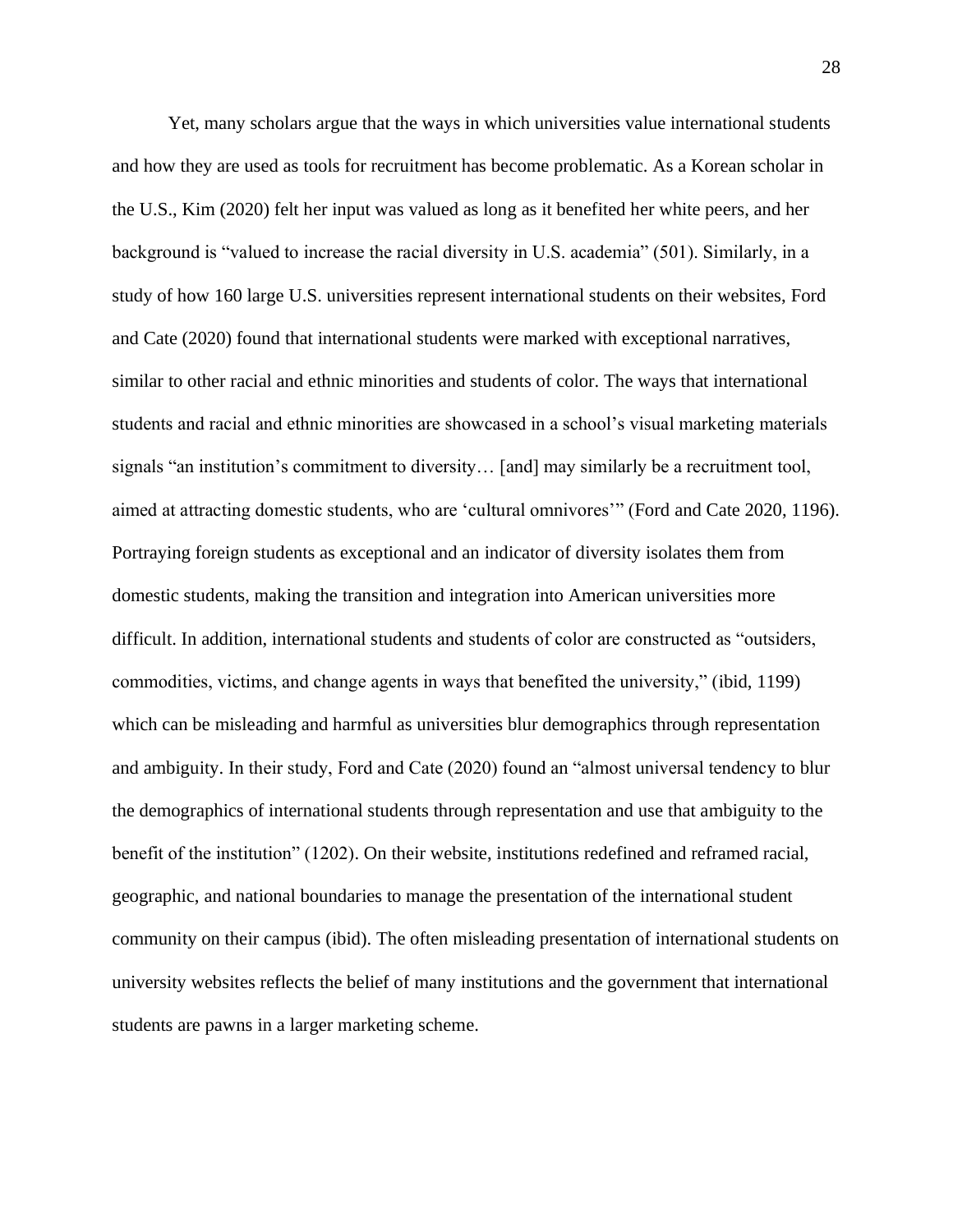In much of the literature, scholars have noted the legacy of colonialism in the recruitment of foreign students. In the discussion of the cultural diversity that comes with the internationalization of higher education, Knight (2012) discusses the traditional role of education as a vehicle of acculturation and education being a historic form of colonization. Through the means of "curriculum content, language of instruction (particularly the increase in English) and the teaching-learning process," acculturation through education can lead to "eroding national cultural identities and… cultural homogenization, most often in the form of westernization" (Knight 2012, 29). This is further examined through the global imaginary of Western supremacy. The concept of a global imaginary builds on the concept of the social imaginary, that "refer[s] to the organizing structure of societal understanding… a social imaginary is more like an (often) unacknowledged background than a theory or a political ideology" (Stein and de Andreotti 2016, 228). The global imaginary of Western supremacy draws upon the history of established racialized categories and classifications in Europe that were imposed globally through colonialism and slavery. The colonial myth of Western supremacy has been rearticulated and reproduced, particularly following World War II and during the Cold War, and with the rise of globalization. In these periods of transformation, the West maintained innocence by framing "Third World" poverty as "an internally produced problem" (ibid, 229) and globalization as inevitable and neutral. However, the idea that Western epistemology and ontology is "universal, and all others were deemed particular, inferior, and less developed along a linear path of human progress" (ibid, 228) has prevailed throughout history and is prevalent today in higher education.

Stein and de Andreotti (2016) suggest that the desire for Western institutions of higher education to recruit foreign students and the subsequent racism experienced when these students arrive are both rooted in this global imaginary of Western supremacy where, "the West is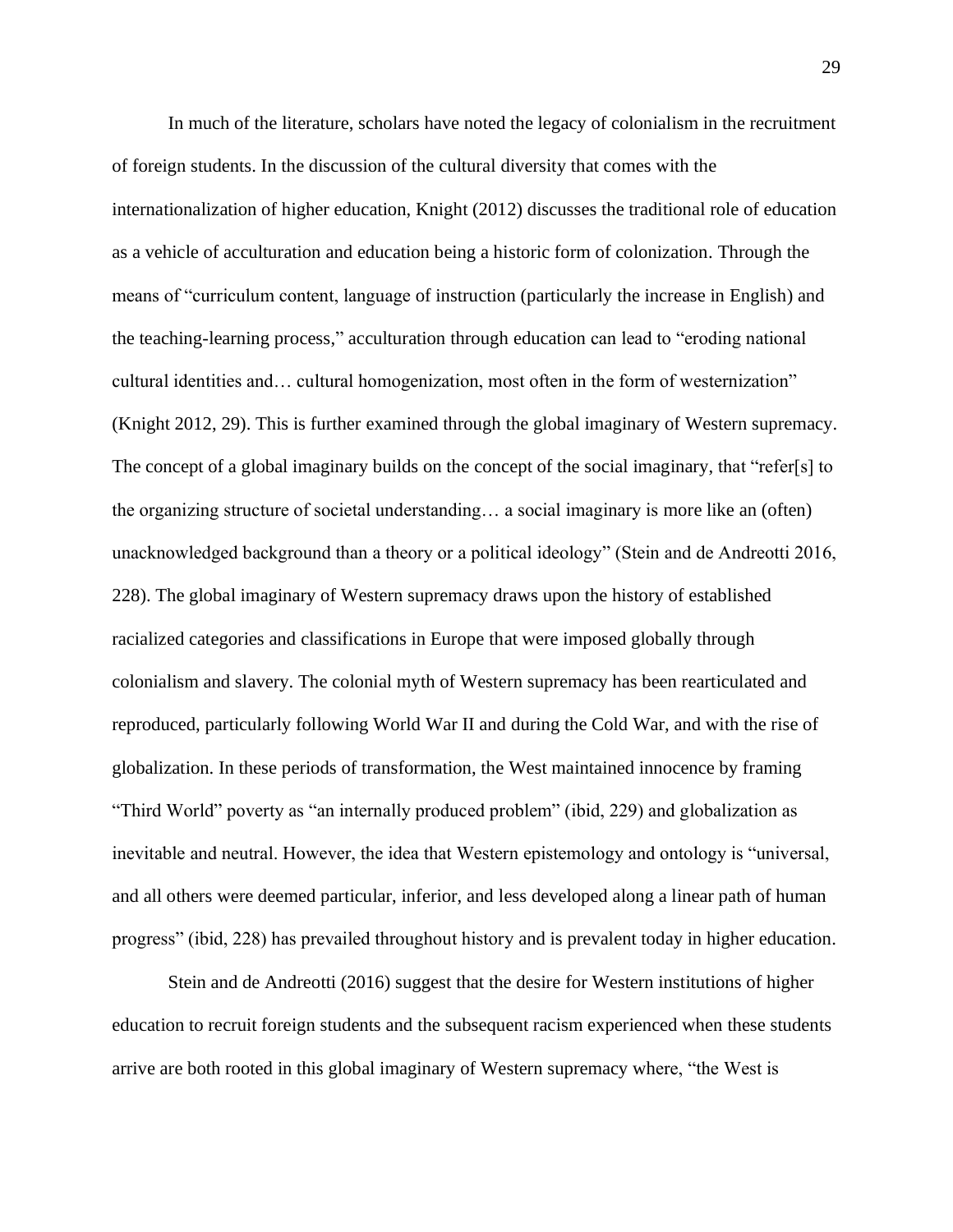understood to be at the top of a global hierarchy of humanity with the rest of the world trailing behind… [positioning] Western higher education as a desirable product in the global higher education market" (ibid, 226). The recruitment of foreign students perpetuates legacies of global colonialism as international students are "shaped by higher education policies that cast them as 'cash' (economic resources), charity, or competition" (Ford and Cate 2020, 1197). Additionally, the marking of foreign students as "contributors to institutional prestige" reinforces the global imaginary of Western supremacy as "the West is understood to acquire the non-Western other in ways that are simultaneously benevolent and profitable" (ibid, 1207). The legacy of global colonialism persists beyond recruitment and into the experience of foreign students as institutions and faculty "tend to adopt a neo-colonialist or ethnocentric attitude… assuming institutions have more to teach international students than learn from them and expecting students to do the bulk of work adjusting to their new environment" (Heng 2017, 834). Although universities strive for global prestige and diversity, foreign students are seen as commodities to help market the school, reflecting the legacy of colonialism in international higher education.

#### <span id="page-30-0"></span>**The International Student Experience**

As foreign students move to the U.S. for university, it can be an exciting time of change and learning. Immersed in a new environment and culture, the international student experience is markedly different from that of domestic students as they adjust to living in a foreign country away from their family. Living in a foreign culture, international students view and experience their university and other surroundings through their own cultural lens (Dorsett 2017). Although the international student experience is incredibly unique, reflecting the heterogeneous nature of the community, many universities portray and categorize international students with other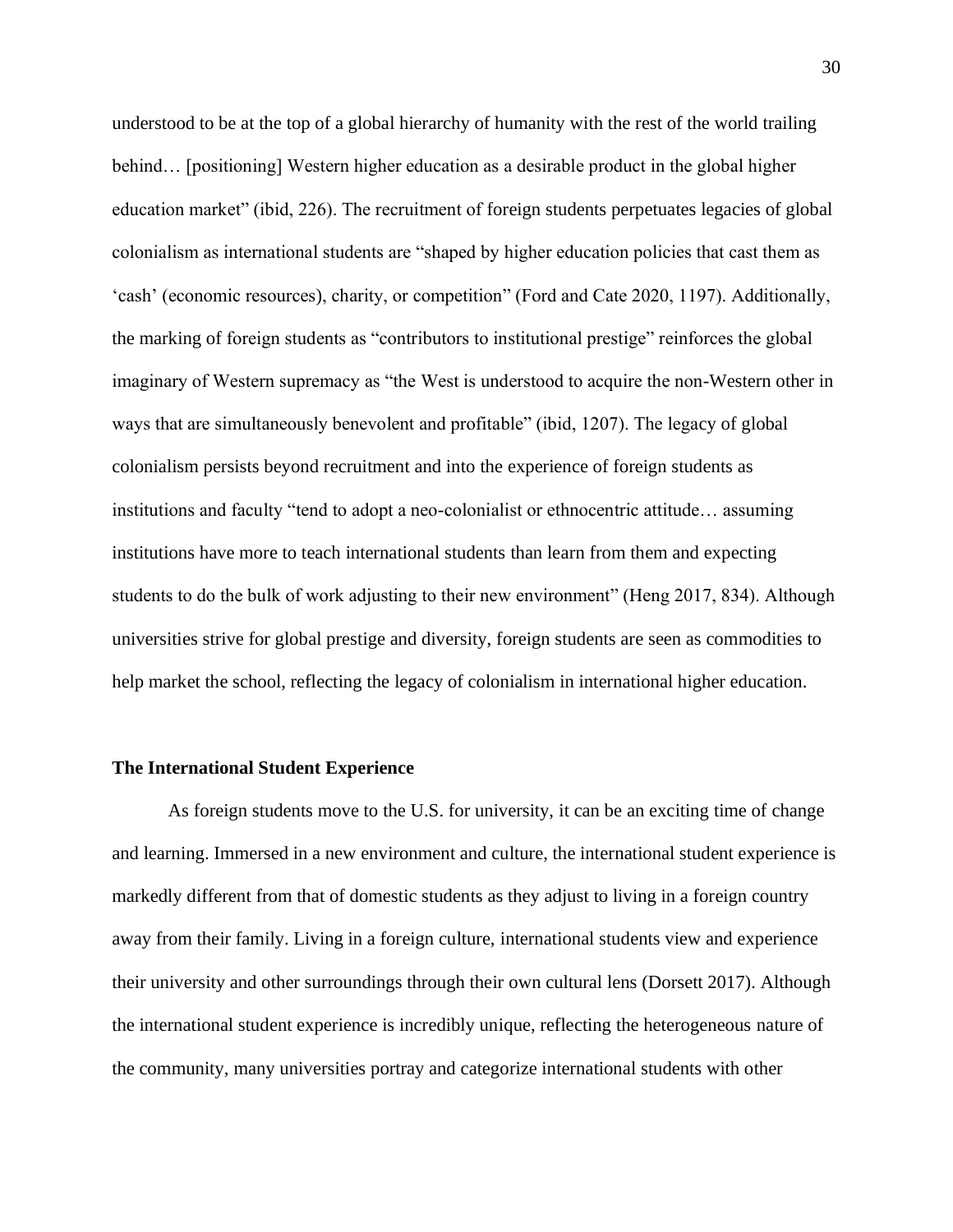students of color as racial and ethnic minorities (Ford and Cate 2020). The international student community is labelled and marketed similarly to domestic students of color, but the experiences of these two demographics are complex and intricate. Similarly, on many campuses there is an "'us versus them' dichotomy that categorizes all international students as the same – as if they are 'other' and 'not like us'" (Dorsett 2017, 16), both labeling this demographic as outsiders but also as a one-dimensional community.

Further, the experiences of international students are "far from homogenous" (Heng 2017, 834). The pivotal study of international student perceptions of discrimination by Lee and Rice (2007) argued that the varied hardships experienced by foreign students in a range of contexts can be understood through the framework of neo-racism. Lee and Rice (2007) define neo-racism as "discrimination based on culture and national order…prejudice as a reemphasis of cultural discrimination flowing from the ideas of natural cultural boundaries and protection of a 'way of life,' concepts often used to promote restrictive immigration" (389). Neo-racism masks biological racism by discriminating based on the culture or national origin of the oppressed (Lee and Rice 2007). As a result of the discrimination they experience, international students "are barred from being full participants in the university experience" (Ford and Cate 2020, 1197). Glass (2018) adds that international students also experience discrimination based on political relationships between countries. Students from non-White, non-Western regions report more negative experiences than students from other places and are less satisfied with their educational experience (Glass 2018) (Heng 2017). In particular, students from China, South Korea and Saudi Arabia "are much less likely to report that they are part of a close and supportive community of colleagues and friends, and international students overall are less likely to report this than US students" (Glass 2018, 29). Many foreign students struggle with finding a sense of belonging and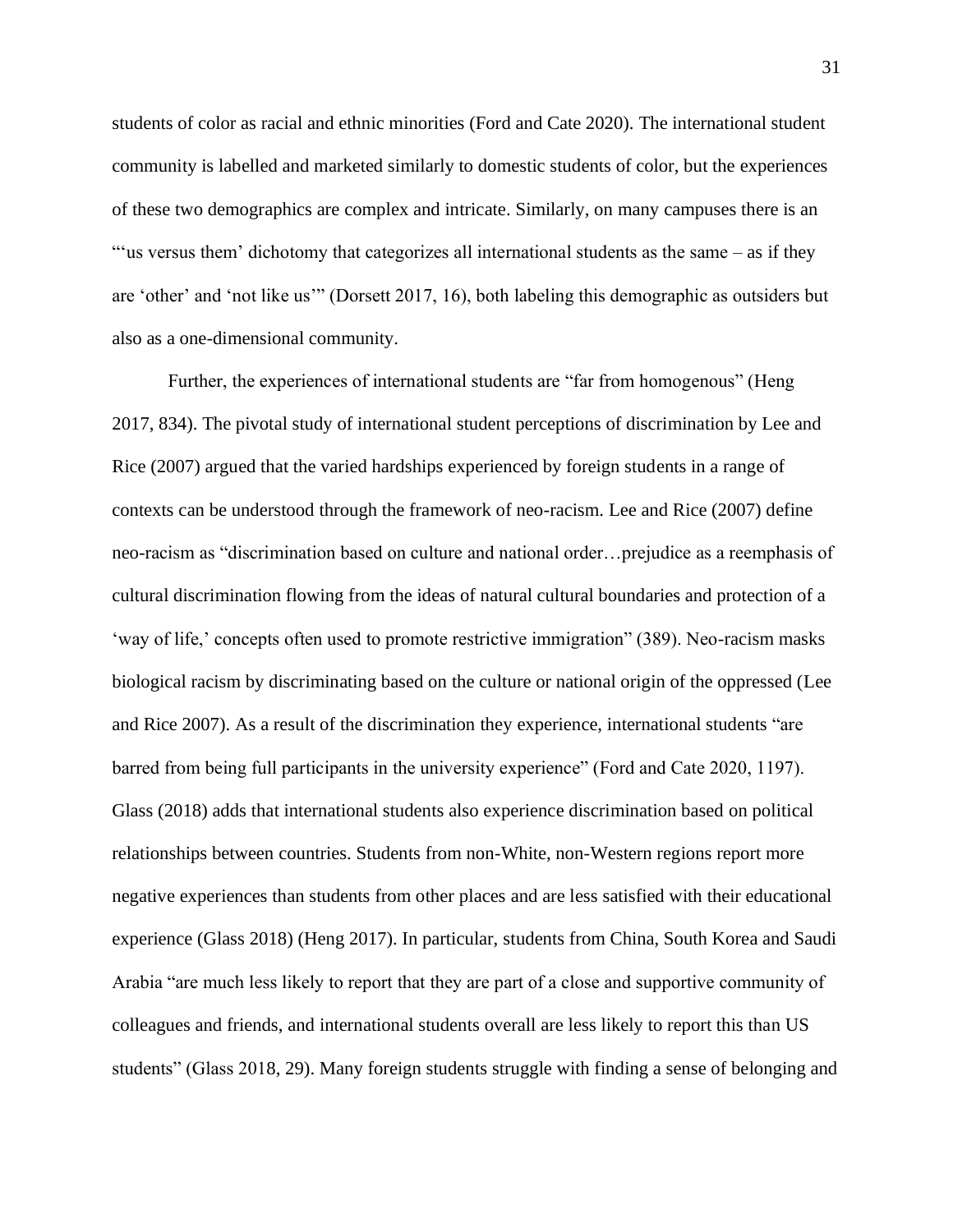developing meaningful connections as their experiences are shaped by legal, political and social restrictions, adding additional stress to the already challenging transition experience all students experience when attending university (ibid). Lastly, the political climate of the U.S. impacts the international student experience, especially following 9/11when additional security measures, including the Student and Exchange Visitor Information System, were implemented to "scrutinize international students and visiting scholars" (Kim, Oh, Mumbauer 2019, 180). Experiences of neo-racism and a volatile political climate create diverse experiences within the international student community, yet they are all united by uncertainty.

International students in particular report challenges in the new academic environment they enter. While navigating a new sociocultural environment, academic and social challenges are intertwined (Heng 2017). As students face obstacles being in an unfamiliar environment with associated linguistic and cultural barriers, with the language barrier serving as a predictor of academic failure, they are expected to meet the same academic standards as domestic students (Kim, Oh, Mumbauer 2019) (Kim and Cronley 2020). Coming from different cultural education backgrounds, many students have to quickly learn about the U.S. classroom culture. Skills like classroom participation, critical thinking, individualism, and plagiarism are core elements of the U.S. educational system that many international students must learn quickly while simultaneously improving their English (Dorsett 2017). Although international students have met TOEFL standards for admission, the reality of having to write college-level essays in English presents different demands (Heng 2017). In her autoethnographic work Kim (2020) shares her experience receiving writing and grammar critiques in American environments where monolingualism is the standard and expected although her "bilingual writing" is the norm in our current globalized world. Furthermore, faculty and professors are not always aware of the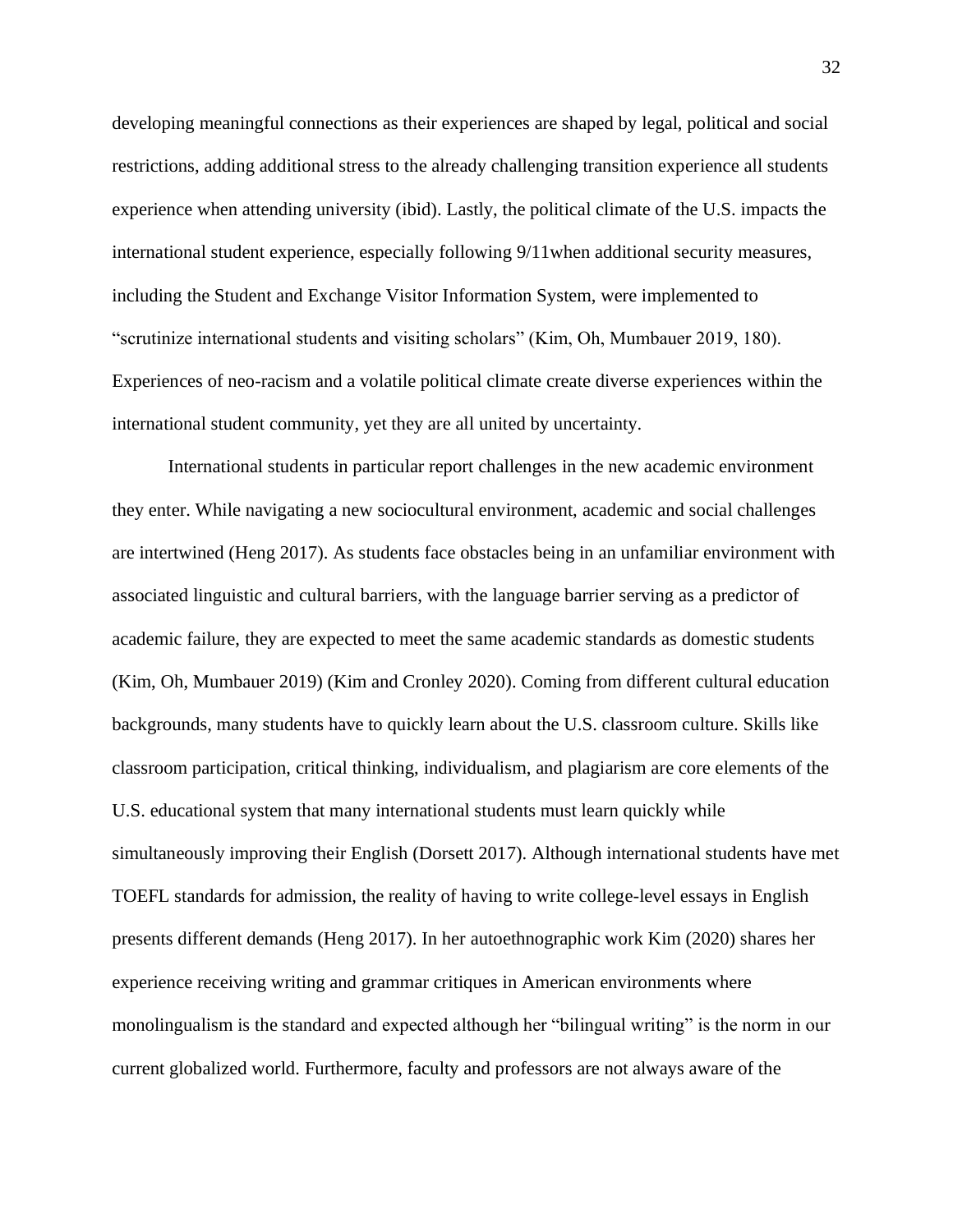heavily cultured academic environment and as a result, some turn to deficit-thinking and stereotyping students as uncritical, passive, dependent and uninterested. This lack of awareness, perceived oblivion to the unique challenges facing international students, deficit-thinking, and cultural insensitivity "can unconsciously cause student grievance" (Heng 2017, 842). The academic expectations of international students paired with the lack of awareness of their background creates additional stress and obstacles to the already challenging experience of getting a U.S. education.

Although for many students, both domestic and foreign, leaving for college means living alone for the first time, this experience looks different for international students. Both domestic and foreign students "have to learn how to cope, survive, and make key decisions on their own without the input of parents or family on the scene," (Dorsett 2017, 15) yet the families of international students are often in different time zones and are thousands of miles away. As a result, when international students first come to university in the U.S. "they often experience feelings of loneliness due to a real or perceived loss of social support" (Poyrazli and Devonish 2020, 4) and experience higher levels of homesickness than their domestic counterparts. Therefore, friendship formation plays a critical role in adjusting and coping in a higher education environment, with a correlation between lower levels of homesickness and friendships with domestic students (ibid). However, it is common that when there is a large population of foreign students from one country, the international student population becomes more insular because the students have a built-in support system and network from their country of origin and are less likely to interact with domestic students (Dorsett 2017). Through the systematic and social othering of international students, it can be difficult to form friendships with U.S. students and create a local support network beyond other international students from the same country.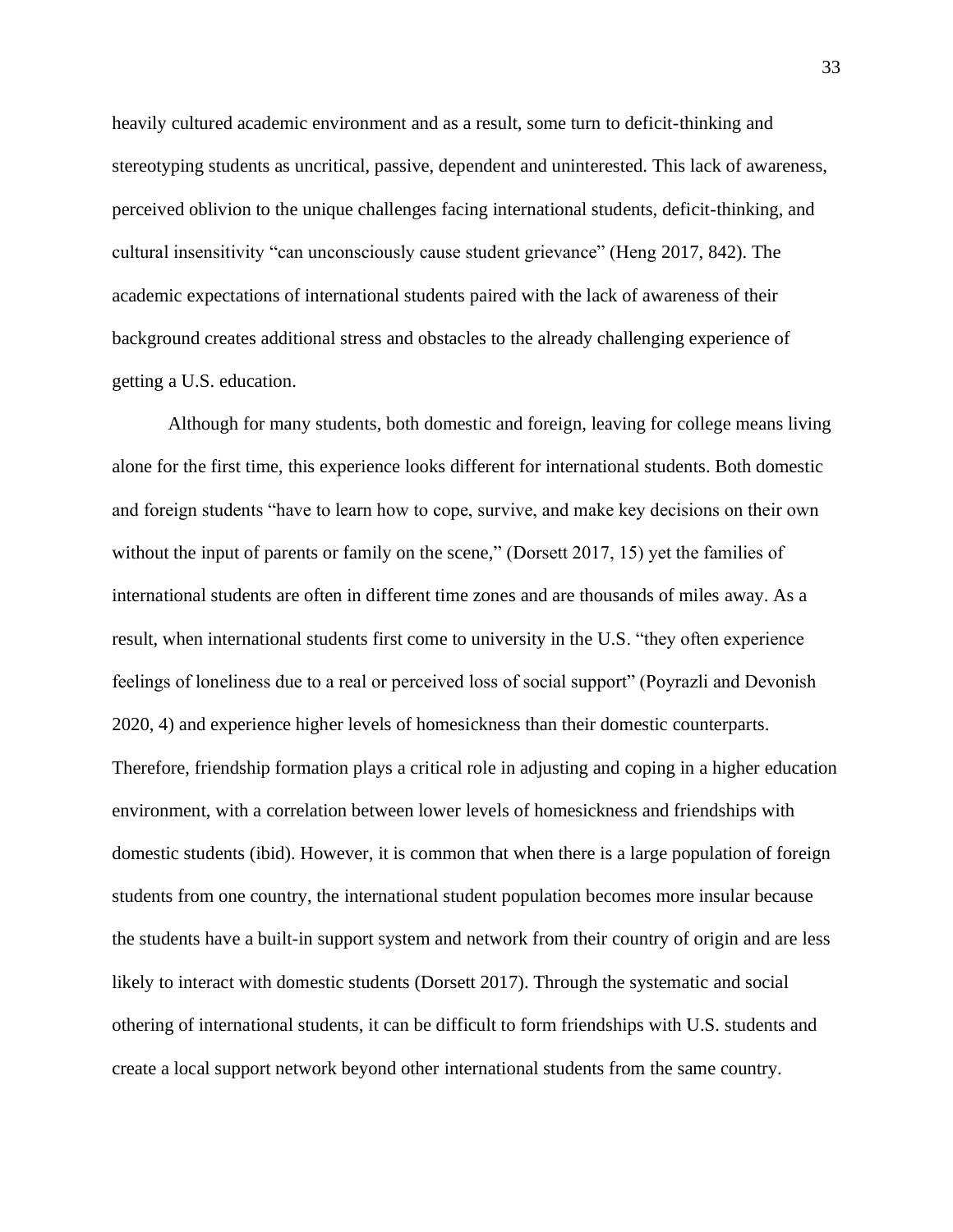With large numbers of international students coming to the U.S., there are calls from scholars and students for increased attention to this demographic. As more students have come to the U.S. to get a degree, universities have not responded with a corresponding increase in investment to support services, causing retention issues and unhappiness (Heng 2017). With calls for improving international student services and greater recognition for the unique challenges international students face, many universities would have to rethink how they value international students and how these students integrate into their community.

#### <span id="page-34-0"></span>**Mental Health of International Students**

During their university experience, international students face many obstacles and there is significant literature about the impact of the international student experience on mental health. Experiences of neo-racism and processes of acculturation have a significant impact on the mental health and well-being of international students. For students, the experience of acculturation, "a dynamic, complex, and multidimensional process of adaptation," can be a source of stress with negative impacts on their behavioral health (Kim and Cronley 2020, 208). The accumulation of stressors arising during the process of acculturation, or acculturative stress, puts international students at high risk of developing mental health problems (ibid). In a survey conducted amongst Chinese international students at Yale University, 45% of students reported symptoms of depression and 29% reported symptoms of anxiety, citing academic stress, social isolation, culture shock, and language difficulty as possible causes of their feelings (Han et al. 2013). Although Han et al. (2013) note that their results from a sample of Chinese students at Yale differs from similar studies at different universities, they conclude that "Chinese students at different universities in different areas of the United States may face varied but high prevalence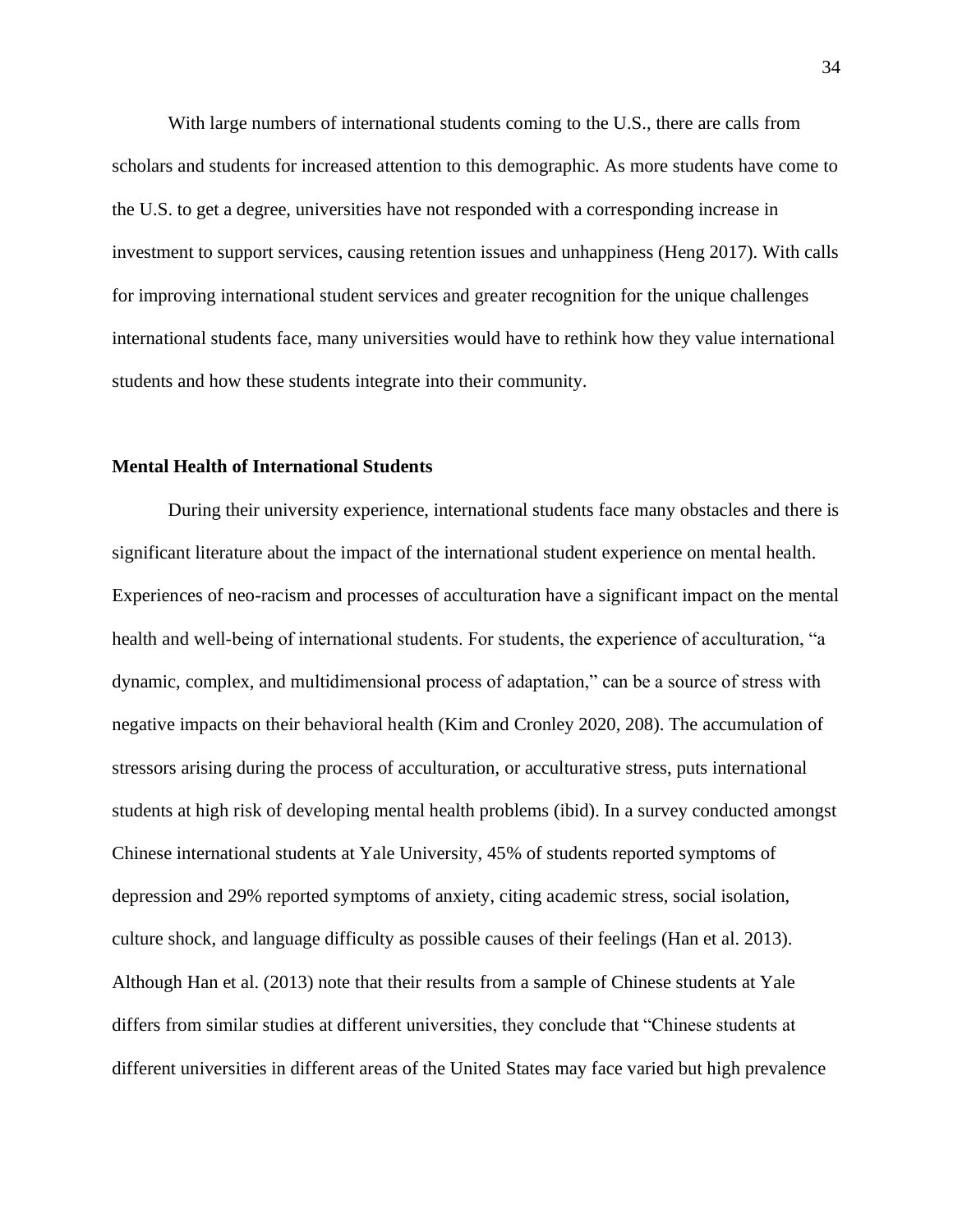of mental health problems" (5). As cited in Kim and Cronley (2020), a study found that "22.6% of international students in the United States were clinically depressed; this rate is two times higher than the rate of depression among domestic undergraduate students" (208). Acculturative stress and the associated risk of mental health issues can lead to negative outcomes like "mental distress, social isolation, and poor academic performance" (Kim and Cronley 2020, 216). The challenges faced by international students have significant consequences on their mental health and wellbeing, with the potential to impact academics and social integration.

Yet, international students are less likely than their domestic peers to seek and use counseling services, making them "one of the most quiet, invisible, and underserved groups on American campuses" (Taliaferro, Muehlenkamp, Jeevanba 2020, 565). International students tend to rely more heavily on academic advisors than other university support services in comparison to domestic students; however, although they "are often aware of crisis situations, advisors are often unaware of more subtle manifestations of emotional problems that may reflect both cultural differences and the sensitivities of both expressing and detecting emotional problems" (Hyun et al. 2007, 110). In their study, Hyun et al. (2007), 33% of international graduate student respondents reported considering seeking counseling compared to 56% of domestic graduate students, suggesting multiple factors that may impact the likelihood of seeing mental health services among foreign students. The authors suggest that barriers to seeking counseling include lack of awareness of mental health needs, cultural stigma, and lower knowledge of available services. It is hypothesized that international students do not seek mental health services because they lack awareness of their needs for these services, instead seeking assistance for the physical manifestations of their mental problems, such as fatigue or difficult sleeping. In addition, students may not use counseling services because of the cultural stigma of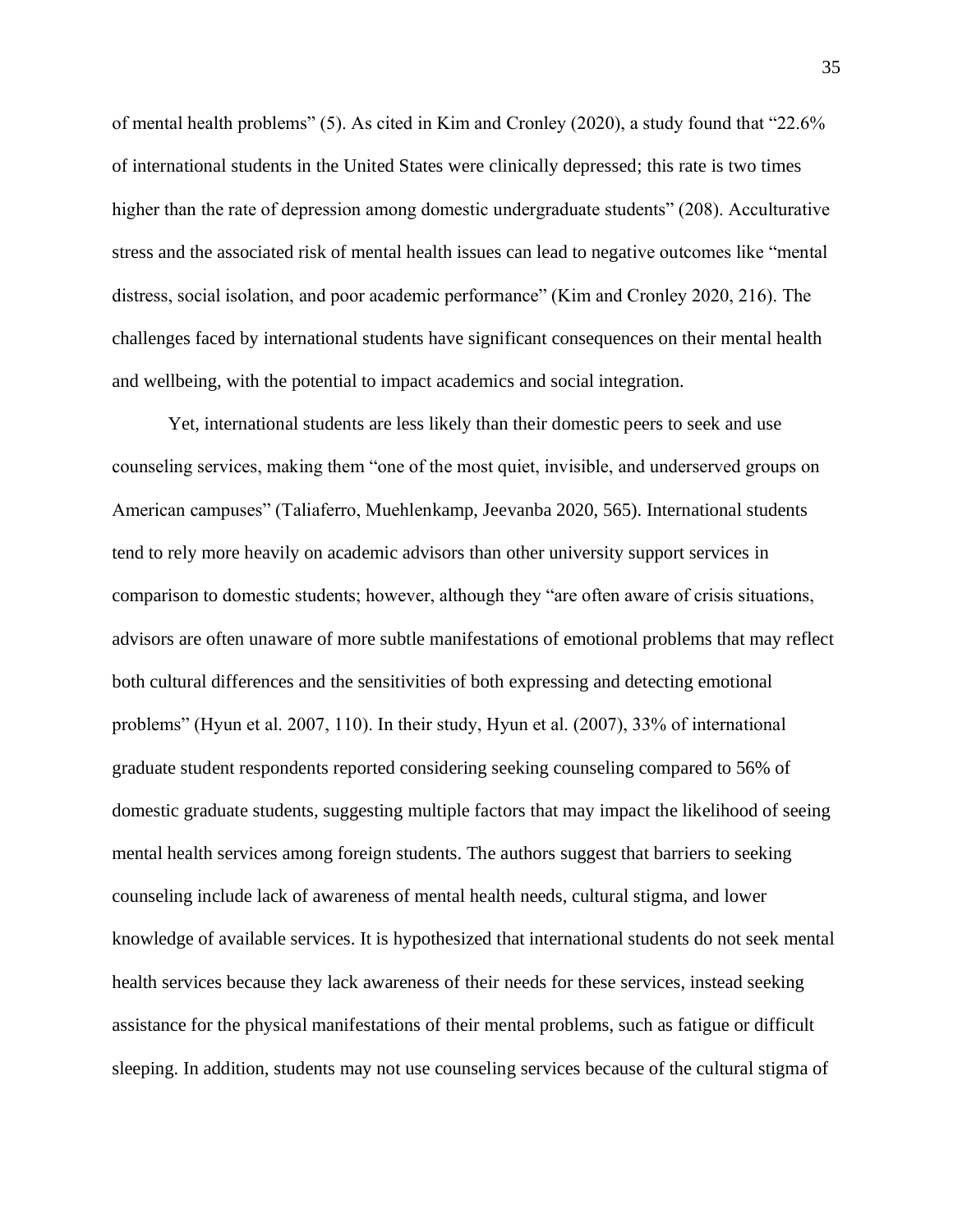mental illness and emotional expression, and while "a high degree of stigma around mental health issues still exists in the United States, the degree of stigma may be lower here than in the international students' home countries" (ibid, 110). In fact, Hyun et al.'s (2007) study saw that the use of counseling services varied among ethnic groups of international students, with Asian foreign students being significantly less likely than Black, Hispanic, and other ethnic groups. Lastly, international graduate students were less likely to know about campus mental health resources than domestic students, with 61% of foreign students reporting they were aware of counseling services available in comparison to 79% of domestic students. Although all students in the study received information about counseling services from the same sources – through the university health center website, other graduate students, and other venues, international students were significantly less likely to receive this information, suggesting that "important barriers exist with respect to the transmission of information to international students" (ibid, 115). U.S. universities are failing their international students by not ensuring the removal of barriers to access mental health services and information for foreign students when research shows that they are exposed to factors that put them at higher risk of developing mental health problems. Yet, higher rates of mental health issues are not the only challenge of being an international student that universities have yet to address, as I will examine further in my thesis.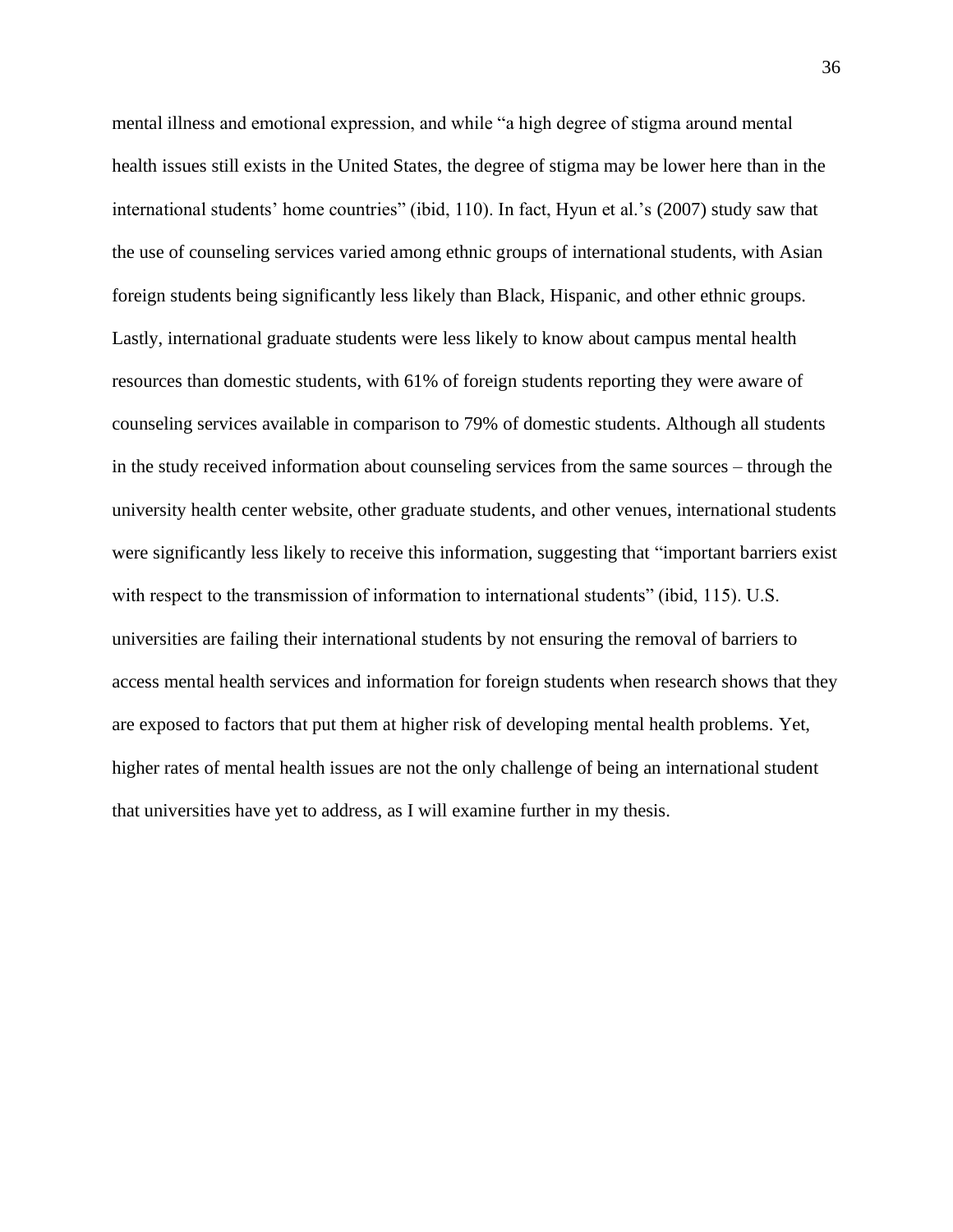# **Methodology**

## **Introduction**

Through my research, I hope to answer the question: how did COVID-19 and the resulting closure of university campuses affect international students? In order to study the international student experience, I chose to conduct interviews as they can capture a person's lived experience through the opportunity to describe their own experiences and perceptions in their own words and vernacular (Dunn 2010) (Valentine 1997). Additionally, interviews are "sensitive and people-oriented" (Valentine 1997, 111), and given that my research topic addresses experiences that may have been challenging or traumatizing for participants, conducting interviews allows me to account for potentially very difficult topics. In my research, I wanted the central focus to be the stories of international students and how they navigated encounters with restrictions, bureaucracy, and a public health crisis. In my methodology, I wanted to create a space where international students felt heard and comfortable to reflect on what may have been a challenging time for them. I chose interviews as opposed to other qualitative research methods because interviews are "about listening. It is about paying attention… It is about creating a comfortable environment for people to share. It is about being careful and systematic with the things people tell you" (Longhurst 2010, 103). In having the ability to prioritize fully listening to participants and their stories during interviews, I can give my full attention to participants and create a space of reflection and an opportunity for participants to process their experiences.

In her chapter, Valentine addresses critiques on the use of in-depth interviews and claims that interviewers bias respondents' answers and cannot be objective in their work. However, they counter this by explaining that in taking a humanist approach, scholars argue that there is no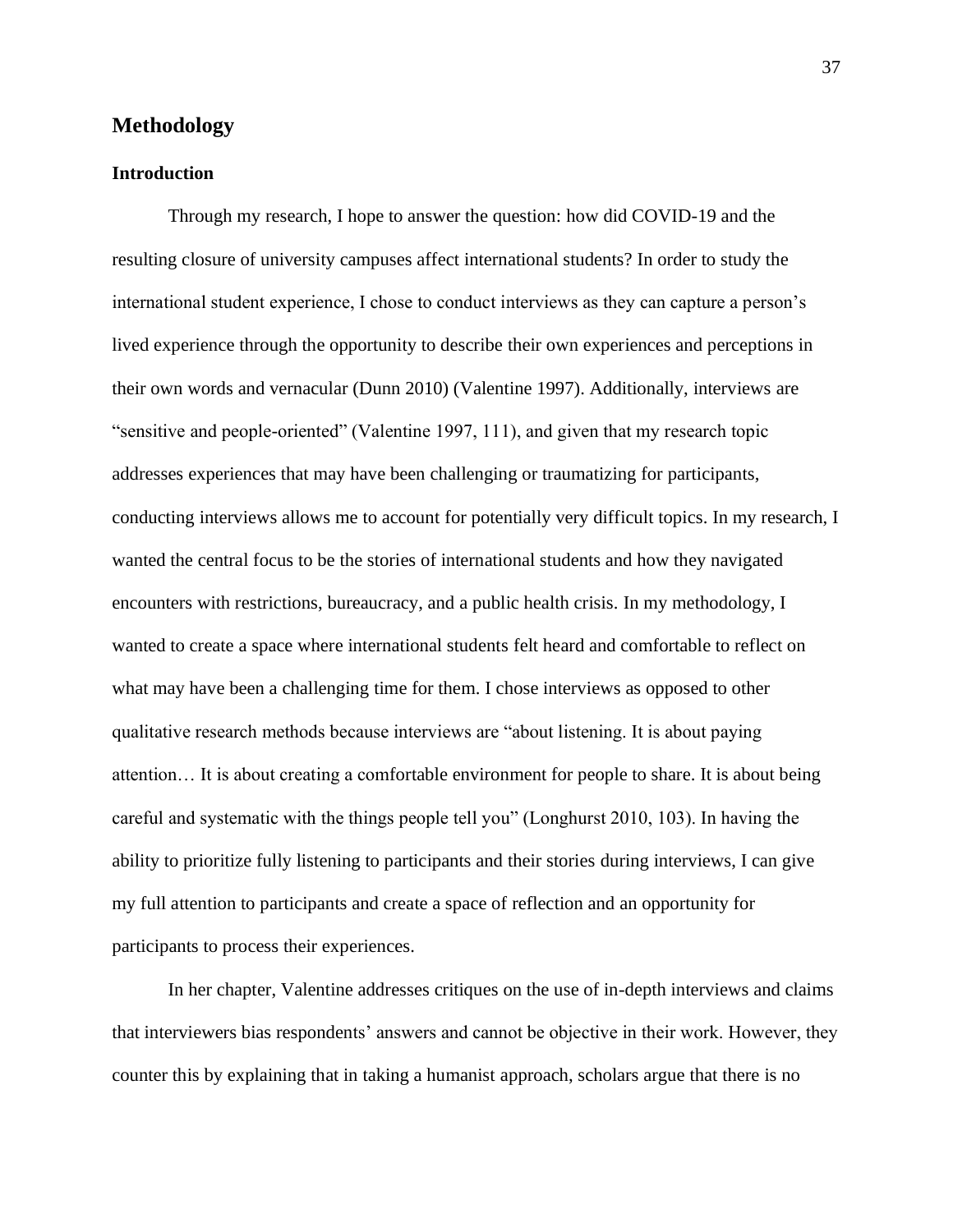objectivity in social science research, "all research work is explicitly or implicitly informed by the experiences, aims and interpretations of the researcher who designed… the interview schedule and that researchers should treat participants in their research as people, not objects to be exploited or examined for information" (Valentine 1997). Research, and qualitative research in particular, cannot be fully objective because it is conducted through the medium of the researcher, and therefore their identity and positionality will always somewhat shape their research and how they interact with participants.

Regarding my positionality as a researcher, given my identity as a Third Culture Kid, I somewhat identify with the international background of my student participants, yet I hold privilege in being an American citizen and thus do not experience the same barriers to higher education in the U.S. While I have been exposed to certain aspects of the international student experience in higher education in the U.S. through my own transition to living and learning in the U.S., I experience privilege as a result of my citizenship and the fact that my family now lives in the U.S. Additionally, I personally know several of the participants prior to conducting interviews. While these previously established relationships helped create a sense of trust with the participants, I found it important to maintain professionalism and to distinguish boundaries between the official interview and an appropriate time to catch up with participants after the interview, some of whom I had not spoken to in multiple years. By maintaining these boundaries and professionalism, I attempted to maintain my legitimacy as a researcher while still utilizing my personal relationship with participants to create a sense of trust.

In order to understand the impact of the Coronavirus on foreign students, I chose to interview undergraduate international students who were attending U.S. universities during the onset of the pandemic in March 2020. In the interviews with foreign students, I was primarily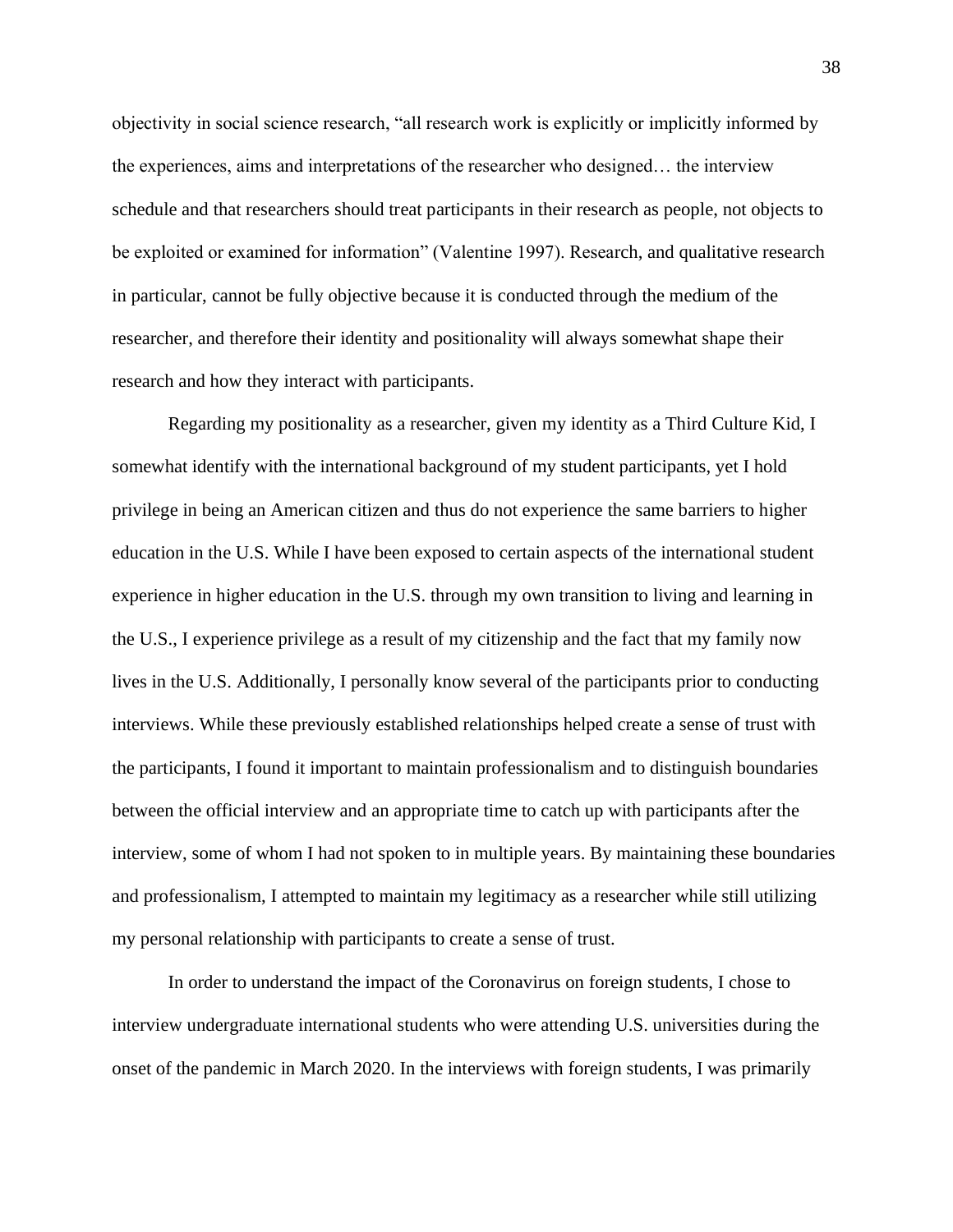interested in hearing their experiences and learning about their decision-making process as the reality of the pandemic unfolded quickly and with great uncertainty. To gain additional perspective, I wanted to interview university staff who work closely with international students, to learn about how universities have approached working with international students during COVID-19 and the trends they are seeing amongst their student population during this time. Lastly, I chose to interview university international admissions counselors to study how Coronavirus is shaping the future of international higher education by looking at the recruitment of international students. In total, I conducted 19 interviews. I interviewed 15 undergraduate international students, three admissions counselors, and one international student advisor. In this chapter, I will describe my participant selection process, the interview process, the transcription process, and the coding process.

### **Selection Process**

After receiving IRB certification and exemption (see Appendix A), I began to contact potential participants. For all the people I contacted, I used scripts that were approved by the IRB. In communication with interviewees, I gave a brief description of my project, included my IRB-approved research information sheet, shared the approximate time commitment, and the topics and themes that would be addressed in the interview.

As my primary focus for data collection was interviews with undergraduate international students, my goal was to conduct 15-20 interviews with this demographic. I chose to focus on undergraduate students to narrow the scope of my research subjects and because I had the most connections to undergraduate students. Since I am particularly interested in what happened to international students in March 2020 when most university campuses closed, I interviewed both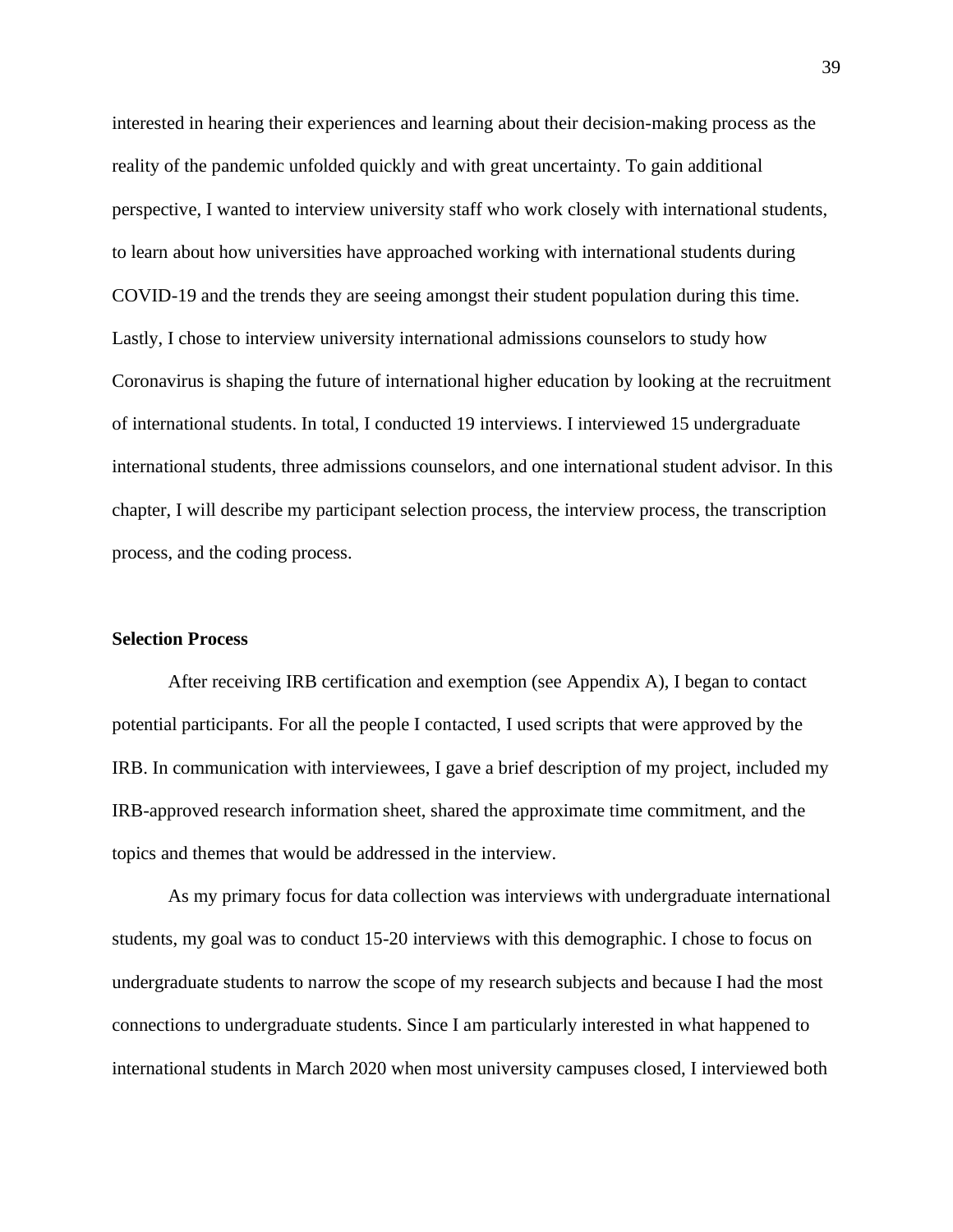current international students and recent graduates who were attending university at the time. Interviewing both current students and recent graduates gave me additional insight I did not foresee into how COVID-19 has significantly impacted the plans of recent graduates, particularly with their ability to participate in the OPT program.

I found the majority of my student participants through my personal networks. Since I lived overseas for 14 years and attended multiple international schools, many of my former classmates are now international students in the U.S. I primarily used social media platforms to contact potential participants. I initially posted a private post to my Facebook account calling for participants. The majority of the response to my post was from U.S. citizens who had lived overseas and were now in university at the U.S., so they were ineligible for my project but represent another demographic that would be interesting to study in the context of COVID-19. After receiving some response but not enough willing participants, I directly reached out to former classmates who I knew were in universities across the country. In addition, I received connections through other contacts, such as friends, family, the supervisor of the UVM Admissions International Student Ambassadors, and my thesis advisor Dr. Pablo Bose.

As I selected and contacted potential student interview participants, I aimed to have geographic diversity in terms of participants nationality and where they attend or attended university in my sample; however, I did not recruit participants specifically with this goal in mind. Since the international student population in the U.S. is not homogeneous, and international students with similar backgrounds and identities still have different experiences, I did not prioritize geographic diversity in my participants as I could not assume that two students from the same country would have the exact same experience (Heng 2017).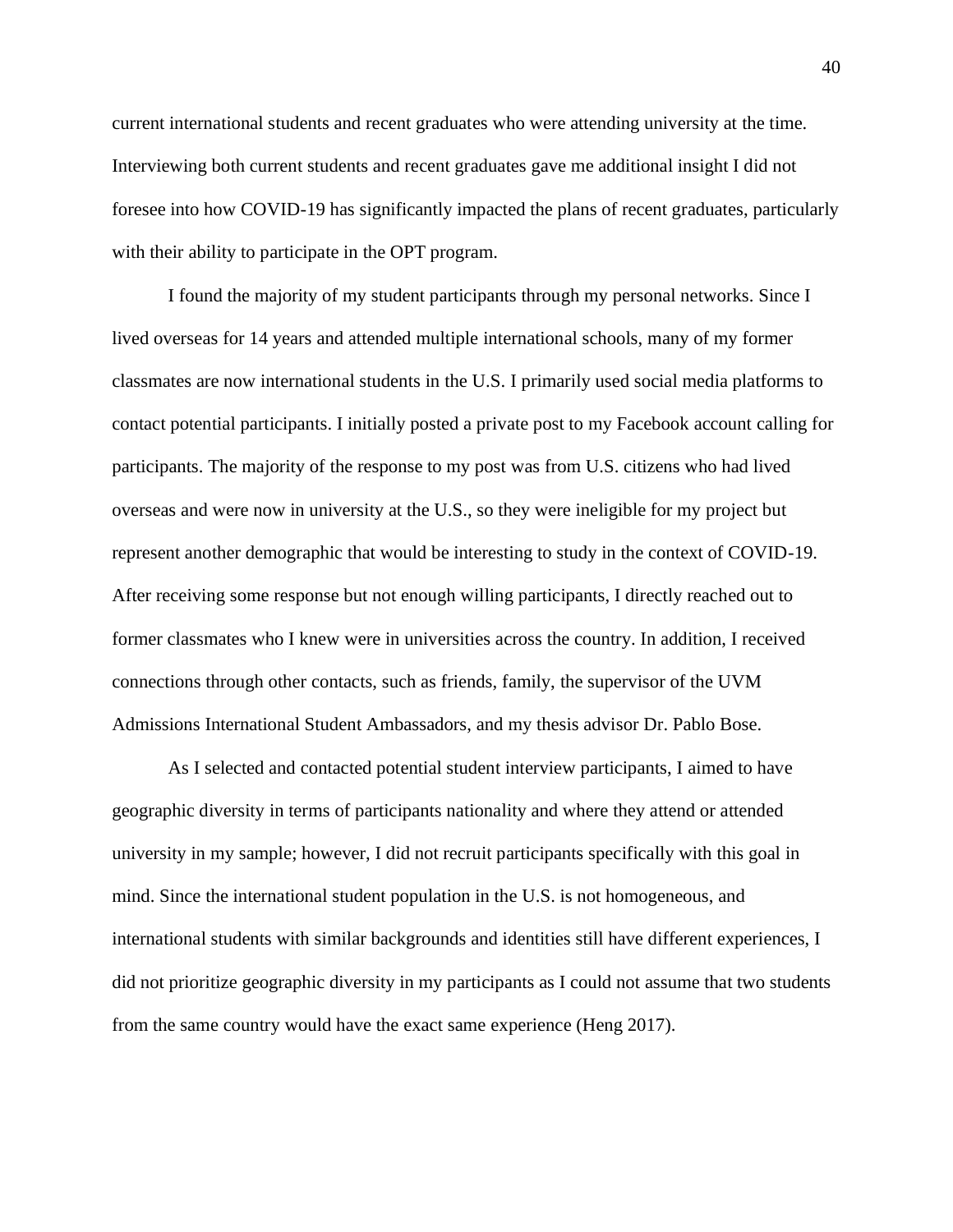As mentioned earlier, I was interested in interviewing university staff who work with international students. I limited this demographic to staff at UVM because I would have fewer obstacles contacting them. Additionally, my intention was not to compare how staff at different universities worked with international students, but rather to see more broadly how COVID-19 has changed the ways international students interact with university staff. My plan was to interview multiple people who work in UVM's Office of International Education (OIE), including the Director, the Associate Director, and multiple International Student Advisors. I wanted to hear a variety of perspectives from the OIE to understand both the administrative and advising sides of the office. I had some difficulty finding participants from the OIE and was not able to interview as many people as I would have liked. After emailing the Director about my research, I was told that I would hear from one of their colleagues soon. After emailing the Associate Director, I was put in contact with one of the International Student Advisors and told that most of the staff would have similar perspectives. As a result, I was only able to interview one International Student Advisor.

The last group I interviewed were three international admissions counselors. I had originally intended to interview three counselors from three specific schools – one from a medium-sized, public research university; one from a large, private research university; and one from a small, liberal-arts college. However, I was not able to get in contact with anyone from the second two schools, the large, private research university or the small liberal-arts college, both by emailing them personally or through connections in the UVM Admissions Office. Since I work as a Student Admissions Representative at UVM, I have worked with many UVM admissions counselors, including staff who oversee international admissions. Using my contacts in the Admissions Office, I was able to interview two counselors at large, public research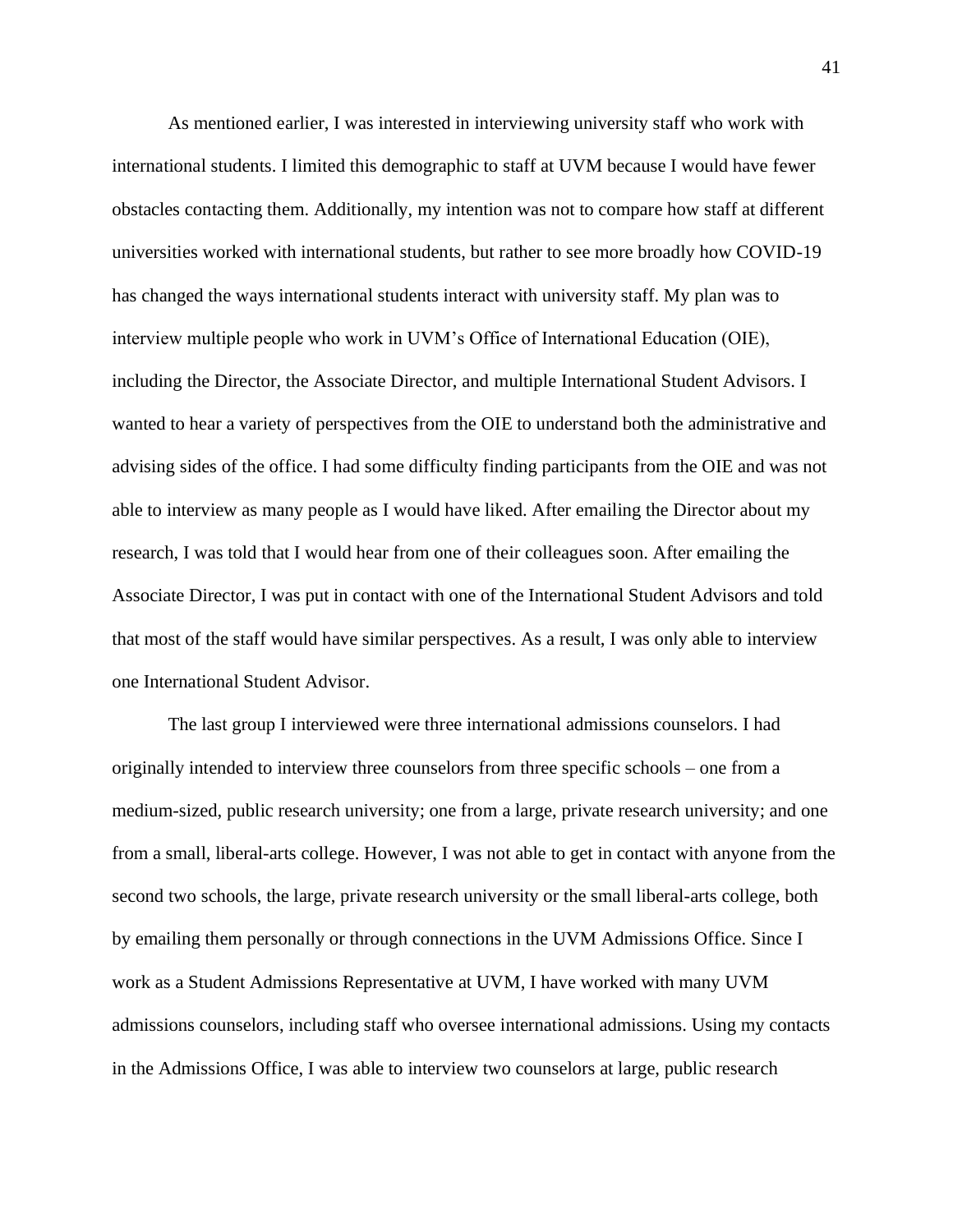universities, one in the Midwest and one in the Mountain West region, in addition to the counselor from a mid-sized public research university in New England.

### **Interview Process**

I conducted interviews from December 2020 to January 2021. I conducted semistructured interviews with all of my participants to allow the interviews to be content-focused and to provide flexibility to "deal with the issues or areas judged… to be relevant to the research question" (Dunn 2010, 110). The questions I asked international students addressed the closure of universities, impacts of remote learning on their studies, and support network. My questions for the international student advisor discussed topics such as the support given to international students and how advising has changed during the pandemic. In my interviews with international admissions counselors the topics of my questions were the recruitment of international students, the value of international students, and how the pandemic is changing the recruitment process. I printed out a question sheet for each interview and took some notes on it throughout the interview. Since I recorded each interview, I took occasional notes, allowing me to record nonverbal data or non-audible occurrences and take note of prominent themes throughout the interview, giving me the opportunity to be more present and concentrated in my interview (Dunn 2010). The semi-structured nature of my interviews allowed me to order the questions based on how the conversation flowed, skip over questions that the participant had already answered earlier, and to ask follow-up questions. At the start of every interview, I asked the participant for their consent to record the interview for transcription purposes and would ask for consent again once I started recording to have their verbal consent on record. Since I was conducting interviews during COVID-19 and many of my participants were in different locations across the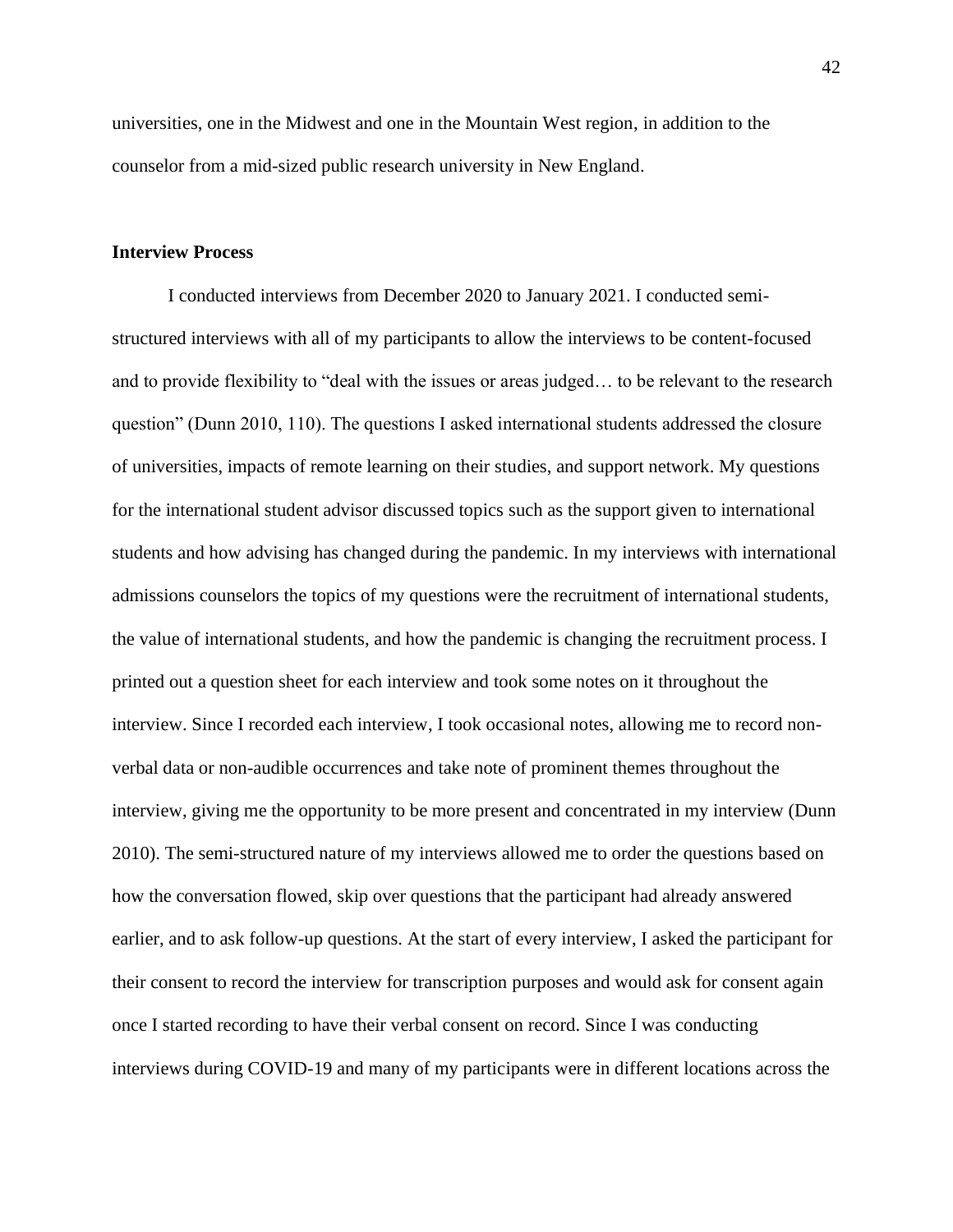world, all of my interviews were conducted over the video platforms Microsoft Teams and Zoom.

For my interviews with foreign students, I asked questions about demographic information and then their experience being an international student during COVID-19. The demographic questions gathered data about their backgrounds, including their nationality, where they attend university, what year they are in, and where their family lives. Then, I asked participants about how they and their university reacted to the spread of the Coronavirus. I found that students who decided to stay in the U.S. and students who left the country had very different experiences, so I reorganized the order of my questions depending on where the participant went at the onset of the pandemic. In my interviews with students, I asked them about their decisionmaking process as universities closed, the transition to online remote instruction, and where they have found support throughout the pandemic.

The questions for my interviews with admissions counselors and the OIE staff, were similar in nature. I asked each interviewee about their position and how they interact with international students in their role. Then, I asked questions about how their interactions with foreign students have changed as a result of COVID-19. I also asked OIE staff about the support and resources UVM provided to international students during the pandemic and about UVM and the OIE's response at the onset of the Coronavirus. On the contrary, I asked admissions counselors about international student recruitment, how it has changed with COVID-19, and what they think the future of international student recruitment might look like. Please see Appendix B for the full list of my interview questions.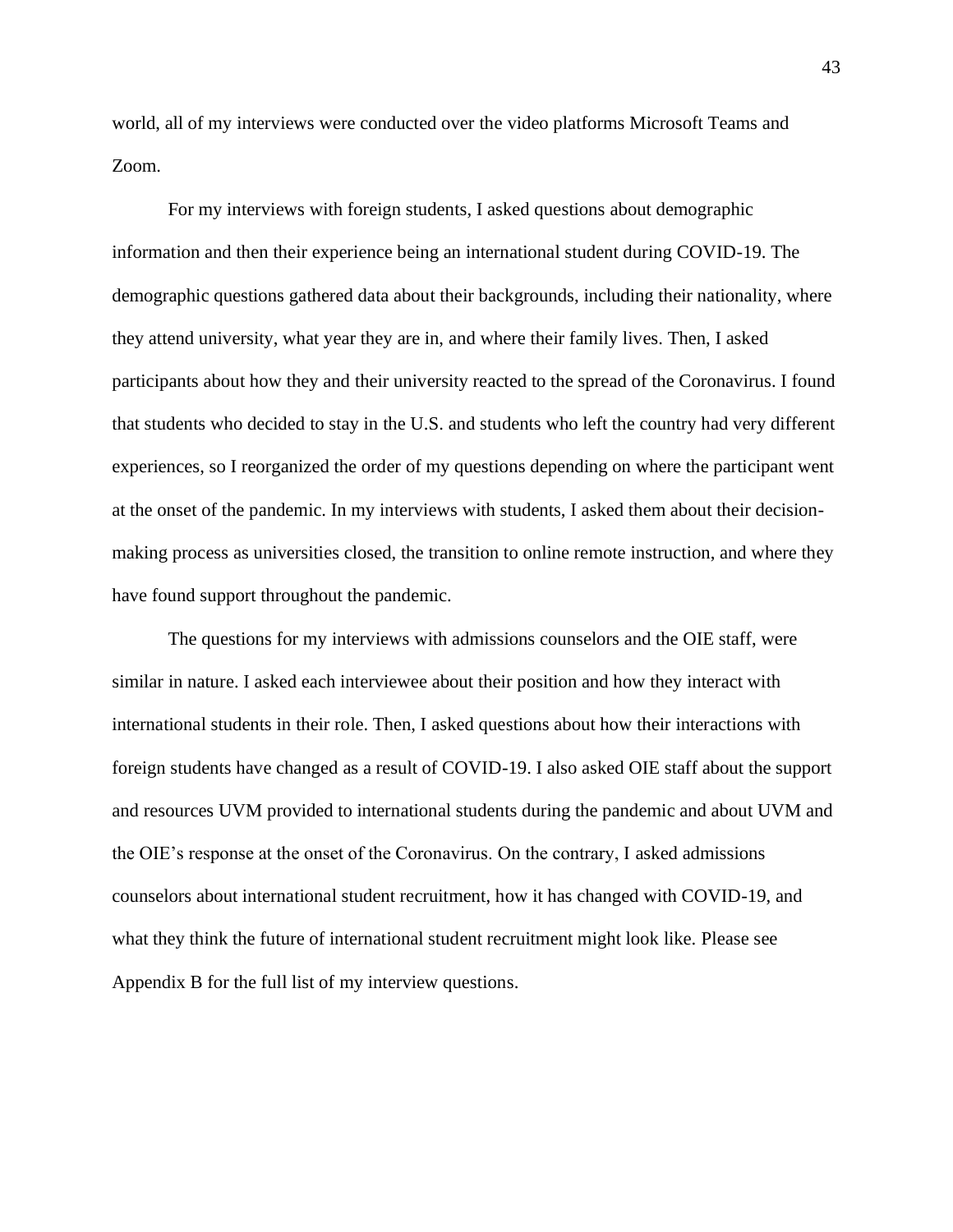#### **Transcription and Coding Process**

After I completed my interviews, I directly transcribed them. Since I was working with a large volume of interviews, I transcribed them using the online transcription service Otter. After the interviews were automatically transcribed, I reviewed each transcription for errors and corrected them. The process of re-listening to each interview allowed me to review the interviews and the initial themes I noticed before I began coding.

I coded for both descriptive and analytic codes. I included descriptive codes to answer "who, what, where when, and how' types of questions... [including] demographic categories, ... site categories, … [and] scale identifiers" (Cope 2010, 283). Since my participants had various backgrounds and stories, I thought it was important to use descriptive codes to be able to build profiles for each participant that recognizes how their various identities influenced their experience during COVID-19. On the contrary, using analytic codes allowed me to organize and analyze the data based on themes I was interested in and "dig deeper into the processes and context of phrases or actions" (ibid). I coded each transcript using the highlighting tool and the colors used corresponded with the colors of each code in my codebook.

For each interview population I had different codes. In my interview with international students, the analytic themes I coded for were *movement, challenges and obstacles, academics, university action, comfort,* and *reflection*. For *movement*, I was interested in if students' movement was restricted, limited, or determined or if they had freedom in where they went and how they got there. Movement seeks to answer my questions *where did students go, how did they get there, and if they left, what factors caused that decision?* I divided the code *challenges* into multiples sub-codes: *COVID related challenges*, *international student challenges,* and *government policy restrictions*. At times, it was difficult to discern the different kinds of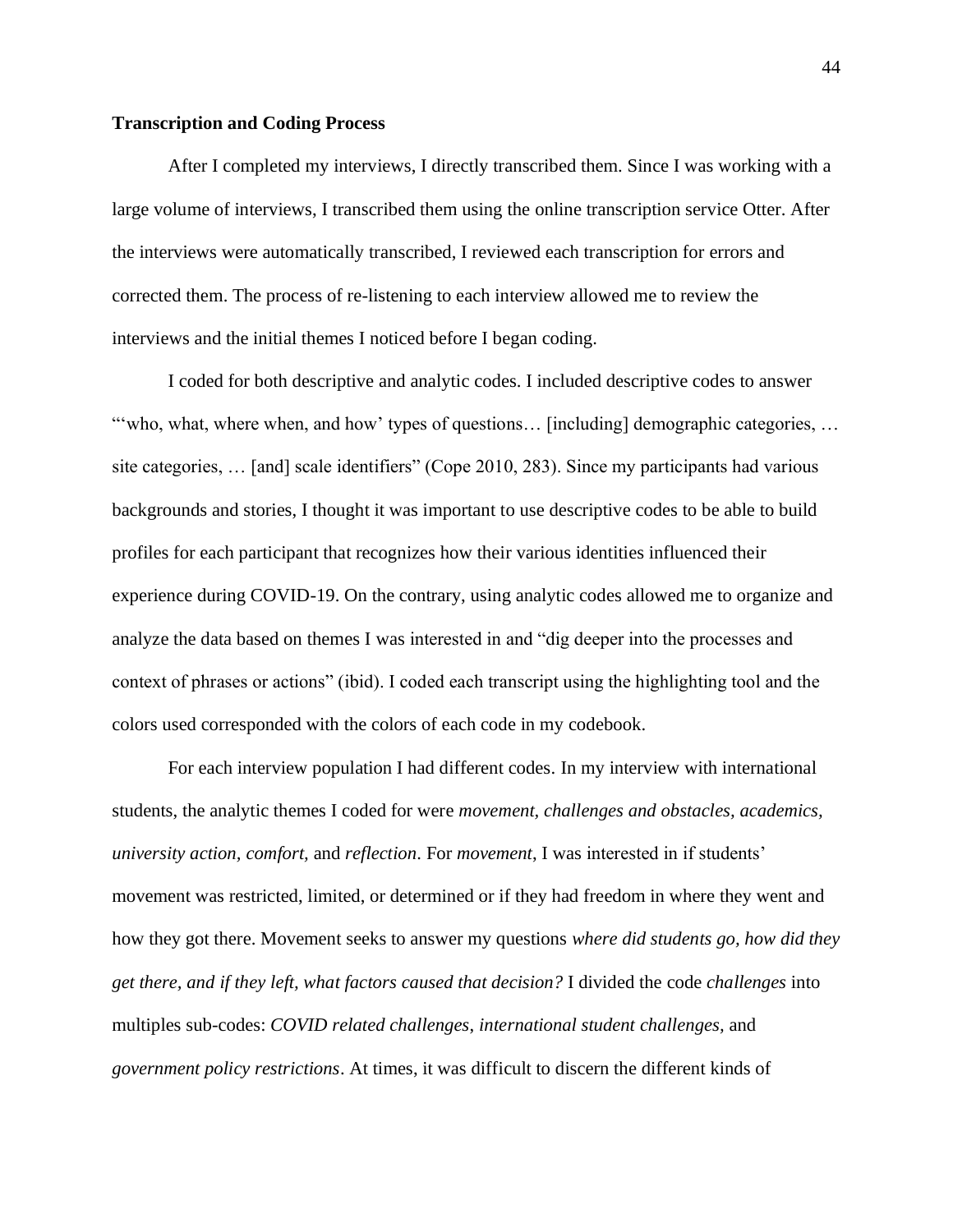challenges students experienced. Some Coronavirus related changes were intrinsically tied to other challenges of being an international student. Additionally, sometimes it was difficult to discern whether data should be coded as *government policy restrictions* or *movement,* because for some students the policy restrictions meant their movement was restricted; however, it was typically fairly clear whether the data was more about movement or policy. The *academics* code highlights the impacts of COVID-19 on the academic experience and addresses the question, *how did the Coronavirus pandemic change how we conceive higher education and have these changes impacted international students differently than domestic students?* Using *university action*, I coded for the ways in which students felt supported or unsupported by their school. Additionally, this code addresses the question, "how did universities respond to COVID-19 and in what ways did their response differ between domestic and international students?" The code *comfort* highlights how many of the interviewees perceived their own experiences through relative comfort in comparison with other international students, noting that they felt lucky, privileged, or safe, as well as finding relational comfort through networks of support from family, friends, and their university. My last code is *reflection*, which I added later in my coding process as I found that most participants reflected on their experience, especially on the emotional toll of being a foreign student during the Coronavirus, and that these reflections did not fit under the subcodes *COVID related challenges* or *international student challenges* because they were contemplations on the intersection of the two types of challenges identified.

For my interviews with admissions counselors, I had different codes as the interview questions stemmed from other guiding research questions. My goal for these interviews was for them to be more informational in comparison to my focus on other participants' lived experiences. Although the admissions counselors shared their personal experiences in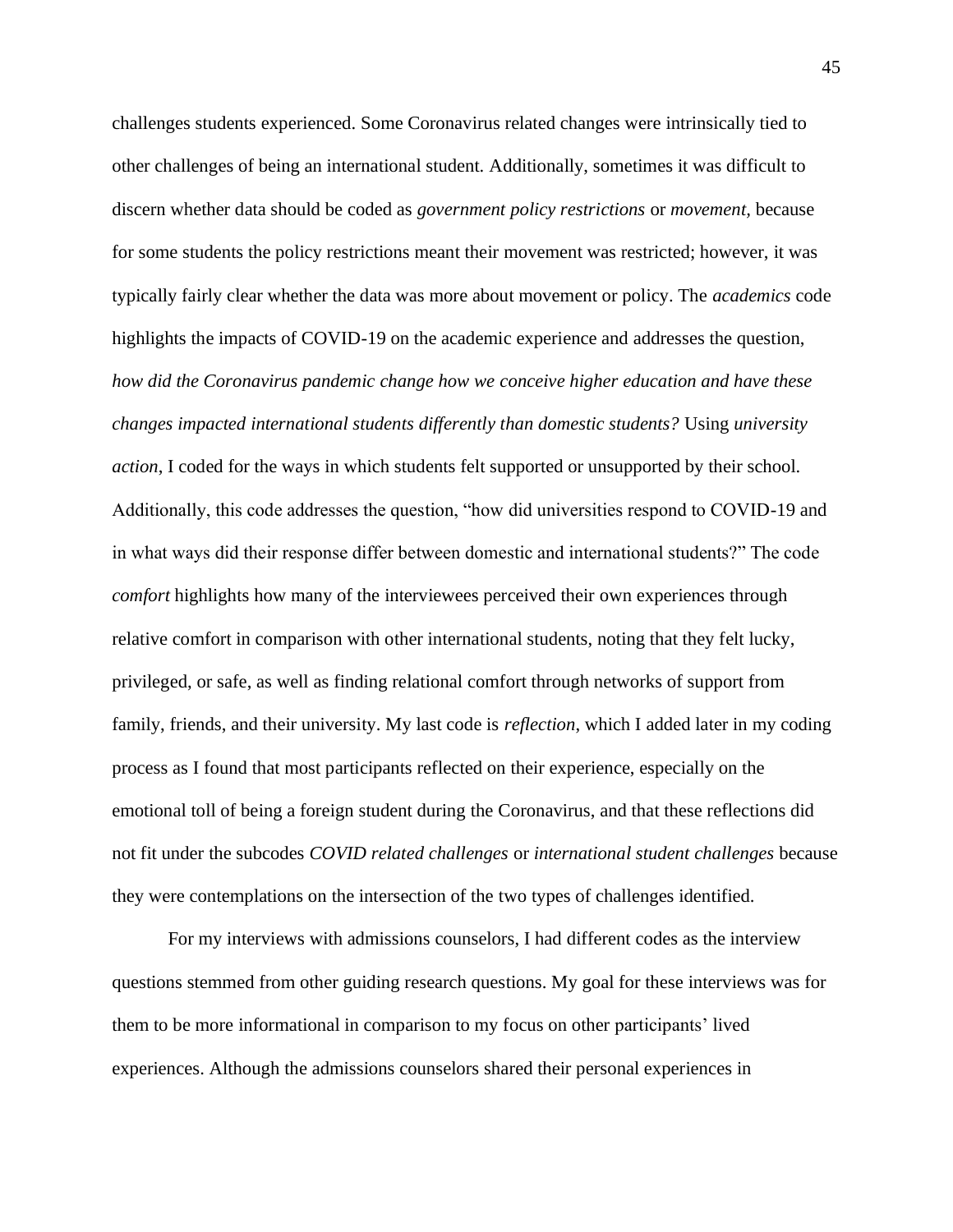recruitment during COVID-19, my questions were directed at learning specifically about how universities recruit and interact with prospective international students. My codes for the interviews with admissions counselors were *virtual reality, recruitment, differences,* and *future*. As we have all been living and working in an increasingly virtual world during the pandemic, our new virtual reality is particularly important for international admissions counselors who typically spend part of the year travelling to different high schools across the world to recruit students. The code *virtual reality* looks at the ways that universities interact with and recruit international students have changed. *Recruitment* looks at the strategies universities use to recruit international students as well as the kinds of interactions admissions counselors have with prospective international applicants. The code *differences* highlighted the different challenges international students face as well as how the foreign student population differs from domestic students in the recruitment and application process. My last code is *future*, specifically the future of higher education and international student recruitment. We do not currently know what a postpandemic world looks like yet, and so the future reality of higher education is slowly unfolding as university staff and students navigate COVID-19.

The last demographic I interviewed was a staff member from UVM's OIE. I did not create specific codes for this particular interview because there was only one participant in this demographic. However, I processed the data by reading through the interview and highlighting the major themes they mentioned. As I will further discuss in my findings chapter, the interviewee spoke primarily about the role of the OIE in the international student experience at UVM, immigration and visa policy implications for international students, and how the OIE responded to COVID-19.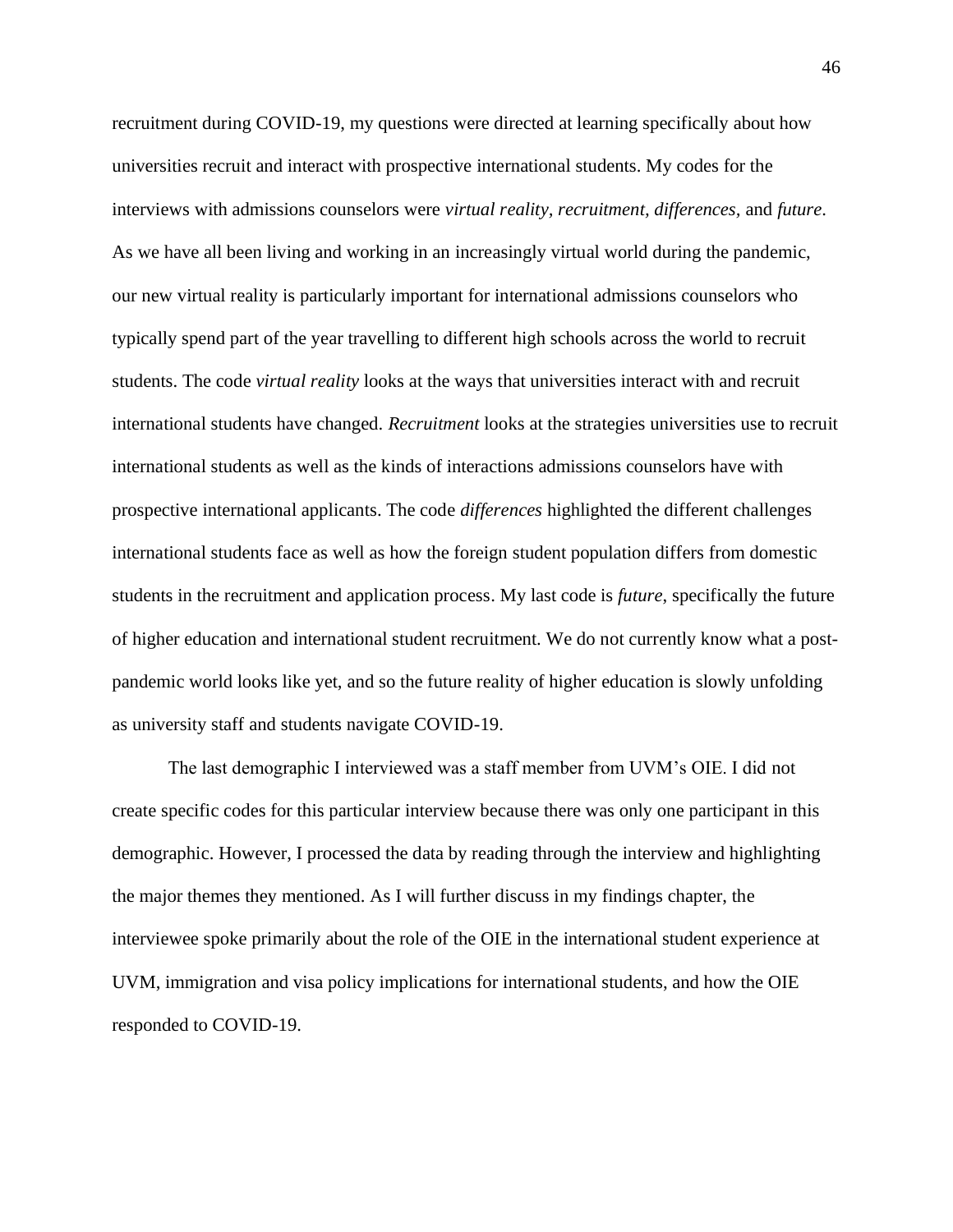Since I was working alone, there was no one on my research team to collaborate with on my codebook and to verify my coding. To ensure I was not missing important themes and to test the strength of my interpretations (Cope 2016), I did a theme check with two other students writing theses and using interviews as a method. We read a few of each other's codebooks and transcripts, then met and gave each other feedback. Receiving feedback from peers ensured that I was not coding with confirmation bias. My process of coding and organizing my data will help inform my analysis on the lived experiences and vulnerabilities of international students during a pandemic as well as other key perspectives on the issue.

## **Limitations**

There were some limitations and challenges I faced when I conducted my interviews. A challenge that I encountered was conducting interviews online over Microsoft Teams and Zoom. Conducting calls on an online platform can be challenging for anyone given the need for a strong internet connection. While I did not run into many significant internet issues during my interviews, there were moments when someone needed to repeat themselves, either because the interviewee missed the question, or they needed to repeat part of their answer. Additionally, as I was transcribing there were times when the participant's audio cut out briefly and it was not noticeable on the call but was evident in the recording; however, these issues were infrequent. Yet, if the interviews had been conducted in person, there still would have been potential for audio issues or challenges depending on the location of the interview.

In my process of transcribing, coding, and writing, I struggled with deciding how to refer to my participants. Since I interviewed a large volume of participants and interviewed multiple different demographics, I did not want to call my participants by Participant A, Participant B,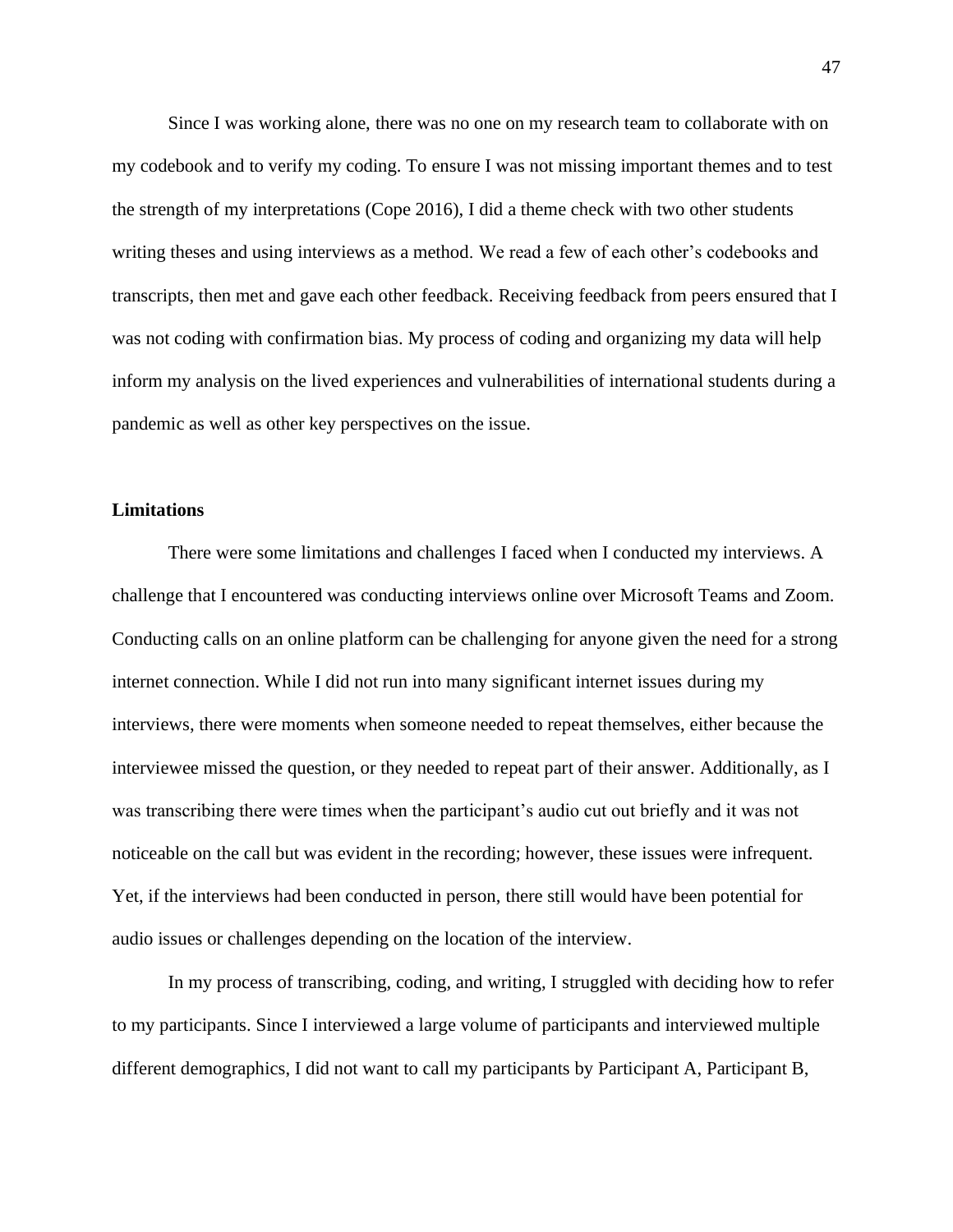etc. I also believed that simply referring to each participant by a letter is quite impersonal and because I am studying people's lived experiences, I wanted to honor each of their unique and individual stories. However, I was hesitant to use pseudonyms as names "imply particular ethnic, religious, class and age-based connotations, which will inevitably be transferred to any pseudonyms" (Clark 2006, 6). I did not want to erase a participant's background by using a pseudonym, but I also did not want to impose any cultural meanings of a pseudonym on the participants. To identify my participants, I decided to refer to them based on their demographic, whether they are a student, admissions counselor, or staff member, and the location of their university. Although this method of naming is not the most concise, at the time it was the decision I was most comfortable and satisfied with. Later, as I was reviewing an article I had read earlier in my research, I saw that the authors asked their interview participants, to choose their own pseudonym (Heng 2017). I wish I had thought of this earlier in my process so that as I conducted my interviews, I could have asked participants to choose their own pseudonym so that it would be easier to refer to them in my writing and I would not impose cultural and social connotations to my participants by choosing one myself.

Lastly, my interviews were very rich in data and I struggled with distilling everyone's stories and thoughts into one research paper. While I attempted to honor every student's experience and background, it is not possible to fully represent every participant's story within the frame of this kind of research. If I had more time, I would have liked to develop an additional final product that could fully explore and share each international students' unique story.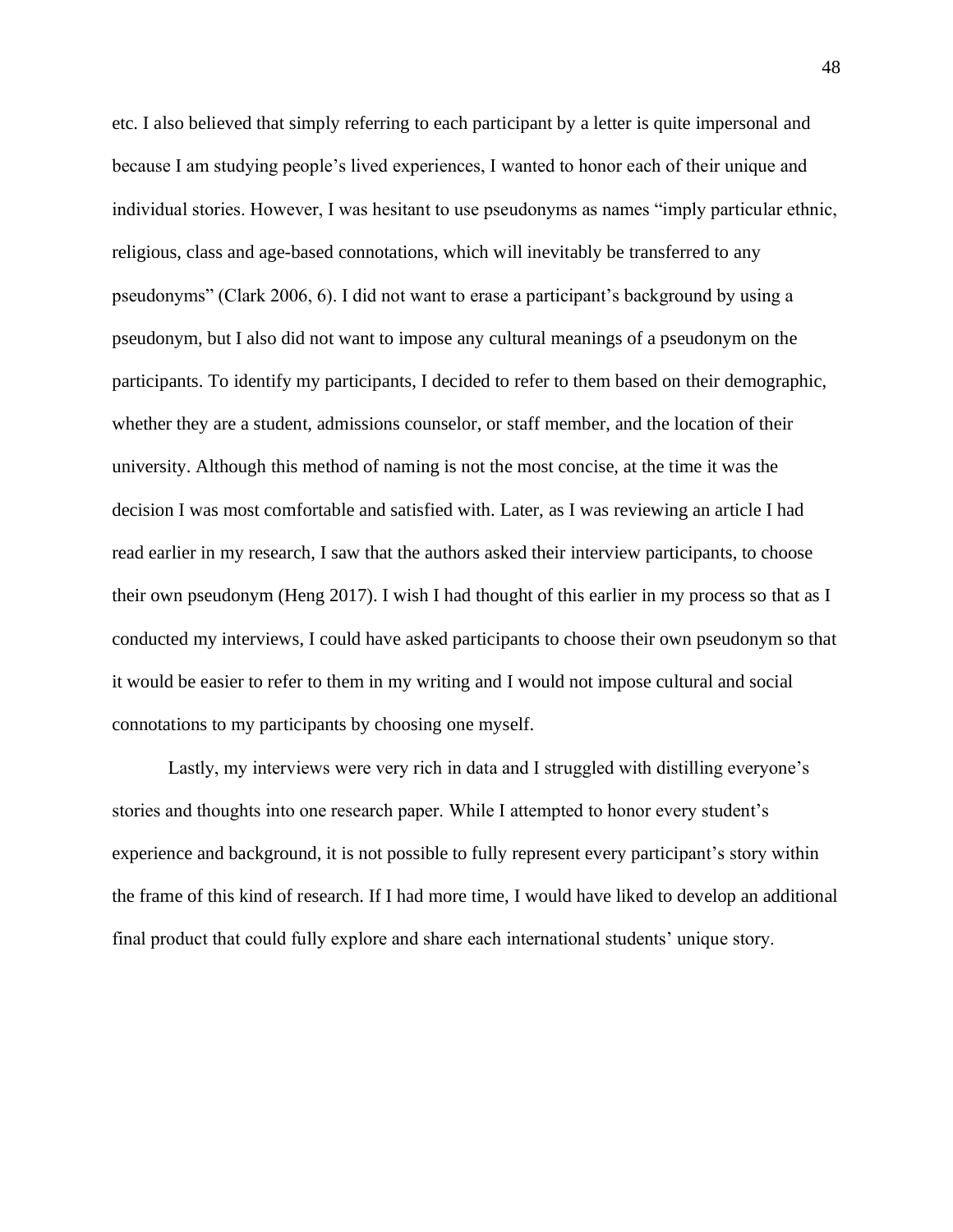# **Findings**

## **International Student Participants**

## *Student Profiles*

In this research, I seek to honor the stories and experiences that participants shared with me. The unfolding of the COVID-19 pandemic was a time of stress, chaos, and uncertainty for many people around the world, and I wish to acknowledge and honor the backgrounds, stories, and lives of each of the international students I interviewed. Additionally, throughout the interview process I found that participants' backgrounds, nationalities, academic year, and where their family lived played a large role in their pandemic experience and their resulting decisionmaking process. Below I will share a profile of each student to provide further context to my later analysis, then discuss my international student sample and how it compares to the national international student population, then I will describe the most important themes and findings from the interview data.

#### *Participant 1*

My first participant is a student in their final year at a private research university in New England. They grew up moving often and during their childhood lived in Japan, Egypt, and China before returning to India, where they are from and where their family lives. At the time of the interview, this participant was at home with their family in India.

## *Participant 2*

This participant is studying at a private Jesuit university in the West Pacific and is in their final year. They hold both Indian and New Zealand citizenship and their family lives in India, where they conducted the interview from.

## *Participant 3*

The next participant is a recent graduate from a public research university in New England. At the time of the interview, they were living with their family in their country of origin, Thailand.

## *Participant 4*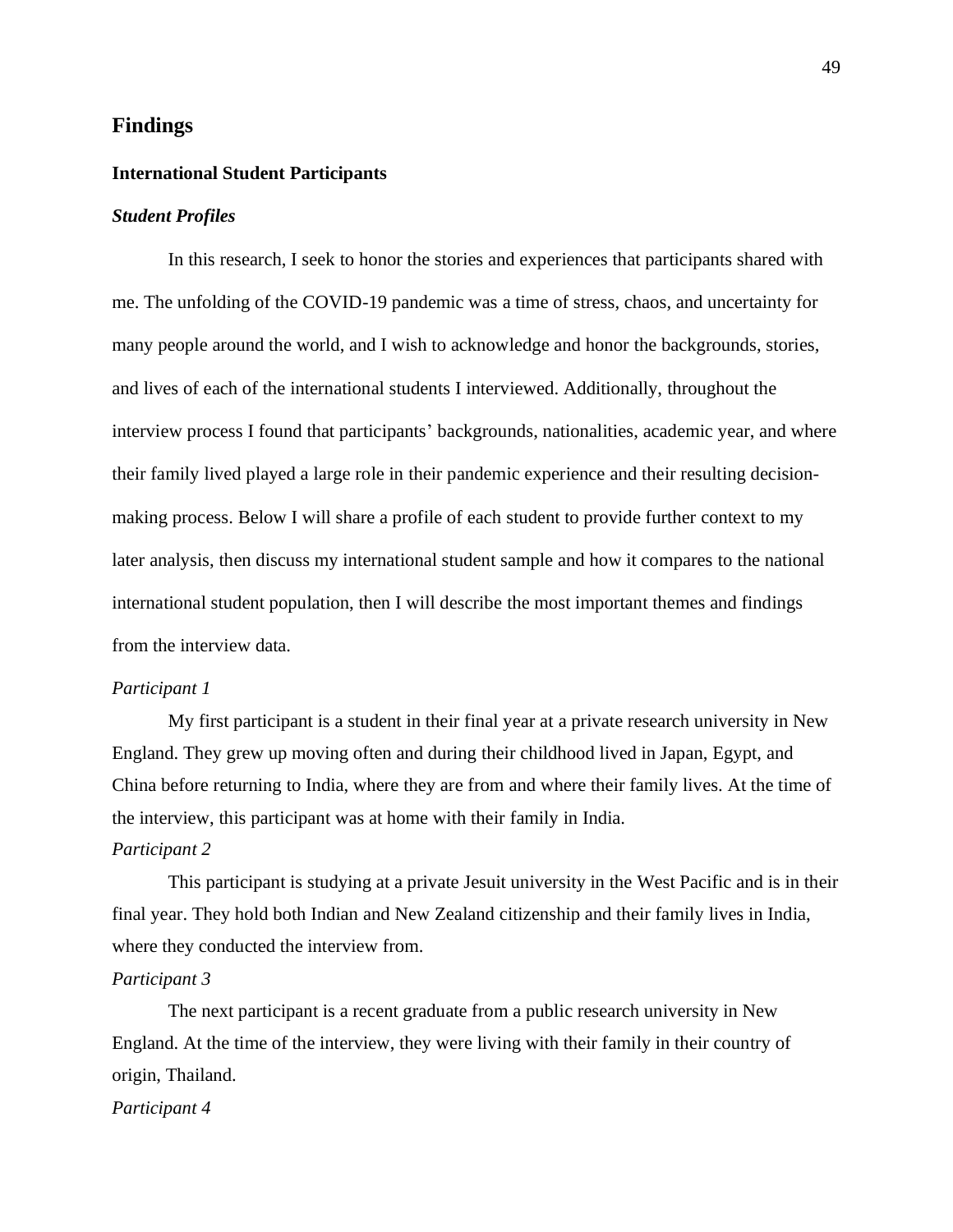This participant is from Burkina Faso, where their family lives, and is a student in their third year at a private research university in the South Atlantic. At the time of the interview, they were calling from the city where they attend school.

## *Participant 5*

My next participant is a student at a private liberal arts college in the South Atlantic. Born and raised Vietnam, they are in their third year and were calling from their family home in Vietnam for the interview.

### *Participant 6*

This participant is in their final year at a private research university in the Middle Atlantic. Originally from South Korea, they also lived in Turkey and Taiwan during their childhood. At the time of the interview, they were with their family in South Korea. *Participant 7*

Originally from China, this participant is in their third year at a public research university in New England. Their family lives in China; however, they were calling from the city where they attend university at the time of the interview.

## *Participant 8*

The next participant is in their third year studying at a public research university in New England. They are from China, where their family lives, but were calling from the city where they attend school at the time of the interview.

# *Participant 9*

In their final year studying at a private liberal arts college in the Midwest, this participant is originally from Mexico, where their family lives; however, the participant completed high school in the Netherlands. At the time of the interview, they were calling from the city where they attend university.

## *Participant 10*

This participant is a recent graduate from a private research university in the South Atlantic. They hold citizenship to New Zealand and Singapore. As a child, the participant also lived in Hong Kong, Australia, England, and India. They have family in both Singapore and Kenya, and were calling from the U.S.

## *Participant 11*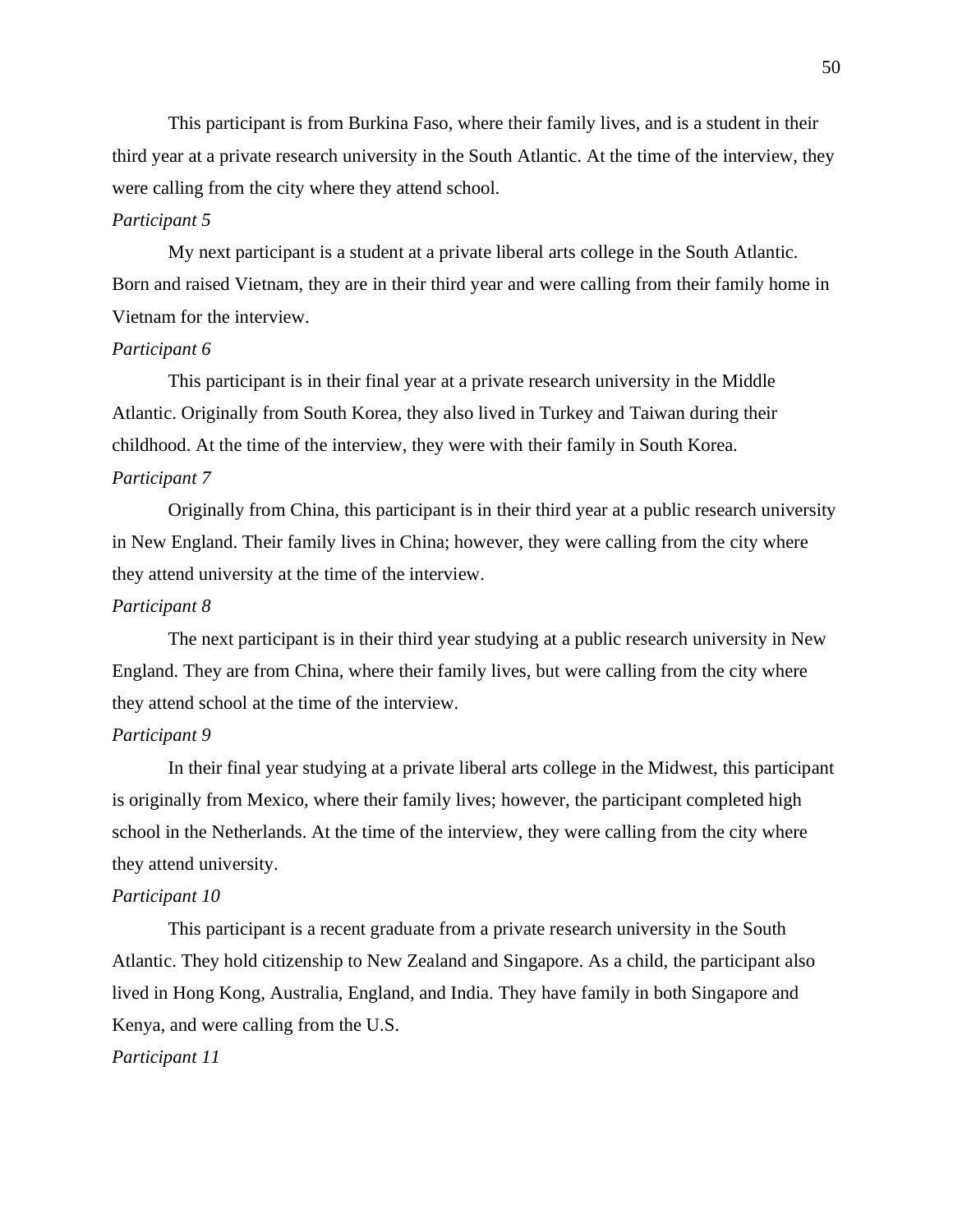The next participant is a recent graduate at a public research university in New England. At the time of the interview, they were living with their family in their country of origin, China. *Participant 12*

Originally from South Korea, this participant is in their final year studying at a private research university in the Middle Atlantic. Their family lives in South Korea, where they called from at the time of the interview, but they also lived in India for much of their childhood. *Participant 13*

This participant is in their final year at a private research university in the Middle Atlantic. Originally from India, they also lived in the U.S., United Kingdom, Singapore, and Dubai. The participant called from their family home in India at the time of the interview. *Participant 14*

The next participant is originally from the Philippines and is in their third year at a public research university in the West Pacific. Their parents live in Indonesia and the participant spent their childhood in the Philippines, Japan, Sri Lanka, and India. At the time of the interview, they called from the city where they attend school

## *Participant 15*

Originally from Australia, this participant is in their final year studying at a private Catholic research university in the West Pacific. They spent about half of their childhood in Australia, and the other half in Hong Kong. The participant's family lives in Germany and Hong Kong and at the time of the interview they were calling from Hong Kong.

## *Sample*

As I mentioned in my methodology chapter, geographic diversity was not a priority as I recruited student participants; however, at the end of my recruitment process, I had found participants that had a strong international and domestic spread in terms of nationality and university location. In total, participants held citizenship to 11 different countries and attend or studied at universities in 8 different states. Figure 2 illustrates where participants were from and the number of students from each country represented in the study. Additionally, Figure 2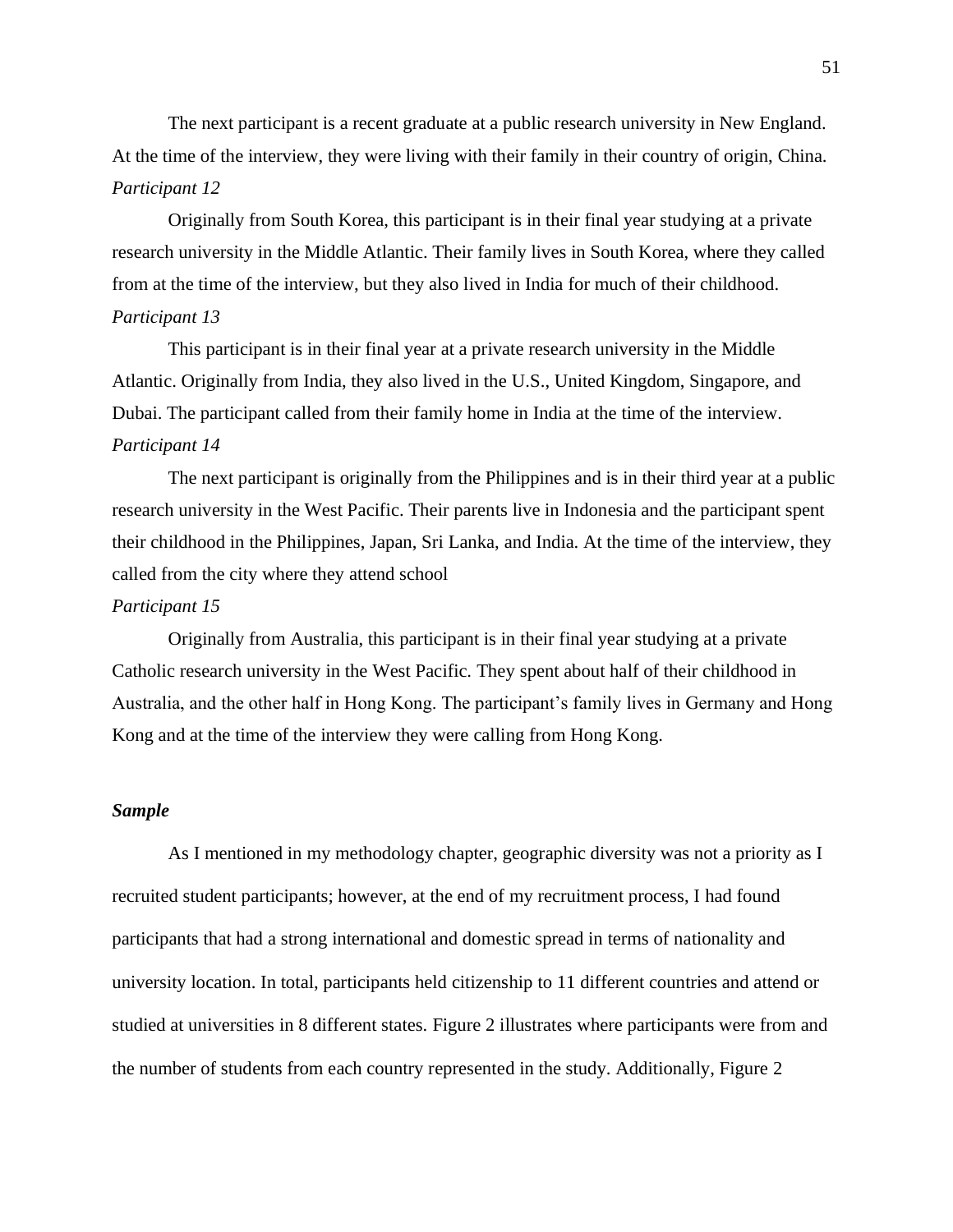includes the total number of students from each country studying in the U.S. and their rank of number of students according to data from the Student and Exchange Visitor Information System (SEVIS) taken in September 2020. In order to recognize that the question *where are you from?*  can be difficult for many people and does not always reflect someone's complex relationship with nationality, identity, and sense of belonging, in my interviews I asked two separate questions to address this topic. First, I asked participants *What is your nationality?* I followed this question by asking *Where did you grow up or where did you spend your childhood?* Figure 2 represents only a small aspect of the participant's identity, as many students held multiple citizenships and many participants did not spend their entire childhood in one country.

| Country      | Number of           | <b>Number of Students</b> | <b>Rank Nationally</b> |
|--------------|---------------------|---------------------------|------------------------|
|              | <b>Participants</b> | <b>Nationally</b>         |                        |
| China        |                     | 276,126                   |                        |
| India        |                     | 159,338                   | 2                      |
| South Korea  |                     | 43,792                    |                        |
| New Zealand  |                     | 1,464                     | 61                     |
| Thailand     |                     | 6,730                     | 20                     |
| Burkina Faso |                     | 524                       | 99                     |
| Vietnam      |                     | 25,824                    | 5                      |
| Mexico       |                     | 12,533                    | 12                     |
| Singapore    |                     | 3,106                     | 37                     |
| Philippines  |                     | 4,221                     | 30                     |
| Australia    |                     | 3,780                     | 33                     |

Figure 2 – Table of Nationalities Represented in Sample in Comparison to National Data

Source: SEVIS. 2020. "September 2020 SEVIS Data Mapping Tool Data." Department of Homeland Security. Accessed 22 March 2021[. https://studyinthestates.dhs.gov/sevis-data-mapping-tool/january-2020-sevis-data](https://studyinthestates.dhs.gov/sevis-data-mapping-tool/january-2020-sevis-data-mapping-tool-data)[mapping-tool-data](https://studyinthestates.dhs.gov/sevis-data-mapping-tool/january-2020-sevis-data-mapping-tool-data)

The sample is somewhat representative of recent international student demographic trends in the U.S. In my sample, there were multiple students from the top three countries of origin in the U.S., China, India, and South Korea. The countries represented were skewed towards Asian countries, with 80% of my participants being of Asian nationality. Since I primarily utilized my personal network to recruit participants, it is not surprising that more than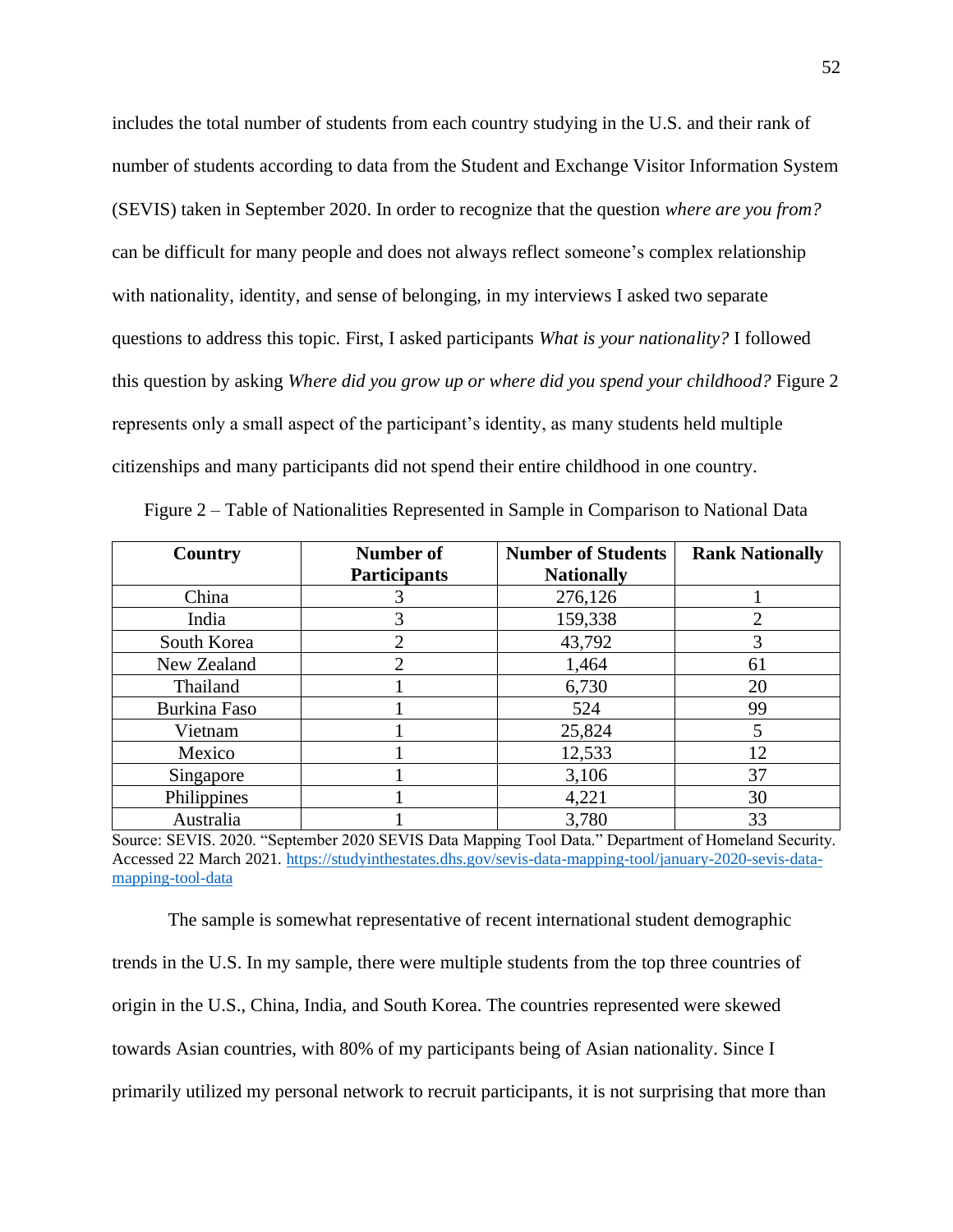half of the countries represented in my sample are in Asia since I lived in the region for most of my life. However, this is also representative of national data as almost 74.93% of international students in the U.S. in September 2020 were from Asia (SEVIS 2020c).

It was important to me that I recruited participants from multiple universities as one of my research questions was *how did universities respond to COVID-19 and how did they support international students at this time?* Figure 3 shows the different U.S. regions where participants attended university. While there were 8 different states represented, to maintain confidentiality I will be identifying university location by region as designated by the U.S. Census Bureau according to the most recent census data available from 2010 (U.S. Census Bureau 2010).

| <b>Region</b>             | <b>Number of Interview</b><br><b>Participants</b> | <b>Number of</b><br><b>International</b> | <b>Rank Nationally</b> |
|---------------------------|---------------------------------------------------|------------------------------------------|------------------------|
|                           |                                                   | <b>Students</b>                          |                        |
| New England               |                                                   | 87,490                                   |                        |
| Pacific                   | 3                                                 | 168,488                                  |                        |
| South Atlantic            | 3                                                 | 143,044                                  |                        |
| Middle Atlantic           |                                                   | 170,248                                  |                        |
| <b>East North Central</b> |                                                   | 122,852                                  |                        |
| <b>West South Central</b> |                                                   | 80,824                                   | h                      |
| <b>West North Central</b> |                                                   | 52,396                                   |                        |
| Mountain                  |                                                   | 43,722                                   | 8                      |
| <b>East South Central</b> |                                                   | 35,153                                   |                        |

Figure 3 – Participant University Location by Region in Sample

Source: SEVIS. 2020. "September 2020 SEVIS Data Mapping Tool Data." Department of Homeland Security. Accessed 22 March 2021[. https://studyinthestates.dhs.gov/sevis-data-mapping-tool/january-2020-sevis-data](https://studyinthestates.dhs.gov/sevis-data-mapping-tool/january-2020-sevis-data-mapping-tool-data)[mapping-tool-data](https://studyinthestates.dhs.gov/sevis-data-mapping-tool/january-2020-sevis-data-mapping-tool-data)

The locations of universities represented in the sample is fairly representative of national trends.

The sample included participants attending university in all four regions of the U.S., Northeast,

Midwest, West, and South. The three regions with the most foreign students are the Middle

Atlantic (170,248 students), the Pacific (168,488 students) and the South Atlantic (143,044

students) (SEVIS 2020c) and in my sample participants attended university in the top five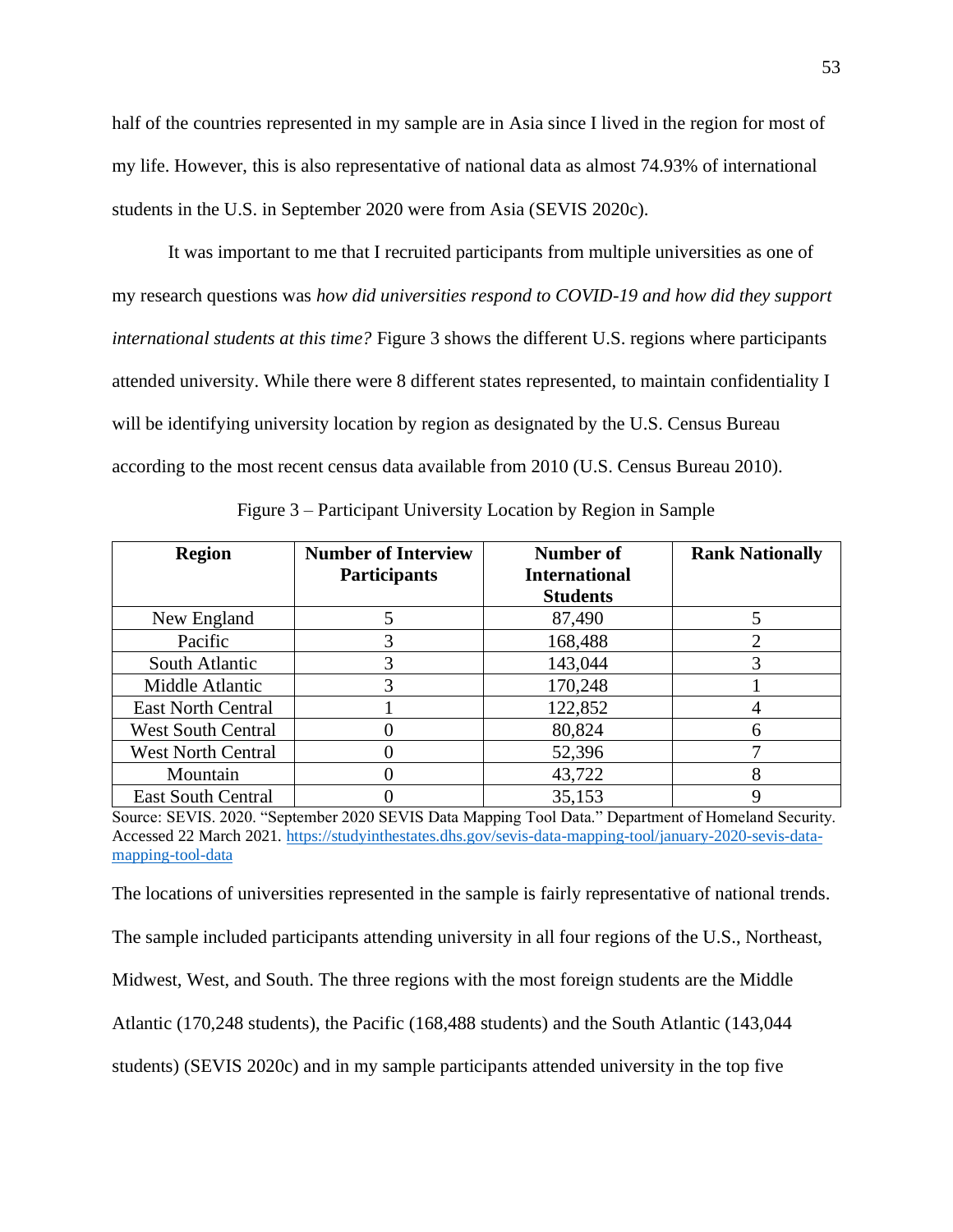regions for international students. Figure 3 shows the number of international students in each region using data from September 2020 and Figure 4 illustrates this data as a map.



Figure 4 – Map of Number of International Students per Region

Note: The Pacific region includes numbers from the states of Hawaii and Alaska Source: SEVIS. 2020. "September 2020 SEVIS Data Mapping Tool Data." Department of Homeland Security. Accessed 22 March 2021[. https://studyinthestates.dhs.gov/sevis-data-mapping-tool/january-2020-sevis-data](https://studyinthestates.dhs.gov/sevis-data-mapping-tool/january-2020-sevis-data-mapping-tool-data)[mapping-tool-data](https://studyinthestates.dhs.gov/sevis-data-mapping-tool/january-2020-sevis-data-mapping-tool-data)

## *Movement*

One of the first concepts I wanted to understand was movement, because the initial question that sparked my thesis topic was *what happened to international students when universities closed and where did they go?* The three subcodes for *movement* were *restricted movement, the travel process,* and *decision making*. The codes *travel process* and *decision making* are more descriptive codes where participants shared what their journey leaving their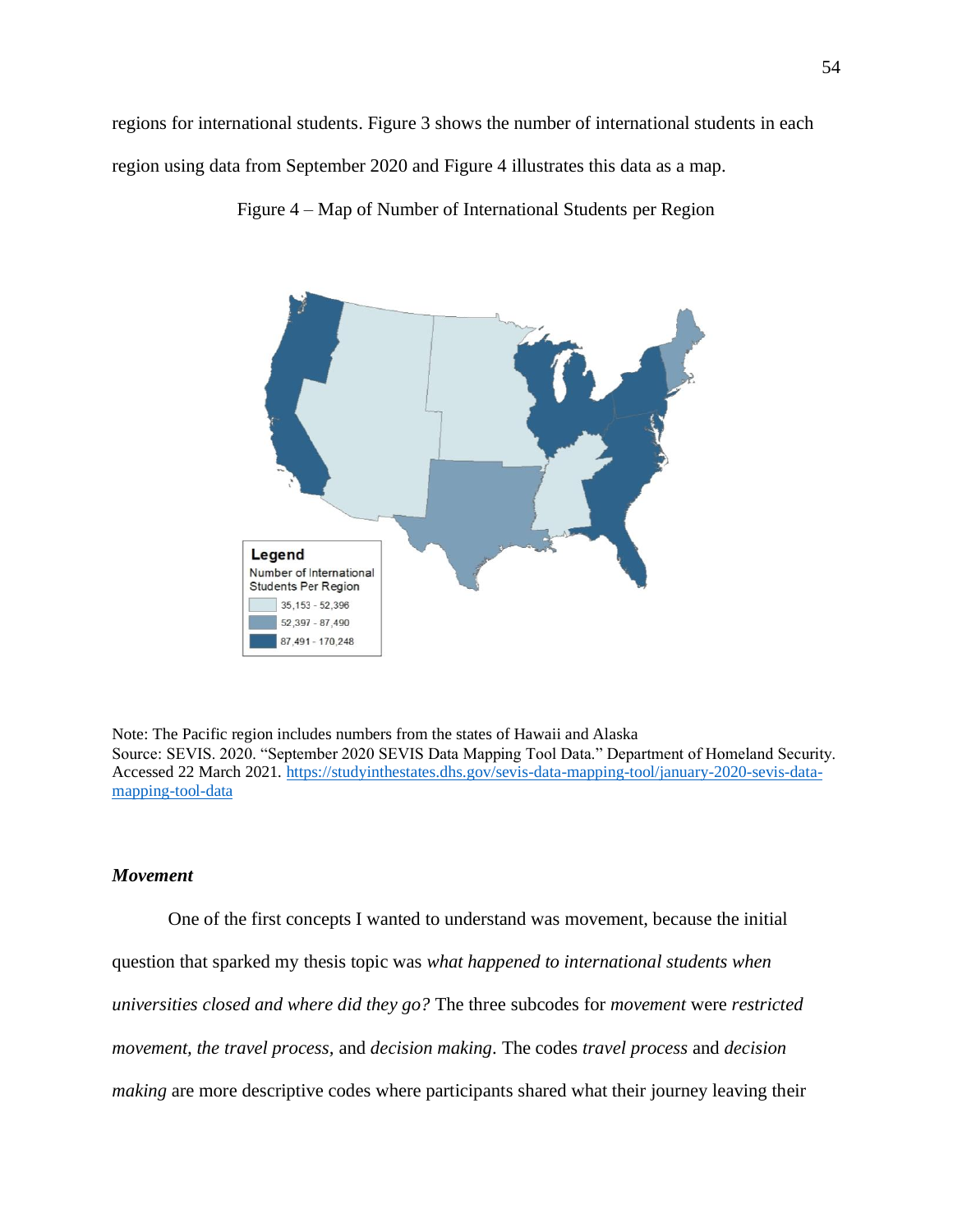university was like and the primary factors that caused them to stay or leave their school. The travel process for every student looked incredibly different; however, four students experienced difficulties getting flight tickets to return home. Three of the students who experienced issues with flights left later in the pandemic, in the months of April and May, whereas the participants who left the U.S. earlier in the pandemic in March experienced significantly fewer problems. The last participant who experienced flight issues was studying abroad at the time, which I will discuss later in this section. Figure 5 illustrates where students were living at the start of the pandemic and where they went when their universities closed.

| <b>Type of Housing</b> | <b>Movement</b>           | <b>Destination</b>    |
|------------------------|---------------------------|-----------------------|
| On campus              | Left                      | India                 |
| On campus              | Stayed then left in May   | India                 |
| On campus              | Stayed                    | School                |
| Off campus             | Stayed then left in April | Thailand              |
| Off campus             | Stayed then left in April | Korea                 |
| On campus              | Left                      | Vietnam               |
| On campus              | Left                      | Elsewhere in the U.S. |
| Abroad                 | Left                      | Mexico                |
| On campus              | Stayed then left in April | China                 |
| Off campus             | Stayed                    | School                |
| Off campus             | Stayed                    | School                |
| Off campus             | Stayed                    | School                |
| On campus              | Left                      | India                 |
| Off campus             | Stayed                    | School                |
| Off campus             | Left                      | Hong Kong             |

Figure 5 – Movement of Interview Participants and Their Destination

There were six primary decision-making factors for students: family, safety, restrictions, school, cost, and travel. The factors that caused a student to either leave or stay were not consistent across the entire sample and did not correlate with where a student was from or their living situation at the time of the onset of the pandemic. Figure 6 illustrates the frequency each type of decision-making factor was mentioned by participants within the entire sample.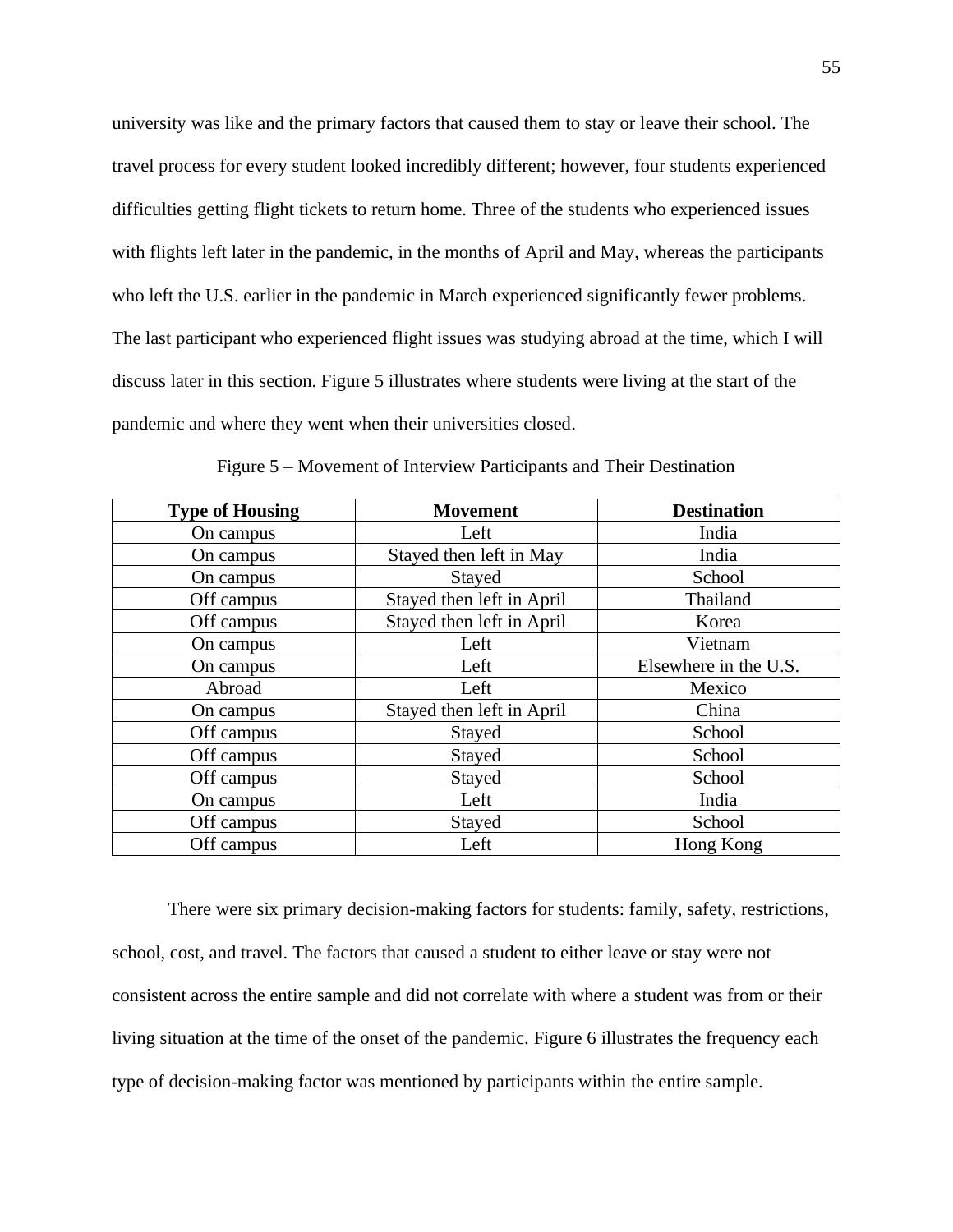

The most frequently mentioned factors were safety, family, and travel. As these are broad categories, the specific reasons students either left or stayed varied. For example, for some students who left, they perceived safety in terms of COVID-19 at their university in comparison to at home with their families. For some participants, they chose to leave so that they could be with family or because their family wanted them home, while other students stayed at their university so that they would not have the possibility of getting their family sick. However, all students who mentioned travel gave the same reason, discussing how they did not want to travel a long distance in the midst of a pandemic. For cost, it was primarily divided between students evaluating the cost of flights and the cost of living at their university, and the money wasted or saved by staying or leaving their school. Restrictions were not as large of a concern or issue for participants as only three students' choices were influenced by them. For two participants, they chose to stay in the U.S. because of restrictions set by the countries where their family lived, and one student was forced to return home because of the restrictions where they were studying abroad in 2020 and they were forced to evacuate. Lastly, three participants said the primary reason for their decisions was school. For two students, they wanted to be able to return to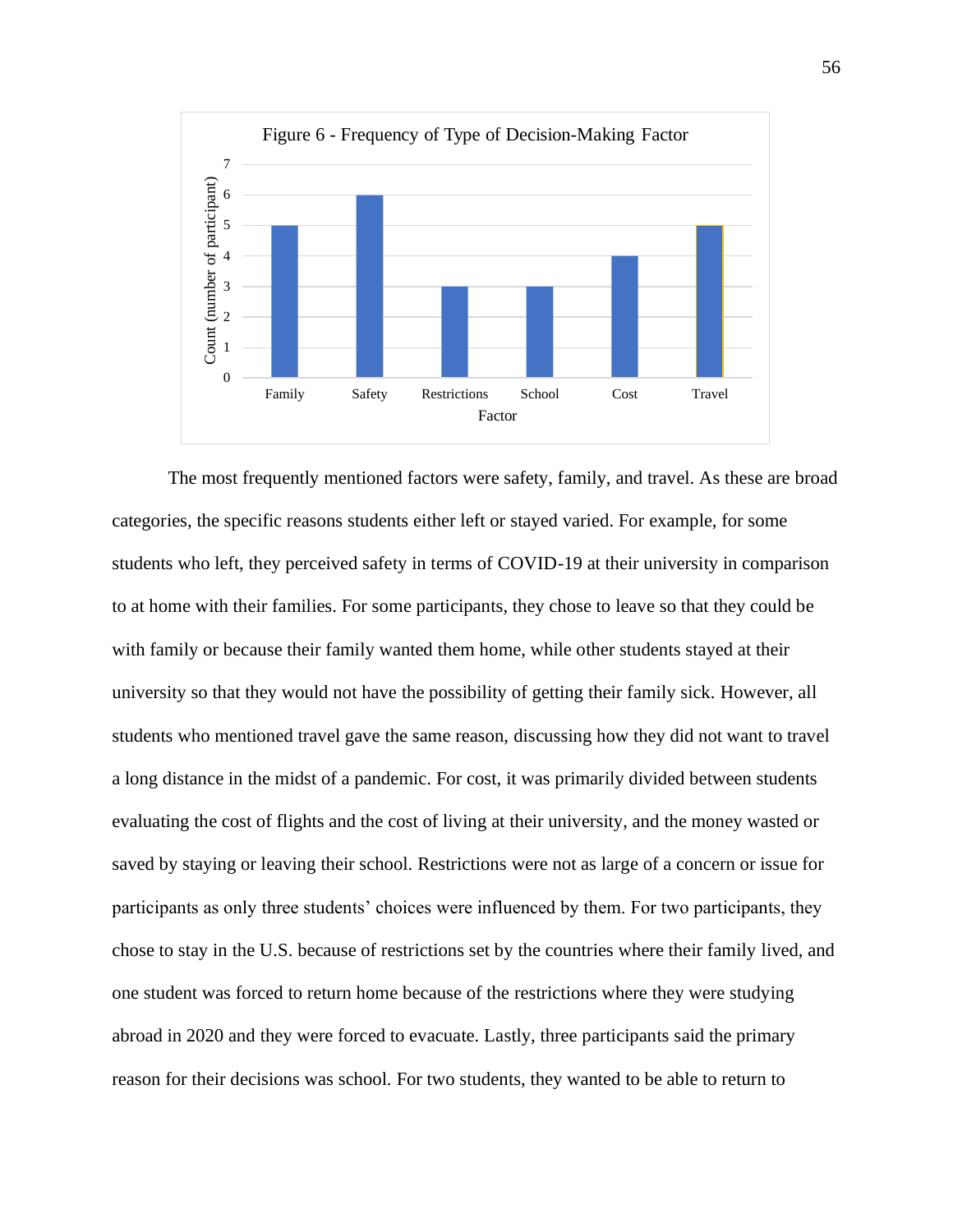campus to take their classes in person when their university reopened, while the other student did not want to disrupt their studies by returning home and learning in a different environment.

Coding for *restricted movement*, it was not as prominent of a theme as I had expected. Only seven of the interviewees discussed restricted or determined movement by outside forces. The participant who mentioned restricted movement the most was a participant from a private liberal arts college in the Midwest who had been studying abroad in Europe during the onset of the pandemic. Due to their particular circumstances, they experienced the most restrictions in the process of trying to go home to Mexico because during their journey home borders were closing and flights were being halted around the world. As briefly mentioned in my methodology chapter, the codes *restricted movement* and *government restrictions* overlap somewhat, therefore the specific code *restricted movement* might have appeared less frequently in the data as I may have attributed the data to the code *government restrictions*.

#### *Challenges and obstacles*

One of the most important codes was *challenges and obstacles* as it most directly relates to my primary research question *how did COVID-19 expose the vulnerabilities of international students?* because it highlights the specific challenges that international students face, either due to COVID-19, their identity, or government policy and restrictions either in the U.S. or at home. These three factors shaped my subcodes *COVID-19 related challenges, international student challenges*, and *government policy*.

As many of the participants mentioned, everyone has been impacted by the Coronavirus and had to deal with it in their own ways, including international students. Many of the students discussed the challenge of having to change the way they socialize and the heightened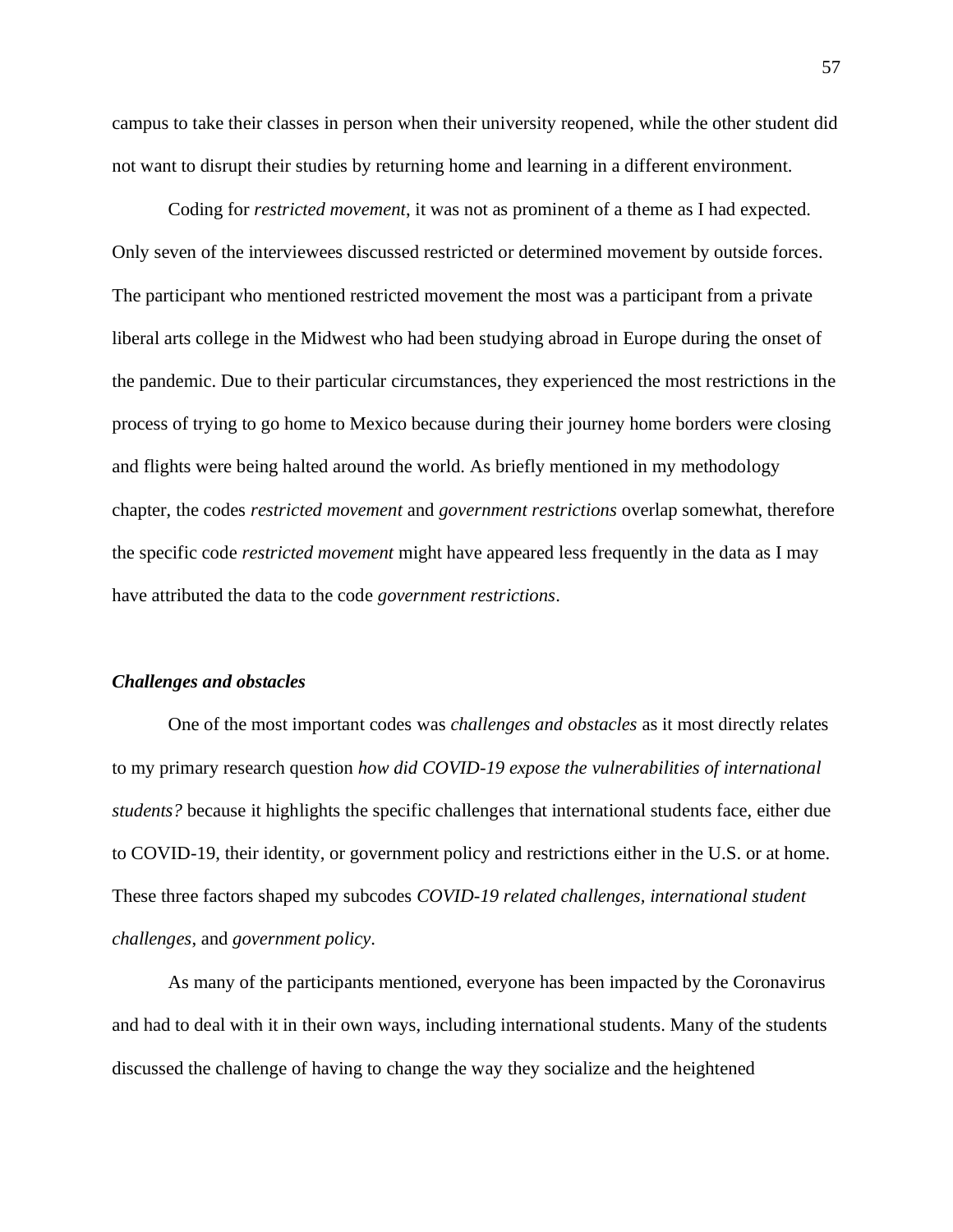uncertainty of COVID-19. A participant from a private liberal arts college in the Midwest said about the uncertainty, "you don't know how to prepare in a situation like this because it was every time it was changing, it was never like, a predictable situation [sic]." Additionally, some students mentioned that their family's source of income had been affected by COVID-19, which ended up playing a role in their decision to return home. For a student who graduated in May 2020 from a public research university in New England, the pandemic had a significant impact on their future. Originally, they had planned to attend graduate school in the U.S.; however, they changed their plans and returned home to China. Talking about their future plans, they said, "I feel everything happens so quickly. I even have no time to think too much to respond to those changes… I even still don't know what I should do next… I may cannot go to Japan next year. If I cannot go there… I will waste half a year and did nothing [sic]." Similarly, other students discussed experiencing challenges trying to find a job during a pandemic and feeling like they have wasted time. The difficulties that international students faced pertaining to the Coronavirus were similar to what many people around the world have experienced during the pandemic; however, foreign students experience additional challenges due to their identity as international students.

The participants expressed many of the additional challenges they experience as international students during their higher education experience in the U.S. The various challenges of being an international student expressed in the interviews can be summarized in five categories: time zones, distance from family, feeling torn between their home country and the U.S., being a minority on campus and in the U.S., and racism. During COVID-19 higher education has transformed dramatically. An issue raised by many participants was the difficulty of taking classes based on a U.S. schedule while living outside of the country. While many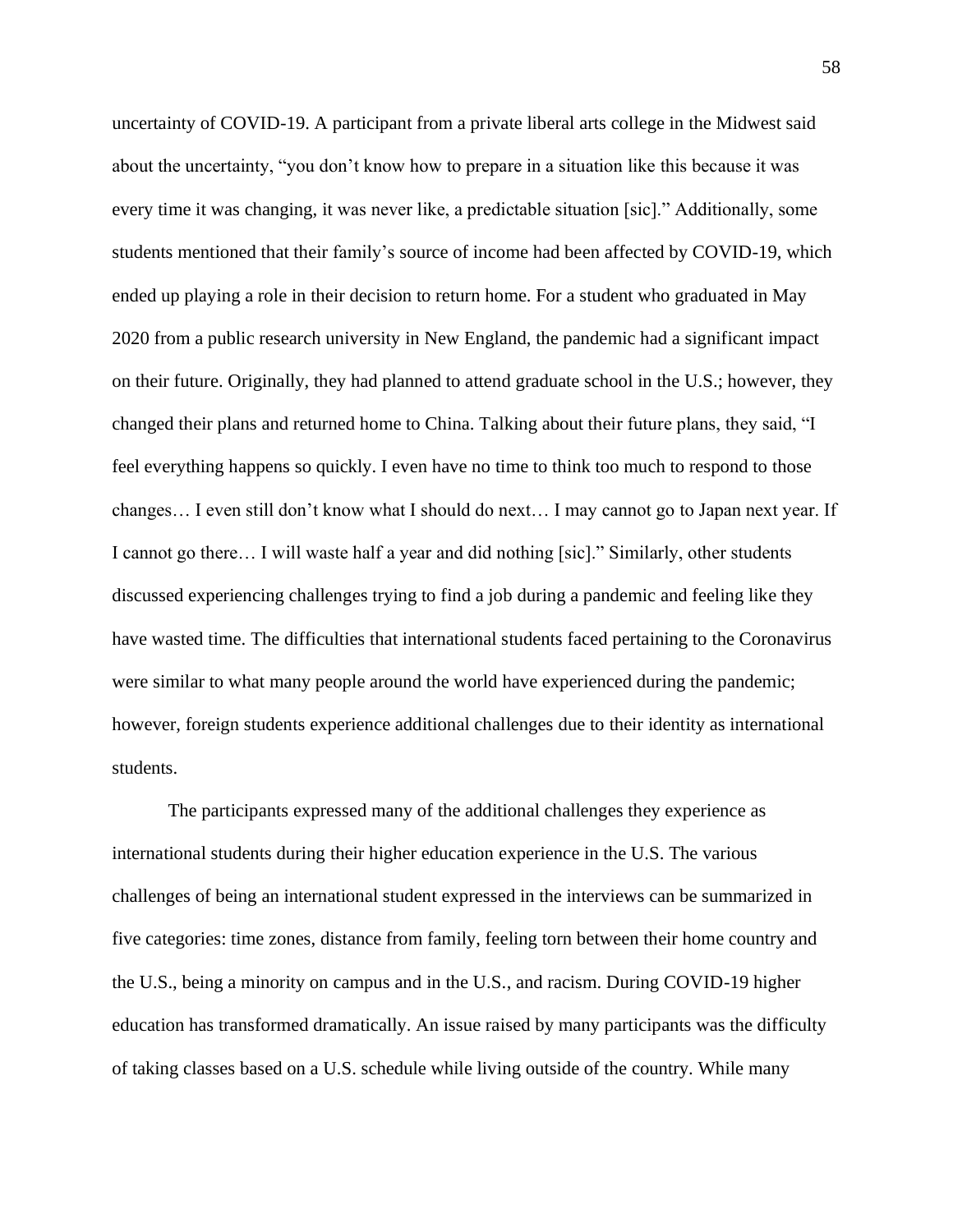participants mentioned that professors accommodated them by recording lectures, adjusting participation expectations, and changing assessment formats or deadlines, the majority of students said that accommodating international students taking classes abroad was up to the discretion of the professor. For example, a student at a private Catholic research university in the Pacific West was told by a professor that they could not take their senior capstone course for their major if they were going to be remote because even if courses were online, the professor wanted to have some in person element. Although the majority of students had positive experiences with professors being accommodating to the time zone difference, it was still physically tolling for many students to attempt attending classes on U.S. time.

An issue that was raised by multiple students was the challenge of living far from family. Especially in the time of a pandemic, when health and safety are increasingly important, many participants expressed that it has been difficult being far from family. At the time of the interviews in winter 2020-2021, for the students who had stayed in the U.S. for the entirety of COVID-19, most of them had not seen their family in around a year. A participant who graduated in May 2020 from a private research university in the South Atlantic explained, "if something happened to my family now, it would take me 36 hours to get to them… it feels lonely not being able to see family." A student from a public research university in New England commented that "domestic student, they have choice to go home on the weekend or a holiday. So they can spend time with family or parents. That'll… you know, keep them sane… But for us international student, we don't have that choice, you know? [sic]" Although this theme was primarily mentioned by participants who had stayed in the U.S., it is an important part of the international student experience and the students have stated that the challenge of being far from home has been elevated in the context of the Coronavirus.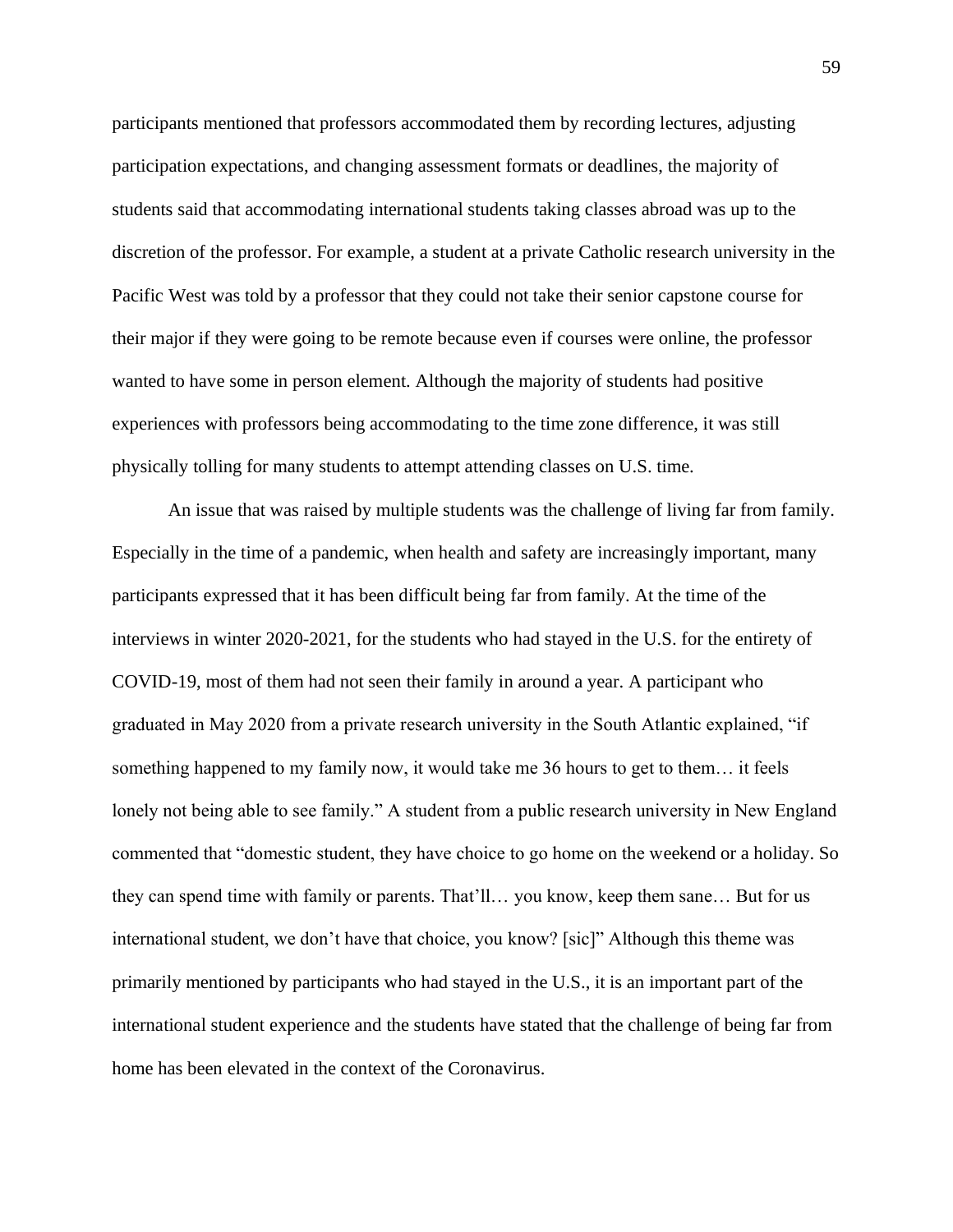Some participants expressed the challenge of navigating their sense of belonging and feeling torn between their home country and where they go to school in the U.S. For a student at a public research university in New England, they explained the difficulty of being from China and navigating the American political landscape, saying "being Chinese we sometimes like, I'm on my own, I don't represent my government or anything." For another student from a private research university in the Middle Atlantic who spent the fall 2020 semester remotely in Korea, they expressed wanting to return to the U.S. because it's where they feel they belong and "international students, have such a hard time understanding our sense of belonging. And I think… going back to [redacted] would solve a lot of mental anxiety." While international students spend around four years getting their undergraduate degree, they create a home and community for themselves in the U.S., and as some hope to stay after graduating for work, they can struggle feeling connected to two places at once.

For many participants, a principal challenge stemmed from being a minority on campus and in the U.S. Many interviewees expressed that they feel overlooked in conversations about higher education and especially in the context of the Coronavirus.

I wonder if people in general are aware of this situation… Because I feel like everyone talks about online classes… But nobody's really talking about what's going on within the international community… And this is just a whole different game… Plus if this wasn't enough, there's a lot of social tensions currently in the country. So I wonder if there's some sort of awareness in everything that's going on because for me and for my friends who are all internationals, this is all what our life has been for the past year… but some people can't even like picture it or imagine, you know, what has been [sic].

For many of the students I interviewed, they felt like other people don't see or understand the international student experience. Once I finished my interview questions, multiple participants expressed gratitude that I was researching this topic and interested in hearing their stories. One of the questions I asked was, *are there any specific experiences or interactions with your university*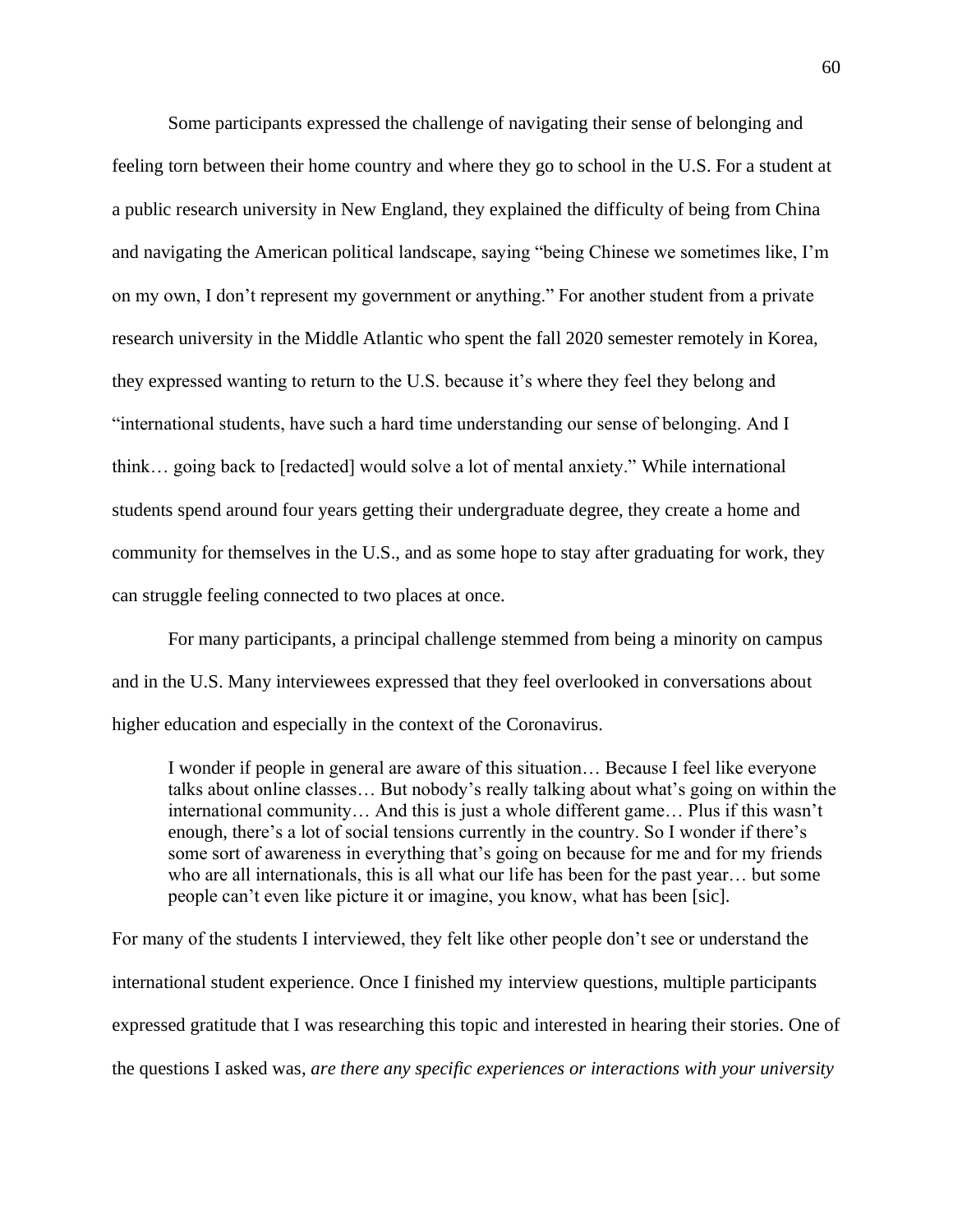## *that particularly capture the international student experience during this time?* A participant

from a private research university in New England shared a story of an email exchange with an administrator trying to get their belongings form their residence hall, saying:

I think it just captures the idea, like, that all of the support systems that we do have in place, are usually people with really good intentions and who want to help you as much as they can. But, as an international student, you're in a, obviously in a minority, and most people and most administrators, unless they're the Office of International Students aren't really aware of how things work… So it's just like, already, the pandemic makes everything uncertain. But it's even another extra degree of uncertainty if you're an international student, just because a lot of people don't know how that works and like the visa process, and the other hoops that you may have to jump through.

As this participant mentioned, many international students do not feel understood by their university community. Although I coded for challenges related to the Coronavirus and the challenges of being an international student separately, there are circumstances and occasions when the two intersect.

Many interviewees described their experiences with xenophobia and racism, both pre-COVID-19 and during the pandemic. Outside of the context of the Coronavirus, a participant from a private research university in the South Atlantic mentioned that they always feel like the other and that, particularly during the Trump administration, they were "constantly reminded that like, 'Hey, you don't belong here. You're here because we allow you to be here. Don't get too comfortable.'" Additionally, some of the participants from Asia shared racist experiences they have had since the onset of COVID-19. One student from Korea who studied at a private research university in the Middle Atlantic said that the first time they left the house during quarantine to fly home, a passerby made racist comments towards them. A student from a public research university in New England stated, "like, being Chinese in this country is not really, it's not easy, you know? So, try to keep it low key [sic]." For many of the students I interviewed, they experienced or witnessed some form of racism and xenophobia during their time in the U.S.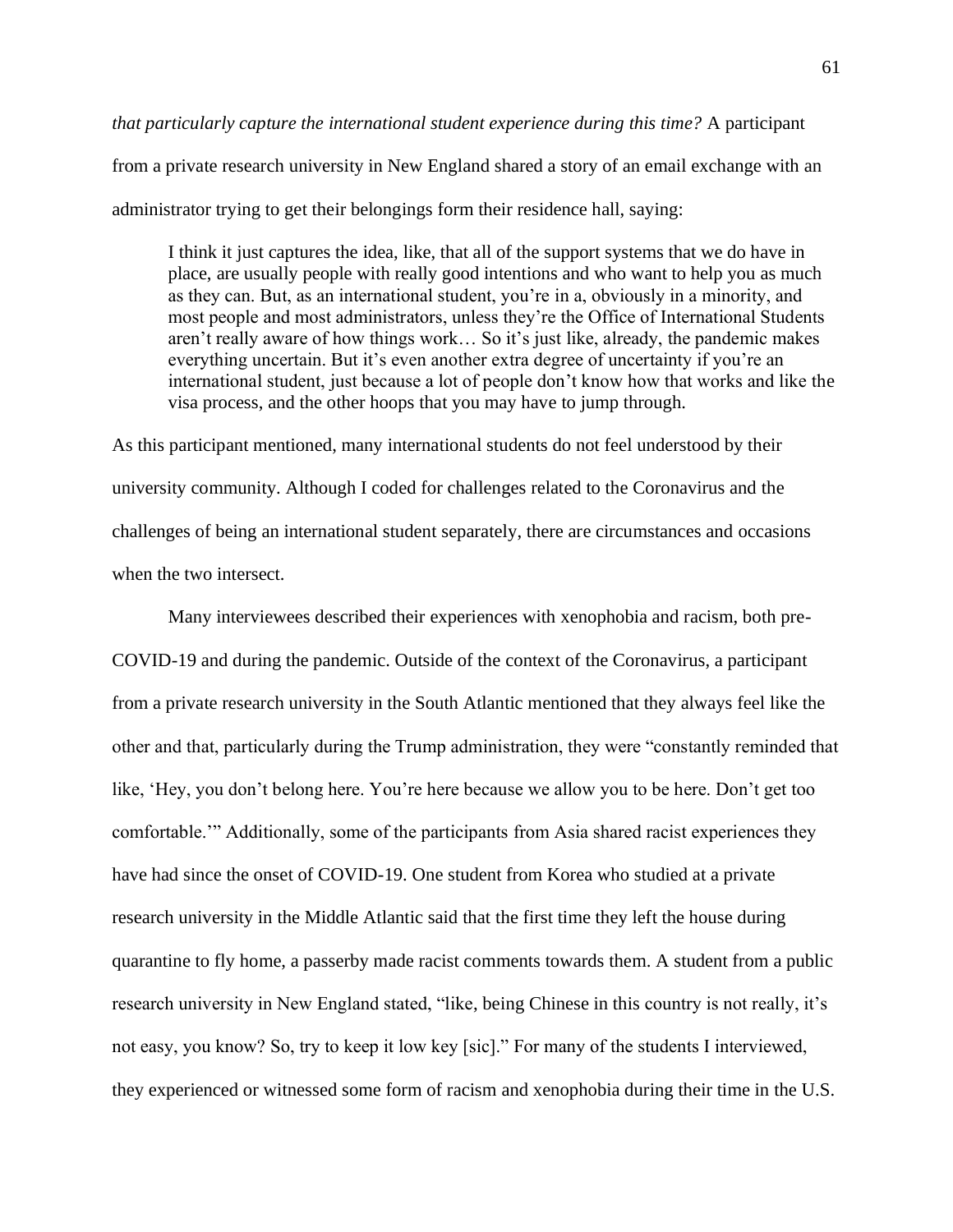The last subcode for *challenges and obstacles* was *government policy*. For international students, government policy and restrictions play an important role in their university experience. In the interviews, government policy restrictions were not only imposed by the U.S. government, but many students faced other restrictions or could not travel home. Many of the restrictions imposed by other governments were in the form of border closures, flight bans, and limits on the number and kinds of incoming travelers. However, much of the data coded for *government policy* were in relation to the proposed visa policy by U.S. Immigration and Customs Enforcement (ICE) in July that would have barred foreign students from entering or staying in the country if they took a full online course load for the fall 2020 semester. The sudden announcement of the change to international student visa policy caused significant additional stress for international students. A participant from a private research university in the Middle Atlantic said, "just watching the news was just so anxiety inducing, because you didn't know what was going to happen." Yet, for many participants this change characterized the level of uncertainty they experienced throughout the Trump administration as they feared potential changes to visa rules and policies. All of my interviews were held after President Joe Biden was elected but prior to his inauguration, and multiple participants expressed relief over the change in administration and the hope it brought them for their future in the U.S.

### *Comfort*

The code *comfort* was one that I did not expect to use and emerged during my iterative coding process. The code includes two subcodes, *luck and privilege* and *networks of support*. While I asked participants questions about where they found support throughout the pandemic, I was not expecting the theme of luck and relative privilege to arise from the data, and I coded for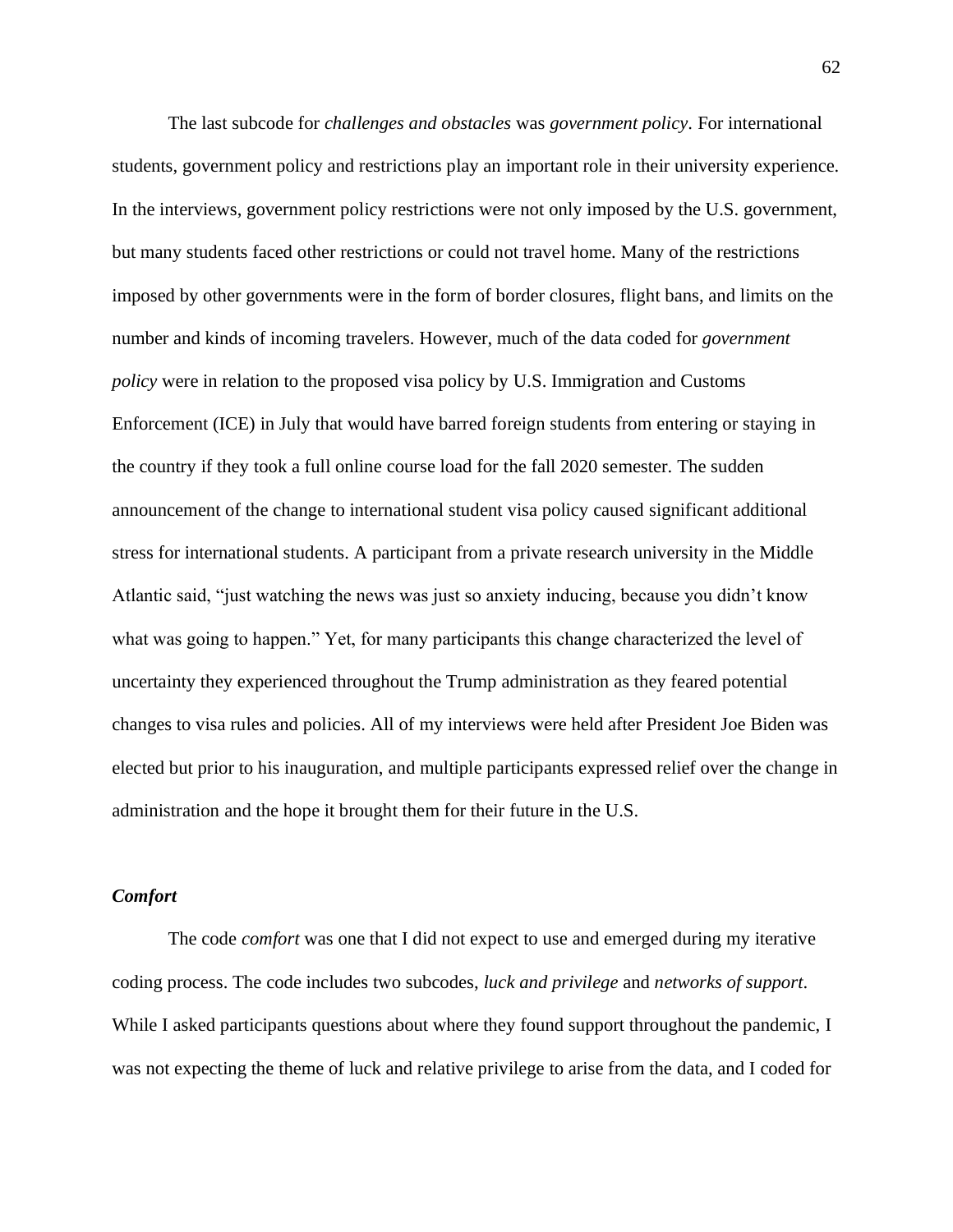it in all but two of my interviews with international students. Many participants processed their experiences and felt relative comfort in comparison to other international students' experiences. Many interviewees described themselves as lucky either in terms of their personal experience or in terms of their university's response to the Coronavirus.

"I was luckily in a position of privilege enough to be able to go home" [sic]

"I think some international students were impacted way more than I was, depending on where they were from"

"[redacted] kicked everyone out, okay. So I'm very appreciative of [redacted] for not kicking out international students"

"So I was lucky enough and fortunate enough to be able to stay on campus"

"I'm probably one of the luckier students. I feel like I'm very lucky that like, everything, the entire shebang happened when I was in my last year of like, college"

"I just feel lucky that I'm an international student in [redacted], because [redacted] doesn't have a lot of international students so they take care of us, like a lot"

"But I guess like, I'm lucky or I feel lucky that at least I have like, other friends and like, roommates that are there to like, also you know, like quarantine with me."

"I feel like, super lucky to have like, another place to go to."

For the majority of the students I interviewed, they expressed somewhat of a sense of comfort and safety through acknowledging the ways they felt privileged compared to stories they had heard about other students and schools.

## *Reflection*

The final theme I will discuss from my interviews with international students is one of the subcodes of *reflection* – *emotional toll*. Although the emotional toll of being an international student during a pandemic is clear in some of my other codes, the theme is critical to answering my research questions and was frequently discussed in my interviews. Thirteen out of the fifteen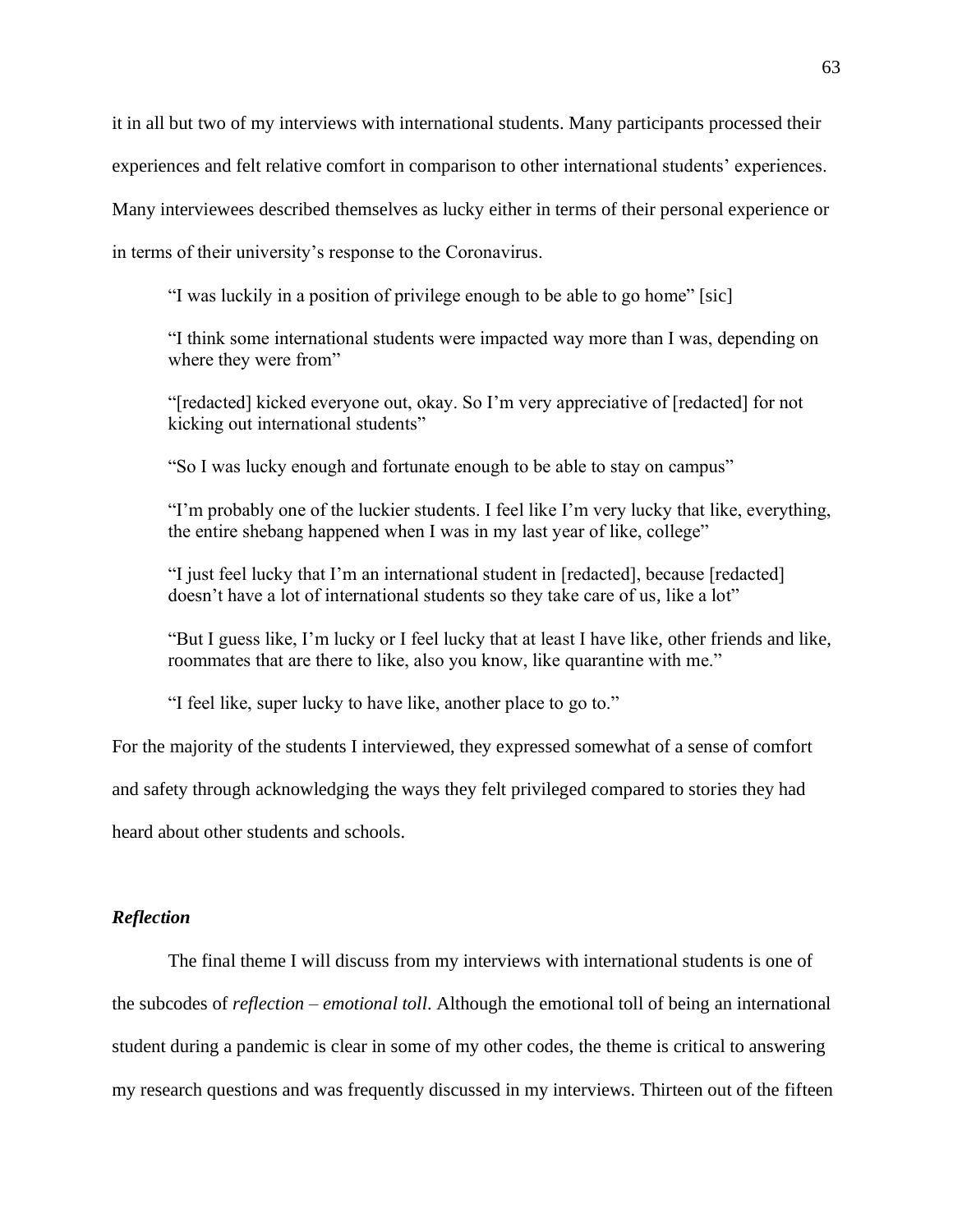participants I interviewed specifically addressed the mental and emotional toll of being a foreign student during COVID-19 and overall, I coded for *emotional toll* over 100 times. The emotions felt by the interviewees included sadness, loneliness, anger, and frustration, and there was great variety in the source of these feelings. For some participants, taking classes internationally caused mental and physical exhaustion as they struggled to live between two time zones. Many students expressed frustration and anger seeing how the U.S. government and public responded to COVID-19, including misinformation and seeing Americans not take the virus seriously. Loneliness often stemmed from feeling a loss of social connection and support as a result of safety measures to prevent the spread of the Coronavirus. The visa policy announcement in July compounded the stress that many international students felt throughout the entire Trump administration as they worried about the precariousness of their visa status. Lastly, several participants from Asia expressed feeling fearful of potential racist encounters. Although the pandemic has taken an emotional toll on many, the specific emotions and fears that international students have experienced during this time reflect both the challenges of COVID-19 as well as the particular difficulties of being an international student.

#### **Admissions Counselors**

As discussed in my methodology chapter, I interviewed three international admissions counselors from three public research universities ranging in size. The first counselor I interviewed worked at a mid-size public research university in New England that has an international student population of 6%. Another counselor I interviewed worked at a large public research university in the Mountain West that has an international student population of 10%. The third counselor I interviewed worked at a large public research university in the Midwest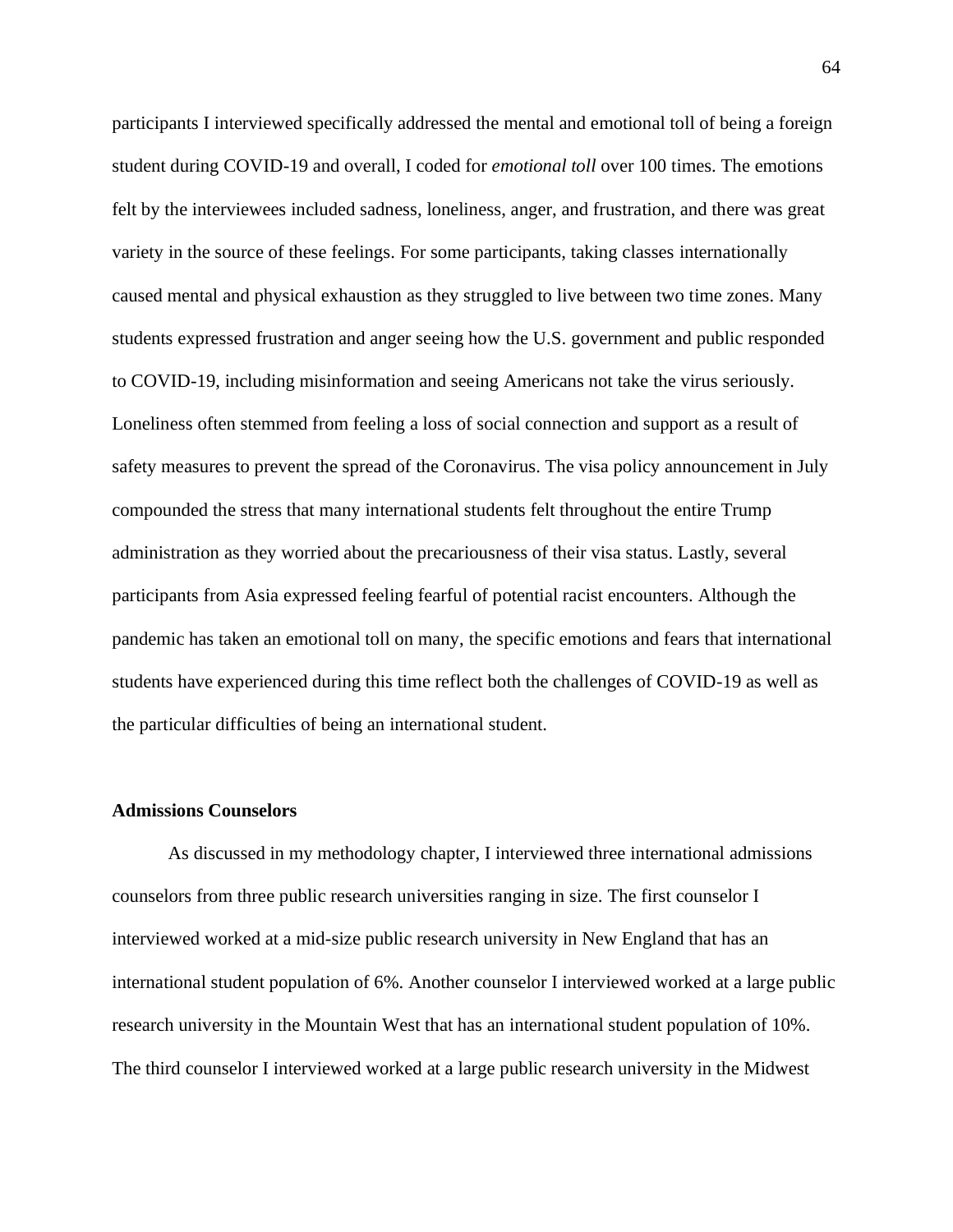that has an international student population of around 11%. Throughout the rest of my paper, I will refer to the universities by their location as they are all public research institutions, and two out of the three schools are similar sizes. In this section, I will discuss the codes I created for this set of interviews and the resulting data.

## *Virtual Reality*

The first code I used in the interviews with admissions counselors was *virtual reality*. This code was primarily descriptive, as the data explained how each admissions office pivoted to adjust to the pandemic. All three participants described how their offices moved from in person travel to virtual events, college fairs, webinars, presentations, and meetings. The admissions counselor from a university in the Midwest said that one aspect of their work that has not changed significantly since COVID-19 was email communication with students, which was already a significant means of communication with student's pre-pandemic. In my research, I was interested to see if COVID-19 has impacted the questions prospective international students have for admissions counselors and how it has potentially changed the college search process for future foreign students. All three admissions counselors I spoke to answered that some questions from prospective international students have not changed significantly, but that they are receiving many questions about what it is like to be a student in a pandemic. For a participant working at university in New England, they were surprised that they had not received many questions about COVID-19 case numbers and wished that more students asked about it because "we've done such a remarkable job here at [redacted] in keeping cases so low and being able to keep campus open. So usually, even when students don't ask about that, I still try to find a way to bring that into the conversation." For a counselor at a university in the Mountain West, they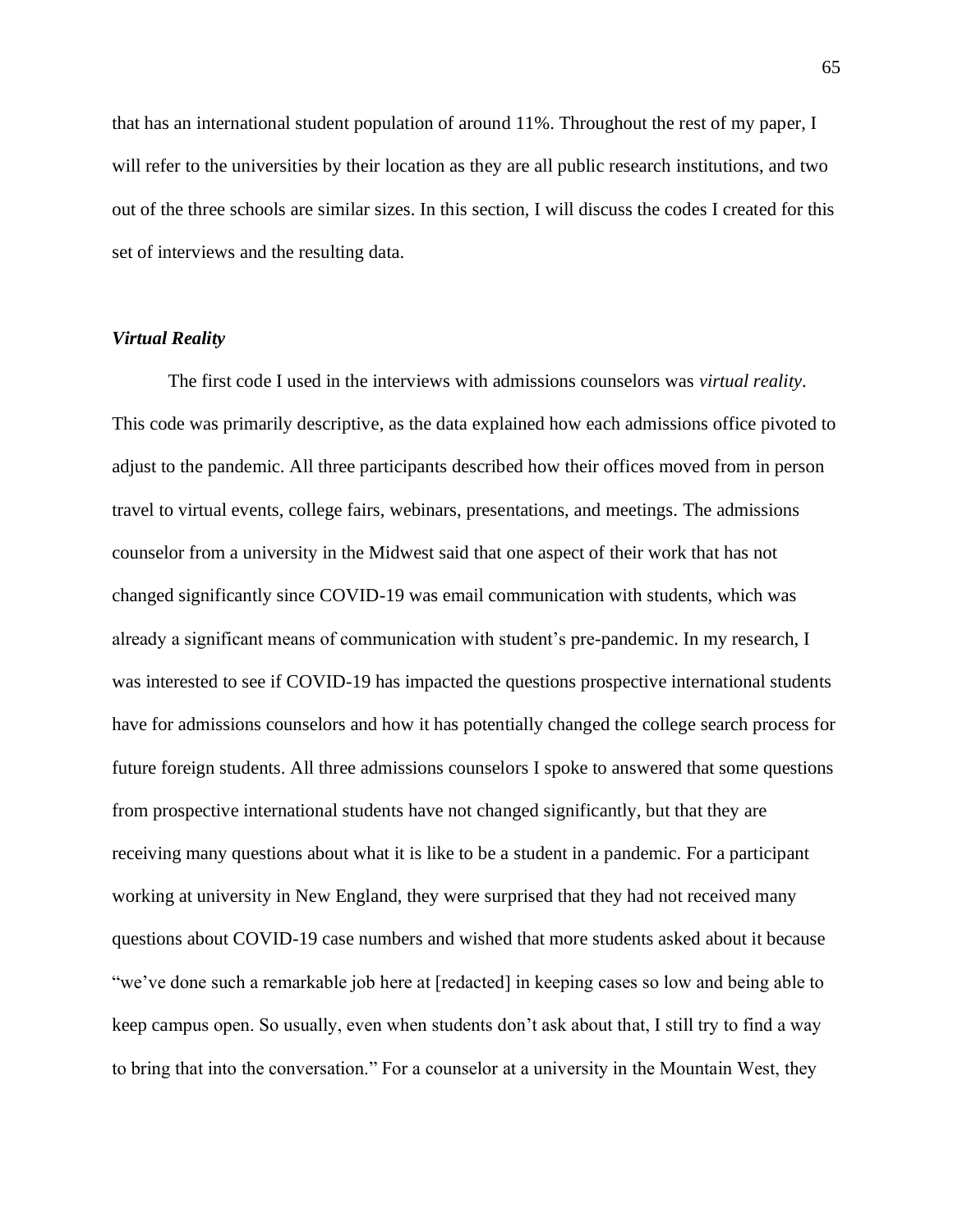have found that the primary change in questions from international students and their parents have been around safety – "safety has always been a concern for international student parents, especially, just because you know, their kiddos are going thousands of miles away. So they just had questions about like, general safety, but now it's pandemic safety." Additionally, the questions have a more serious, solemn, and heavier tone than pre-pandemic. COVID-19 has impacted many aspects of admissions work; however, whether it has impacted admissions positively or negatively varies.

## *Recruitment*

An important code for these interviews was *recruitment* – understanding specific recruitment strategies and looking at how admissions counselors work with international students throughout the recruitment process. In my three interviews, each counselor said they do in person visits to schools and participate in university fairs throughout the year, but they all mentioned different additional strategies that they use.

Talking to a counselor from a university in the Midwest, they emphasized their email campaigns using purchased names from the College Board and ACT organizations. They described how these email campaigns increase awareness of the school and resources that they can offer. At this school, recruitment for international students looks very similar to domestic students as they attend college fairs and events at both domestic and international high schools, as well as targeting domestic students in email campaigns. Overall, they said that there is not a large difference in regard to the recruitment of international students versus domestic students at their school.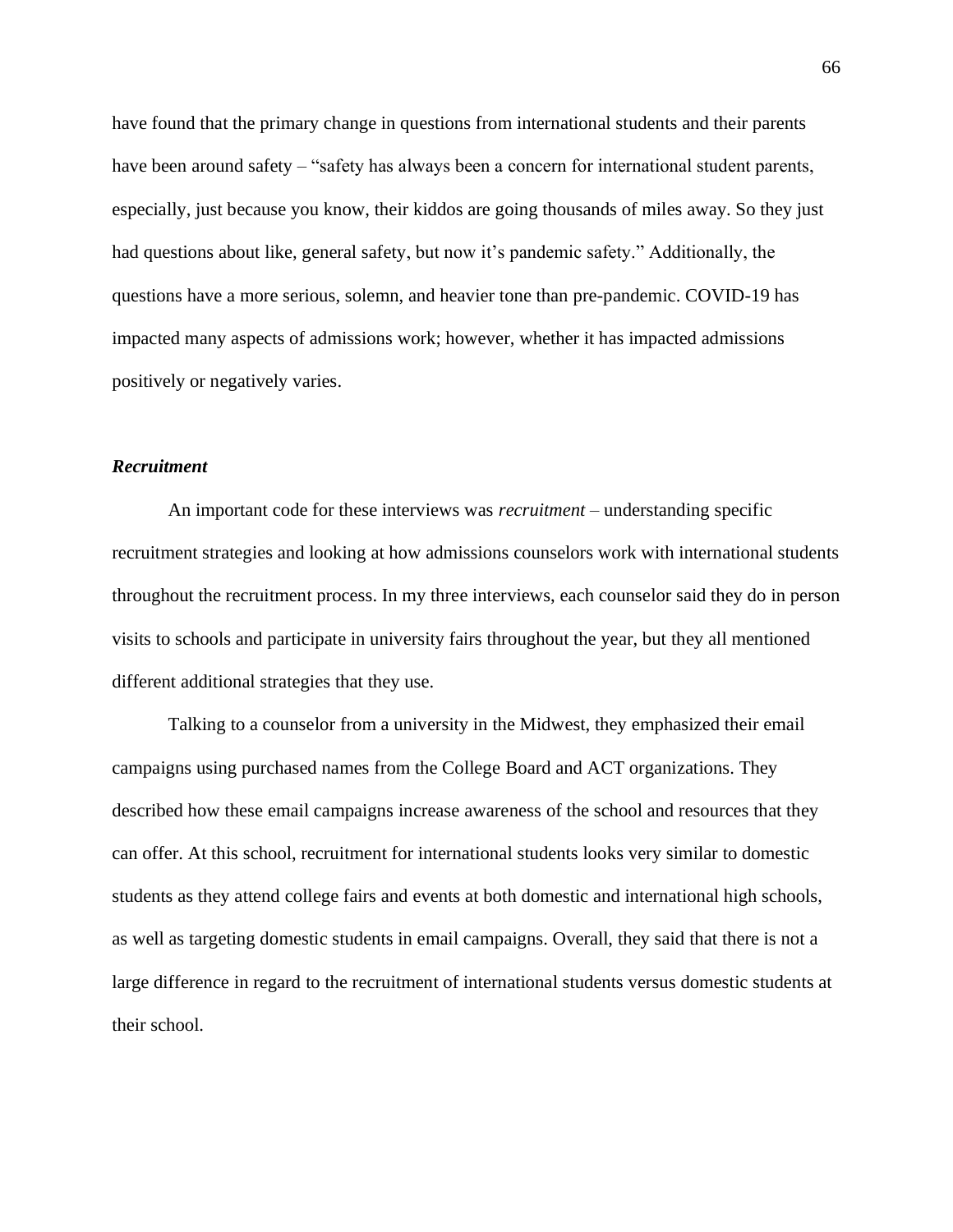According to the admissions counselor I interviewed from a university in New England, their university prioritizes making connections with high schools, counselors, and students. Taking a personalized approach, admissions at this school focuses on the relationship building through in-person travel.

And that's what's made everything with COVID so tricky, is that we haven't been able to work on that relationship building with like, the school for example, or the students really… What we like to do is we actually like to physically go to a school, sit down with a counselor… and just chat… Sometimes it's not even related to recruitment, but we just, you know, have a conversation around what's going on in each other's lives, what's going on in the country. It really helps us to get some really good perspective on what's actually happening on the ground in certain countries in terms of politics, and economics, and things like that, because that really impacts recruitment as well.

The participant stated that in their approach, they get to know both the schools and students on a strong individual basis through their recruiting process, noting the cultural significance of building personal relationships. Additionally, they discussed how working remotely has allowed their office to connect with more students and schools than previously possible because of obstacles such as visas; however, they explained that in increasing the number of schools they interact with, "it's really nice to be able to have that connection. But… [it's] really missing that relationship building piece... which I think is really, really important in this field, especially these days." In addition to discussing their philosophy, the participant explained how their university has recruited foreign students through different partnerships. In the past, the school had two English language pathway programs that attracted a significant proportion of their international student population; however, these programs ended recently prior to our interview.

The last counselor I interviewed, who worked at a university in the Mountain West, emphasized their data driven approach to recruitment. This school values mobility trend data provided by governments and pairs it with information about political and economic stability. In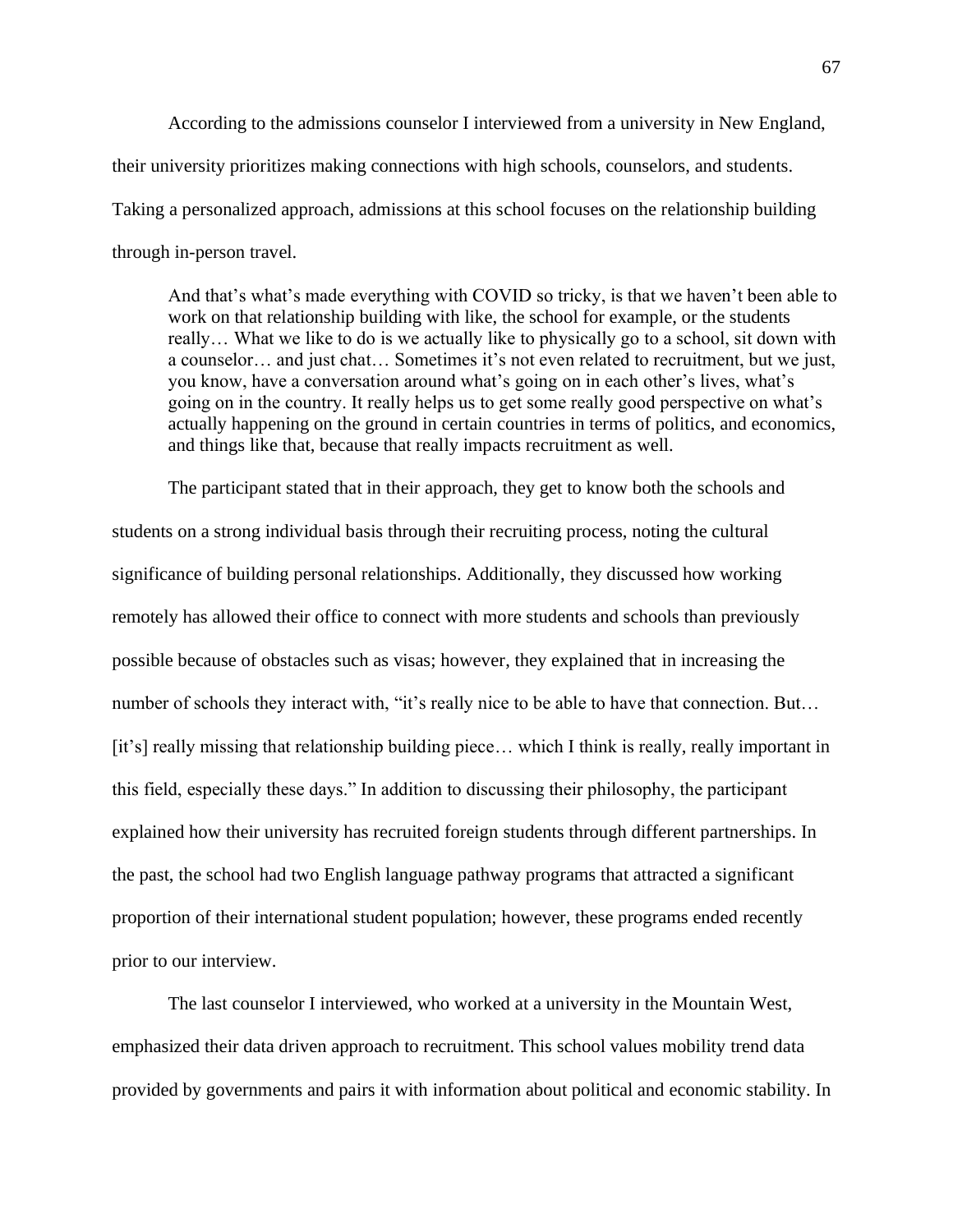addition, they mentioned their partnerships with the State Department through Education USA, a network of international student advising centers, and high schools. The counselor stressed their "360 approach" and explained the importance of analyzing multiple kinds of data saying, "something like political unrest can really hurt the economy of a country, even an entire region, and then topple recruitment efforts, or even any business efforts period out there. And so, we kind of have our eyes on several different things." In addition to global trend data, their university also examines the history of their international applicants and students. Yet, the counselor discussed the importance of looking beyond data at the students themselves.

And in some of those like, trends, you know, might not always seem logical, or… they might not just be intuitive…there's that big strategic data side, and then there's also that interpersonal, like, you have to talk to people. And whenever, the moment that we disconnect from the students that we're serving, we are no longer making the best decisions. Like we always have to, like students always have to be part of that decision and their voices, like hopefully, they're a part of those decisions. Otherwise, you're really missing some really great insight.

While the three counselors described different primary recruitment strategies that their school uses specifically for international prospective students, they each use multiple methods of outreach to connect and interact with both foreign and domestic students. Lastly, I asked each participant what their school looks for in international applicants, and each one stated that their international applicant profile is no different than their domestic applicant profile – a student who will be academically successful at their school.

#### *Differences*

In my research, I am interested in how international students' experiences differ from domestic students', including the application process. In my interviews with admissions counselors, each discussed the different barriers that international students face in not only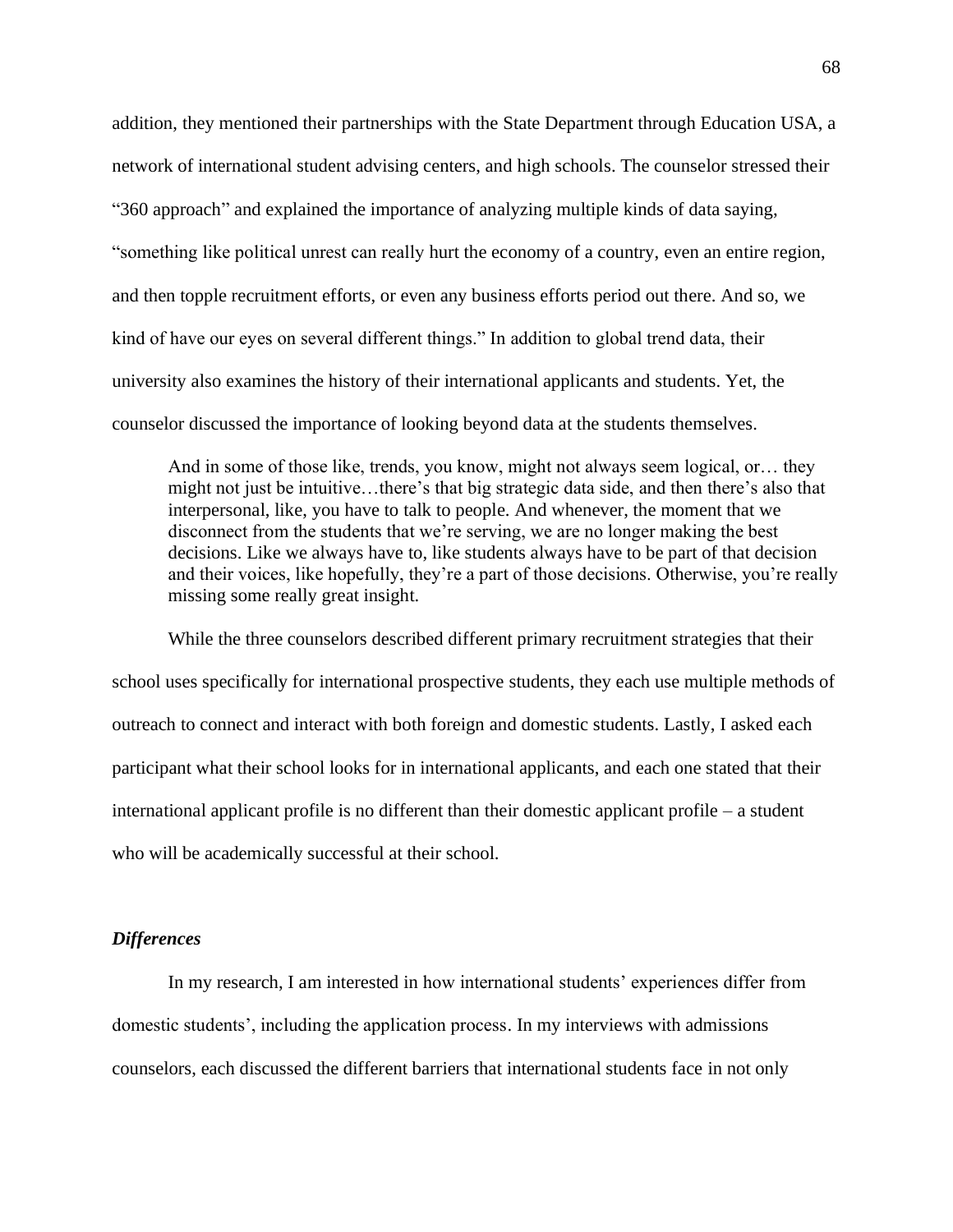attending university in the U.S., but also in the application process. Each participant brought up the different hurdles that international students overcome in the application process unprompted in their answers as well as in response to specific questions I asked. From data coded as *differences*, I identified three principal hurdles for international students: cost, access to standardized tests such as the SAT and ACT, and immigration policy.

Two of the counselors identified cost as a significant challenge for international students. Since foreign students do not have access to federal financial aid like domestic students, funding their education is a significant difficulty for many students. A counselor from a school in New England mentioned how it is especially difficult for public universities to provide scholarships for international students because it is very expensive to fund the scholarships. They also noted how it is less costly to study in other countries, which makes it more competitive to recruit international students to the U.S. Another participant at a university in the Mountain West discussed how cost is a prominent topic in questions they hear from international students who ask about scholarships and whether they can work on campus. Not having the same access to financial aid as domestic students is one of the largest hurdles for international students receiving the same education.

Another challenge for international students, that many schools accommodate for, is access to required standardized tests like the SAT and the ACT. While many universities have become test optional due to COVID-19, two of the schools in the sample were already test optional for international students. According to two of the participants, for some international applicants testing centers are not easily accessible, thus requiring students to travel to take the test, as well as possibly paying for airfare and a hotel. However, one counselor from a school in the Mountain West highlighted the contradiction that although their school is test optional for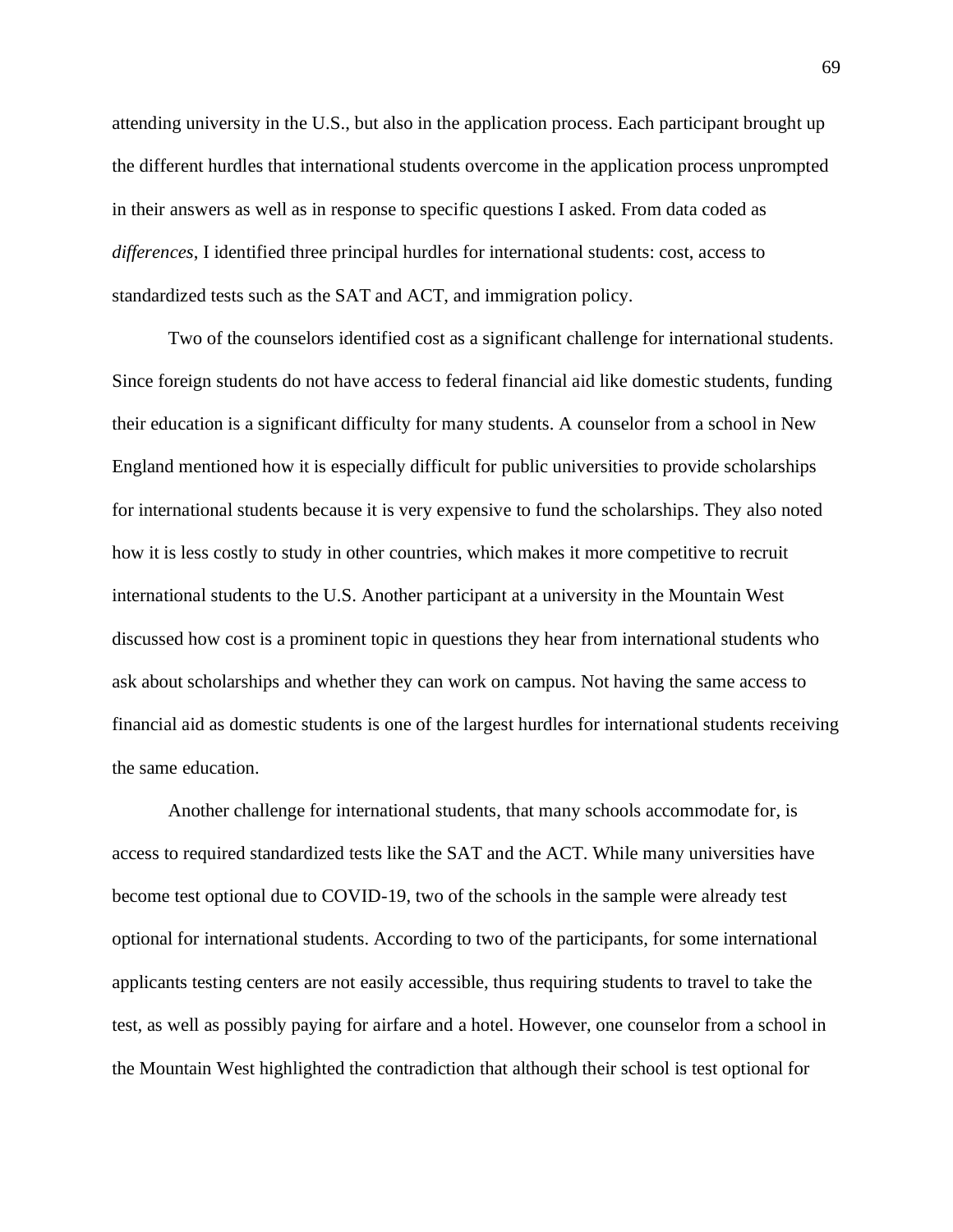international applicants, if they want to be considered for scholarships they need to submit SAT or ACT scores. Cost plays a fundamental role in the additional challenge of accessing standardized tests for admission and scholarship consideration.

The last significant challenge I identified is immigration policy. In addition to the logistical challenges of immigration, such as getting a visa and the different forms and documents required, the polarized nature of the topic of immigration policy in the U.S. creates additional fear and uncertainty for international students throughout their education in the U.S. A counselor from a university in New England described that "there's always this fear around, you know, students from certain countries and us banning students from certain countries… the fear of 'can I even get a U.S. visa to come here?'" Another participant from a university in the Midwest explained how the Coronavirus has created uncertainty for all students, domestic and international, but highlighted "it's uncertain, but imagine… not being part of our culture and not knowing what's going on, not knowing if there are going to be policies at a government level, at a federal level, that are developed to help or not help them." The challenges of understanding U.S. immigration policy and it's polarization in our current political climate manifests as fear and uncertainty for many foreign students.

### *Future*

The final code for my interviews with admissions staff is *future*, which derives from my interview question *what do you think the future of international student recruitment will look like?* While it is impossible to predict the future, I wanted to hear what each admission counselor thinks international recruitment will look like in the future given the changes they have already seen during the pandemic. Each participant shared different ideas and hopes for the future related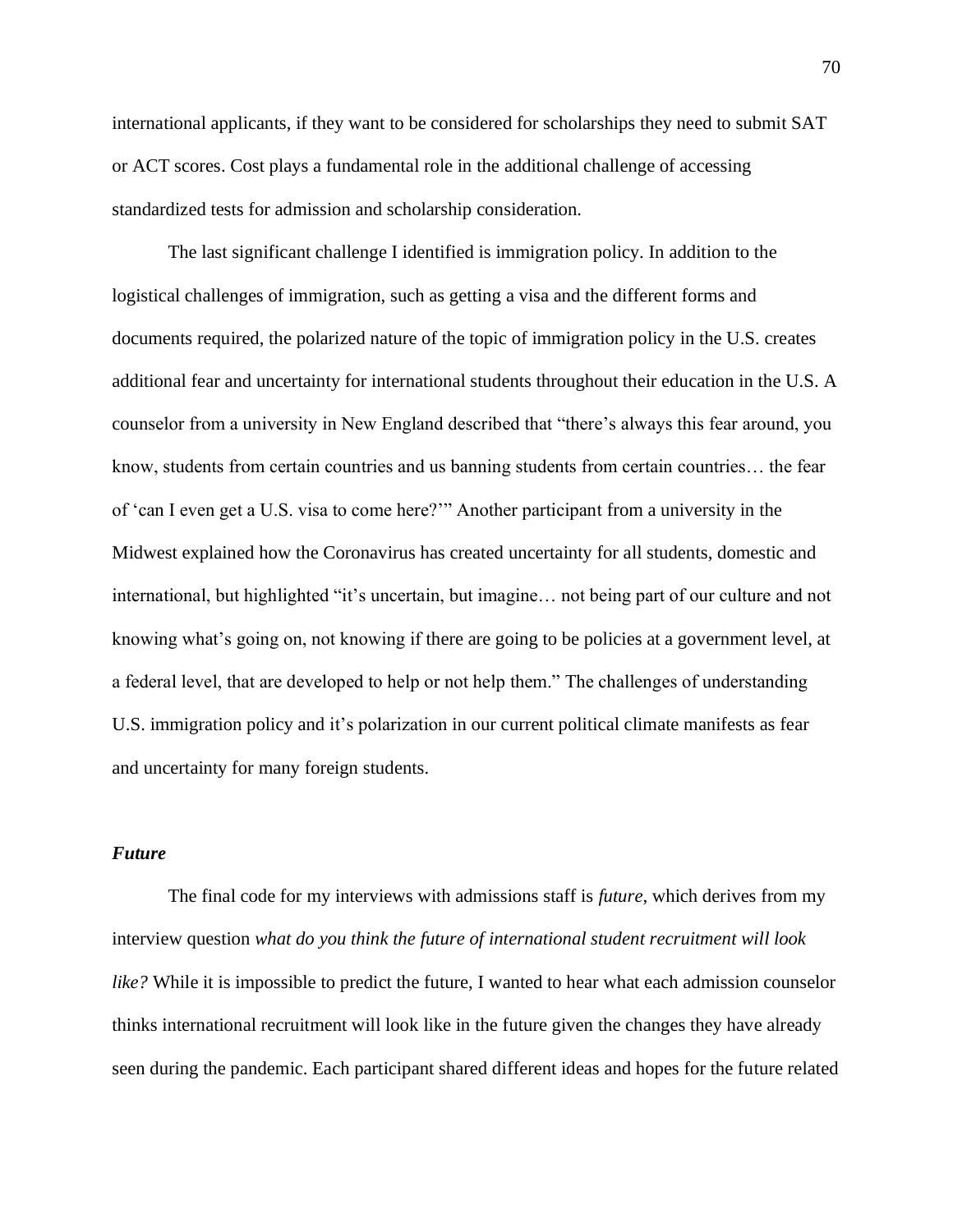to the obstacles international students experience that they described earlier in the interview, some relating to challenges that existed for foreign students pre-COVID and others pertaining to challenges that have emerged during the virus. For example, the participant from a university in the Mountain West expressed hope that the transition from the Trump administration to the Biden administration will undo some of the previous policies regarding immigration and international relations that they described as damaging and reduce overall uncertainty and fear for international students. A counselor from a school in New England advocated for more creative funding opportunities for international students to address the cost barrier. The counselor I interviewed from a university in the Midwest shared the need for universities to become more flexible and adaptable, specifically in terms of policies and practices such as standardized test requirements for foreign and domestic students. Although it is difficult to understand how COVID-19 will shape university admissions and particularly international student recruitment, there are many issues with the system that existed previously and have only been exacerbated by the pandemic.

## **UVM OIE Staff**

I interviewed a UVM Office of International Education (OIE) staff member who works on the International Student, Scholar, and Employee Services team. The OIE works with two populations, UVM students and faculty studying abroad, and international students, scholars, faculty and staff. The International Student, Scholar, and Employee Services team supports this demographic with immigration policy and procedures, programming, and advising (University of Vermont n.d.). In their role, the OIE staff member provides advising to all international students, including graduate students, undergraduate students, and exchange students, in addition to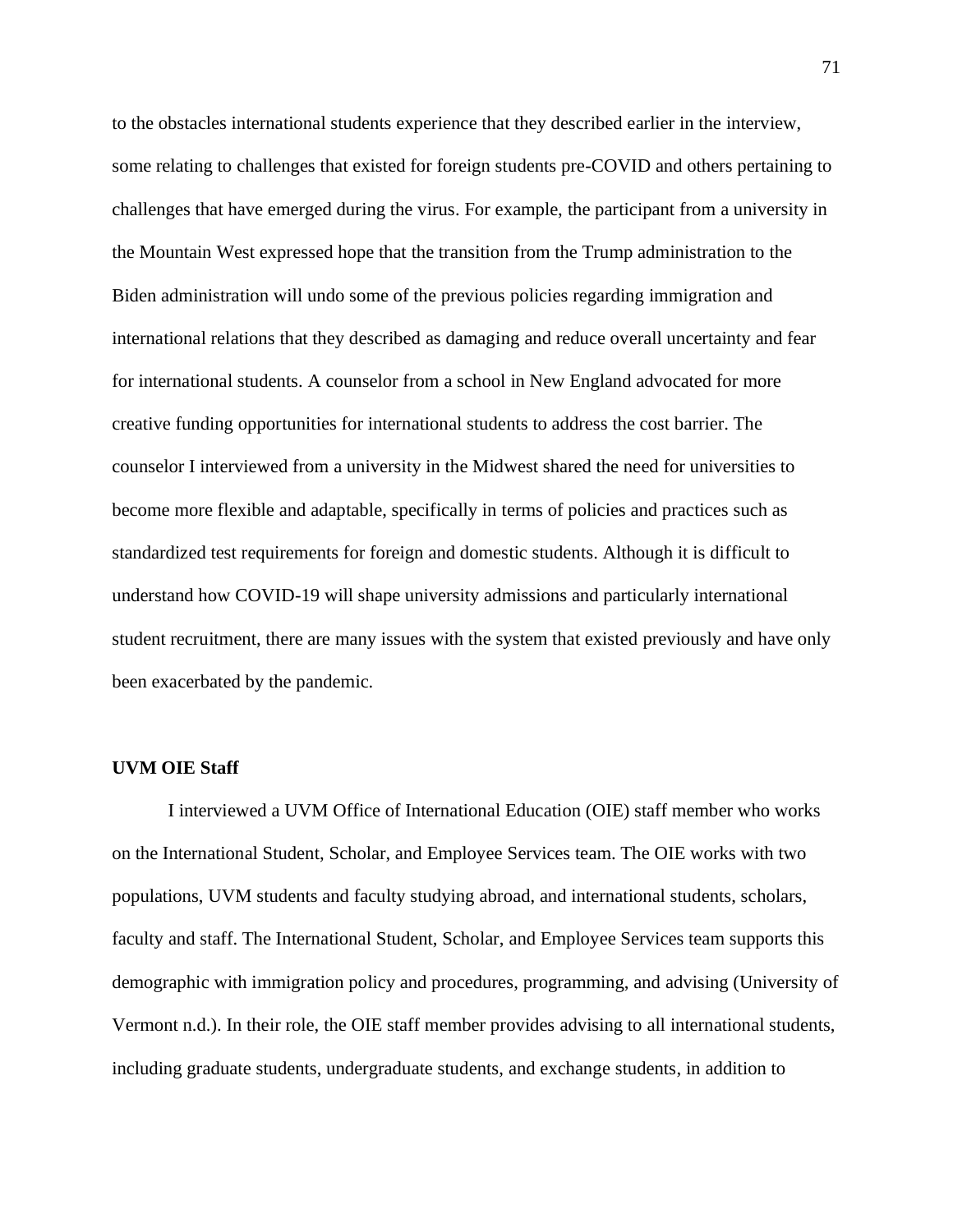working with international faculty and staff on immigration matters. In their interview, the OIE staff member spoke on the relationship between international students and the OIE, the significant impact of visa policy on the international student experience, and UVM and the OIE's response to the pandemic.

At UVM, the OIE is often the first point of contact for international students, and according to the participant, the office often serves as a gateway to other resources for students.

I mean, for any student, not just an international student, it can be hard to figure out kind of who at the university you need to talk to about what type of matter. So, you know, we're the first group of university employees that a lot of these students meet because we run an international student orientation at the beginning of every semester… And so we're the first ones they meet. And then that relationship, I think, carries on, we are kind of the go to.

While a lot of what the OIE staff member does in their role is direct international students to other resources on campus or in the community, another aspect of their work is programming and events for the international student community at UVM, which has been impacted significantly by the Coronavirus. In their advising work, the OIE has continued offering scheduled virtual appointments, online "walk-ins," and providing support through email communications. The programming side has been less successful in the transition to the virtual reality of this pandemic and the few social events offered had a small attendance. In addition, the OIE offers informational workshops on topics such as immigration status or getting a driver's license but the participant did not mention how COVID-19 has impacted these specific workshop events.

While the participant described that much of the work they do is connecting international students to other resources, the OIE itself is an important source of support and provides critical information to international students. The OIE staff member discussed how the OIE responded to the international student visa policy change proposal by the Trump administration in early July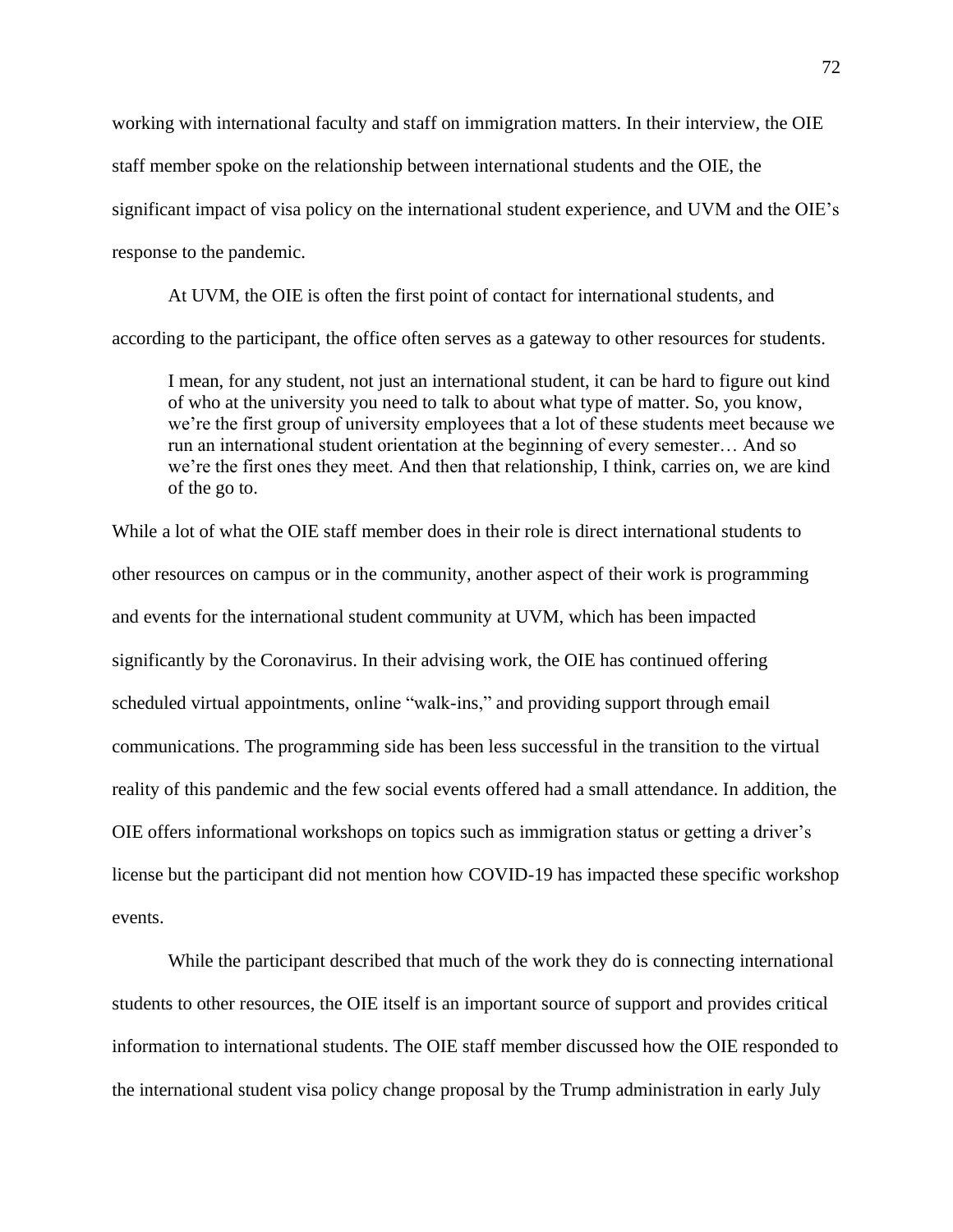2020. The participant explained how in those circumstances, "I think our response was to provide information and be present as advisors and kind of talk through what was a confusing situation. And communicate to the relevant partners on campus and elsewhere what was going on." Additionally, they described how part of the work the OIE does is advocacy for international students.

We advocate for international students, if there is some change that is made or policy that is made that would adversely affect our population, or, and sometimes you have to point out times when it is necessary to adjust in order for international students to get what they need… when things like this happen, UVM has a Government Relations Office that we will kind of work with and they will be communicating with folks in the government, whether that's Vermont's congressional delegation or other agencies, so you know, we're often in touch with them about, like, what is our advocacy strategy going to be on this.

The visa announcement in July was a particularly important moment for the OIE during the pandemic and the interviewee mentioned it multiple times throughout the interview.

The OIE staff member highlighted the challenge of visa restrictions for  $\hat{}$  international students as immigration is "a big part of students' lives here and affects what they do and what they can't do." With the added uncertainty and challenges of a pandemic, they said that it has become even more difficult to understand and keep track of all of the immigration rule changes; however, not all of these changes have been directly related to the pandemic, some of the proposed changes would still be important in a "normal" context. With changes to immigration policy and student access to applying and obtaining a visa, consistent and reliable communication became a priority for the OIE. In particular, the participant said, "this year has been just trying to make sense of these changes and figure out what is needed to communicate to students and when, because when something is proposed, we don't always know if it's actually going to go into effect. And so do we want students to know about it if it's gonna [sic] worry them and cause alarm?" According to the interviewee, the OIE is the only area of the university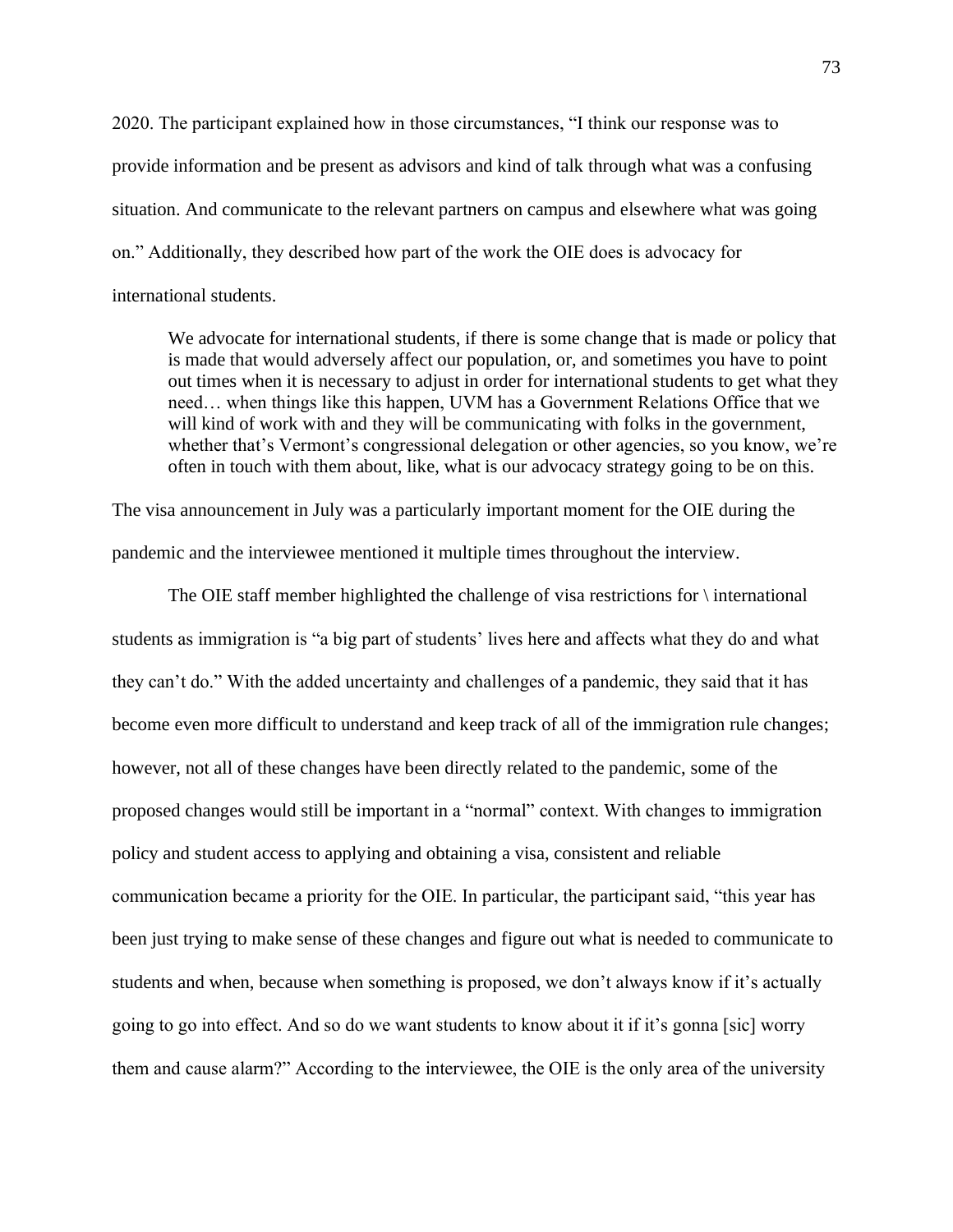that does immigration advising and therefore the primary arm of the university communicating important legal immigration information to international students at UVM.

The last major theme the OIE staff member discussed was how UVM and the OIE responded to the Coronavirus. They described that the onset of COVID-19 "felt sort of like triage" as the OIE kept track of where students were and where they wanted to be, and assisted students trying to go home or trying to stay on campus. Overall, the participant emphasized how throughout the pandemic empathy and understanding have been central to their advising. They stated that this has been a difficult time in different ways for everyone, and "it's always important to keep in mind in our work… that there is no one kind of experience… to not make any assumptions about what somebody might be going through." In terms of communication from the university about the closure of the university, the interviewee asserted that international students received the same information, guidance, and resources as domestic students. The interview with the OIE staff member and the themes raised provides insight into the role of university offices providing international student services and advising and how this type of support system adjusted to the Coronavirus.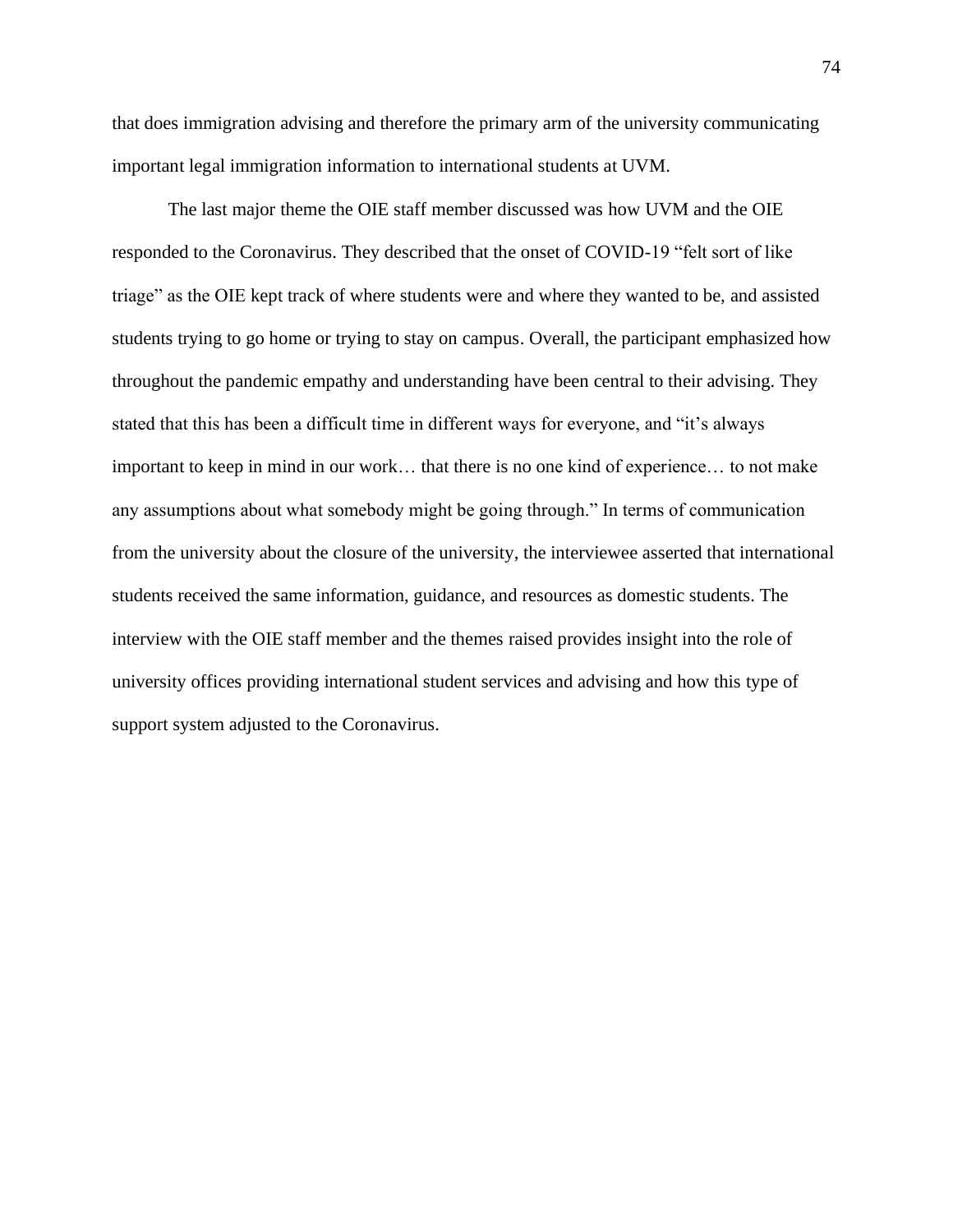### **Discussion**

### **Pre-COVID challenges**

International students have always encountered obstacles during their education in the U.S. As foreigners and a minority on campus and in the country, international students are marked as other (Dorsett 2017; Ford and Cate 2020). Many scholars have discussed how international students are viewed as a homogenous population. Americans see international students as one monolithic group, creating an "us versus them" dichotomy that fails to recognize their individual and unique experiences as part of a diverse population (Dorsett 2017; Ford and Cate 2020; Heng 2017). This concept was reflected in the interviews I conducted. A participant from a private research university in the South Atlantic shared an experience where they spoke Mandarin while on the phone their mother in the grocery store and were yelled at by another customer who made racist comments about taking the virus back to China. Reflecting on the interaction, the participant said, "it made me really sad because I think that… a lot of international students don't feel welcome in the States and that just kind of really drove it home... I think it comes from always kind of feeling like you're the other." During their time in the U.S., international students are labelled as different, creating an isolating experience as well as leading to experiences of neo-racism.

As discussed in my Literature Review, neo-racism is discrimination based on the culture or national origin of the oppressed (Lee and Rice 2007). While discussing their experience as an international student, prior to the Coronavirus, a participant from a private research university in the South Atlantic described the isolation they have felt coming from a different culture and the expectation to know and understand American culture:

And also, like, being shocked that we don't know a lot of American traditions, or we don't celebrate American traditions. Or, like, having to live in a country where you're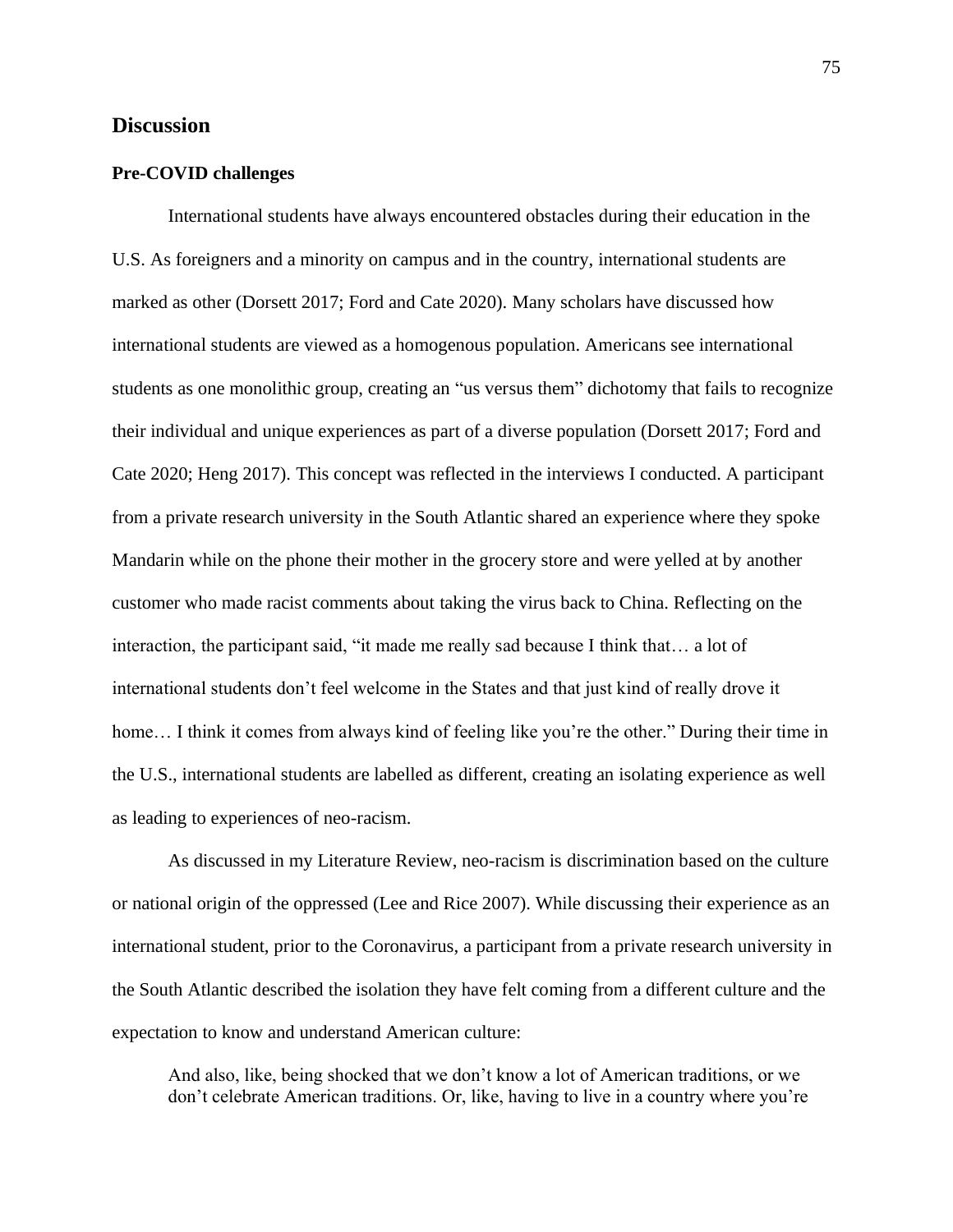seeing everyone celebrate their traditions, but like, when the time comes for you to celebrate yours, like, you're doing it by yourself. And it feels lonely, it feels very lonely.

This student's experience of navigating a new culture while simultaneously remaining connected to their own culture highlights just one site of potential for neo-racist interactions and experiences as international students celebrate their culture.

For many foreign students, experiences of neo-racism often reflect political discourse. America's polarized political climate regarding immigration as well as its foreign relations with other countries shape the international student experience (Glass 2018; Kim, Oh, Mumbauer 2019). A challenge that international students have faced long before the onset of COVID-19 in March 2020 is the feeling of uncertainty regarding their visa status. Many of the participants described feelings of stress and anxiety regarding their visa status throughout the Trump administration. A participant at a private research university in the South Atlantic described the anxiety of being an international student under the Trump administration as, "These last four year, under, you know, the administration that's on its way out, you were always waiting for the other shoe to drop… there was always that fear that he would not give out more student visas, he would restrict more visas." For another participant from a private research university in the Middle Atlantic, they experienced racism and xenophobia at "the legal governmental level where Trump is putting out very targeted policies." Although many participants experienced heighted uncertainty during COVID-19, it is not new for international students to feel anxious about their visa status. Prior to the pandemic, international students experienced many challenges as they navigate living in a foreign country and navigating a foreign education system; however, many of these difficulties have been heightened during the pandemic.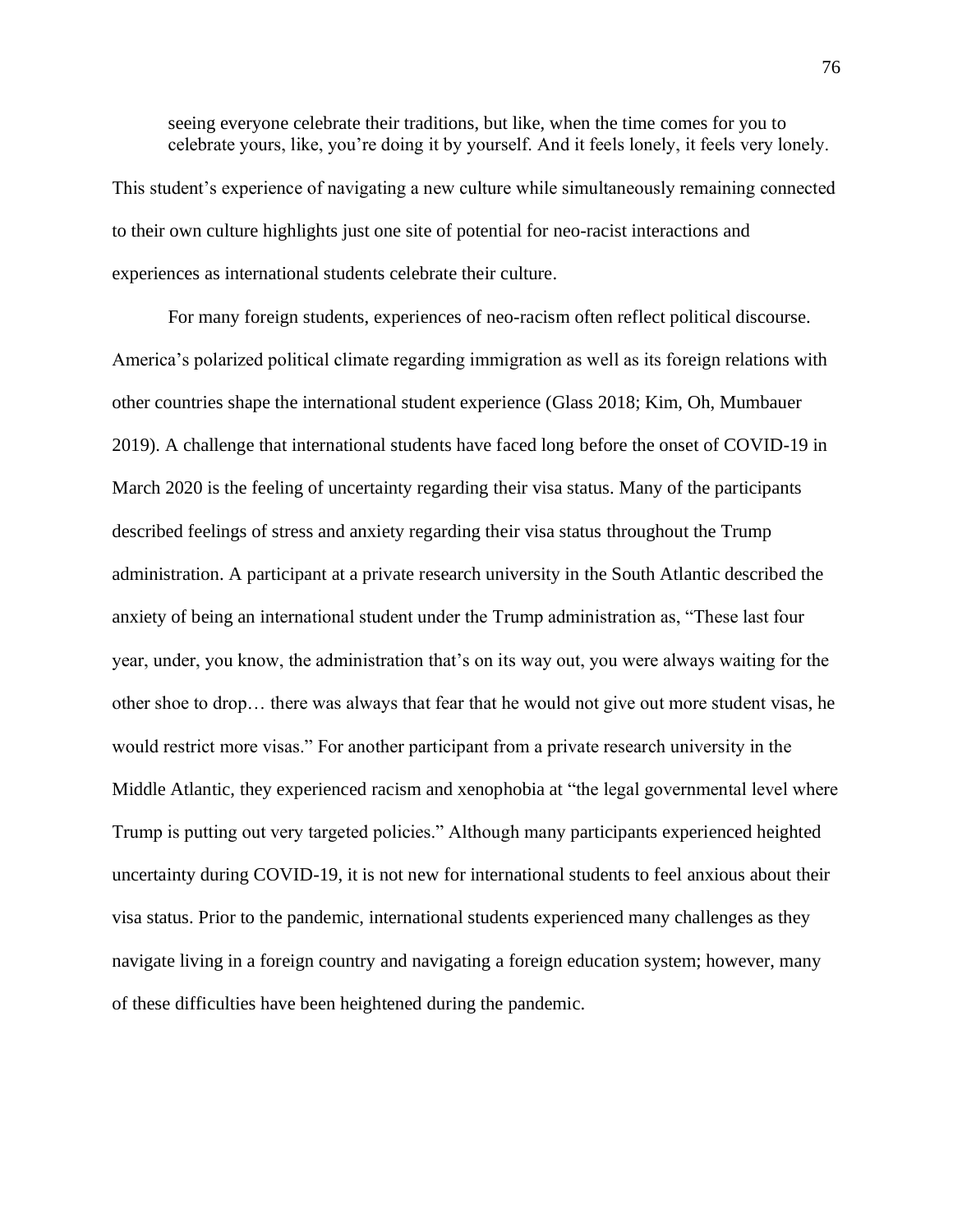### **New or Exacerbated Challenges During COVID-19**

The Coronavirus has been challenging around the world, and especially in the U.S. it has highlighted many of the holes in our social systems and magnified many of the daily struggles and challenges people experienced prior to the pandemic. Similarly, many of the difficulties of being an international student were heightened by COVID-19. Through my interviews, I identified four issues that have been exacerbated by the Coronavirus, and two challenges that have arisen or transformed during the pandemic. The four issues exacerbated by the pandemic are student's sense of belonging, mental health, visa difficulties, and cost; the two challenges that have arisen and transformed are academics and post graduate planning.

The compounded experiences of being labelled as "other", neo-racism, and visa uncertainty complicate foreign student's sense of belonging, which many international students struggle with as they find their place at university (Glass 2018). As international students already grapple with sense of belonging, COVID-19 has intensified this feeling for the students who left the country and took classes abroad, as well as for the students who stayed in the U.S. and lost some of their support network as their friends left the country. For a participant at a private research university in the Middle Atlantic who was a senior embarking on the job recruitment process, they stated that "I do want to go back… because, you know, I'm a senior, so something about being back in New York… it just feels like, you know, when a team plays in their hometown... you want to go back because you feel like it's where you belong and especially as international students, we have such a hard time understanding our sense of belonging." For students who chose to leave the U.S. during the onset of the pandemic, they are continuing with their education from their family home, which has been difficult for some students after creating a life for themselves at their university and then returning home and continuing with their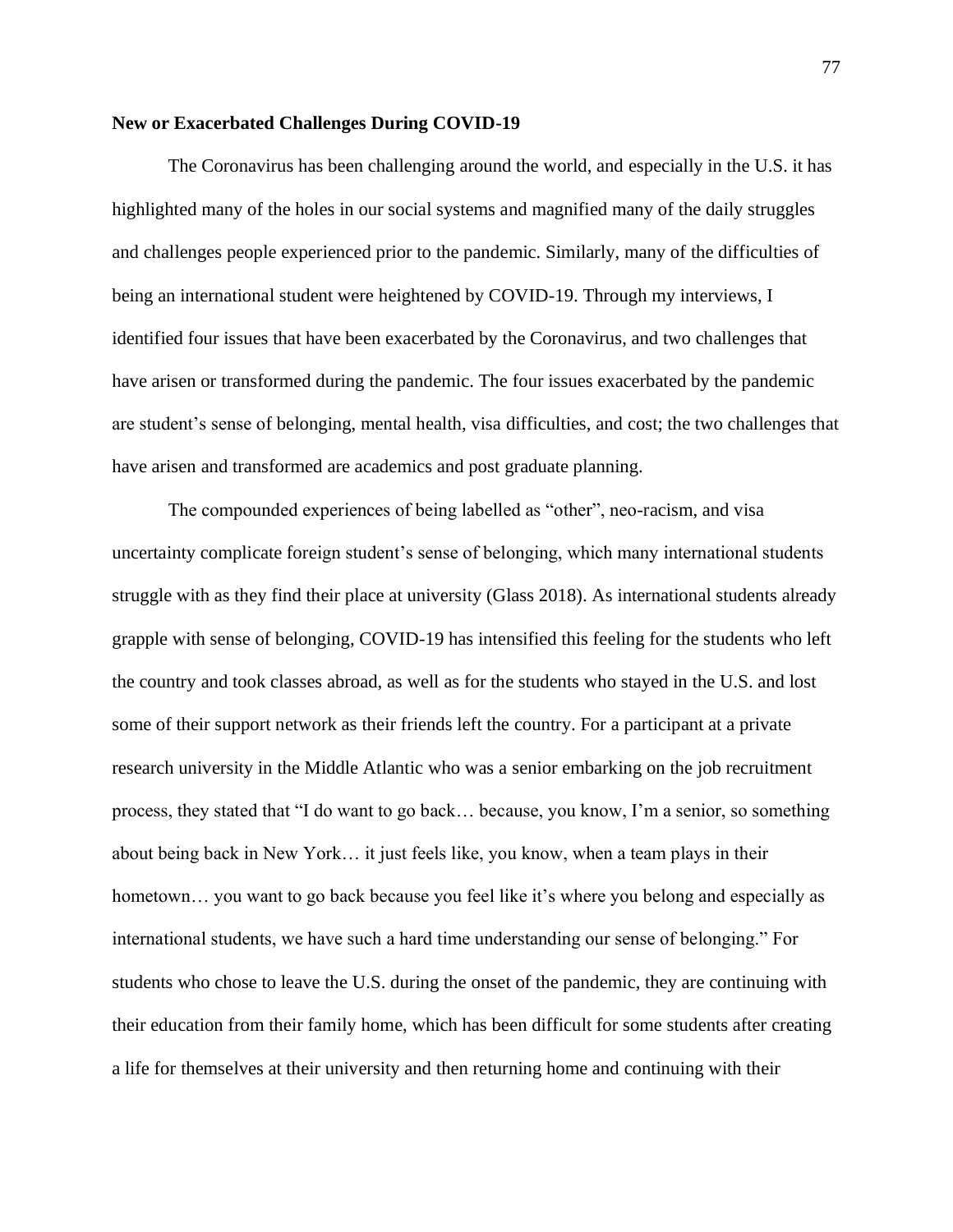classes. On the contrary, for students who stayed in the U.S., they also experienced a shift in their community as other international students left, as described by a participant form a public research university in New England:

You know, like, how tough it is to be in America at this point, because it used to be, I do know a lot of my Chinese friend, like international student, they like to gather together because they both… they're all far away from home. But at this point, most of them choose to go back home and just a really small part, small amount of international students still in United States at this point… some other of my Chinese friend, they do feel really lonely. And especially those really like to spend time with Chinese friends, they might have smaller group right now [sic]

COVID-19 has changed the landscape of higher education and impacted both the makeup of the international student population as well as the importance of your physical location during your academic experience.

The mental health of international students was an important area of research prior to the Coronavirus, and it is evident that COVID019 has significantly challenged people's mental health. In multiple studies, international students have reported higher rates depression and anxiety than domestic students (Han et al. 2013; Kim and Cronley 2020). A participant from a private liberal arts college in the Midwest expressed needing additional mental health resources because of their experience travelling home during the pandemic.

Like mental health, I don't think we have no longer access to that... you have a right to access all of this health service, but now that we're online, I don't think that clinic is open. And I used to rely on their counseling and therapy services a lot. I really wish we had access to that still... I don't have access to mental therapists, which I think I have very much needed throughout this whole process [sic]

After navigating the stress of returning home as borders were closing, this student returned to the U.S. for the fall semester and after they arrived in the country, they were told that their university would no longer be offering housing for international students, leaving them homeless for a period of time. While they were able to find a place to live, being left without housing led to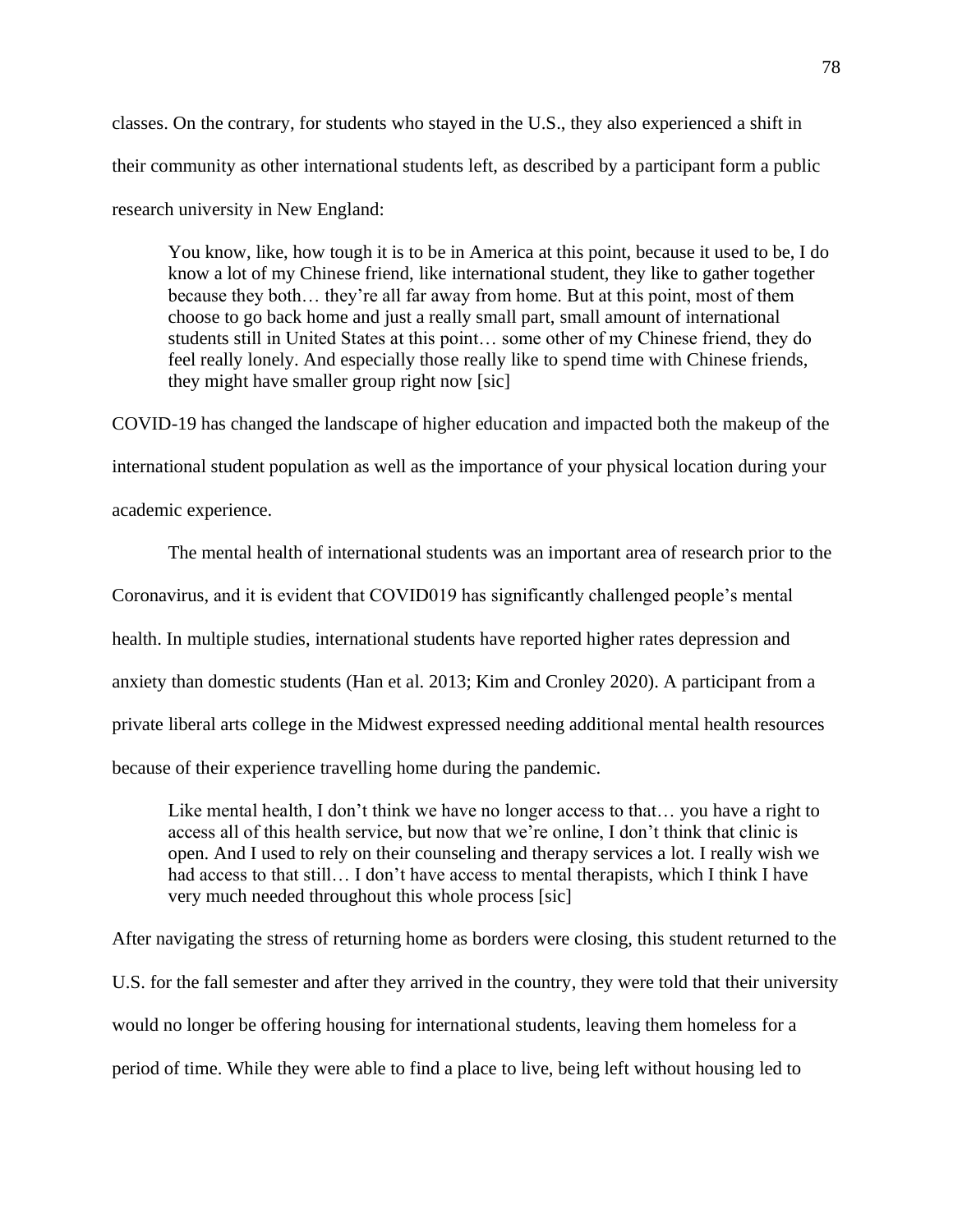flashbacks from their experience evacuating their study abroad program in March 2020, and "that sudden change got me like, thinking, I had to take like a couple of days to really take it all in." This participant's story highlights how in the context of COVID-19, mental health resources and care is as important as ever for international students who experienced significant disruptions and changes to their lives in a short period of time as they responded to the pandemic.

A significant barrier for international students both in their application process as well as throughout their academic experience is their student visa. The international student experience is heavily shaped by legal, political and social restrictions, including foreign policy and immigration (Glass 2018) In my interviews with international admissions counselors, all of the participants listed immigration as one of the primary barriers for international students to attend university in the U.S. Throughout the Coronavirus, it has become increasingly hard for international students to complete the visa application process due to embassy closures. The difficulty in getting a visa is impacting both admitted and returning students, as they are unable to get their initial visa or renew it. According to the OIE staff member I interviewed, some consulates and embassies are open but do not have many visa appointments or are backlogged with applications that the process has been very slow, and some consulates and embassies remain closed. A participant from a public research university in New England shared that their friend who returned to China during the onset of COVID-19 has been unable to return to the U.S. because they have not been able to renew their visa. Paired with the uncertainty foreign students felt with ICE's initial summer announcement of the change in student visa policy, the volatility of immigration policy during the pandemic has exacerbated students' anxiety regarding visa status.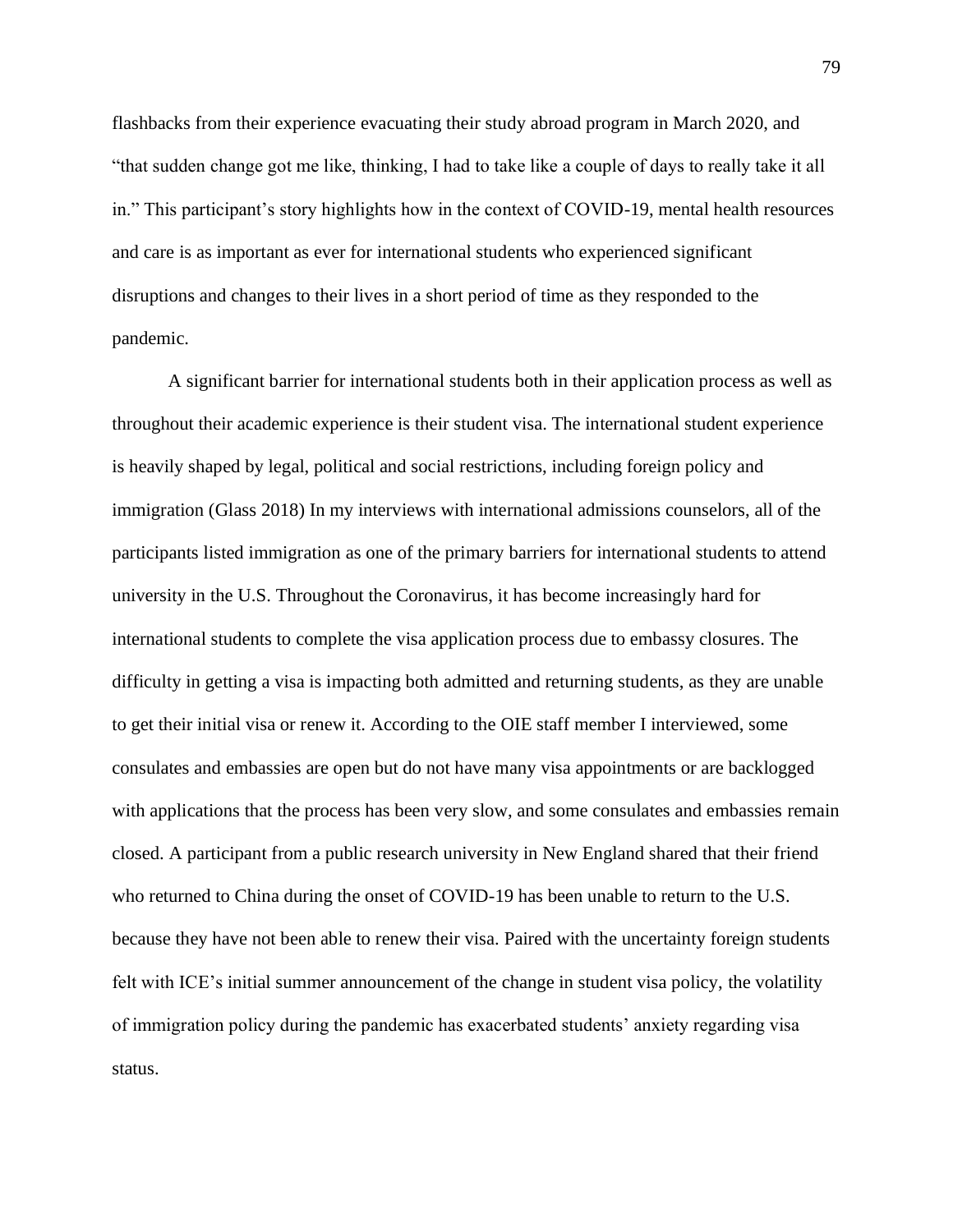The last difficulty of being an international is cost. The cost of attending university and living in the U.S. is a significant burden for many international students. According to an admissions counselor from a university in the Mountain West, the financial cost of attending university in the U.S. is the number one barrier they see in their interactions with prospective international applicants. In recent years, the U.S. has seen declining enrollment from international students (Fischer 2020). One of the factors in the declining interest in studying in the U.S. is the cost of higher education. An admissions counselor at a school in New England said that it has become more competitive to recruit international students because they are choosing to study elsewhere, like Canada because it is less expensive, or the Netherlands because of its proximity to students from Europe, the Middle East, and Asia. COVID-19 has financially impacted many students across the U.S.; however, international students do not have the same access to financial assistance resources as domestic students. International students are restricted in terms of finding employment during their studies due to visa rules – "F-1 students may not work off-campus during the first academic year, but may accept on-campus employment subject to certain conditions and restrictions" (USCIS n.d.). After their first academic year, international students on a F-1 visa may have off-campus employment through three programs – Curricular Practical Training (CPT), Optional Practical Training (OPT) or STEM OPT Extension. However, all of these employment opportunities must be related to a student's major and depending on what type of employment program they engage in and the length of time they are working, it can affect their ability to work in the U.S. after graduation. These limits on finding a job during their college career makes it more challenging for international students to hold employment while in school.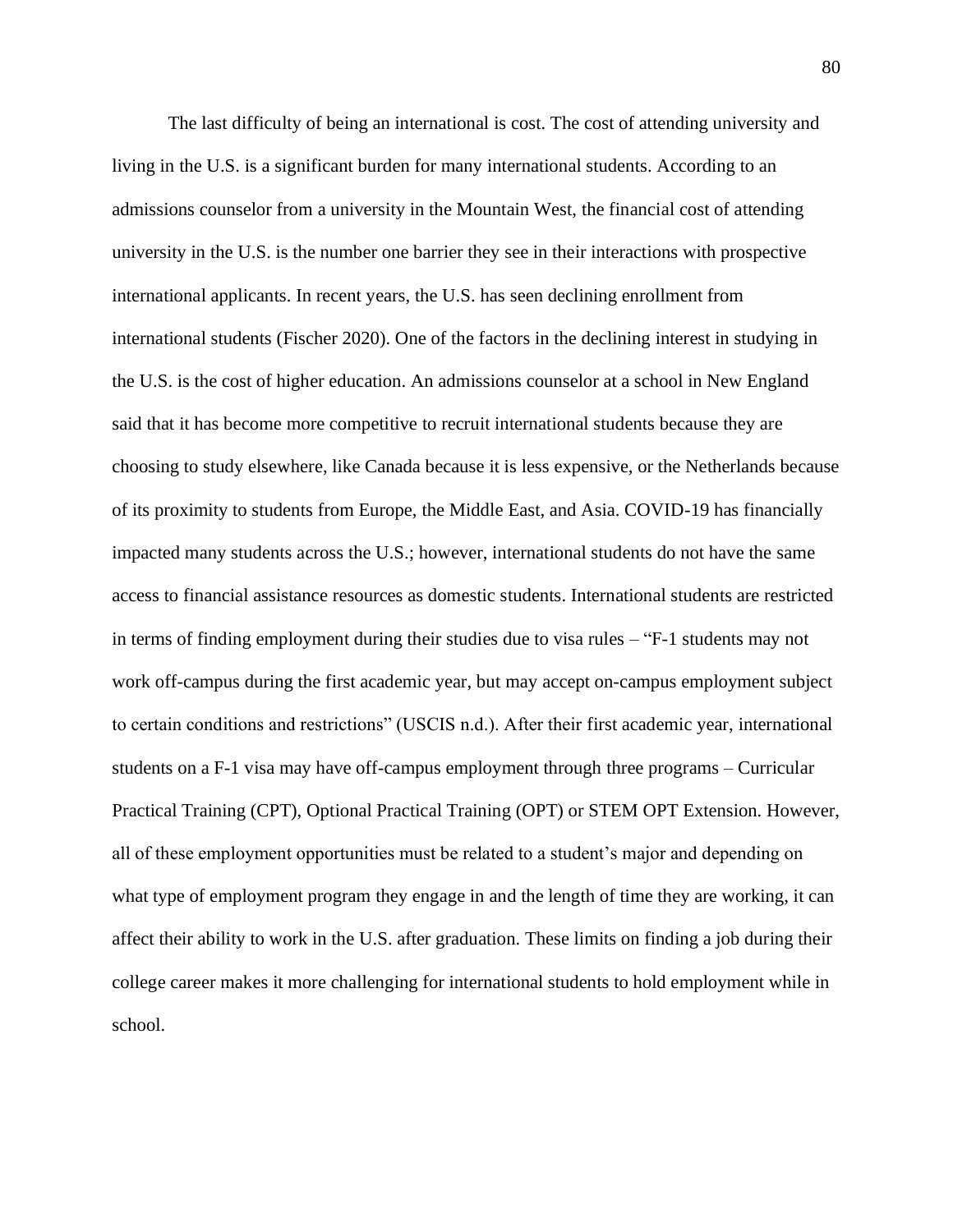Employment restrictions in the context of COVID-19 and the financial difficulties that many people are facing is having an impact on foreign students. A participant from a public research university in New England discussed that they knew many Chinese international students that were afraid to get COVID tested because they were unsure of the cost of a test and whether it would be covered by insurance.

And they do not have, because they are not allowed to work off campus… for international students, they can only get money from their parents, they worry about to tell their parents. They like, worry about asking their parents to get some money, just because I want to go to the hospital to get the test if I get the COVID or not because the test fee they do not know how much cost [sic].

In addition, this participant shared that in their personal experience, their family runs a hotel and between February and June 2020, they received zero income. For another participant from a public research university in New England, one of the factors that led to their decision to return home during the pandemic was because of the burden of living expenses in the U.S. as their family's income was effected by the pandemic: "My family took a bit of a hit from COVID. So like, it's not ideal to have like… the Thai level of income, but… they have to support me in this age and stuff like that. So that's when I start thinking about going back to Thailand [sic]." The cost of attending university in the U.S. as well as the living expenses can be a significant financial burden for the families of international students as they do not have access to federal financial aid. In the context of the Coronavirus, which has been a financial burden for many, the cost barrier for international students is exacerbated.

A new difficulty for foreign students that has arisen with the pandemic is academics. While many scholars note the challenge of transitioning to a new academic environment (Dorsett 2017; Heng 2017; Kim and Cronley 2020), the emphasis of the literature is on the transition to the American academic environment. However, during the Coronavirus pandemic, the modality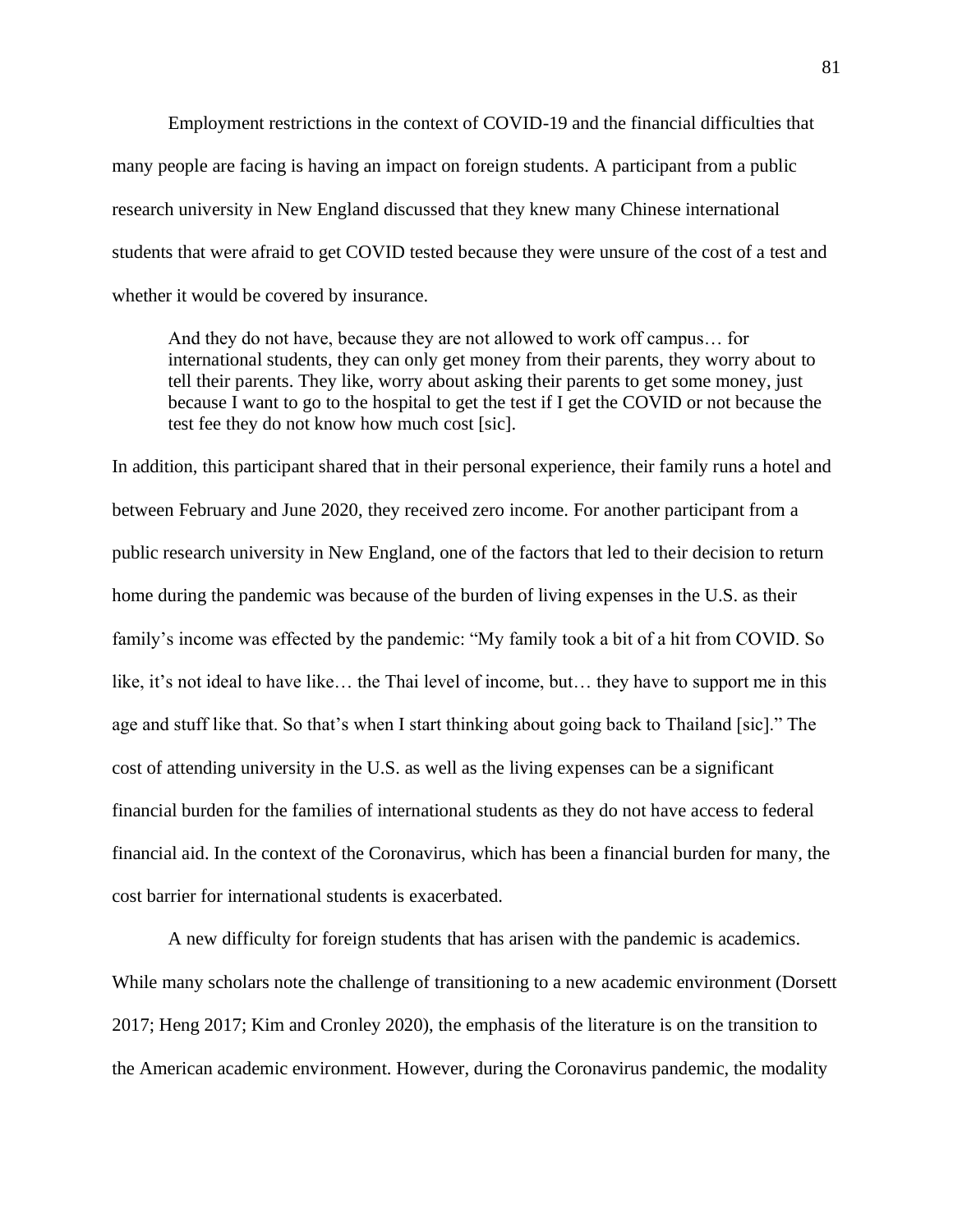of learning poses a significant challenge for international students who returned home and are taking classes remotely. Many students, domestic and foreign, are struggling with online learning; multiple participants stated finding it difficult to concentrate and feel motivated in their classes after moving to online instruction in March 2020. Yet, for international students there is an additional layer of difficulty when taking courses from their home countries in different time zones. After deciding to live on a schedule in Eastern Standard Time while they were at home in Korea, a participant from a private research university in the Middle Atlantic described feeling like a zombie and said it took a toll on their physical and mental health. Similarly, a student from a public research university in New England said, "some of my friends who is sophomore or junior right now, they are still taking the online course in China… they cannot focus on their study because they also have other things need to do in the daytime, but they do not have enough relax in the evening, so everything is a mess [sic]." While many participants shared stories of professors providing them with accommodations and were flexible with international students, the adjustment for foreign students who went home was intense and took a significant toll on their health.

The other challenge that emerged as a result of COVID-19 is increased uncertainty in making post-graduate plans. Three of the participants that I interviewed had graduated in May 2020 and the Coronavirus impacted each of their plans in various ways. A participant at a public research university in New England had looked for jobs to stay in the U.S. using OPT; however, since they were restricted to finding a job related to their field of study there were not many available jobs related to their major and they went home. According to a participant from a private research university in the South Atlantic, when international students at their university were faced with the possibility of having to return to their home countries if they could not find a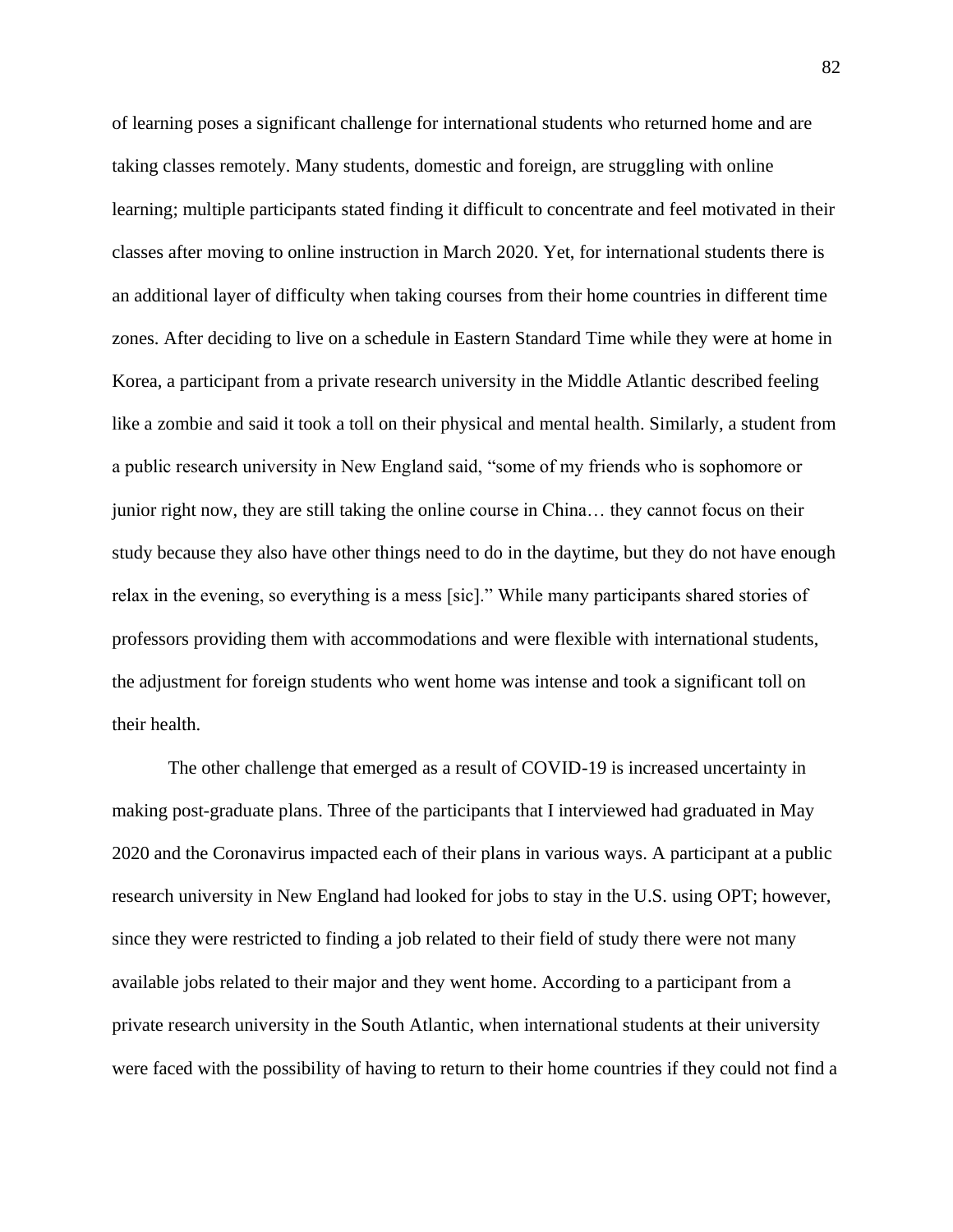job within the OPT time frame, they would have had to return home, yet they would have faced travel restrictions in their home county. Lastly, for a student at a public research university in New England, they had planned to attend graduate school in the U.S. but chose to return to China in the spring of 2020 to apply to schools and to get a new visa. Once they returned to China, because the embassy was closed, they could not get a new student visa and decided to apply to graduate schools in Japan instead. The difficulty in finding a job or professional experience in the U.S. appears to not only be limited to recent graduates or those who graduated during the pandemic. A participant who was a current student at a public research university in the Pacific West commented that it has been especially difficult to find an internship during COVID-19 and noted the limitations of finding an internship in the U.S. as an international student given the time restrictions of the CPT program. However, only one participant who was an active student discussed the challenges of finding employment opportunities, so this is a point for consideration and would require additional research to identify it as a trend.

COVID-19 has presented many challenges for people across the world and international students are not the only population experiencing social, financial, and academic difficulties. Yet, the obstacles that international students faced prior to the pandemic add an additional layer to the challenges of COVID-19 and they experience common obstacles differently due to their identity and visa status.

#### **The Future of International Recruitment**

Due to the Coronavirus, the university admissions and recruitment landscape has already changed greatly. One particular area of the college admissions process that has transformed as a result of COVID-19 is the requirement of standardized tests. Prior to the pandemic, 1,070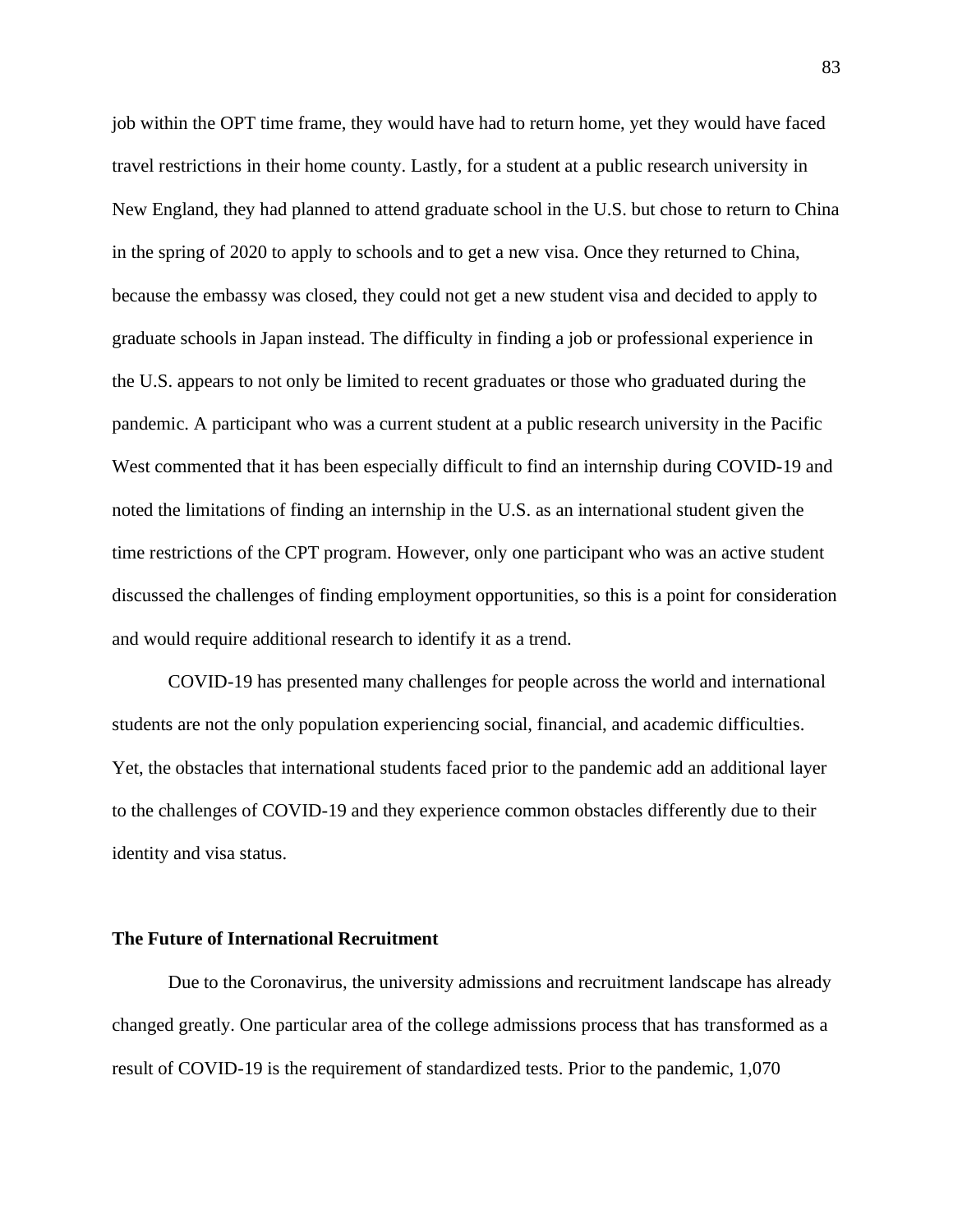schools in the U.S. were test-optional with one being test-blind, but for fall 2021 admissions deadlines, 1,686 schools became test optional, including 68 schools that were test-blind (Moody 2020). When asked about the future of foreign student recruitment, an admissions counselor from a university in the Midwest addressed the need for greater flexibility and adaptability in university admissions. In particular, they addressed the need for flexibility in policies and practices, highlighting the shift to being test optional for the 2021 calendar year, stating, "I think it's forcing us to take a look at how we admit students, how we put students through this process, and seeing where we can be more flexible, or what we can change in the future, pandemic or no pandemic." At the time of the interview, this participant speculated that a lot of universities that became test optional due to COVID-19 may continue to be test optional post-pandemic. Throughout the course of the Coronavirus, life has changed and continues to change with new information shared frequently. In a report commissioned by ACT Inc., the organization that creates and administers the ACT exam, they found that more than "two-thirds of officials at colleges with Covid-driven test-optional policies said, 'scores are too useful to abandon altogether" (Hoover 2021). However, a sizable number of universities in the report are considering test optional or test-blind policies for the future. Additionally, these policies do not necessarily affect international students given that at some universities there are different standardized test requirements for foreign students. These changes impact the way universities evaluate students and reduces the barriers to higher education for both domestic and foreign students.

While changes to SAT and ACT requirements at universities will certainly increase access to higher education, immigration and cost remain significant obstacles for international students. Discussing their hopes and thoughts about the future of university recruitment, the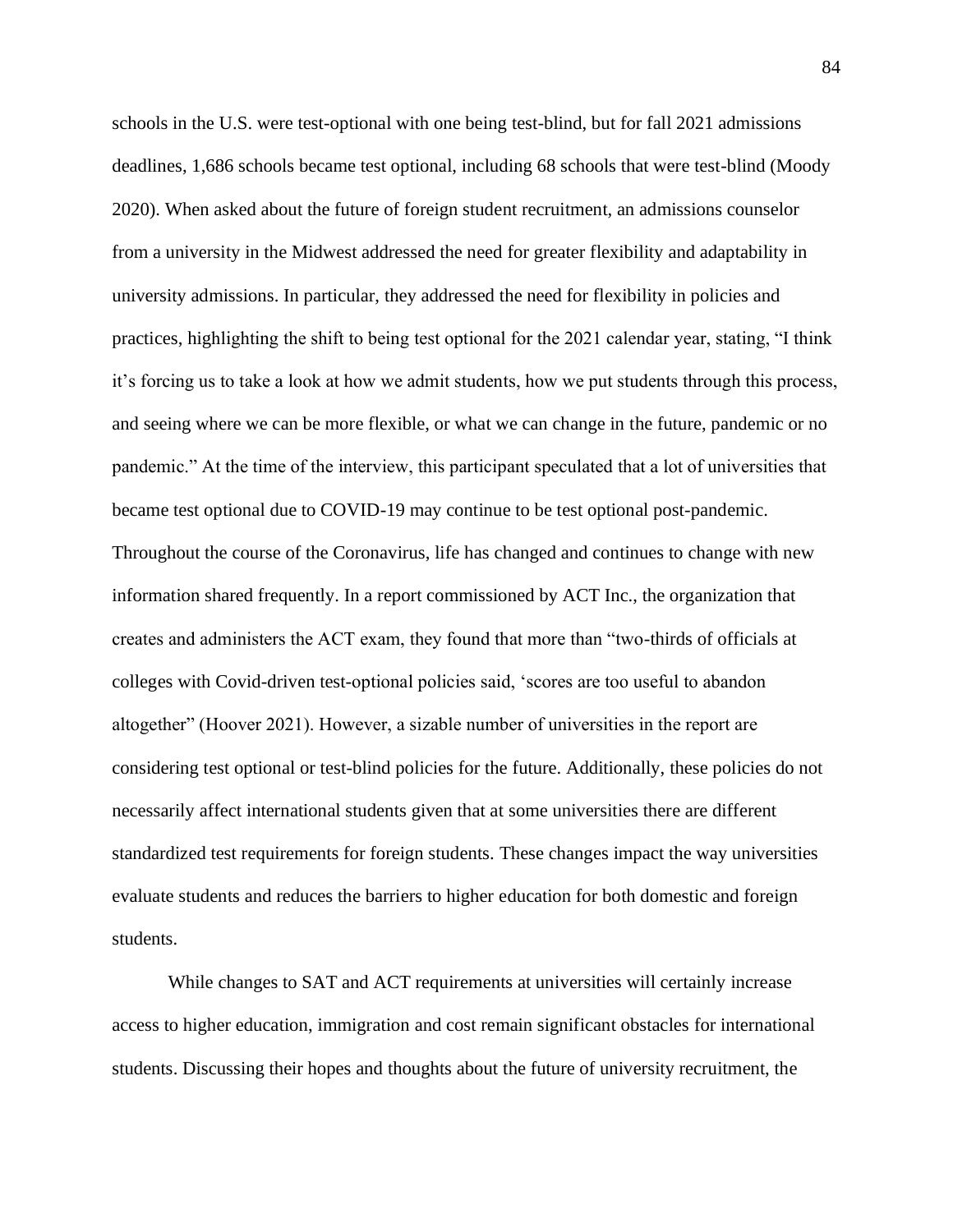other two admissions counselors addressed the potential for change in these two areas. The counselor I interviewed from a university in New England emphasized the need for increased funding and scholarship opportunities for international students. In their discussion of cost, the participant's comments about how universities previously saw foreign students as cash cows to subsidize education for other students reflected the evolving discussion of the role and value of international students (Stephens 2013). And yet, while discourse surrounding scholarships, funding, and the cost of higher education in the U.S. is changing, as discussed earlier, COVID-19 has somewhat exacerbated the financial burden of attending university in the U.S. and needs to be further addressed in this new context.

Although competition for international students has increased in recent years as the U.S. becomes a less popular study destination and other countries have become more appealing for foreign students, COVID-19 has had a profound impact on the economy and many universities have lost significant amounts of money throughout the pandemic. Given their role as neoliberal actors and the need for tuition dollars, universities will have to increasingly market themselves to students. Yet, as discussed earlier, universities use international students to their advantage to market themselves while presenting misleading information about the international community (Ford and Cate 2020).

Throughout all of my interviews, the topic of visa policy and government restrictions was mentioned frequently. This quote from an admissions counselor from a university in the Mountain West speaks to the role of the federal government in the international student experience and the admissions process:

I'm hoping and wishing, that this administration, which so far, you know, on day one is already retracting and removing some of these, you know, policies from the last. I'm hopeful that we are more welcoming to international students… I just hope that the process is much smoother on the immigration end because we have absolutely done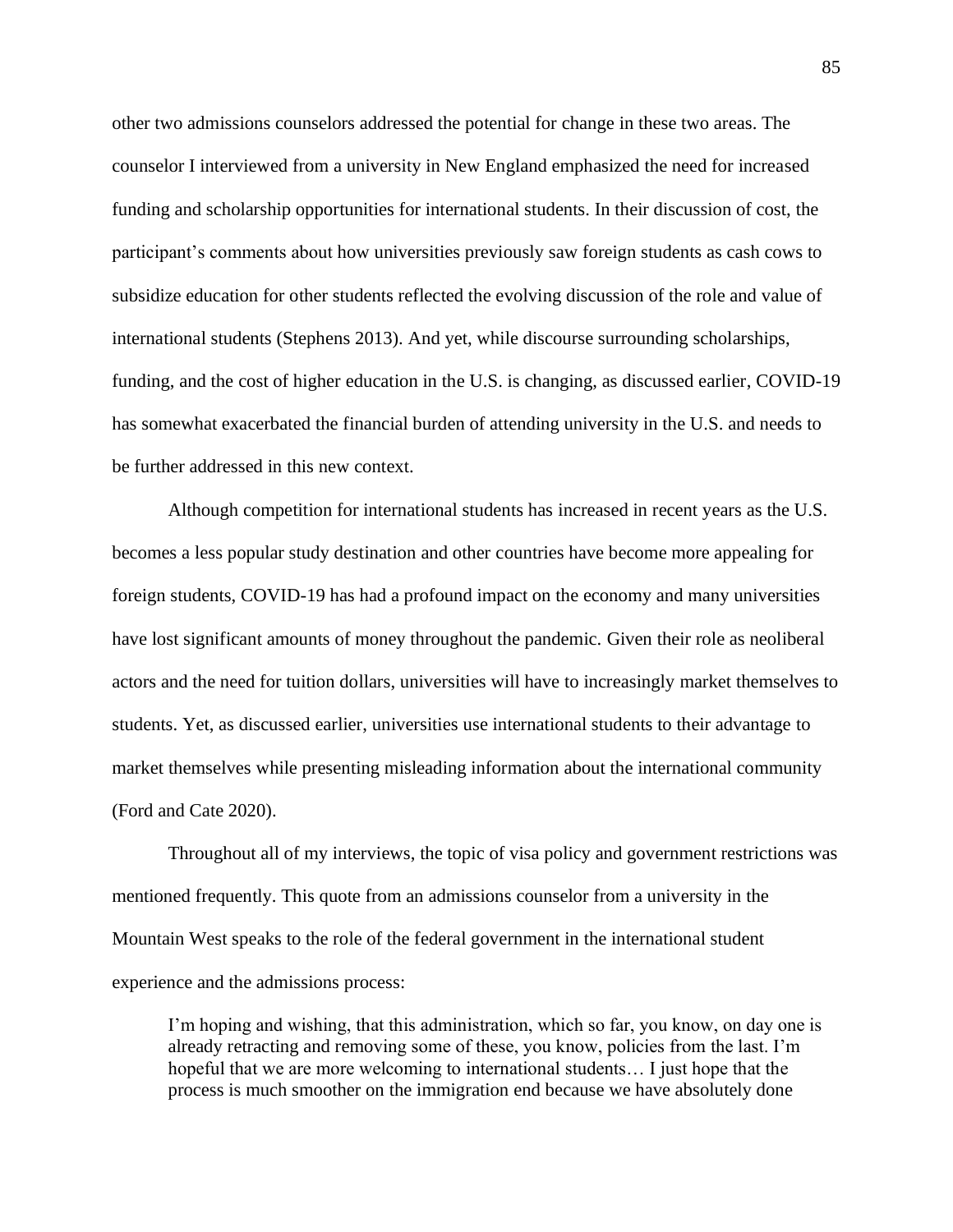everything we could to, you know, accommodate for the admissions end of it, but really governmentally, on the larger scale, hoping that it's easier for them to gain their access.

While universities can be accommodating, welcoming, and accepting of international students, there are larger forces at play – federal visa policy, foreign relations, and political rhetoric surrounding immigrants. Throughout my interviews with international students, it is clear that they experienced real fear, anxiety, and uncertainty over their status as students due to the xenophobic, anti-immigrant rhetoric that emanated from the Trump administration. Although immigration policy is incredibly polarized in the U.S. and a topic of contentious debate, it is clear that its volatility. between different presidential administrations is a significant factor to the challenges international students face. It is not yet clear how exactly the Coronavirus has shaped university admissions, the international recruitment process, and the foreign student experience; however, it has posed many new and exacerbated difficulties for international students, but there is hope for positive change within university admissions as well as on a national political scale.

#### **Support Networks**

A critical aspect of my research was examining where international students found support throughout the pandemic. The students I interviewed found support through many different venues. For many participants, they found academic support from their professors, who assisted students who were taking classes from their home countries. Many participants described their professors adjusting attendance policies for them, recording their classes, and adjusting deadlines to accommodate for learning in a different time zone. Two important networks of support for students throughout the pandemic were friends and family. Almost all of the participants described communicating with their family and friends as a primary means of support as they navigated the Coronavirus. However, the two networks of support that emerged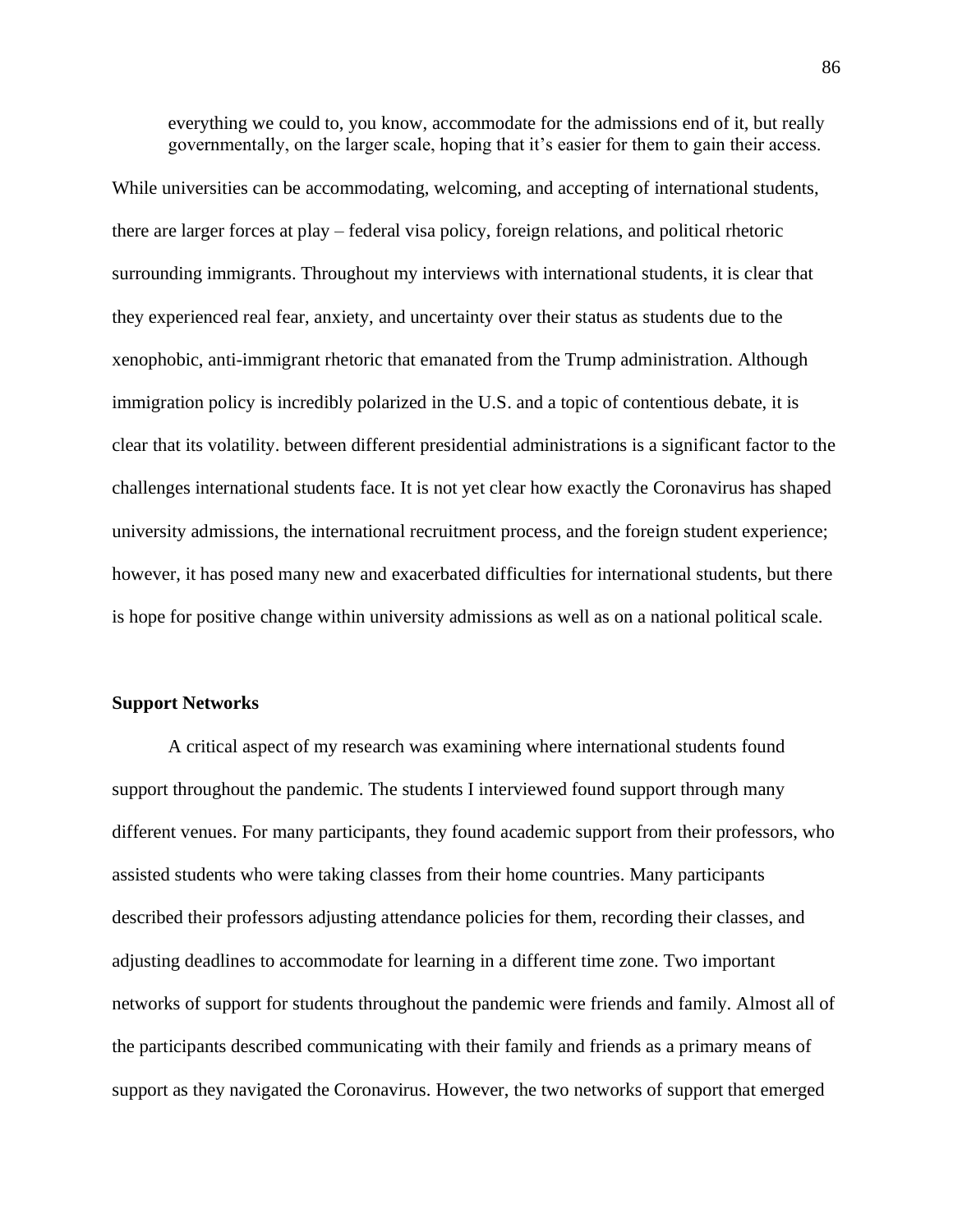from the interviews that I wish to highlight were networks of fellow international students and university international students service offices.

Although scholars have discussed the propensity for the international student community to be insular and the tendency for foreign students to create stronger bonds with each other than domestic students (Dorsett 2017; Heng 2017), in the context of COVID-19, for some students the international community was a critical support network. One of the participants at a private research university in the South Atlantic housed three other international students in a onebedroom off-campus apartment for multiple weeks because they could not go home but were not allowed to stay in their residence halls. When their university closed, they closed all of the residence halls and the participant stated that many students were left stranded without housing because they were not able to return to their home countries due to travel restrictions, or because of the cost of travel. During this time, students utilized social media to connect international students with places to stay, primarily connecting with other students in the international community. For a student at a public research university in New England, they stayed in the U.S. until April, and during their time quarantining in the U.S. they experienced food insecurity.

We do not have access to the [redacted] cafeteria at the time... and most international student like me do not have a car, and so it's difficult for us to getting food. We can only order from like, Uber Eats, like that. It costs us a lot of money. And we, only thing we can do is to like, looking for other international students who have a car there and if they are willing to take us to the grocery store to get some food and other essential stuffs like paper towels or something.

The participant described how they utilized the Chinese international student network at their university to get access to food through the Chinese social media network WeChat. as well as through local Chinese American groups. In these more urgent and pressing circumstances, foreign students looked inward to the international community to find support from people sharing similar identities. A participant from a private research university in the Middle Atlantic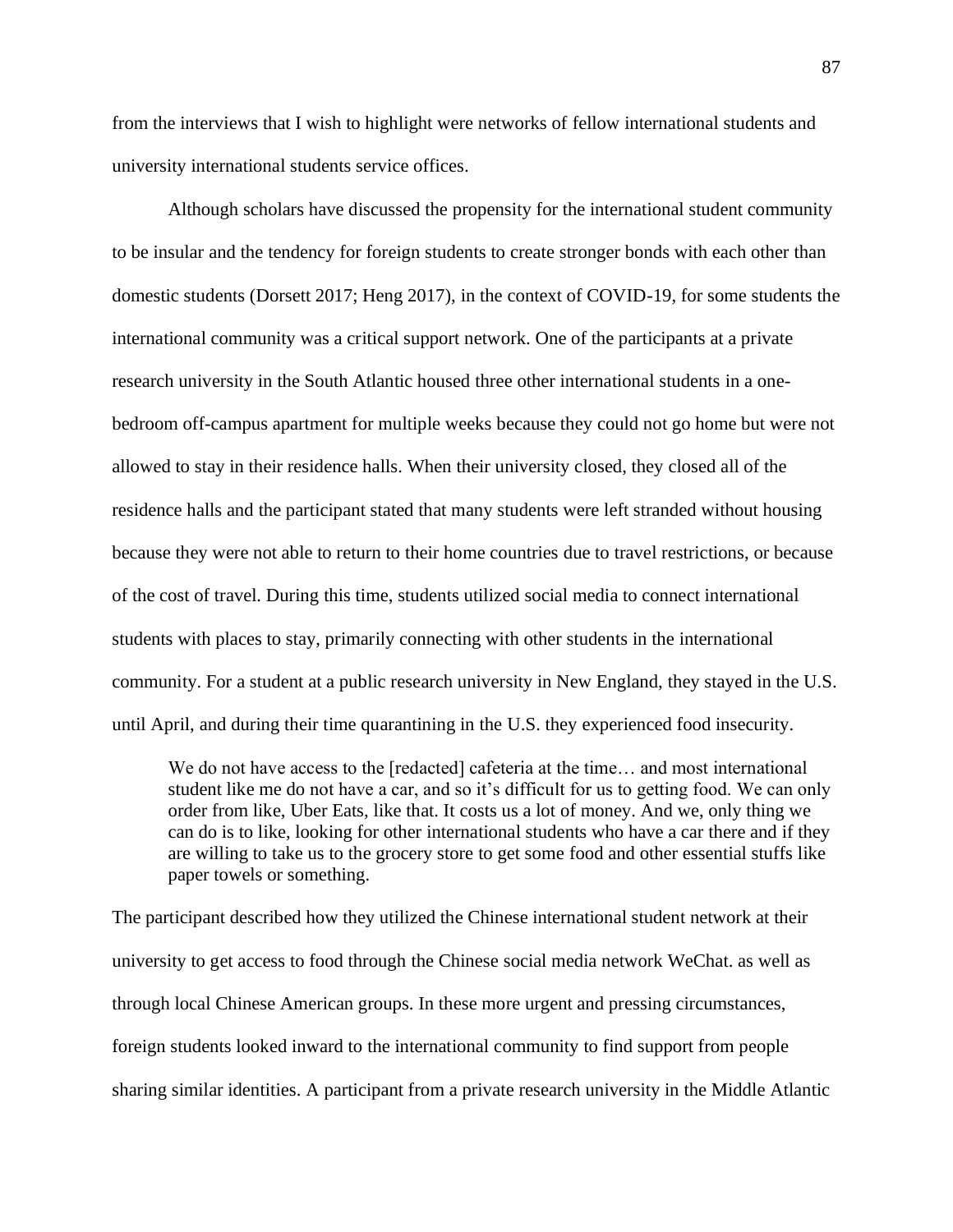expressed the importance of shared identity and experiences in looking for support throughout the pandemic, stating,

mostly, I relied on my fellow international students… I didn't really feel like the international student advisor could really help me because they themselves weren't international students. You know, they didn't really go through anything that we currently are going through. So yes, they can empathize, but I think when it comes to emotional support you really want to hear from and relate to people who have gone through the same thing or are currently going through the same thing

Although scholars like Dorsett (2017) and Heng (2017) discuss the strong and occasionally insular international student community in a negative light, emphasizing the simultaneous "lack" of integration into the university campus, it is in times of crisis that identity-based community networks are critical for survival. Even though a university may have a strong international student community, that does not imply that foreign students are isolated from their domestic peers or that they are not fully integrated into the campus community.

### **Communication and Empathy**

One of the questions I asked interview participants was *did you feel cared for by your university throughout this process?* Although students had varying answers based on their personal experience, many students named their university's international student services office or their international student advisor as a source of support, even if they felt negatively about their university's overall response to COVID-19 for foreign students. When a student from a private liberal arts college in the South Atlantic was traveling home, they were able to receive help from their international advisor in the middle of the night as they dealt with issues at an airport, and their advisor continued to maintain contact once they returned to their home country. As a student from a private research university in New England was preparing to return to the U.S. for the fall semester, their international advisors were quick to respond and assist with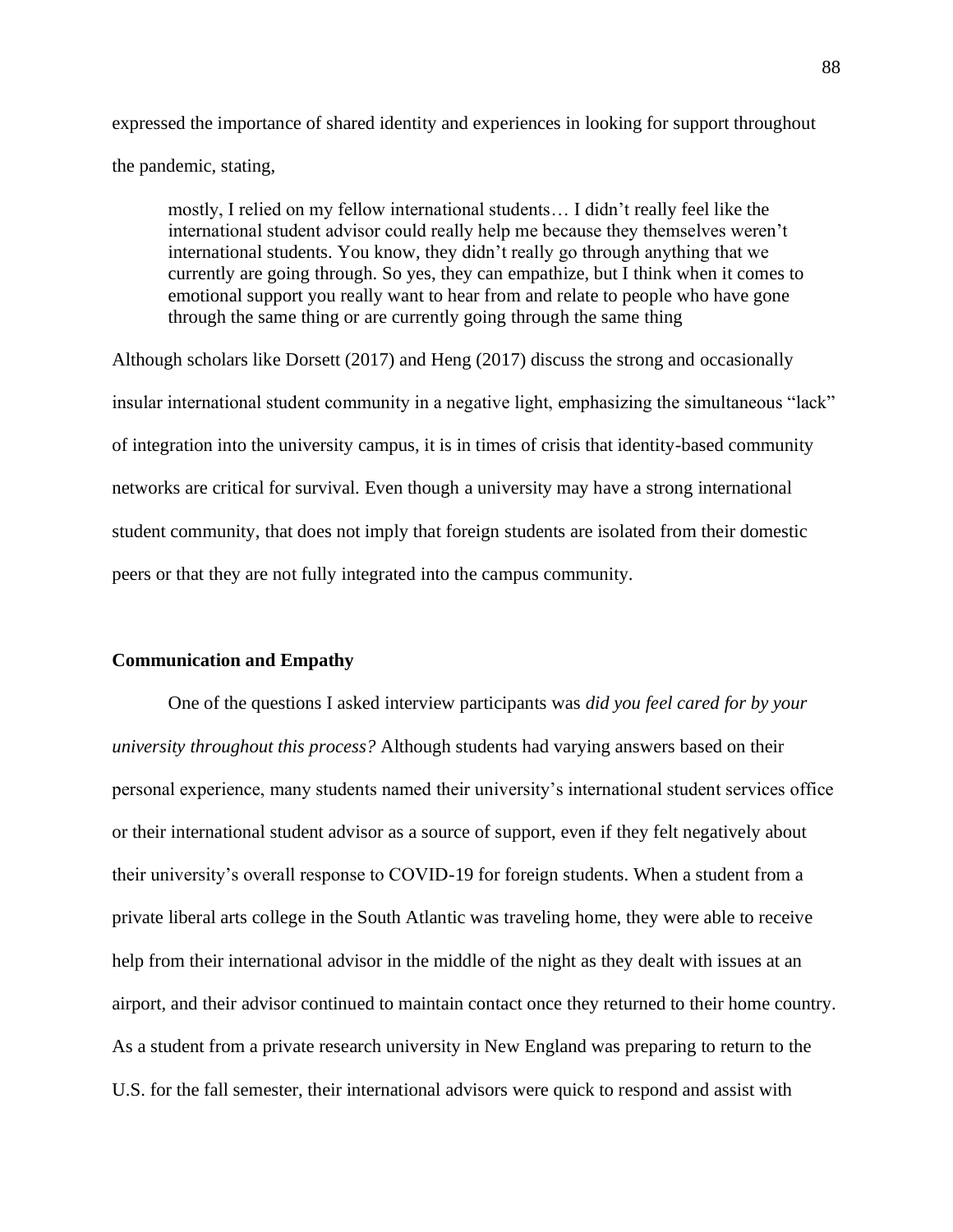immigration documents needed for travelling. In addition, many students shared stories of their international student services office regularly communicating with them throughout the pandemic, checking in with students personally, and providing resources such as town halls and support groups.

International student services were critical for supporting foreign students throughout the pandemic by providing advising, resources, and knowledge as they navigated changes on multiple scales. The OIE staff member I interviewed acknowledged the importance of their role in providing information and helping students navigate a confusing situation. While they acknowledged the challenge of deciding when to share information with students, particularly federal policy changes, to prevent misinformation while also not preemptively worrying students, clean and open lines of communication with university staff who specialize and work closely with international students largely contributed to the positive aspects of many participant's experiences.

Throughout all of my interviews, the importance of empathy was raised by multiple participants. This may seem like a simple conclusion, that we should show empathy for other people, but this research on a vulnerable population in the context of COVID-19 underscores the importance of empathy and how we show that towards others, especially minority populations. While the Coronavirus has presented many challenges for society as a whole, it is important to recognize how identity contributes to the uneven distribution of hardships that COVID-19 has brought on people's lives. The pandemic has exposed and heightened the vulnerability international students on a federal, university, and global scale. In the case of international students, their vulnerable position in the U.S. at multiple scales, federally, within the university, and globally, have been exposed and heightened as a result of the pandemic. It is vital in a crisis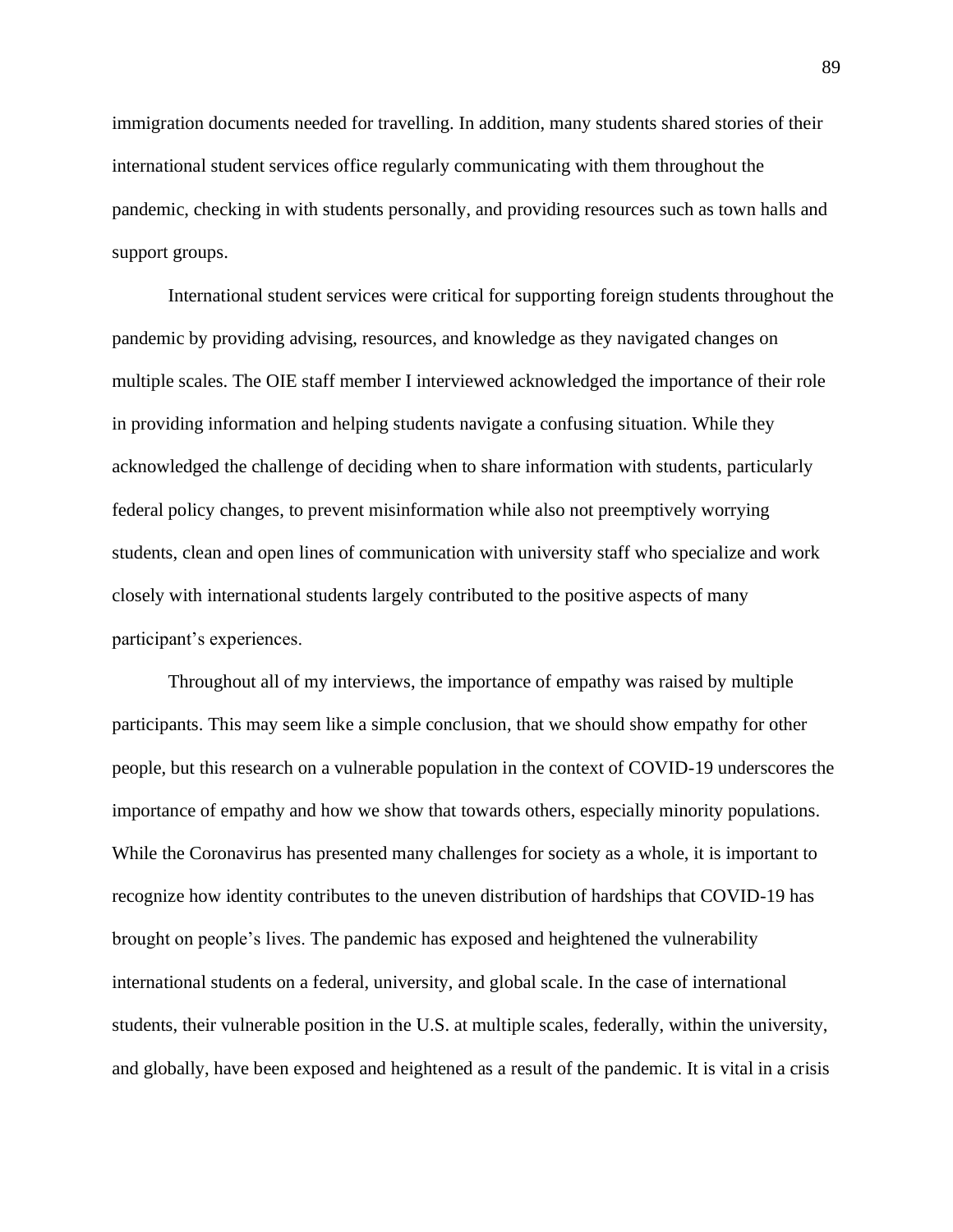that has disrupted everyone's lives to show empathy towards others and recognize that the pandemic has affected certain populations disproportionately.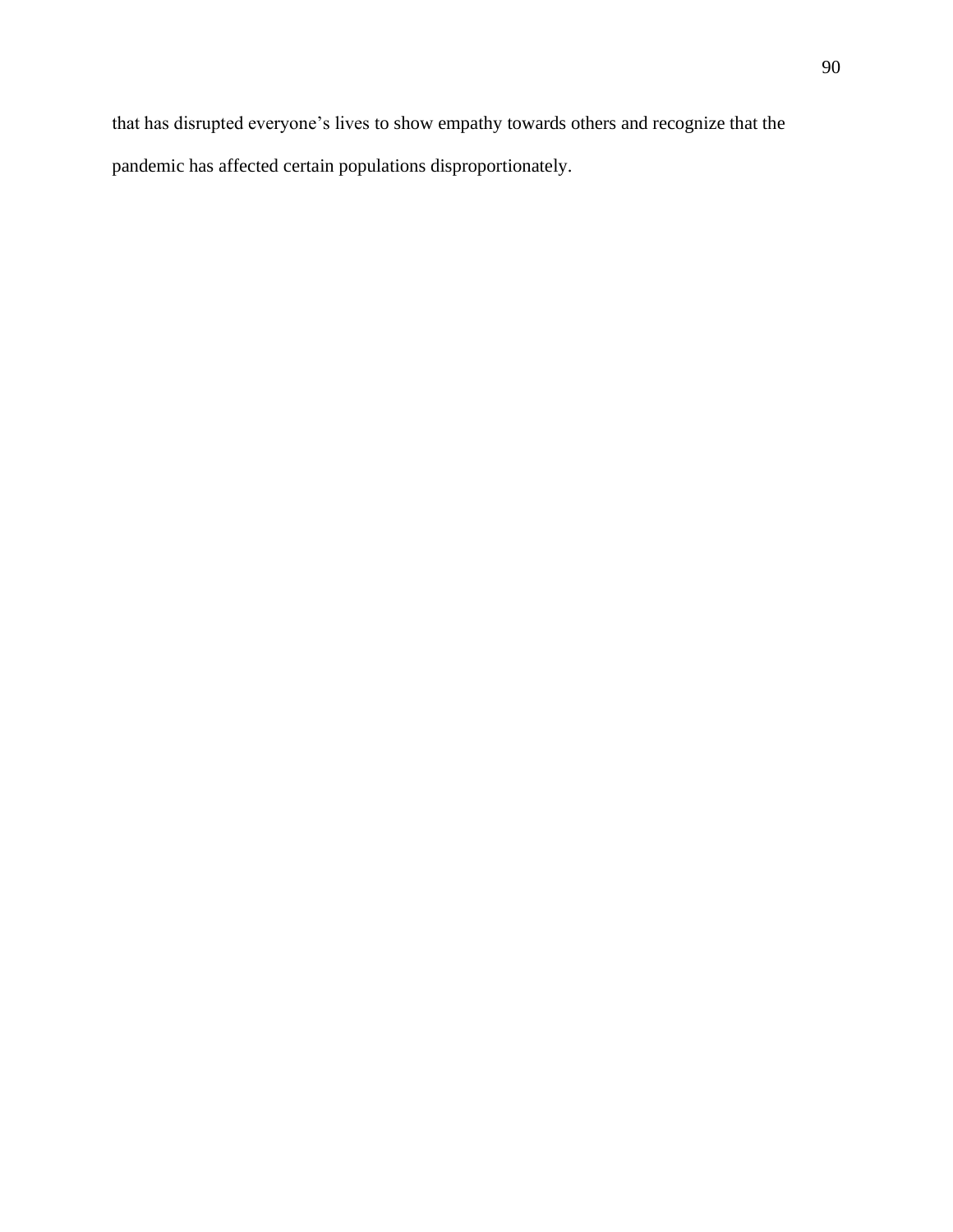## **Conclusion**

It is widely acknowledged that international students face many challenges during their educational experience in the U.S.; scholars have noted the significant barriers that international students face when attending university in the U.S. and how it overall impacts the foreign student experience. Although the U.S. has historically been the leading country for international students, there has been a decline in enrollment since 2016. With increasing competition for a high-quality education at a lower cost and closer proximity to students, many other countries are seeing an increase in their international student population. As the U.S. grapples with its decreasing foreign student enrollment trends, it is forced to also reckon with the effects of COVID-19 on international higher education.

The Coronavirus pandemic has impacted every facet of society, but it has especially disrupted global flows of capital and significantly restricted global movement. During the onset of the pandemic in March 2020, universities around the U.S. closed their campuses, forcing many students, domestic and international, to return home. In my research study, I have examined the ways in which COVID-19 has exposed the vulnerabilities of international students in the U.S. and further analyzed the conditions of international higher education through university international admissions and international student support services. I collected interview data on the stories and experiences of 15 international students, 3 university admissions counselors, and 1 international student advisor at the UVM OIE. In my interviews with international students, I asked them to share their stories of what they did when their university closed as well as what it means to be an international student during a public health crisis such as COVID-19. Speaking with international admissions counselors, I learned about the recruitment process and how different universities interact with international applicants, as well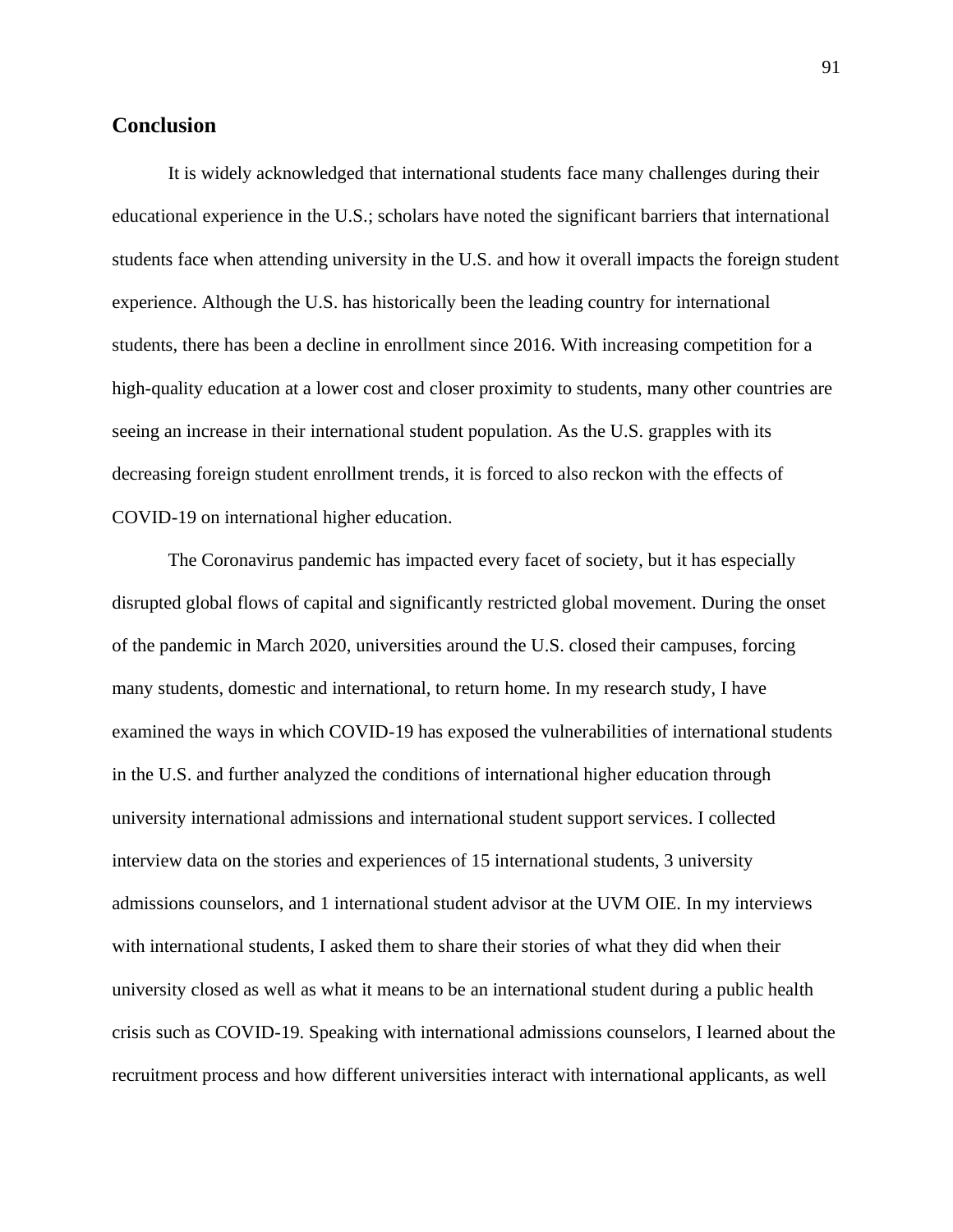as the barriers for international applicants interested in studying in the U.S. Finally, in my interview with the UVM international student advisor, I learned about their approach and philosophy to advising foreign students, as well as the response and resources UVM provided to students during the pandemic.

Almost a year has passed since I began my thesis, and the pandemic continues to unfold and how it has impacted higher education is becoming clearer with new data; however, it is still uncertain just to what extent international higher education has changed in response to COVID-19. For universities and policy makers, enrollment numbers are a significant point of focus. In comparing data from SEVIS on active international students, it is clear that a significant number of students are choosing to remain overseas as they finish their education or choosing not to study in the U.S. at all. In January 2020, prior to the pandemic, there were 1,146,012 active international students (SEVIS 2020a). To compare, the data I used in my findings and analysis came from SEVIS September 2020 data, when there were 905,277 active international students (SEVIS 2020c). As the SEVIS data is updated and published quarterly, there is now data available from March 2021, when there were 866,502 active international students (SEVIS 2020b). As time the pandemic has progressed, the number of international students has decreased. My research studies an emerging topic, so it would be important to re-examine the data further into the future when life has returned to a more normal state. Yet, I wanted to focus on the onset of the pandemic and examine what happened to international students as the world stopped in its tracks.

In addition, if I had more time to continue with my research, I would like to explore in greater depth the administrative perspective. Although I was able to speak to some admissions counselors and one international student advisor, it is important to examine further other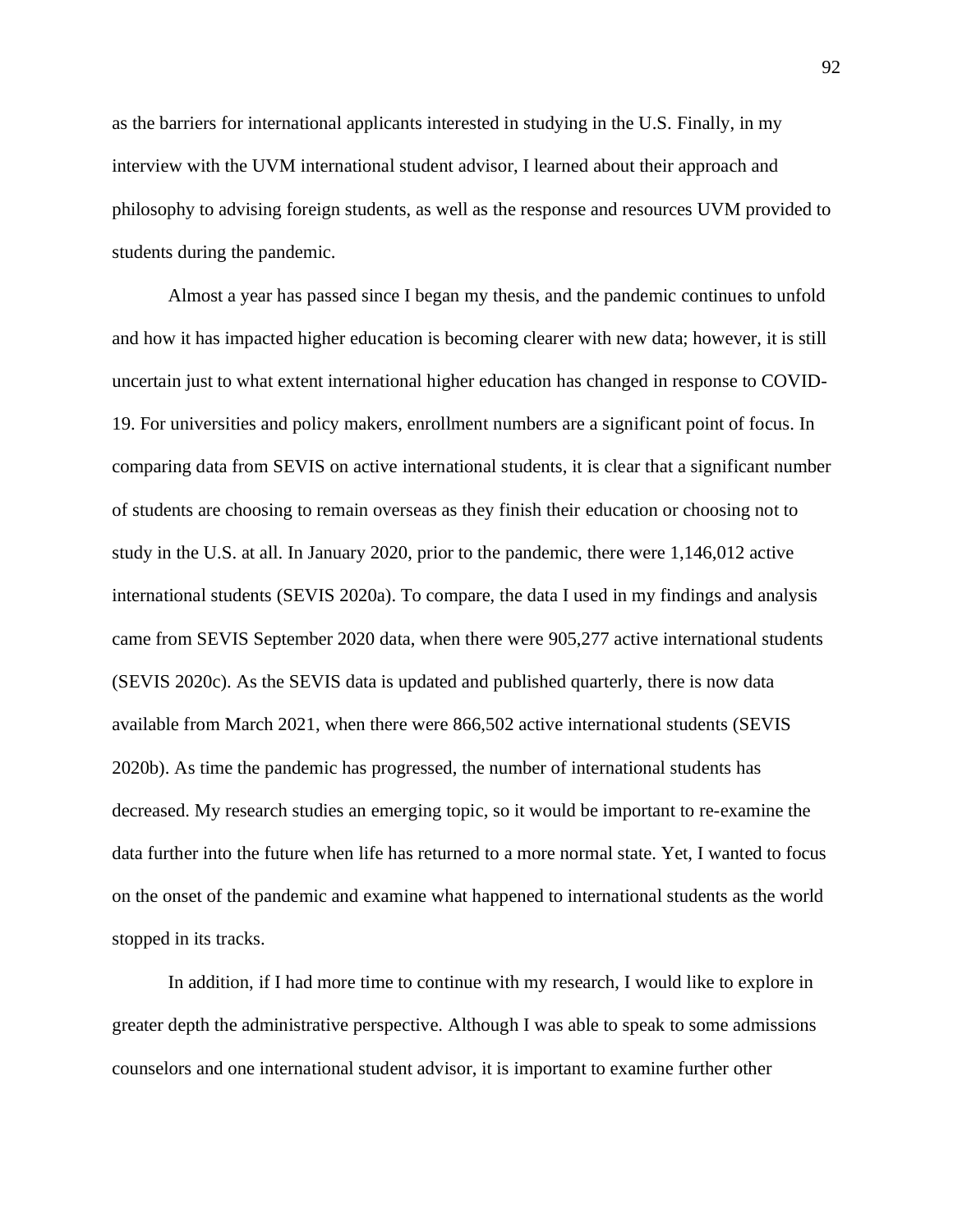administrative perspectives within international higher education. University admissions is historically inaccessible for many students, including international students. The admissions counselors I interviewed provided insight into the additional obstacles foreign students face in university admissions; however, I did not have the opportunity to fully study how crises such as pandemics impact such barriers. Similarly, my interview with an international student advisor provided initial information about university support services for foreign students, yet this is an area that should be studied further. The participant's responses reflected how the university treated international students during the pandemic and given how international students' university experiences have been significantly disrupted, it is important to consider how universities are supporting these students.

There was a lot to glean from my interviews as they were all incredibly data rich. However, the overall conclusion is that COVID-19 exacerbated existing challenges international students faced. The most significant theme in the research was the challenges of immigration and visa policy and how they restrict international students. While foreign students primarily experience restrictions in the U.S., in the context of COVID-19, many of them also experienced movement restrictions from their own governments. One of the most prominent codes in the data was *government policy*, which was mentioned 70 times in the interviews with international students. The theme of government restrictions was also prominent in the interviews with admissions counselors and my interview with an international student advisor in the OIE.

A finding that I found surprising was how students processed their experiences through comparison. The international student network is quite strong both at universities as well as within the larger international community, and many students described their experience as being difficult, but not as bad as other international students they had heard about. Similarly, even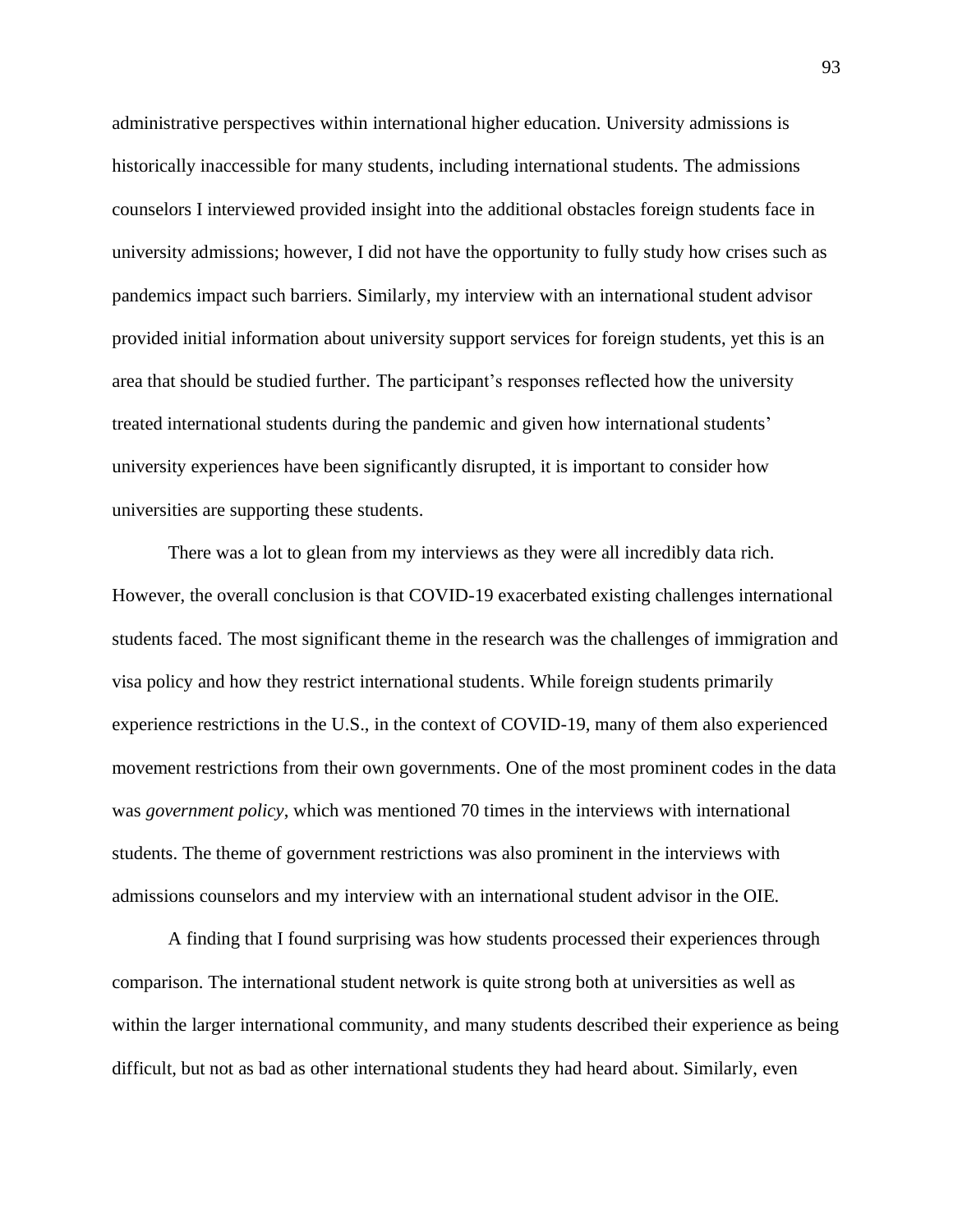among participants who were unhappy with how their university responded to COVID-19, they said it was still better in comparison to other schools. Many participants described themselves as lucky or privileged, even when they had been through a very challenging experience. This finding illustrates the strength of the international student network and how participants connected with other foreign students outside of their own university. It also shows the diversity of experiences within the international community, as each participant had a unique story to share that they felt was different from their peers

One of the most important findings from my research was the emotional toll imposed on participants' bodies and minds. It has never been easy to be an international student in the U.S., but as participants faced new challenges during the Coronavirus, it took a significant toll on them. Students were exhausted taking classes with a drastic time difference, they were angry and frustrated seeing Americans and the government not take the virus seriously, they felt lonely and isolated being far from family or feeling stuck in the U.S., and experienced fear and uncertainty over their visa status and potential racist encounters. These students have been through a lot, as we all have; however, as the literature shows, this population is already predisposed to suffering from mental health problems. As universities continue to support their students and respond to the evolving pandemic, it is vital that they provide mental health support for international students who have, in many cases, been through a traumatic experience.

Lastly, I want to emphasize one of the more positive results from my research, which was the importance of university communication, advising, and empathy. For many participants, they felt supported by their university through interactions with their international student services and support offices. Consistent and clear communication and resources such as town halls or spaces for processing and reflection offered by international student services made many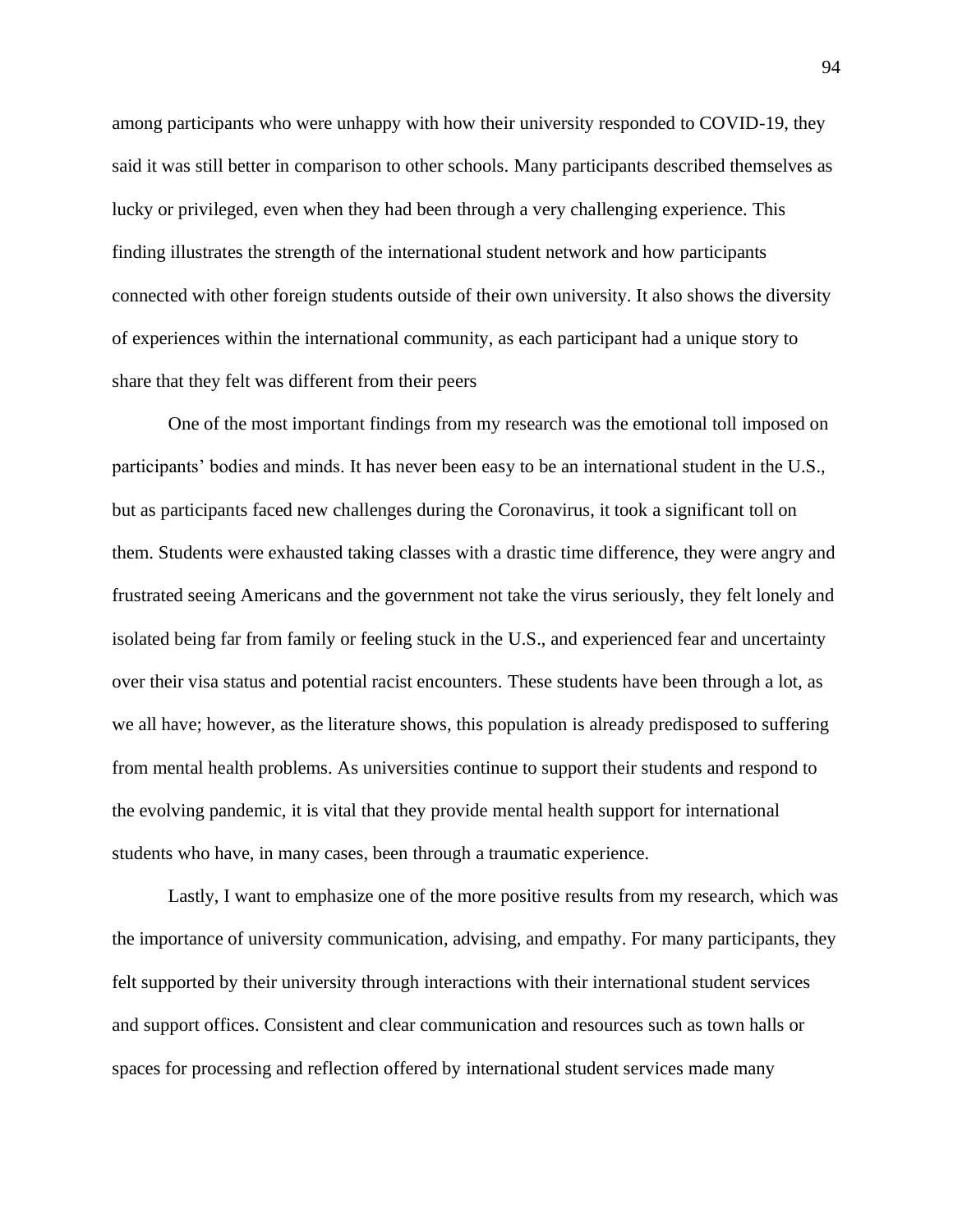participants feel cared for, even if they did not take advantage of all that was offered. In addition, I want to highlight the stark contrast of how students felt about their professors in comparison to the university administration. In many of the interviews, students found support from their professors who accommodated their needs in the classroom. Many participants shared stories of interactions with their professors who would check in on their mental health and safety as they navigated whether to stay in the U.S. or leave. Throughout all of the data, it is clear that participants felt the most supported by their university when there was clear and consistent communication and when university faculty and staff demonstrated empathy towards their situation.

As with any research project, my thesis had limitations. As I mentioned in my introduction, if I had been working under a different time frame, I would have liked to present the stories of the international student interviewees in an additional format. I am not sure what this would have looked like, whether it would be a StoryMap, or a podcast or some other form, but I would have liked to fully recognize and honor each student I interviewed and the challenges they faced. In addition, I think it would be interesting to examine another population in this context, American citizens who live overseas but attend university in the U.S. In my initial outreach for interview participants on social media, some of the first people that responded were American citizens who had lived overseas for most of their life and whose families still lived abroad. Since my research scope was focused on international students, I could not include them. However, this is another population that is incredibly mobile and would provide an interesting perspective. I think studying American citizens who live overseas would also complement my study of international students as it could further illuminate the immigration and visa barriers international students faced during COVID-19.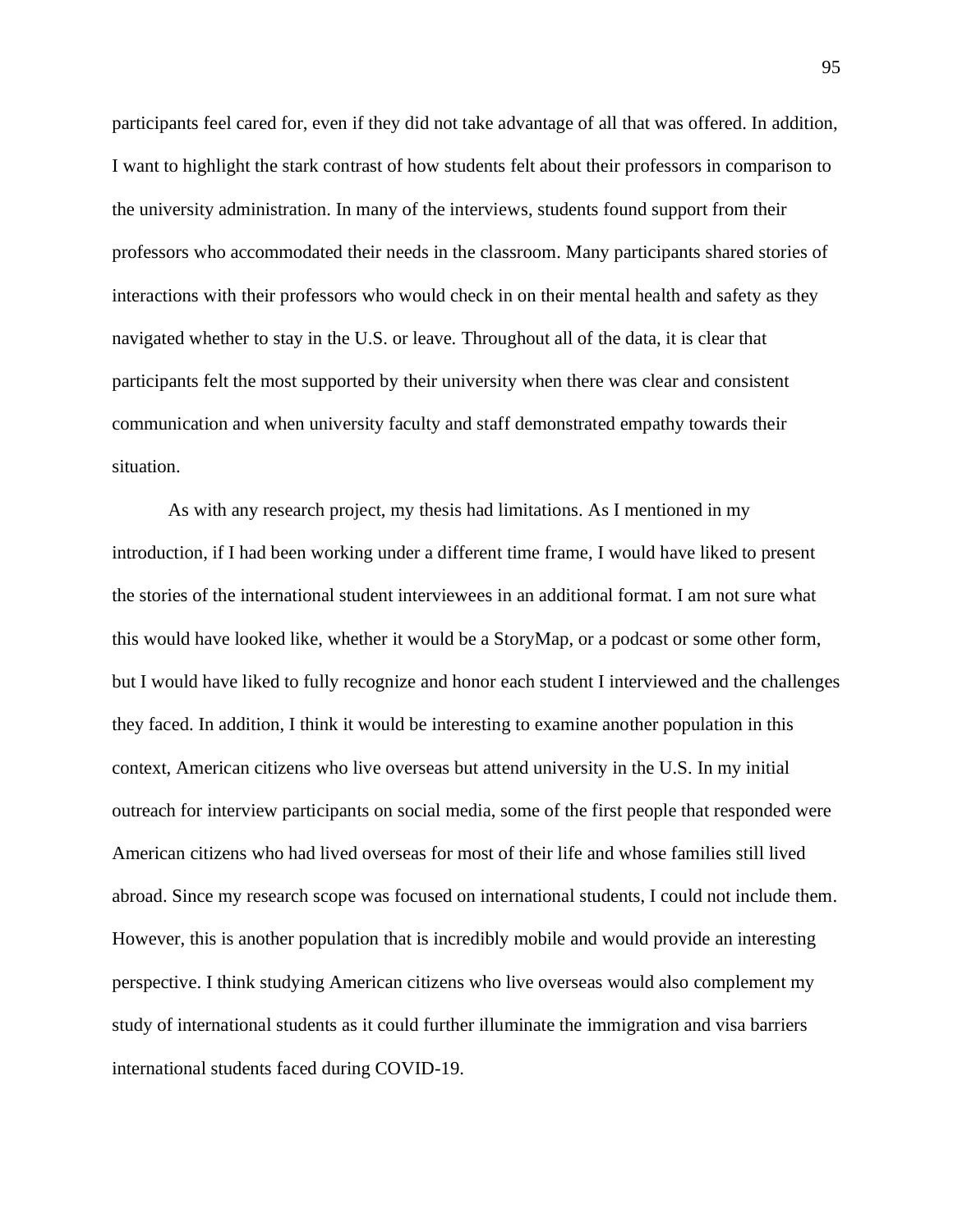COVID-19 has been a learning experience for everyone. As our world has adjusted to life in a pandemic, we have learned many lessons about how to support vulnerable populations. The Coronavirus has highlighted the ways that universities fail to support international students during times of crisis. The student participants who spoke positively about their university's response mentioned regular and clear communication form their university as well as specific communication and responses for international students. For participants who thought their university had a poor response to the pandemic highlighted the ways the university failed to accommodate for the specific needs of foreign students during a global pandemic when travel was limited and restricted. University administrations need to increase their awareness of the specific challenges international students face, such as visa obstacles, the cost of attendance, neoracism, and sense of belonging. Although professors and faculty demonstrated empathy and support towards students, higher level administration needs to recognize that in times of crisis, international student require different support and accommodations than domestic students. Universities need to understand the different role that immigration, the federal government, personal finances, and mental health and wellbeing play into the international student experience. There is much to learn from the pandemic, but a clear lesson is the need for universities to pay closer attention to the needs of international student community.

In conclusion, I would like to share a quote from a participant that I included earlier and believe summarizes all of my findings succinctly:

And I think it just captures the idea, like, that all of the support systems that we do have in place, are usually people with really good intentions and who want to help you as much as they can. But, as an international student, you're in a, obviously in a minority, and most people and most administrators, unless they're the Office of International Students aren't really aware of how things work for international students. So it's just like, already, the pandemic makes everything uncertain. But it's even another extra degree of uncertainty if you're an international student, just because a lot of people don't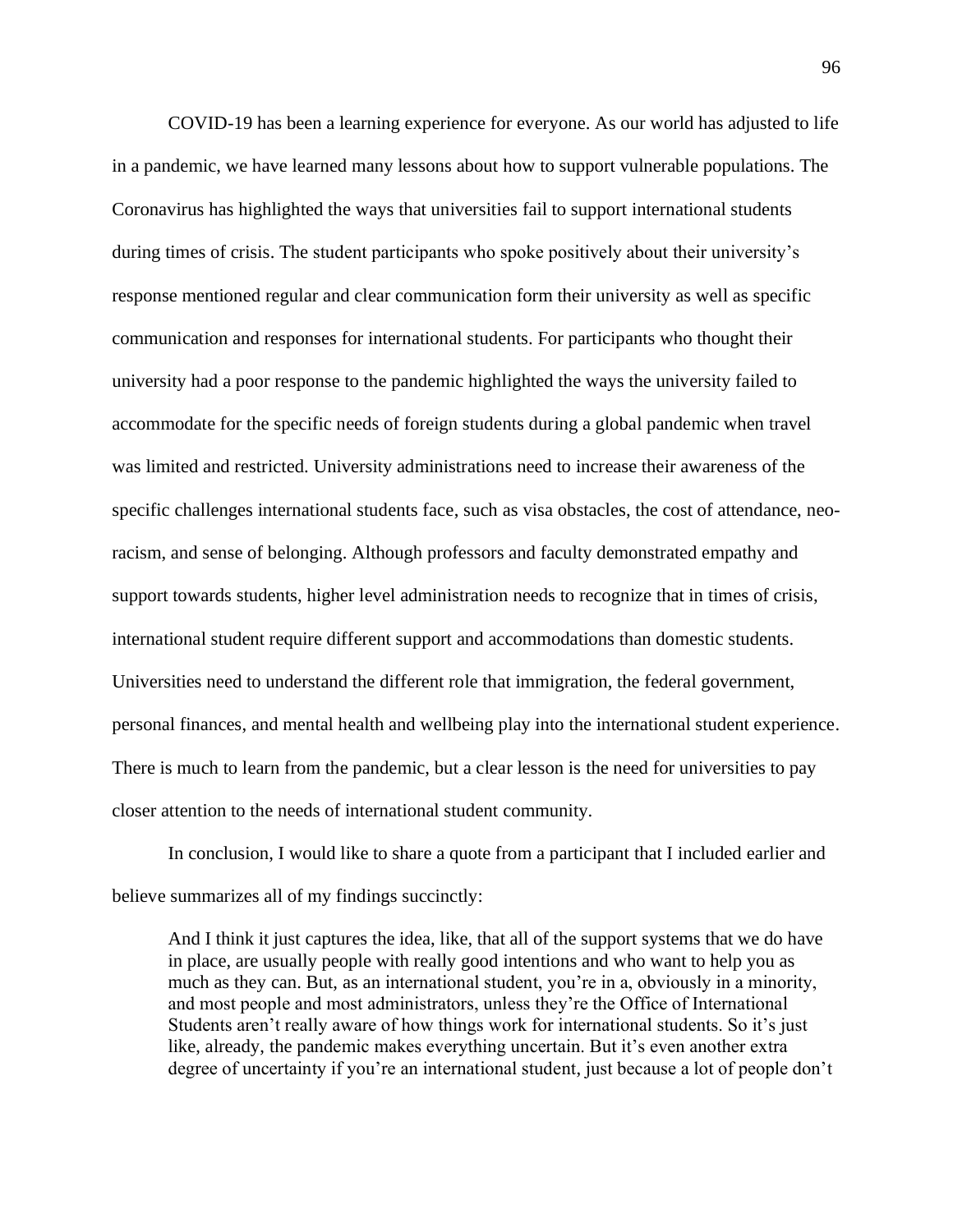really know how that works and like the visa process, and the other hoops that you may have to jump through.

The Coronavirus has brought to light many issues in our social support systems and has had a significant impact on everyone's lives. Yet, for international students, COVID-19 has only exacerbated many of the issues they already faced prior to the pandemic. As we look forward and acknowledge the possibility of more global crises, such as pandemics, as a result of climate change, we must examine how we can better support international students during their education in the U.S. and reduce the uncertainty they face.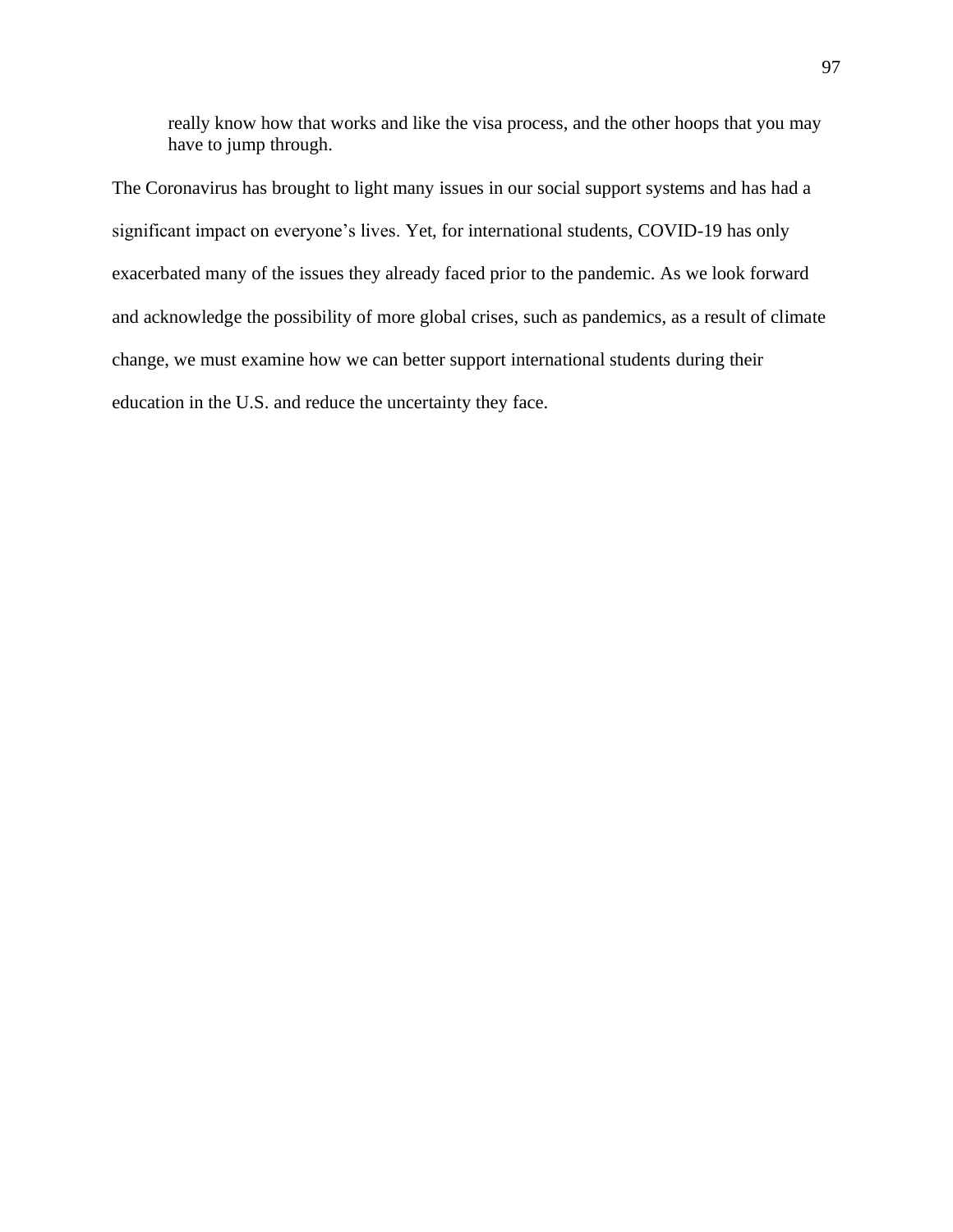## **References**

- Bothwell, Ellie, Paul Basken, Anna McKie, David Matthews, John Ross. 2020. "Which nations will weather the storm on recruitment?" *The Times higher education*, 1(2459): 22-23.
- Cardoza, Kavitha. 2020. "Enrollment by International Students In U.S. Colleges Plummets." *National Public Radio*, December 2, 2020. [https://www.npr.org/2020/12/02/912669406/enrollment-by-international-students-in-u-s](https://www.npr.org/2020/12/02/912669406/enrollment-by-international-students-in-u-s-colleges-plummets#:~:text=But%20this%20year%2C%20in%20a,grimmer%20%E2%80%94%20a%2043%25%20drop)[colleges-](https://www.npr.org/2020/12/02/912669406/enrollment-by-international-students-in-u-s-colleges-plummets#:~:text=But%20this%20year%2C%20in%20a,grimmer%20%E2%80%94%20a%2043%25%20drop)

[plummets#:~:text=But%20this%20year%2C%20in%20a,grimmer%20%E2%80%94%20](https://www.npr.org/2020/12/02/912669406/enrollment-by-international-students-in-u-s-colleges-plummets#:~:text=But%20this%20year%2C%20in%20a,grimmer%20%E2%80%94%20a%2043%25%20drop) [a%2043%25%20drop.](https://www.npr.org/2020/12/02/912669406/enrollment-by-international-students-in-u-s-colleges-plummets#:~:text=But%20this%20year%2C%20in%20a,grimmer%20%E2%80%94%20a%2043%25%20drop)

- CDC. 2020. "How COVID-19 Spreads." Center for Disease Control. Last modified October 28, 2020. [https://www.cdc.gov/coronavirus/2019-ncov/prevent-getting-sick/how-covid](https://www.cdc.gov/coronavirus/2019-ncov/prevent-getting-sick/how-covid-spreads.html)[spreads.html](https://www.cdc.gov/coronavirus/2019-ncov/prevent-getting-sick/how-covid-spreads.html)
- Columbia University. n.d. "Dual BA Program." SPO Dual BA. Accessed January 2. <https://sciencespo.gs.columbia.edu/content/dual-ba-program>
- Cope, Meghan. 2010. "Coding qualitative data." In *Qualitative research methods in human geography*, edited by Iain Hay, 101-137. New York: Oxford University Press.
- Demirici, Murat. 2019. "Transition of International Science, Technology, Engineering and Mathematics Students to the U.S. Labor Market: The Role of Visa Policy." *Economic Inquiry*, 57(3): 1367-1391. Doi: 10.1111/ecin.12795
- Dorsett, James. 2017. "High Hopes: International Student Expectations for Studying in the United States." *New Directions for Student Services* 2017 (158):9-21. Doi: 10.1002/ss.20216.
- Dunn, Kevin. 2010. "Interviewing." In *Qualitative research methods in human geography*, edited by Iain Hay, 101-137. New York: Oxford University Press.
- Fischer, Karin. 2020a. "Covid-19 Caused International Enrollments to Plummet This Fall. They Were Already Dropping." The Chronicle of Higher Education, November 16, 2020. [https://www.chronicle.com/article/covid-19-caused-international-enrollments-to](https://www.chronicle.com/article/covid-19-caused-international-enrollments-to-plummet-this-fall-they-were-already-dropping#:~:text=They%20Were%20Already%20Dropping.,-By%20Karin%20Fischer&text=With%20flights%20limited%2C%20borders%20sealed,by%2043%20percent%20this%20fall.&text=According%20to%20the%20annual%20%E2%80%9COpen,in%20the%20fall%20of%202019)[plummet-this-fall-they-were-already-](https://www.chronicle.com/article/covid-19-caused-international-enrollments-to-plummet-this-fall-they-were-already-dropping#:~:text=They%20Were%20Already%20Dropping.,-By%20Karin%20Fischer&text=With%20flights%20limited%2C%20borders%20sealed,by%2043%20percent%20this%20fall.&text=According%20to%20the%20annual%20%E2%80%9COpen,in%20the%20fall%20of%202019)

[dropping#:~:text=They%20Were%20Already%20Dropping.,-](https://www.chronicle.com/article/covid-19-caused-international-enrollments-to-plummet-this-fall-they-were-already-dropping#:~:text=They%20Were%20Already%20Dropping.,-By%20Karin%20Fischer&text=With%20flights%20limited%2C%20borders%20sealed,by%2043%20percent%20this%20fall.&text=According%20to%20the%20annual%20%E2%80%9COpen,in%20the%20fall%20of%202019)

[By%20Karin%20Fischer&text=With%20flights%20limited%2C%20borders%20sealed,b](https://www.chronicle.com/article/covid-19-caused-international-enrollments-to-plummet-this-fall-they-were-already-dropping#:~:text=They%20Were%20Already%20Dropping.,-By%20Karin%20Fischer&text=With%20flights%20limited%2C%20borders%20sealed,by%2043%20percent%20this%20fall.&text=According%20to%20the%20annual%20%E2%80%9COpen,in%20the%20fall%20of%202019) [y%2043%20percent%20this%20fall.&text=According%20to%20the%20annual%20%E2](https://www.chronicle.com/article/covid-19-caused-international-enrollments-to-plummet-this-fall-they-were-already-dropping#:~:text=They%20Were%20Already%20Dropping.,-By%20Karin%20Fischer&text=With%20flights%20limited%2C%20borders%20sealed,by%2043%20percent%20this%20fall.&text=According%20to%20the%20annual%20%E2%80%9COpen,in%20the%20fall%20of%202019) [%80%9COpen,in%20the%20fall%20of%202019.](https://www.chronicle.com/article/covid-19-caused-international-enrollments-to-plummet-this-fall-they-were-already-dropping#:~:text=They%20Were%20Already%20Dropping.,-By%20Karin%20Fischer&text=With%20flights%20limited%2C%20borders%20sealed,by%2043%20percent%20this%20fall.&text=According%20to%20the%20annual%20%E2%80%9COpen,in%20the%20fall%20of%202019)

Fischer, Karin. 2020b. "International Students Can't Vote. But the Stakes are Personal." The Chronicle of Higher Education, October 29, 2020. [https://www.chronicle.com/article/international-students-cant-vote-but-the-stakes-are](https://www.chronicle.com/article/international-students-cant-vote-but-the-stakes-are-personal#:~:text=But%20the%20Stakes%20Are%20Personal.,-By%20Karin%20Fischer&text=She%20would%20like%20to%20vote,Malaysia%2C%20is%20on%20the%20sidelines)[personal#:~:text=But%20the%20Stakes%20Are%20Personal.,-](https://www.chronicle.com/article/international-students-cant-vote-but-the-stakes-are-personal#:~:text=But%20the%20Stakes%20Are%20Personal.,-By%20Karin%20Fischer&text=She%20would%20like%20to%20vote,Malaysia%2C%20is%20on%20the%20sidelines) [By%20Karin%20Fischer&text=She%20would%20like%20to%20vote,Malaysia%2C%20](https://www.chronicle.com/article/international-students-cant-vote-but-the-stakes-are-personal#:~:text=But%20the%20Stakes%20Are%20Personal.,-By%20Karin%20Fischer&text=She%20would%20like%20to%20vote,Malaysia%2C%20is%20on%20the%20sidelines) [is%20on%20the%20sidelines.](https://www.chronicle.com/article/international-students-cant-vote-but-the-stakes-are-personal#:~:text=But%20the%20Stakes%20Are%20Personal.,-By%20Karin%20Fischer&text=She%20would%20like%20to%20vote,Malaysia%2C%20is%20on%20the%20sidelines)

- Ford, Karly S., and Leandra Cate. 2020. "The discursive construction of international students in the USA: prestige, diversity, and economic gain." *Higher Education* 80 (6):1195-1211. Doi: 10.1007/s10734-020-00537-y.
- Fries-Britt, Sharon, Chrystal A. George Mwangi, Alicia M. Peralta. 2014. "Learning Race in a U.S. Context: an Emergent Framework on the Perceptions of Race Among Foreign-Born Students of Color." *Journal of Diversity in Higher Education*, 7(1): 1-13. Doi: 10.1037/a0035636.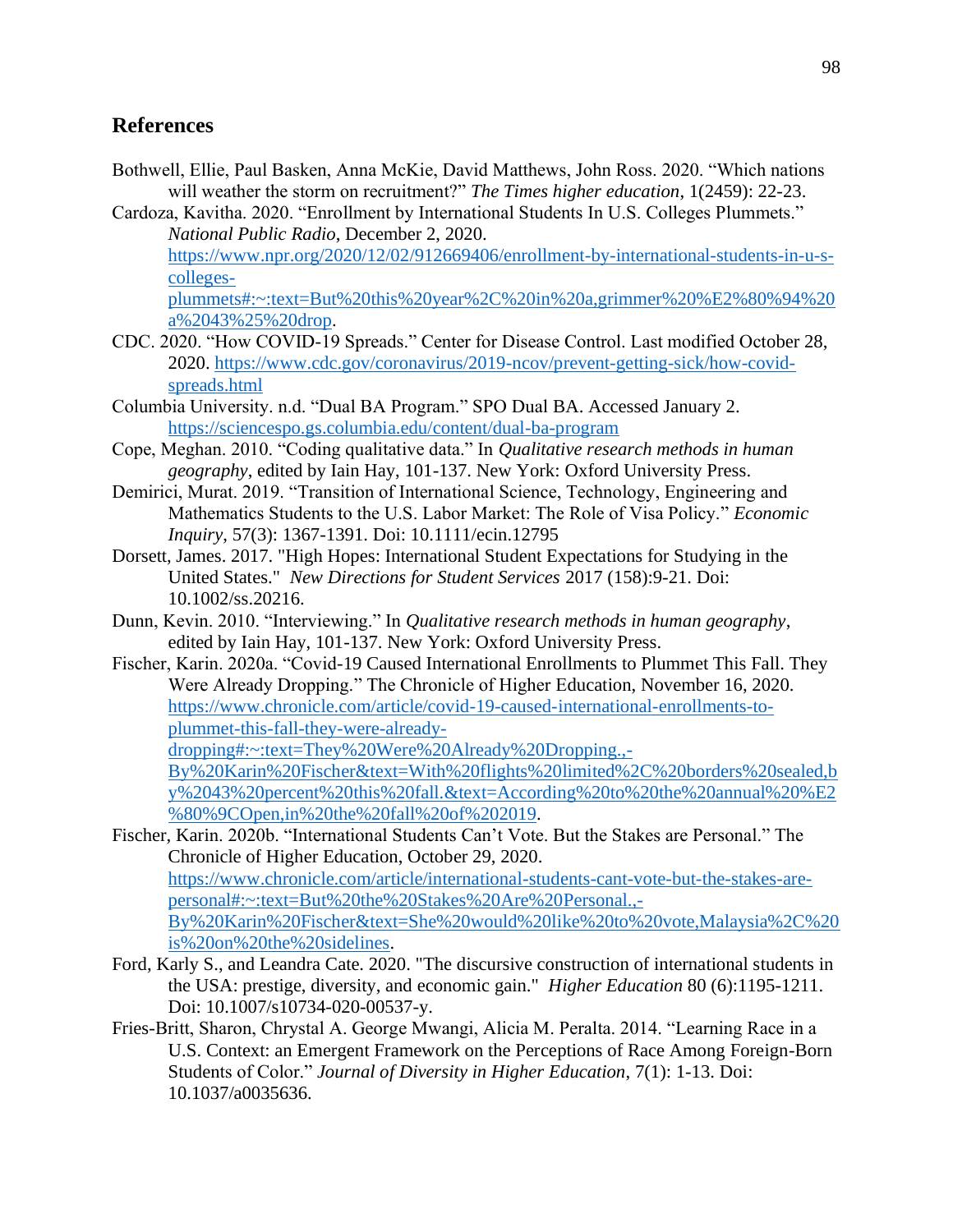- Gaffikin, Frank and David C. Perry. 2009. "Discourses and Strategic Visions: The U.S. Research University as an Institutional Manifestation of Neoliberalism in a Global Era." *American Educational Research Journal*, 46(1): 115-144. Doi: 10.3102/0002831208322180
- Glass, Chris R. 2018. "International Students' Sense of Belonging Locality, Relationships, and Power" *Association of American Colleges and Universities*, 20(1): 27-30.
- Gürüz, Kemal. 2011. *Higher Education and International Student Mobility in the Global Knowledge Economy*, 2<sup>nd</sup>. ed. Albany: State University of New York Press.
- Haddal, Chad C. 2008. *Foreign Students in the United States: Policies and Legislation.* CRS Report RL31146. Washington, DC: Congressional Research Service. <https://fas.org/sgp/crs/misc/RL31146.pdf>
- Han, Xuesong, Xuemei Han, Qianlai Luo, Selby Jacobs, Michel Jean-Baptiste. 2013. "Report of a Mental Health Survey of Chinese International Students at Yale University." *Journal of American College Health*, 61(1): 1-8. Doi: 10.1080/07448481.2012.738267
- Heng, Tang T. 2017. "Voices of Chinese international students in USA colleges: 'I want to tell them that…'" *Studies in Higher Education*, 42(5): 833-850. Doi: 10.1080/03075079.2017.1293873
- Hoover, Eric. 2021. "The Covid Effect: Most Colleges Will Keep Test-Optional Policies for Good." *The Chronicle of Higher Education*, February 25, 2021. [https://www.chronicle.com/article/the-covid-effect-most-colleges-will-keep-test-optional](https://www.chronicle.com/article/the-covid-effect-most-colleges-will-keep-test-optional-policies-for-good)[policies-for-good](https://www.chronicle.com/article/the-covid-effect-most-colleges-will-keep-test-optional-policies-for-good)
- Huang, Pien. 2021. "'A Loss To The Whole Society': U.S. COVID-19 Death Toll Reaches 500,000." *National Public Radio*, February 22, 2021. [https://www.npr.org/sections/health-shots/2021/02/22/969494791/a-loss-to-the-whole](https://www.npr.org/sections/health-shots/2021/02/22/969494791/a-loss-to-the-whole-society-u-s-covid-19-death-toll-reaches-500-000)[society-u-s-covid-19-death-toll-reaches-500-000](https://www.npr.org/sections/health-shots/2021/02/22/969494791/a-loss-to-the-whole-society-u-s-covid-19-death-toll-reaches-500-000)
- Hyun, Jenny, Brian Quinn, Temina Madon, Steve Lustig. 2007. "Mental Health Need, Awareness, And Use of Counseling Services Among International Graduate Students." *Journal of American College Health*, 56(2): 109-118. Doi: 10.3200/JACH.56.2.109.118
- IIE. 2020a. "Academic Student Mobility to and from China." Institute of International Education. Accessed January 10, 2021. [https://www.iie.org/Connect/COVID-19/COVID-](https://www.iie.org/Connect/COVID-19/COVID-19-Snapshot-Survey-Series)[19-Snapshot-Survey-Series](https://www.iie.org/Connect/COVID-19/COVID-19-Snapshot-Survey-Series)
- IIE. 2020b. "From Emergency Response to Planning for Future Student Mobility*.*" International Institute of Education. Accessed January 10, 2021. [https://www.iie.org/Connect/COVID-](https://www.iie.org/Connect/COVID-19/COVID-19-Snapshot-Survey-Series)[19/COVID-19-Snapshot-Survey-Series](https://www.iie.org/Connect/COVID-19/COVID-19-Snapshot-Survey-Series)
- IIE. 2020c. "New Realities for Global Student Mobility in Summer and Fall 2020." International Institute of Education. Accessed January 10, 2021. [https://www.iie.org/Connect/COVID-](https://www.iie.org/Connect/COVID-19/COVID-19-Snapshot-Survey-Series)[19/COVID-19-Snapshot-Survey-Series](https://www.iie.org/Connect/COVID-19/COVID-19-Snapshot-Survey-Series)
- Israel, Emma and Jeanne Batalova. 2021. "International Students in the United States." Migration Policy Institute. January 14, 2021. [https://www.migrationpolicy.org/article/international-students-united-states-](https://www.migrationpolicy.org/article/international-students-united-states-2020#countries_origin)[2020#countries\\_origin](https://www.migrationpolicy.org/article/international-students-united-states-2020#countries_origin)
- Kim, Hyunjin Jinna. 2020. "'Where are you from? Your English is so good': a Korean female scholar's autoethnography of academic imperialism in U.S. higher education." *International Journal of Qualitative Studies in Education* 33 (5):491-507. Doi: 10.1080/09518398.2019.1681551.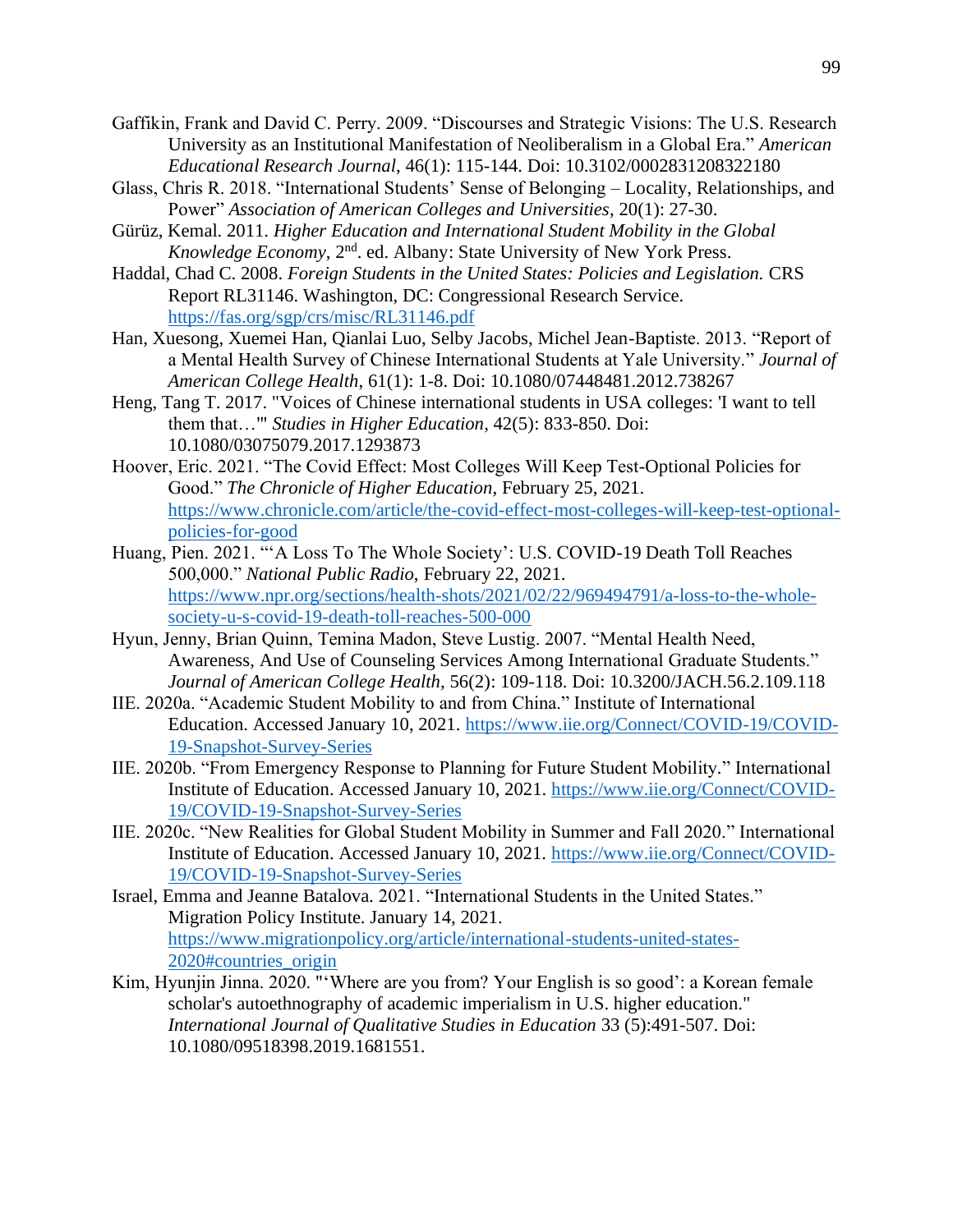- Kim, Nayoung, Seungbin Oh, and Jayna Mumbauer. 2019. "Supporting International Students: Enhancing College Counselors' Multicultural Counseling Competence." *Journal of College Counseling*, 22: 179-193. Doi: 10.1002/jocc.12129
- Kim, Youn Kyoung, and Courtney Cronley. 2018. "Acculturative stress and binge drinking among international students in the United States: Resilience and vulnerability approaches." *Journal of American College Health*, 68(2): 207-218. Doi: 10.1080/07448481.2018.1538998
- Knight, Jane. 2012. "Student Mobility and Internationalization: Trends and Tribulations." *Research in Comparative and International Education,* 7 (1):20-33. Doi: 10.2304/rcie.2012.7.1.20.
- Lee, Jenny and Charles Rice. 2007. "Welcome to America? International student perceptions of discrimination." *Higher Education,* 53: 381-409. Doi: 10.1007/s10734-005-4508-3
- Longhurst, Robyn. 2010. "Semi-structured Interviews and Focus Groups." In *Key Methods in Geography*, edited by Nicholas Clifford, Shaun French, and Gill Valentine, 103-115. SAGE Publications: London.
- Moody, Josh. 2020. "Navigating Test-Optional Admissions Amid COVID-19." *U.S. News and World Report*, December 18, 2020. [https://www.usnews.com/education/best](https://www.usnews.com/education/best-colleges/articles/how-the-coronavirus-is-pushing-colleges-to-go-test-optional)[colleges/articles/how-the-coronavirus-is-pushing-colleges-to-go-test-optional](https://www.usnews.com/education/best-colleges/articles/how-the-coronavirus-is-pushing-colleges-to-go-test-optional)
- Morgan, Rebecca, and Kasey Penfeld. 2019. "New NAFSA Data: Despite Stagnant Enrollment, International Students Contribute Nearly \$41 Billion to the U.S. Economy." NAFSA, November 18, 2019. [https://www.nafsa.org/about/about-nafsa/new-nafsa-data-despite](https://www.nafsa.org/about/about-nafsa/new-nafsa-data-despite-stagnant-enrollment)[stagnant-enrollment](https://www.nafsa.org/about/about-nafsa/new-nafsa-data-despite-stagnant-enrollment)
- NAFSA. 2020a. "NAFSA International Student Value Tool. Economic Value Statistics." NAFSA: Association of International Educators. Accessed November 15, 2020. [https://www.nafsa.org/policy-and-advocacy/policy-resources/nafsa-international-student](https://www.nafsa.org/policy-and-advocacy/policy-resources/nafsa-international-student-economic-value-tool-v2)[economic-value-tool-v2](https://www.nafsa.org/policy-and-advocacy/policy-resources/nafsa-international-student-economic-value-tool-v2)
- NAFSA. 2020b. "Vermont: Benefits from International Students." NAFSA: Association of International Educators. Accessed November 15, 2020. <https://www.nafsa.org/isev/reports/state?year=2018&state=VT>
- NYU Shanghai. n.d. "Who We Are." New York University Shanghai. Accessed January 5, 2021. <https://shanghai.nyu.edu/about>
- NYU Abu Dhabi. n.d. "History." New York University Abu Dhabi. Accessed January 5, 2021. <https://nyuad.nyu.edu/en/about/nyuad-at-a-glance/history.html>
- Poyrazli, Senel, and Olufunmike B. Devonish. 2020. "Cultural Value Orientaiton, Social Networking Site (SNS) Use, and Homesickness in International Students." *International Social Science Review,* 96 (3):22.
- Ruiz, Neil G. 2014. "The Geography of Foreign Students in U.S. Higher Education: Origins and Destinations." Brooking Institute, August 29, 2014. [https://www.brookings.edu/interactives/the-geography-of-foreign-students-in-u-s-higher](https://www.brookings.edu/interactives/the-geography-of-foreign-students-in-u-s-higher-education-origins-and-destinations/)[education-origins-and-destinations/](https://www.brookings.edu/interactives/the-geography-of-foreign-students-in-u-s-higher-education-origins-and-destinations/)
- Sá, Creo M., and Emma Sabzalieva. 2018. "The politics of the great brain race: public policy and international student recruitment in Australia, Canada, England and the USA." *Higher Education*, 75: 231-253. Doi: 10.1007/s10734-017-0133-1
- SEVIS. 2020a. "January 2020 SEVIS Data Mapping Tool Data." Department of Homeland Security. Accessed 30 March 2021. [https://studyinthestates.dhs.gov/sevis-data-mapping](https://studyinthestates.dhs.gov/sevis-data-mapping-tool/january-2020-sevis-data-mapping-tool-data)[tool/january-2020-sevis-data-mapping-tool-data](https://studyinthestates.dhs.gov/sevis-data-mapping-tool/january-2020-sevis-data-mapping-tool-data)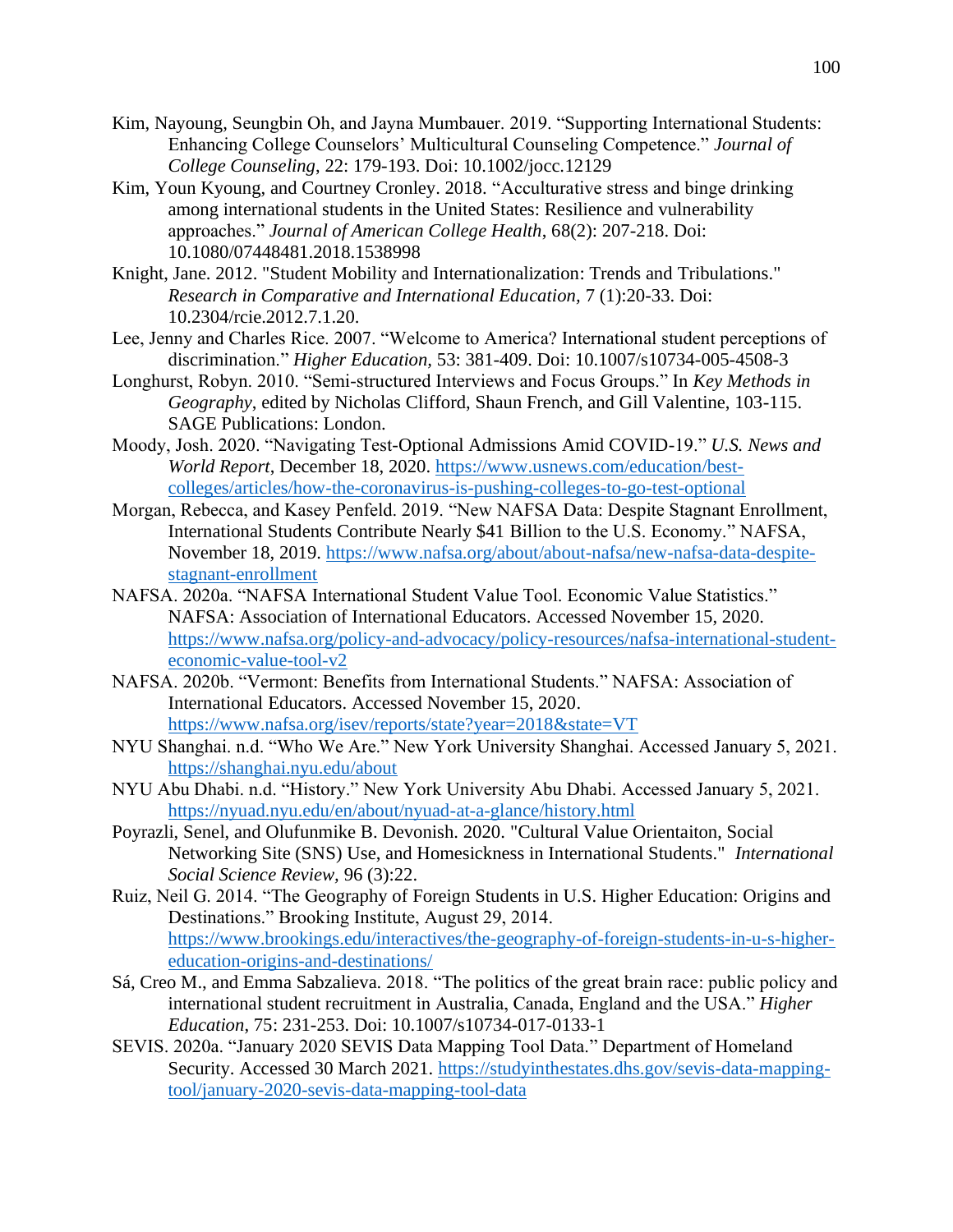- SEVIS 2020b. "March 2021 SEVIS Data Mapping Tool Data." Department of Homeland Security. Accessed 20 March 2021. [https://studyinthestates.dhs.gov/sevis-data-mapping](https://studyinthestates.dhs.gov/sevis-data-mapping-tool/march-2021-sevis-data-mapping-tool-data)[tool/march-2021-sevis-data-mapping-tool-data](https://studyinthestates.dhs.gov/sevis-data-mapping-tool/march-2021-sevis-data-mapping-tool-data)
- SEVIS. 2020c. "September 2020 SEVIS Data Mapping Tool Data." Department of Homeland Security. Accessed 22 March 2021. [https://studyinthestates.dhs.gov/sevis-data-mapping](https://studyinthestates.dhs.gov/sevis-data-mapping-tool/january-2020-sevis-data-mapping-tool-data)[tool/january-2020-sevis-data-mapping-tool-data](https://studyinthestates.dhs.gov/sevis-data-mapping-tool/january-2020-sevis-data-mapping-tool-data)
- SEVIS. 2020d. "SEVIS Data Mapping Tool." Department of Homeland Security. Accessed 22 March 2021.<https://studyinthestates.dhs.gov/sevis-data-mapping-tool>
- Slaughter, Sheila and Gary Rhoades. 2004. *Academic Capitalism and the New Economy. Markets, State, and Higher Education.* Baltimore: Johns Hopkins University Press.
- Stein, Sharon and Vanessa Oliveira de Andreotti. 2016. "Cash, competition, or charity: international students and the global imaginary." *Higher Education,* 72: 225-239. Doi: 10.1007/s10734-015-9949-8
- Stephens, Paul. 2013. "International Students: Separate but Profitable." *Washington Monthly*, September/October 2013. [https://washingtonmonthly.com/magazine/septoct-](https://washingtonmonthly.com/magazine/septoct-2013/international-students-separate-but-profitable/)[2013/international-students-separate-but-profitable/](https://washingtonmonthly.com/magazine/septoct-2013/international-students-separate-but-profitable/)
- Suter, Brigitte, and Michael Jandl. 2008. "Train and Retain: National and Regional Policies to Promote the Settlement of Foreign Graduates in Knowledge Economies." *Journal of International Migration and Integration*, 9: 401-418. Doi: 10.1007/s12134-008-0072-x
- Taliaferro, Lindsay A., Jennifer J. Muehlenkamp, and Sathya B. Jeevanba. 2020. "Factors associated with emotional distress and suicide ideation among international college students." *Journal of American College Health*, 68(6): 565-569. Doi: 10.1080/07448481.2019.1583655
- Tareen, Sophia. 2020. "Foreign students show less zeal for US since Trump took over." *Associated Press*, October 25, 2020. [https://apnews.com/article/race-and-ethnicity](https://apnews.com/article/race-and-ethnicity-donald-trump-technology-travel-virus-outbreak-d78eb3f2fc961a848fcbba0ae01218fa)[donald-trump-technology-travel-virus-outbreak-d78eb3f2fc961a848fcbba0ae01218fa](https://apnews.com/article/race-and-ethnicity-donald-trump-technology-travel-virus-outbreak-d78eb3f2fc961a848fcbba0ae01218fa)
- Taylor, Derrick Bryson. 2021. "A Timeline of the Coronavirus Pandemic." *New York Times,*  January 10, 2021.<https://www.nytimes.com/article/coronavirus-timeline.html>
- Tight, Malcolm. 2019. "The neoliberal turn in Higher Education." *Higher Education Quarterly*, 73:273-284. Doi: 10.1111/hequ.12197
- University of Vermont. n.d. "Office of International Education." University of Vermont. Accessed 29 March 2021.<https://www.uvm.edu/oie>
- U.S. Census Bureau. 2010. "2010 Census Regions and Divisions of the United States." United States Census Bureau. Accessed 22 March 2021. [https://www.census.gov/geographies/reference-maps/2010/geo/2010-census-regions-and](https://www.census.gov/geographies/reference-maps/2010/geo/2010-census-regions-and-divisions-of-the-united-states.html)[divisions-of-the-united-states.html](https://www.census.gov/geographies/reference-maps/2010/geo/2010-census-regions-and-divisions-of-the-united-states.html)
- USCIS. n.d. "Students and Employment." U.S. Citizenship and Immigration Services. Accessed 24 March 2021. [https://www.uscis.gov/working-in-the-united-states/students-and](https://www.uscis.gov/working-in-the-united-states/students-and-exchange-visitors/students-and-employment)[exchange-visitors/students-and-employment](https://www.uscis.gov/working-in-the-united-states/students-and-exchange-visitors/students-and-employment)
- Valentine, Gill. 1997. "Tell me about…: Using interviews as a research methodology." In *Methods in Human Geography: A Guide for Students Doing a Research Project*, edited by Robin Flowerdew and David Ernest Martin, 110-126. Harlow: Longman, Harlow.
- WHO. 2020. "Coronavirus disease (COVID-19)." World Health Organization. Last modified October 12, 2020. [https://www.who.int/emergencies/diseases/novel-coronavirus-](https://www.who.int/emergencies/diseases/novel-coronavirus-2019/question-and-answers-hub/q-a-detail/coronavirus-disease-covid-19)[2019/question-and-answers-hub/q-a-detail/coronavirus-disease-covid-19](https://www.who.int/emergencies/diseases/novel-coronavirus-2019/question-and-answers-hub/q-a-detail/coronavirus-disease-covid-19)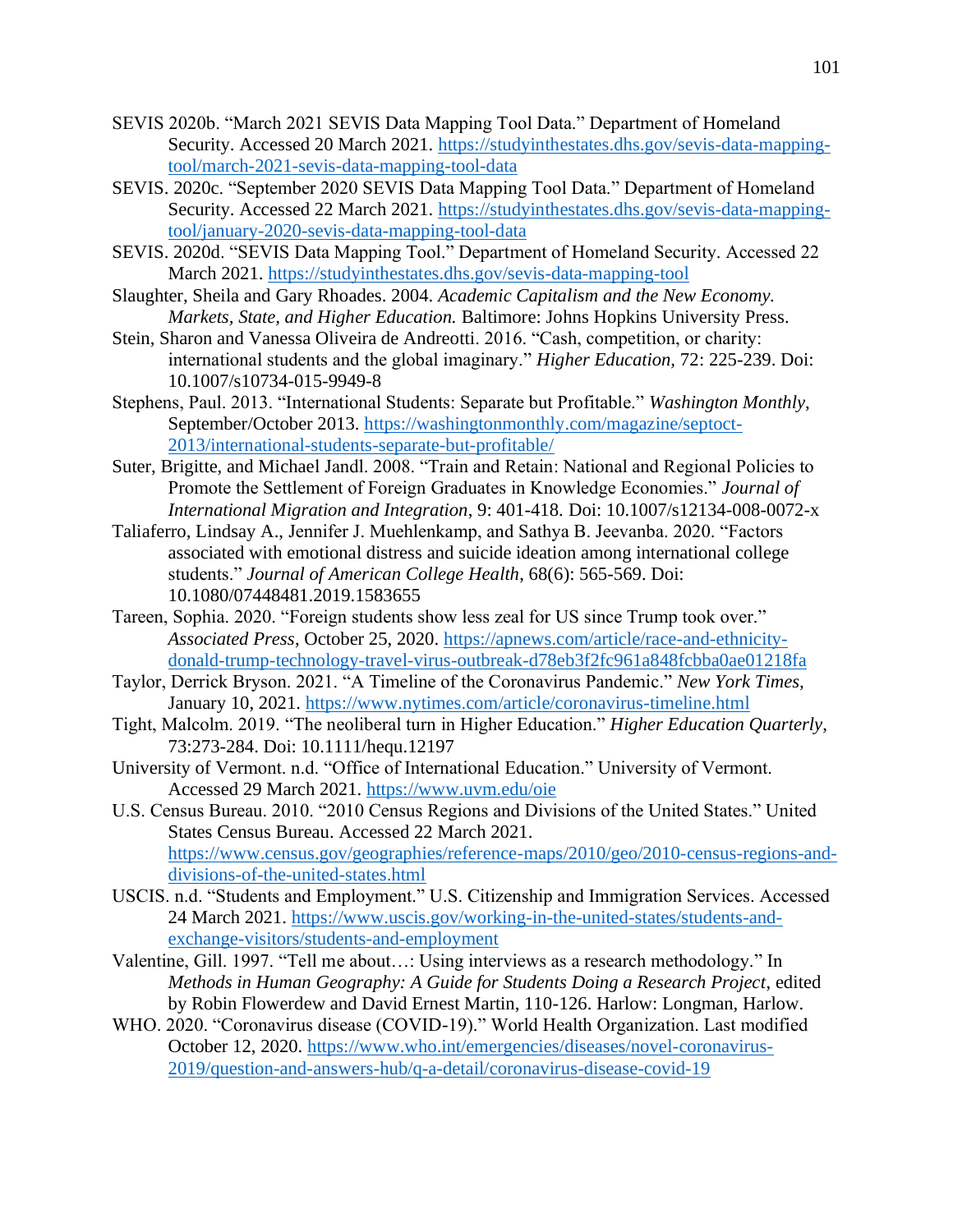Yale-NUS College. n.d. "Yale-NUS Facts." Yale-NUS College. Accessed January 5, 2021. <https://www.yale-nus.edu.sg/about/facts/>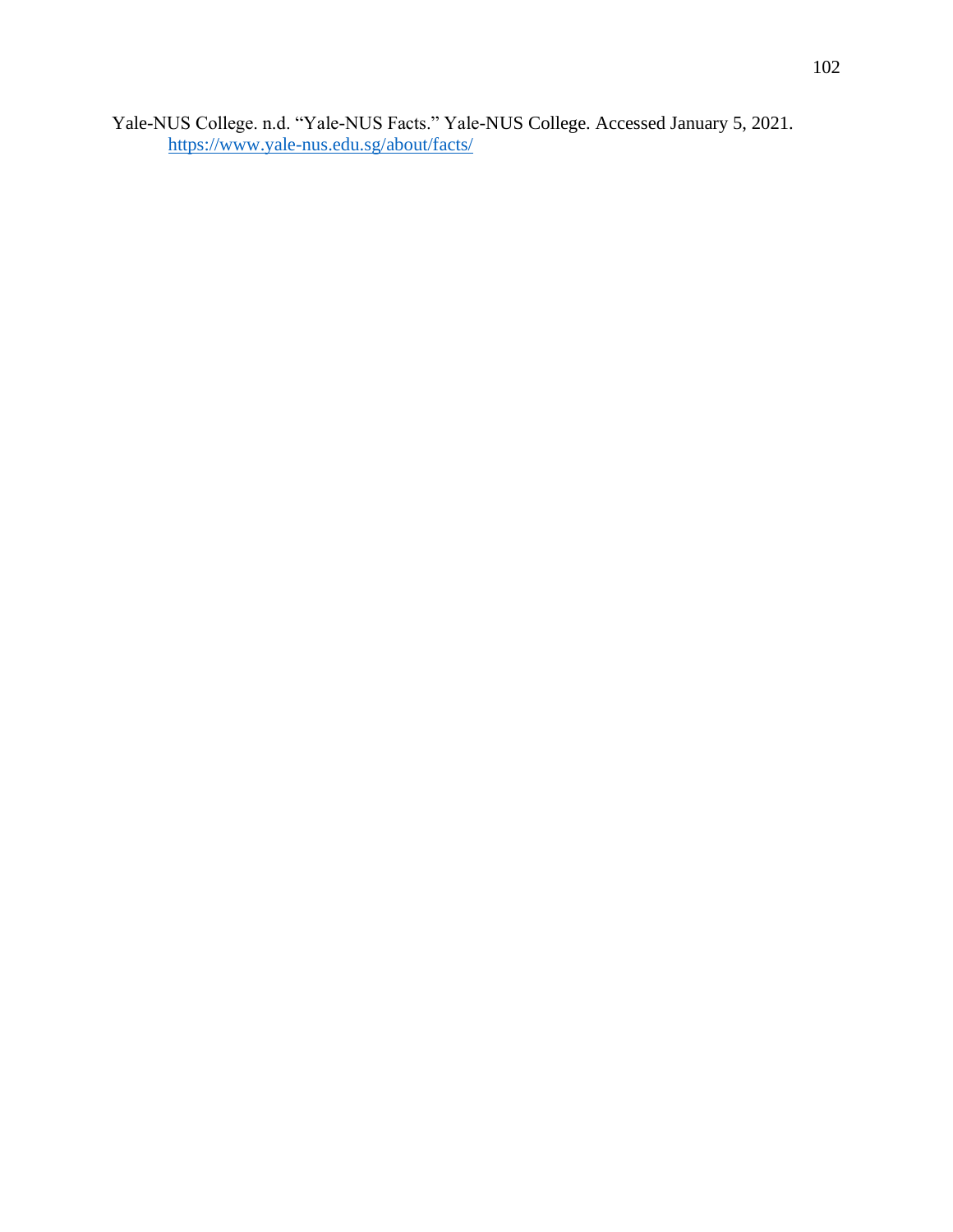## **Appendix A: IRB Exemption Certification**



Committees on Human Subjects Serving the University of Vermont and the UVM Medical Center

RESEARCH PROTECTIONS OFFICE 213 Waterman Building 85 South Prospect Street Burlington, Vermont 05405  $(802) 656 - 5040$ www.uvm.edu/irb/

#### **Exemption Certification - Initial**

| To:                         | Darcy Eliot                                                                                                                                                                 |  |
|-----------------------------|-----------------------------------------------------------------------------------------------------------------------------------------------------------------------------|--|
| From:                       | Sarah Wright, Research Review Analyst                                                                                                                                       |  |
| <b>Approved Date:</b>       | December 11, 2020                                                                                                                                                           |  |
| Study#:                     | CHRBSS (Behavioral): STUDY00001301                                                                                                                                          |  |
| <b>Study Title:</b>         | The Vulnerability of International Students: From<br>Visa Policy to the COVID-19 Pandemic                                                                                   |  |
| Sponsor:                    | <b>COLLEGE OF ARTS AND SCIENCES</b>                                                                                                                                         |  |
| <b>Finalized Documents:</b> | Data Management and Security Plan; Information<br>Sheet (12/9/20) ; Interview Questions ; Qualitative<br>Research Protocol Form (12/9/20); Recruitment<br>emails (12/9/20); |  |

the while

Note Regarding Conduct of Human Subjects Research During the COVID-19 Pandemic: As the COVID numbers in Vermont continue to change, please refer to the institution's Guidelines for Conducting Research During COVID-19 Pandemic to determine what activities are allowed under the different Research Activities. To determine the current Research Activity Level, please check here.

The study referenced above was reviewed by the Chair of the IRB (or an authorized designee) using the exempt procedures set forth under 45 CFR 46.104. While the project is exempt from IRB review, it is required that researchers follow all human subject protection regulations and notify the IRB of any problems that arise during the conduct of the project.

#### Exemption Category: (2)(ii) Tests, surveys, interviews, or observation (low risk)

(2) Research that only includes interactions involving educational tests (cognitive, diagnostic, aptitude, achievement), survey procedures, interview procedures, or observation of public behavior (including visual or auditory recording) if at least one of the following criteria is met: (ii) Any disclosure of the human subjects' responses outside the research would not reasonably place the subjects at risk of criminal or civil liability or be damaging to the subjects' financial standing, employability, educational advancement, or reputation

#### **Consent/HIPAA/Waiver Determinations:**

.Waiver of Documentation of Consent under 46.117(c)(1)

This determination applies only to the activities described in this IRB submission and will no longer apply should any changes be made. If changes are necessary, please submit a modification for consideration of a continued exemption.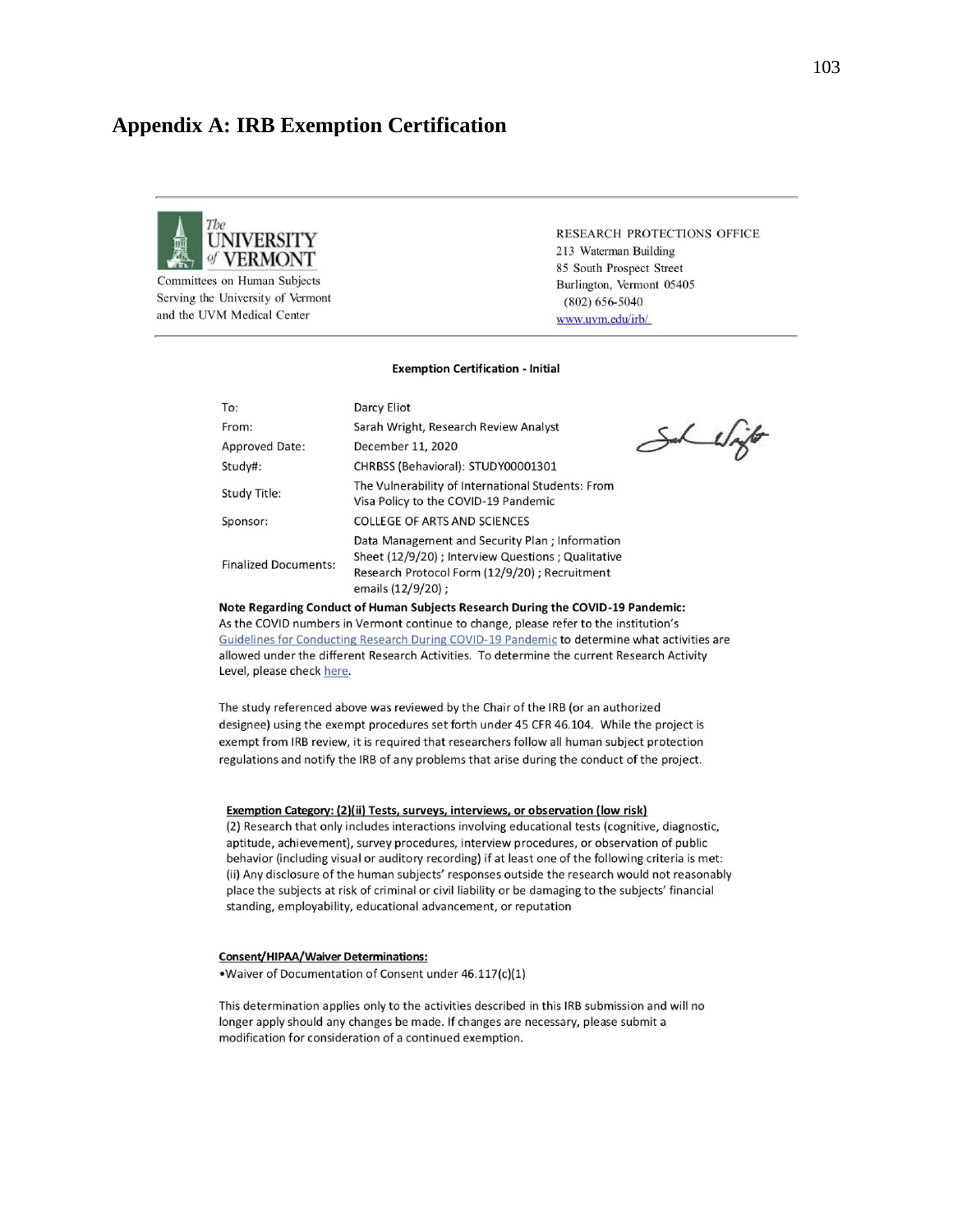# **Appendix B: Interview Questions**

## *Questions for International Students:*

Demographic information:

- What is your name?
- Are you currently an international student at a U.S. university?
	- o What university are you studying at?
	- o What year are you in university?
- Where are you calling from today?
- What is your nationality?
- Where did you grow up/where did you spend your childhood?
- Where does your family currently live?

COVID-19 experience:

- In March when COVID-19 hit the U.S., did your university close or move to remote/online instruction?
	- o When did this happen? (when was it announced, when did online classes start)
- Were you living in university housing at the time?
	- o Were you forced to leave your campus housing?
	- o Where did you go?
- If you were living in non-university housing, did you go somewhere else when COVID restrictions were implemented?
	- o Where did you go?
- How did you decide where to go?
	- o How did your home country factor into your decision? (level of healthcare, distance, cost of flights)
- How did it feel seeing how your home country handled the virus while living in the U.S. where things have been handled differently?
- What was the timeline of your departure?
- Did you have any difficulty getting to where you were going in terms of travel restrictions?
- How did you find the transition to online and remote instruction?
- Did the move to remote/online instruction impact your studies?
	- o Did you experience issues with time zones?
	- o Did you experience issues with internet connectivity?
- How do you think university faculty and staff responded to COVID-19?
- How did university faculty and staff respond to your particular situation?
- Did you feel cared for by your university throughout this process?
- Are there any specific experiences or interactions with your university that particularly capture the international student experience during this time?
- Who did you rely on for support during this process?
- The spread of COVID-19 in the U.S. led to an increase in xenophobic and racist incidents and statements. How did your identity as an international student impact your experiences with others during the pandemic?
- Do you think your university has done a sufficient job providing support specifically to international students during COVID-19?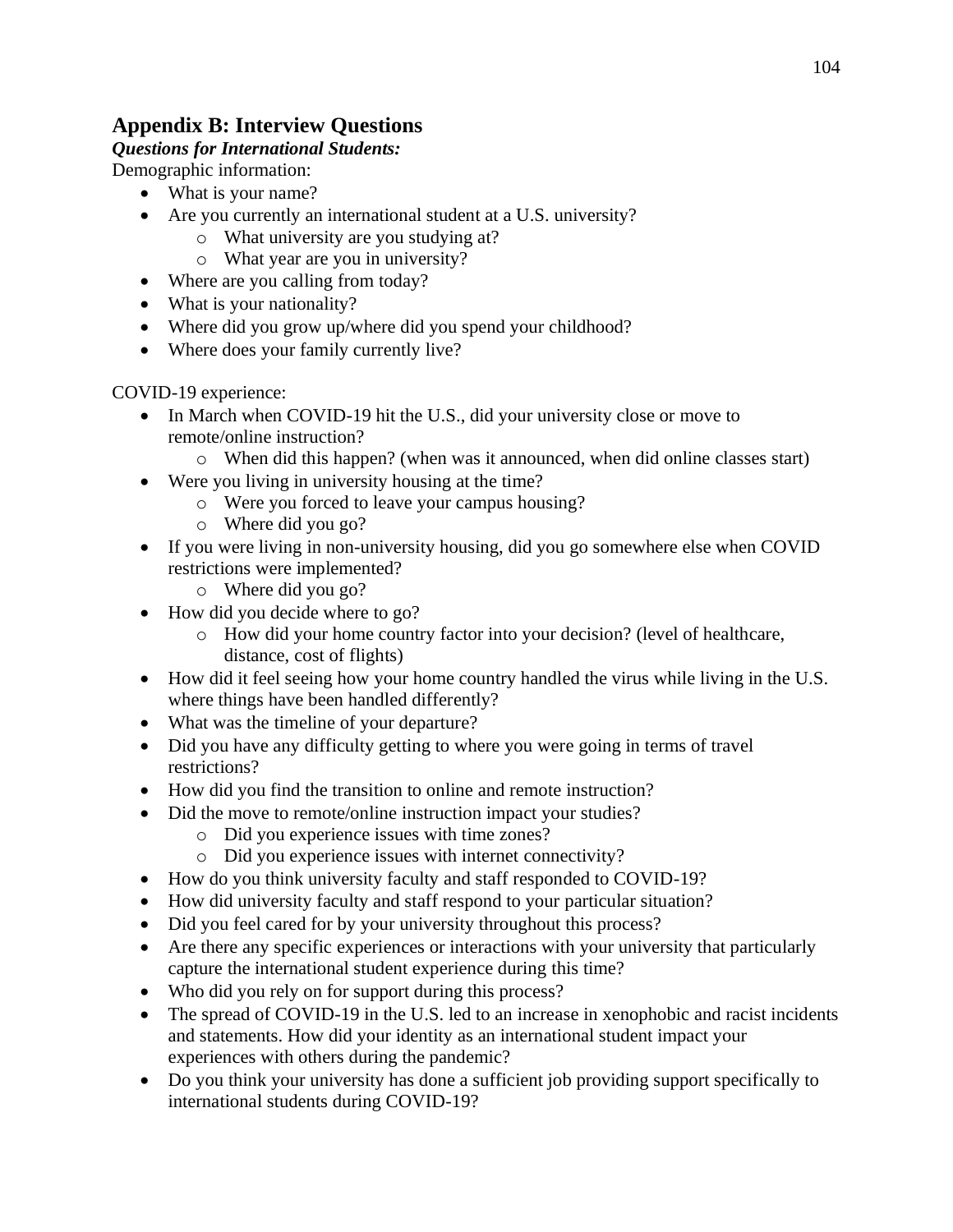• Looking back, is there anything you would have handled differently in relation to COVID-19?

If they are still current students at U.S. universities:

- Has your visa for the 2020-2021 school year been impacted by COVID-19?
- Is your university currently holding classes in person?
- Are you currently attending classes in person?

## *Questions for UVM Office of International Education Staff*

Demographic information:

- What is your name?
- What is your position at UVM?
- Under normal circumstances, in what capacity do you interact with international students?

COVID-19 experience:

- Has your role been affected due to COVID-19?
	- o How has your role changed since March?
- Through your role, how did you work with or support international students during COVID-19?
- What resources did UVM provide to international students in the early days of the pandemic in March?
- What resources did UVM provide for foreign students during the summer and into the fall semester?
- How often were you in contact with students?
	- o Through what means were you in contact with students?
- Do you think UVM provided sufficient support for international students?
- Looking back, is there anything you would change about how UVM handled COVID-19 in relation to international students?
- What kind of responses or requests did you hear from students?
- What do you think was the primary challenge international students faced during this time?
- What proportion of international students at UVM or in Vermont stayed versus went home?
- How has the international student community changed this semester in comparison to before the pandemic?
- How are UVM and the OIE continuing to support international students throughout the semester?
- What percentage of international students chose the at-home option this semester?

Have there been issues with student visas as a result of the pandemic?

## *Questions for International Admissions Counselors:*

Demographic information:

- What is your name?
- What is your position or title at *(specific university)*?
- What does your position entail/consist of?